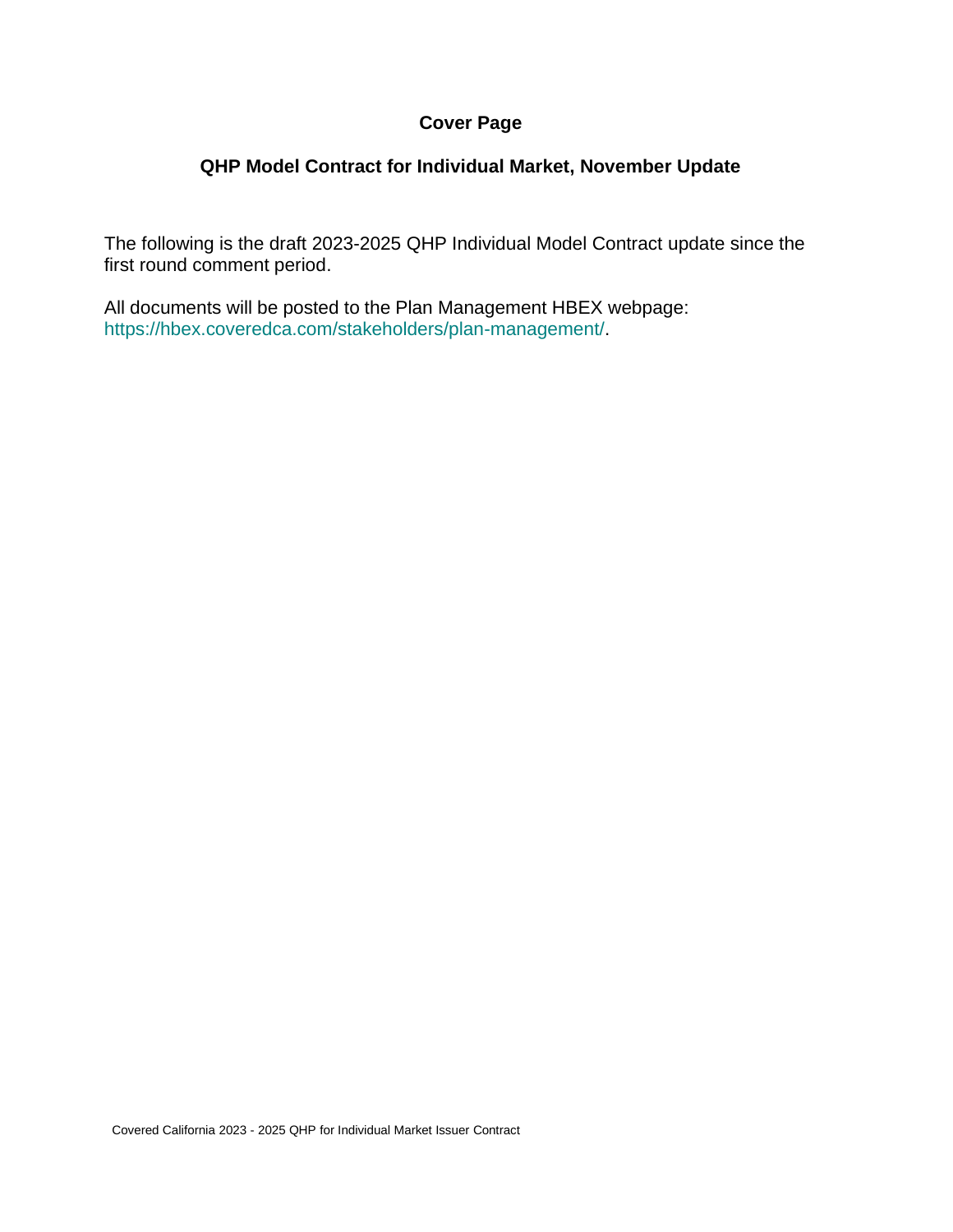

**COVERED CALIFORNIA QUALIFIED HEALTH PLAN ISSUER CONTRACT FOR 2023 – 2025 FOR THE INDIVIDUAL MARKET** 

**between**

**Covered California**

**and**

**xxx ("Contractor")**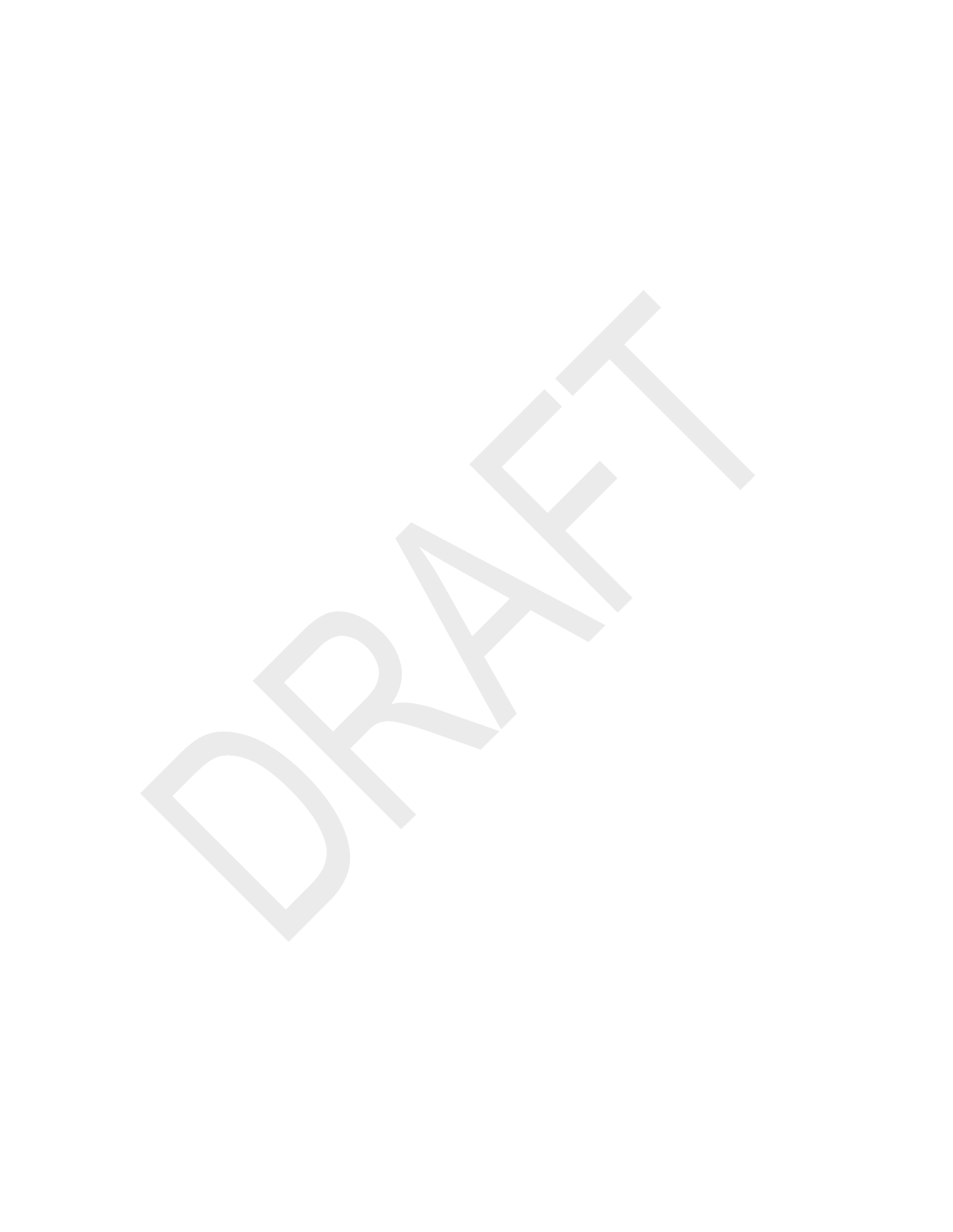# **TABLE OF CONTENTS**

| 1.1                                              |                                                                                                                                                                                                                                                                                                  |  |
|--------------------------------------------------|--------------------------------------------------------------------------------------------------------------------------------------------------------------------------------------------------------------------------------------------------------------------------------------------------|--|
| 1.2                                              |                                                                                                                                                                                                                                                                                                  |  |
| 1.3                                              |                                                                                                                                                                                                                                                                                                  |  |
| 1.4<br>1.4.1                                     |                                                                                                                                                                                                                                                                                                  |  |
| 1.5                                              |                                                                                                                                                                                                                                                                                                  |  |
| 1.6                                              | Transition between Covered California and Other Coverage  8                                                                                                                                                                                                                                      |  |
| 1.7                                              |                                                                                                                                                                                                                                                                                                  |  |
| 1.8                                              |                                                                                                                                                                                                                                                                                                  |  |
| 1.9                                              |                                                                                                                                                                                                                                                                                                  |  |
| 1.10                                             |                                                                                                                                                                                                                                                                                                  |  |
| 1.11                                             |                                                                                                                                                                                                                                                                                                  |  |
| 1.12                                             |                                                                                                                                                                                                                                                                                                  |  |
| 1.13                                             |                                                                                                                                                                                                                                                                                                  |  |
| 1.14                                             |                                                                                                                                                                                                                                                                                                  |  |
| 1.15                                             |                                                                                                                                                                                                                                                                                                  |  |
| 1.16                                             |                                                                                                                                                                                                                                                                                                  |  |
| 1.17                                             |                                                                                                                                                                                                                                                                                                  |  |
|                                                  |                                                                                                                                                                                                                                                                                                  |  |
| 2.1<br>2.1.1<br>2.1.2<br>2.1.3                   |                                                                                                                                                                                                                                                                                                  |  |
| 2.2<br>2.2.1<br>2.2.2<br>2.2.3<br>2.2.4<br>2.2.5 | Open Enrollment, Auto Enrollment, and Special Enrollment Periods  18<br>Covered California for the Individual Market Coverage Effective Dates  19<br>Premiums for Coverage in Covered California for the Individual Market  19<br>Notice to Provider Regarding Enrollee's Grace Period Status 21 |  |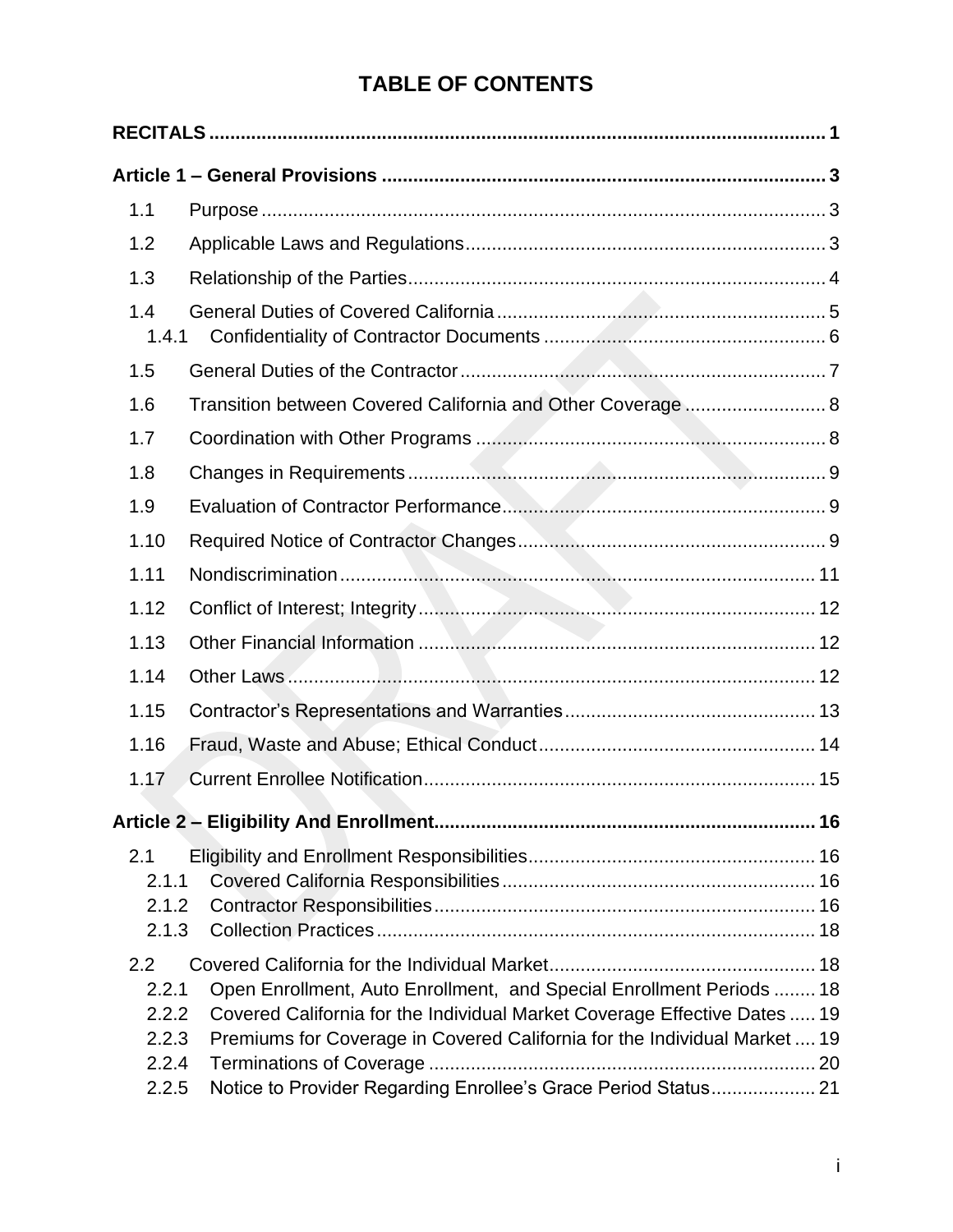| 2.2.6                  |                                                                      |  |
|------------------------|----------------------------------------------------------------------|--|
| 2.3                    | Enrollment and Marketing Coordination and Cooperation  24            |  |
| 2.4<br>2.4.1<br>.2.4.2 | Marketing Materials that Must Be Submitted to Covered California  27 |  |
| 2.4.3<br>2.4.4         |                                                                      |  |
| 2.4.5                  | Evidence of Coverage Booklet on Contractor's Website  29             |  |
| 2.4.6                  |                                                                      |  |
| 2.5                    |                                                                      |  |
|                        |                                                                      |  |
| 3.1                    |                                                                      |  |
| 3.1.1                  |                                                                      |  |
| 3.1.2                  |                                                                      |  |
| 3.1.3                  |                                                                      |  |
| 3.1.4                  | Operational Requirements and Liquidated Damages 33                   |  |
| 3.2                    |                                                                      |  |
| 3.2.1                  |                                                                      |  |
| 3.2.2<br>3.2.3         |                                                                      |  |
| 3.2.4                  |                                                                      |  |
| 3.2.5                  |                                                                      |  |
| 3.2.6                  |                                                                      |  |
| 3.3                    |                                                                      |  |
| 3.3.1                  |                                                                      |  |
| 3.3.2                  |                                                                      |  |
| $3.3.\overline{3}$     |                                                                      |  |
| 3.3.4                  |                                                                      |  |
| 3.3.5                  | Special Rules Governing American Indians and Alaskan Natives 45      |  |
| 3.4                    |                                                                      |  |
| 3.4.1                  |                                                                      |  |
| 3.4.2                  |                                                                      |  |
| 3.4.3                  |                                                                      |  |
| 3.4.4<br>3.4.5         |                                                                      |  |
|                        |                                                                      |  |
| 3.5                    |                                                                      |  |
| 3.5.1                  |                                                                      |  |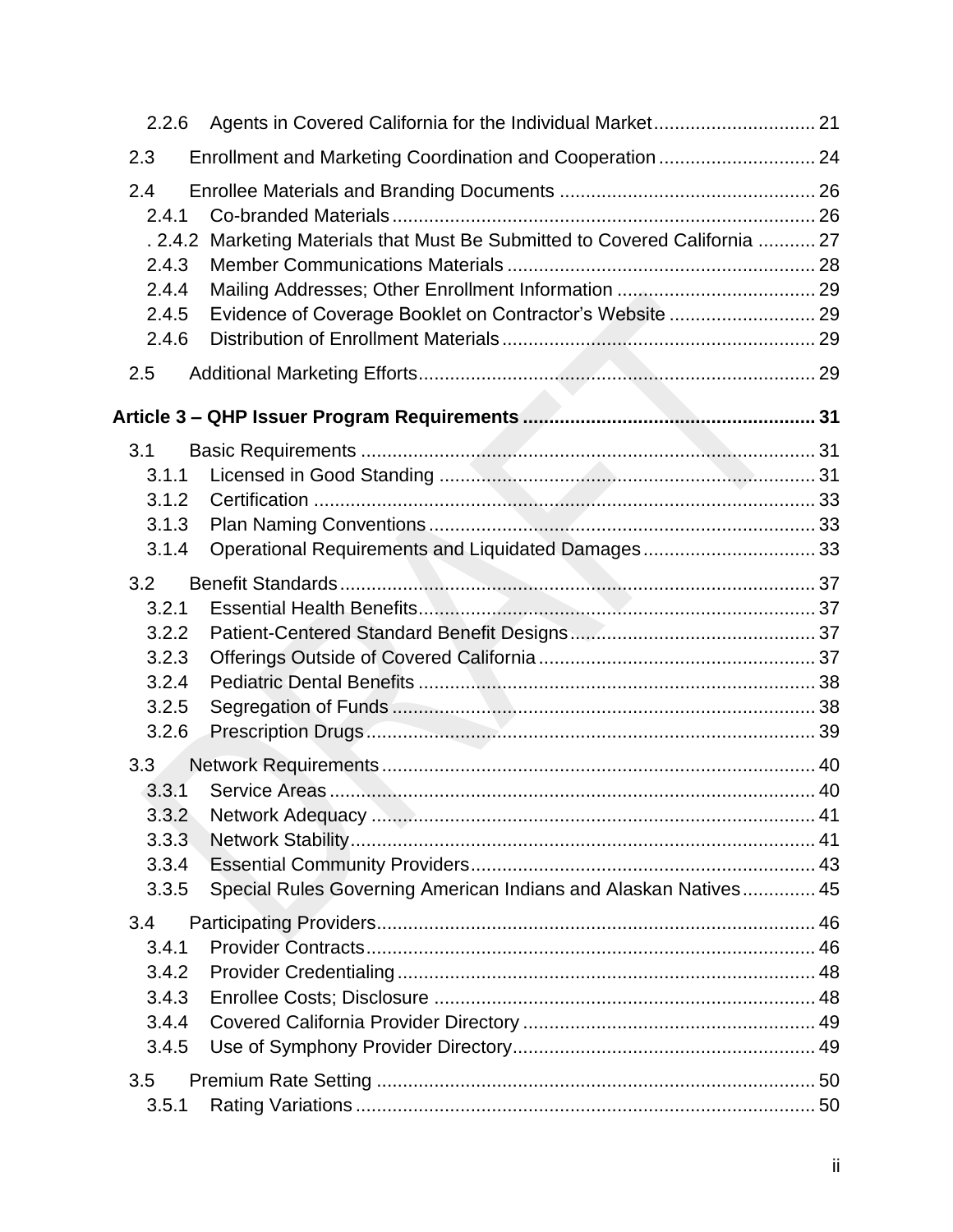| 3.5.2 |                                                                              |  |
|-------|------------------------------------------------------------------------------|--|
| 3.5.3 |                                                                              |  |
| 3.6   |                                                                              |  |
| 3.6.1 |                                                                              |  |
| 3.6.2 |                                                                              |  |
| 3.6.3 |                                                                              |  |
| 3.6.4 |                                                                              |  |
| 3.6.5 |                                                                              |  |
| 3.6.6 |                                                                              |  |
| 3.6.7 |                                                                              |  |
| 3.6.8 |                                                                              |  |
| 3.6.9 |                                                                              |  |
|       |                                                                              |  |
|       |                                                                              |  |
|       |                                                                              |  |
|       | 3.6.13 Access to Medical Services Pending ID Card Receipt  58                |  |
|       |                                                                              |  |
|       |                                                                              |  |
|       |                                                                              |  |
|       |                                                                              |  |
|       |                                                                              |  |
|       | Article 4 - Quality, Equity, and Delivery System Transformation Requirements |  |
|       |                                                                              |  |
|       |                                                                              |  |
| 4.1   |                                                                              |  |
| 4.2   |                                                                              |  |
| 4.3   |                                                                              |  |
| 4.4   |                                                                              |  |
| 4.5   |                                                                              |  |
| 4.6   |                                                                              |  |
|       |                                                                              |  |
|       |                                                                              |  |
| 5.1   |                                                                              |  |
| 5.1.1 |                                                                              |  |
| 5.1.2 | Financial Consequences of Non-Payment of Premium  65                         |  |
| 5.1.3 | Covered California for the Individual Market Participation Fees 66           |  |
|       |                                                                              |  |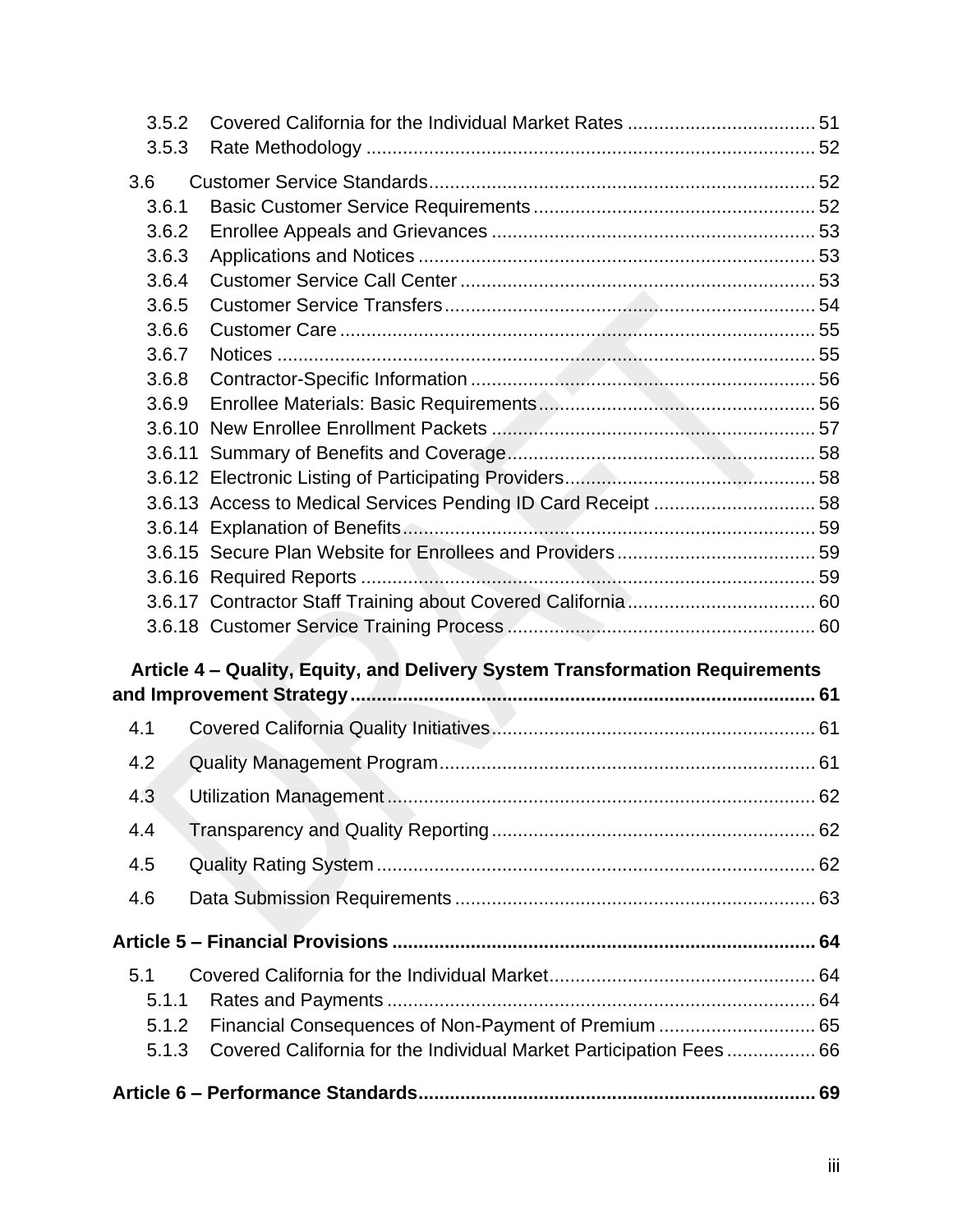| 6.1   |                                                                       |  |
|-------|-----------------------------------------------------------------------|--|
| 6.2   |                                                                       |  |
| 6.3   |                                                                       |  |
|       |                                                                       |  |
| 7.1   |                                                                       |  |
|       |                                                                       |  |
| 7.2   | 7.2.1                                                                 |  |
|       | 7.2.2                                                                 |  |
|       | 7.2.3                                                                 |  |
|       | 7.2.4                                                                 |  |
|       | 7.2.5                                                                 |  |
| 7.3   |                                                                       |  |
|       | 7.3.1                                                                 |  |
|       | 7.3.2                                                                 |  |
| 7.4   |                                                                       |  |
| 7.5   |                                                                       |  |
| 7.6   |                                                                       |  |
|       |                                                                       |  |
|       |                                                                       |  |
| 8.1   |                                                                       |  |
| 8.1.1 |                                                                       |  |
|       | 8.1.2                                                                 |  |
|       | 8.1.3                                                                 |  |
|       | 8.1.4                                                                 |  |
|       |                                                                       |  |
| 8.2   |                                                                       |  |
|       |                                                                       |  |
| 9.1   | Privacy and Security Requirements for Personally Identifiable Data 83 |  |
| 9.2   |                                                                       |  |
|       |                                                                       |  |
| 10.1  |                                                                       |  |
| 10.2  |                                                                       |  |
| 10.3  |                                                                       |  |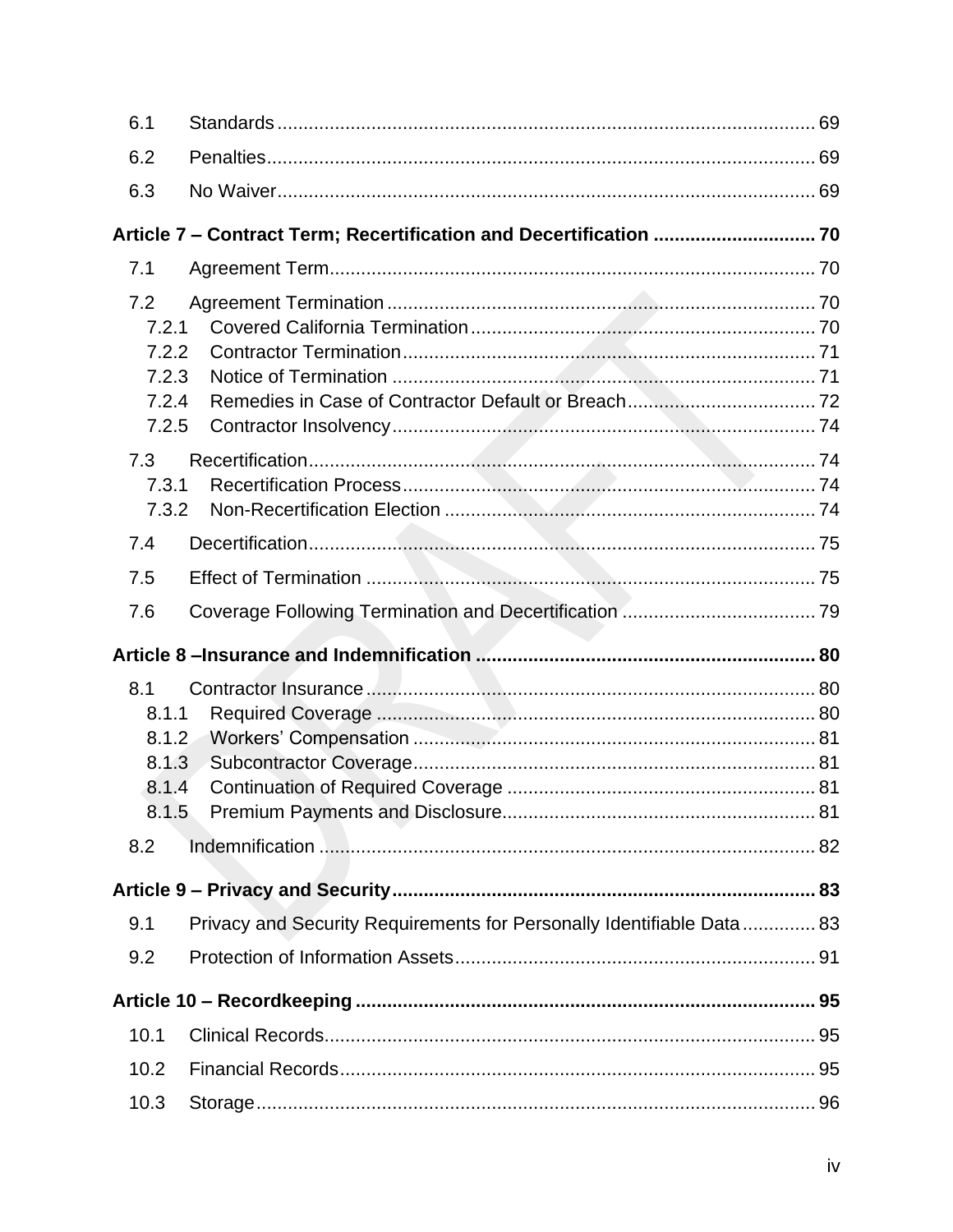| 10.4  |                                                                        |  |
|-------|------------------------------------------------------------------------|--|
| 10.5  |                                                                        |  |
| 10.6  |                                                                        |  |
| 10.7  |                                                                        |  |
| 10.8  |                                                                        |  |
| 10.9  |                                                                        |  |
|       |                                                                        |  |
| 11.1  |                                                                        |  |
| 11.2  |                                                                        |  |
| 11.3  |                                                                        |  |
| 11.4  |                                                                        |  |
| 11.5  |                                                                        |  |
|       |                                                                        |  |
| 12.1  |                                                                        |  |
| 12.2  |                                                                        |  |
| 12.3  |                                                                        |  |
| 12.4  |                                                                        |  |
| 12.5  |                                                                        |  |
| 12.6  |                                                                        |  |
| 12.7  | Force Majeure <b>Mainter According to the Maritime Marshall</b> 108    |  |
| 12.8  |                                                                        |  |
| 12.9  |                                                                        |  |
| 12.10 |                                                                        |  |
|       |                                                                        |  |
|       | 12.12 Entire Agreement/Incorporated Documents/Order of Precedence  109 |  |
|       |                                                                        |  |
|       |                                                                        |  |
|       |                                                                        |  |
|       |                                                                        |  |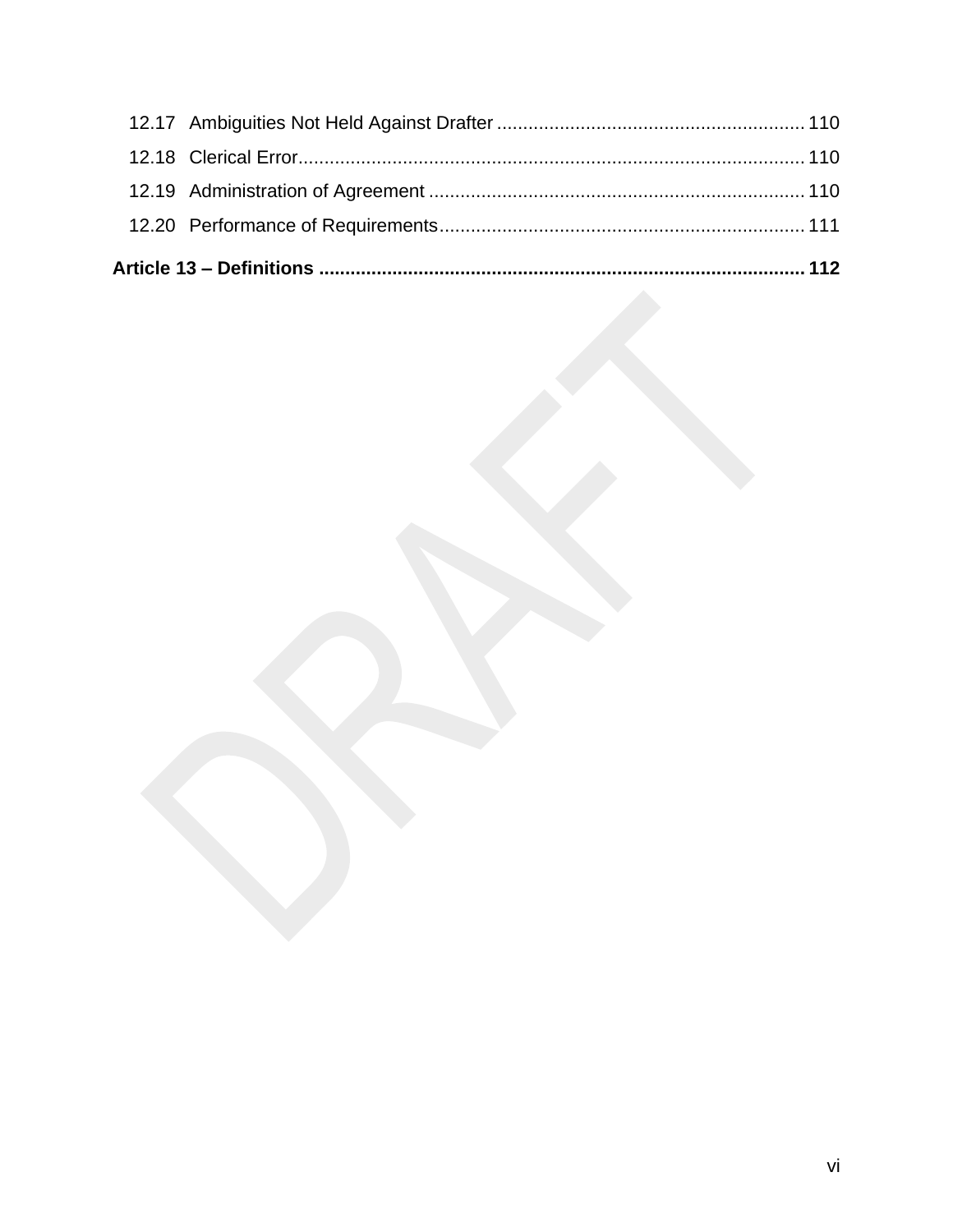# **COVERED CALIFORNIA QUALIFIED HEALTH PLAN ISSUER CONTRACT between Covered California and**

**\_\_\_\_\_\_\_\_\_\_\_\_\_\_\_\_\_\_\_\_ ("Contractor")**

THIS QUALIFIED HEALTH PLAN ISSUER CONTRACT ("Agreement") is entered into by and between Covered California, an independent entity established within the government of the State of California doing business as Covered California and \_\_\_\_\_\_\_\_\_\_\_\_\_\_\_ , a health insurance issuer as defined in Title 10 California Code of Regulations ("CCR") § 6410 ("Contractor"). (Except as otherwise expressly defined, capitalized terms shall have the meaning set forth at Article 13 Definitions).

# **RECITALS**

- <span id="page-9-0"></span>A. Covered California is authorized under the Federal Patient Protection and Affordable Care Act (Public Law 111-148), as amended by the Federal Health Care and Education Reconciliation Act of 2010 (Public Law 111-152) (collectively, "Affordable Care Act"), and the California Patient Protection and Affordable Care Act, (Chapter 655, Statutes of 2010 and Chapter 659, Statutes of 2010) ("California Affordable Care Act") to selectively contract with Health Insurance Issuers in order to make available to Enrollees of Covered California health care coverage choices that seek to provide the optimal combination of choice, value, access, quality, and service to Qualified Individuals;
- B. The Application process conducted by Covered California is based on the assessment of certain requirements, criteria and standards that: (i) Covered California determines are reasonable and necessary for bidding Health Insurance Issuers to market, offer, and sell Qualified Health Plans (QHPs) through Covered California, (ii) are set forth in the Application, and (iii) are required under applicable laws, rules and regulations or otherwise necessary to meet the needs of Enrollees in Covered California, including, those set forth at 10 CCR § 6400 et seq. and 45 C.F.R. Part 155 et seq.;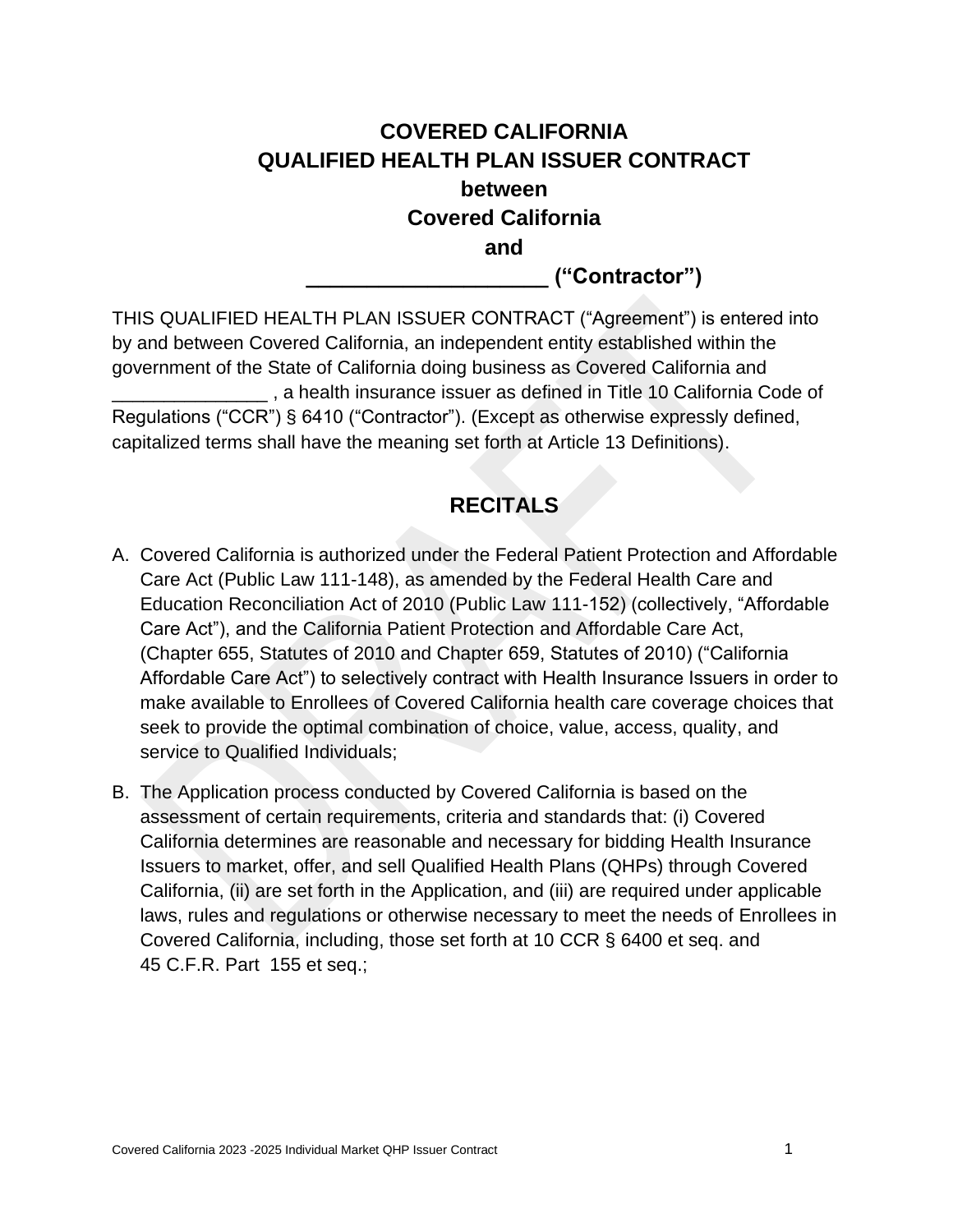- C. In connection with the evaluation of the responses to the Application received from Health Insurance Issuers, Covered California is required under 10 CCR § 6428 et seq.: (i) to evaluate the proposed QHP Issuer's compliance with requirements imposed under the Application, and (ii) to give greater consideration to potential QHP Issuers that further the mission of Covered California by promoting, among other items, the following: (1) affordability for the consumer – both in terms of premium and at point of care, (2) "value" competition based upon quality, service, and price, (3) competition based upon meaningful QHP Issuer choice and ability to demonstrate product differentiation within the required guidelines for standard benefit plans, (4) competition throughout the State, (5) alignment with Providers and delivery systems that serve the low-income population, (6) delivery system improvement, effective prevention programs, and payment reform, and (7) long-term collaboration and cooperation between Covered California and Health Insurance Issuers;
- D. Contractor is a Health Insurance Issuer authorized to provide Covered Services to Enrollees under applicable laws, rules and regulations pursuant to: (i) a certificate of authority issued by the California Department of Insurance ("CDI") under § 699 et seq. of the California Insurance Code, or (ii) a licensed issued by the Department of Managed Health Care ("DMHC") pursuant to the Knox-Keene Health Care Service Plan Act of 1975 (§ 1340 et seq. of the California Health and Safety Code). (Except as otherwise stated, references to "Codes" set forth herein shall refer to the laws of the State of California.);
- E. Based on Covered California's evaluation of the proposal submitted by Contractor in response to the Application ("Proposal") and its consideration of other factors required to be considered under applicable laws, rules and regulations and/as otherwise necessary to meet the needs of Enrollees, Covered California intends to designate Contractor as a QHP Issuer (as defined at 10 CCR § 6410) pursuant to Covered California's determination that Contractor's proposed QHPs meet the requirements necessary to provide health insurance coverage as a QHP to Qualified Individuals who purchase health insurance coverage through Covered California;
- F. Contractor desires to participate in Covered California as a QHP Issuer; and
- G. Contractor and Covered California desire to enter into this Agreement to set forth the terms and conditions of Contractor's role as a QHP Issuer and operation of the QHPs through Covered California.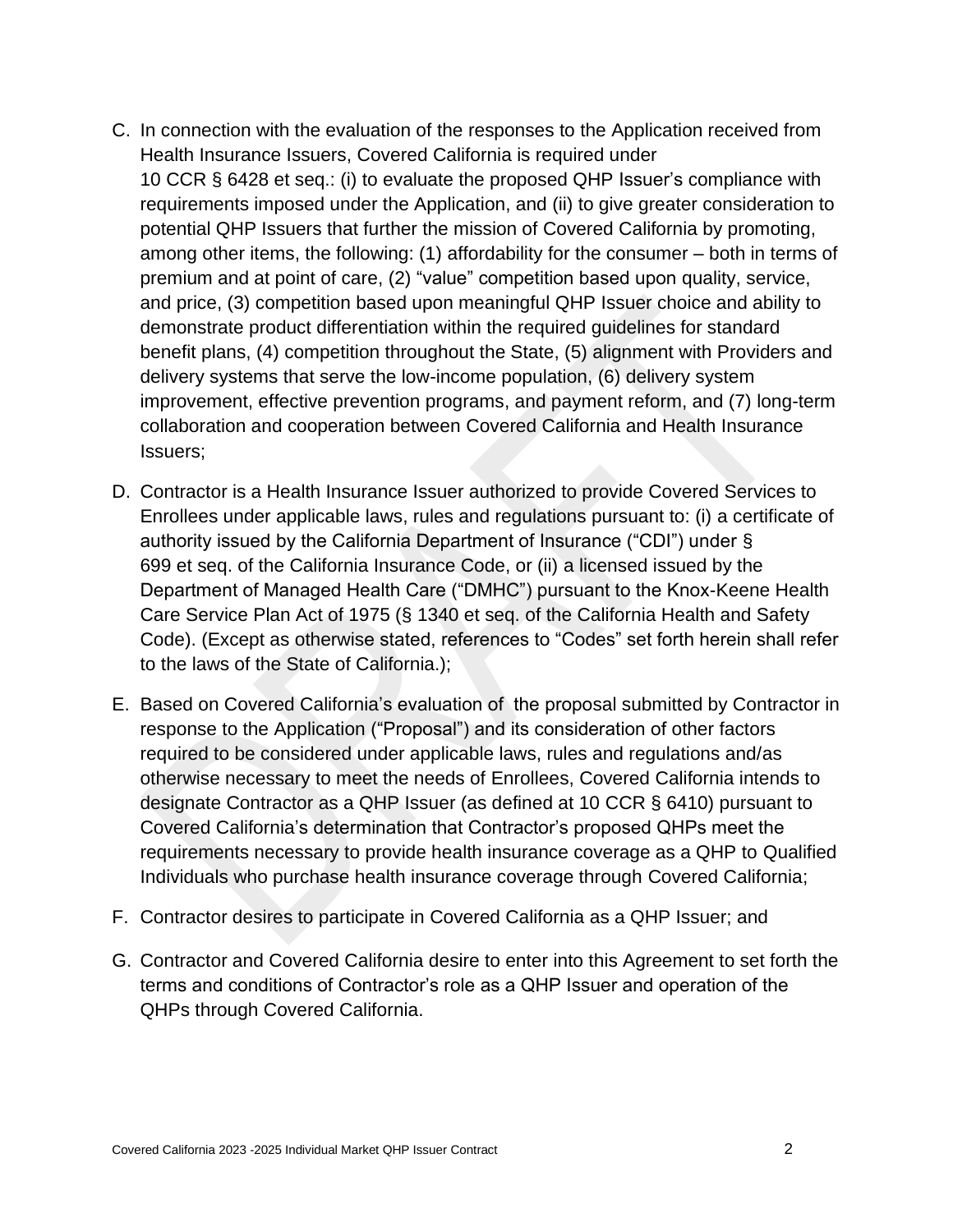## **ARTICLE 1 – GENERAL PROVISIONS**

## <span id="page-11-1"></span><span id="page-11-0"></span>**1.1 Purpose**

This Agreement sets forth the expectations of Covered California and Contractor with respect to: (a) the delivery of services and benefits to Enrollees; (b) the respective roles of Covered California and the Contractor related to enrollment, eligibility, and customer service for Enrollees; (c) coordination and cooperation between Covered California and Contractor to promote quality, high value care for Enrollees and other health care consumers; (d) Covered California's expectation of enhanced alignment between Contractor and its participating providers to deliver high quality, high value health care services; and (e) administrative, financial, and reporting relationships and agreements between Covered California and Contractor.

Covered California enters into this Agreement with Contractor to further its mission to increase the number of insured Californians, improve health care quality and access to care, promote health, lower costs, and reduce health disparities. Covered California seeks to accomplish this mission by creating an innovative and competitive marketplace that empowers consumers to choose the health plan and providers that offer the best value. Covered California's "Triple Aim" framework seeks to improve the patient care experience, including quality and satisfaction, improve the health of the population, and reduce the per capita costs of Covered Services. Through the execution of this Agreement, Covered California and Contractor jointly commit to be actively engaged in promoting change and working collaboratively to define and implement additional initiatives to continuously improve quality and value.

## <span id="page-11-2"></span>**1.2 Applicable Laws and Regulations**

a) This Agreement is in accord with and pursuant to the California Affordable Care Act, Section 100500 et seq., Title 22 of the California Government Code (Chapter 655, Statues of 2010 and Chapter 659, Statutes of 2010) and the implementing regulations, Title 10, Chapter 12 of the California Code of Regulations, § 6400 et seq., as enacted or as modified during the course of this Agreement. This Agreement is also in accord with and pursuant to the Federal Patient Protection and Affordable Care Act and its implementing Federal regulations, as enacted or modified during the course of this Agreement, including standards for QHP certification set forth at 45 C.F.R. Part 156 et seq. (Subpart C: Qualified Health Plan Minimum Certification Standards).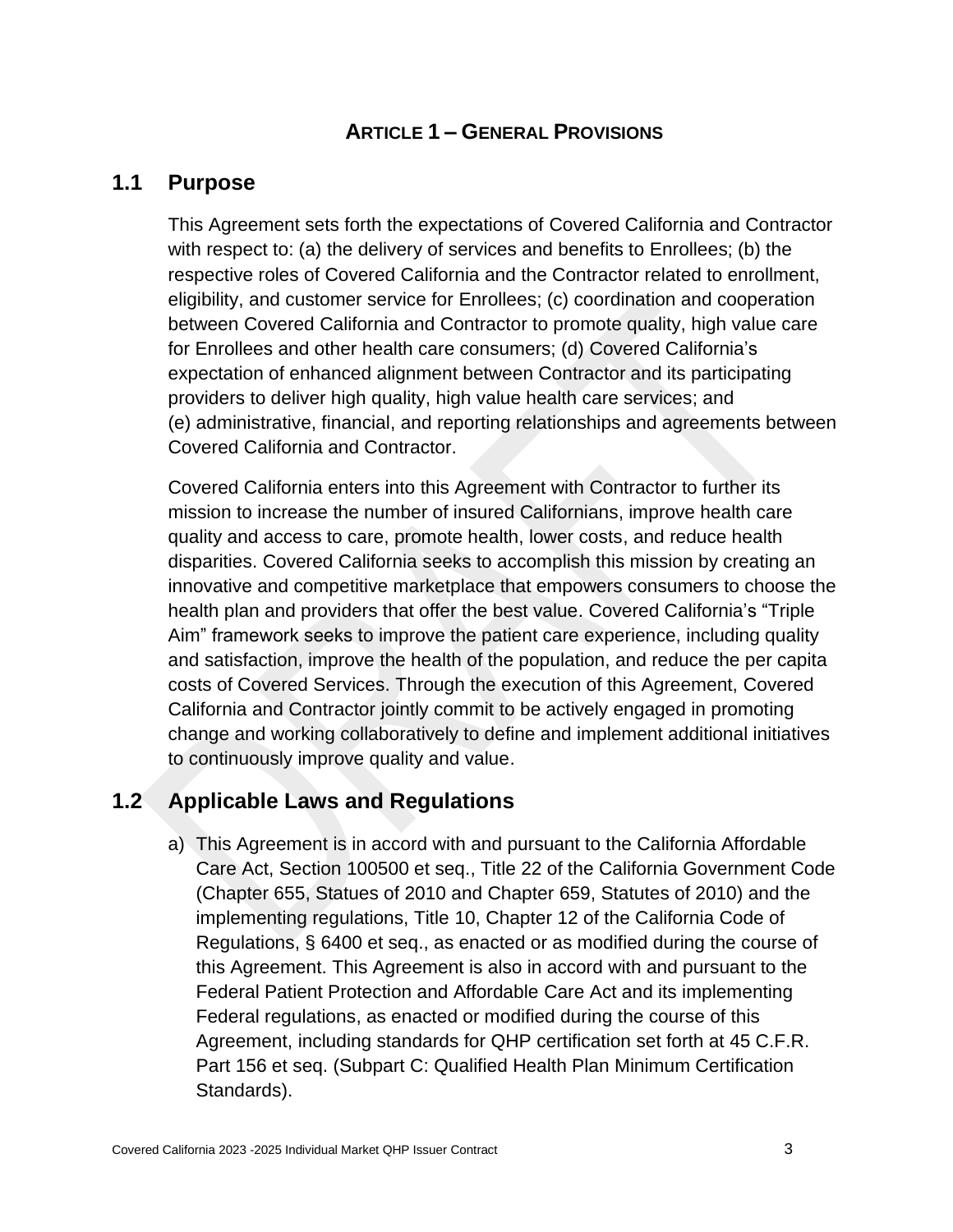- b) Contractor is subject to the obligations imposed on Contractor under applicable laws, rules and regulations of the Federal Affordable Care Act, the California Affordable Care Act, and any other applicable Federal, State or local laws, rules and regulations. The parties to this Agreement recognize and acknowledge there may be material changes to the above-referenced rules and regulations and other applicable Federal, State, or local laws, rules and regulations. Should such an event arise, the parties agree that revisions to this Agreement may be necessary to align provisions contained herein with the changes made to these laws. Nothing in this Agreement limits such obligations imposed on Contractor, including any failure to reference a specific State or Federal regulatory requirement applicable to Covered California or Contractor. In those instances where Covered California imposes a requirement in accordance with the California Affordable Care Act or as otherwise authorized by California law that exceeds a requirement of the Federal Affordable Care Act or other Federal law, the State law and Covered California requirement shall control unless otherwise required by law, rules and regulations.
- c) Compliance Programs. Contractor shall, and shall require Participating Providers and all subcontractors to, comply with all applicable Federal, State, and local laws, regulations, executive orders, ordinances and guidance, including, the Affordable Care Act, the California Affordable Care Act, the Americans with Disabilities Act, the Anti-Kickback Statute, the Public Contracts Anti-Kickback Act, the Stark Law, the Knox-Keene Health Care Service Plan Act of 1975, and California Insurance Code, as applicable.

## <span id="page-12-0"></span>**1.3 Relationship of the Parties**

- a) Independent contractors. The parties acknowledge that in performance of the duties under this Agreement Covered California and the Contractor are acting and performing as independent contractors. Nothing in this Agreement shall be construed or deemed to create a relationship of employer or employee or partner or joint venture or principal and agent between Covered California and Contractor. In accordance with State and Federal law, Covered California is not operating on behalf of Contractor or any subcontractor of Contractor. Neither Contractor nor its Participating Providers, authorized subcontractors, or any agents, officers, or employees of Contractor shall be deemed as agents, officers, employers, partners, or associates of Covered California.
- b) Subcontractors. Contractor shall require any subcontractor or assignee to comply with applicable requirements in this Agreement. Nothing in this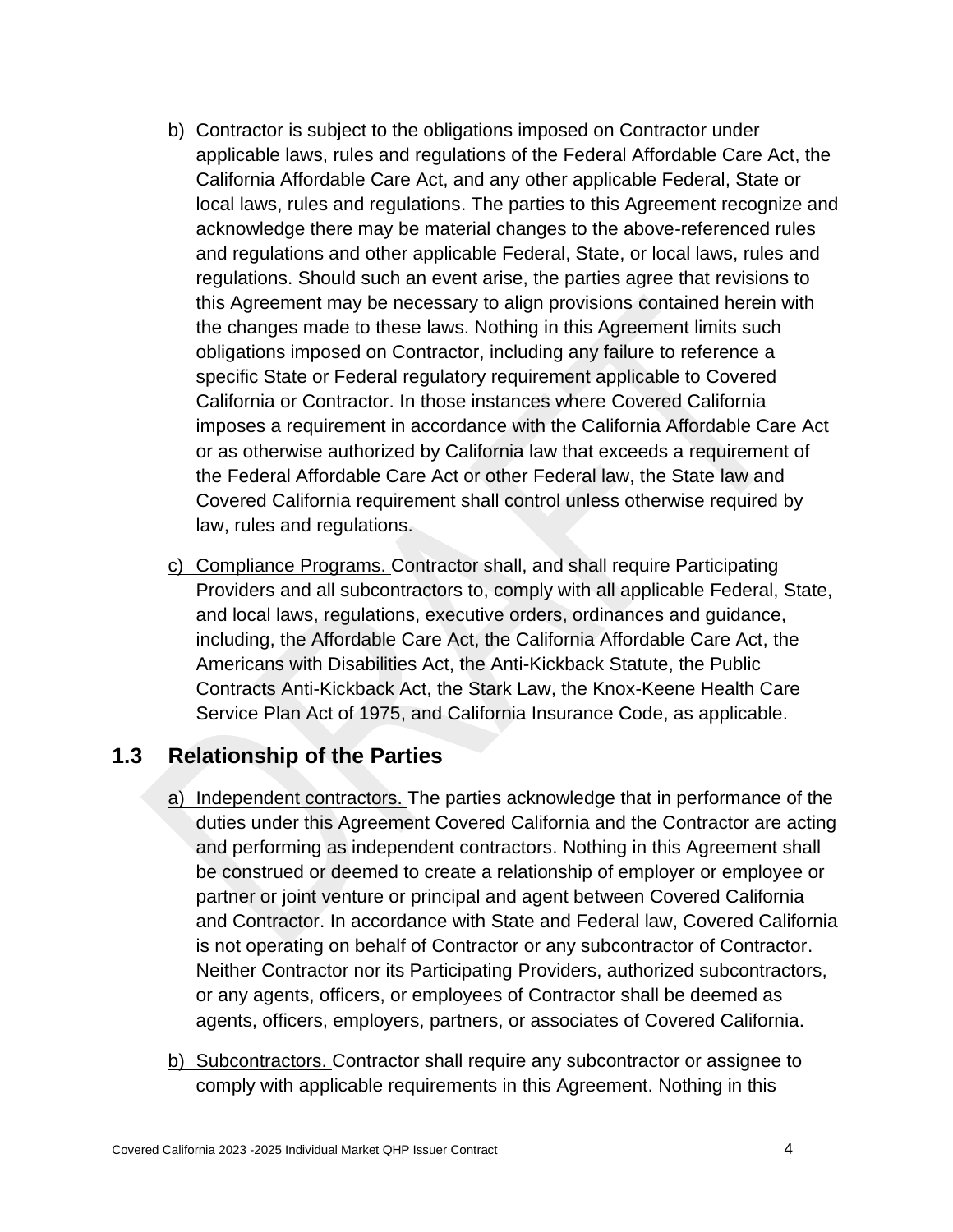Agreement shall limit Contractor's ability to hold subcontractor liable for performance under a contract between Contractor and its subcontractor(s). Contractor's obligations pursuant to this Agreement and applicable laws, rules and regulations shall not be waived or released if Contractor subcontracts or otherwise delegates services of this contract. Contractor shall exercise due diligence in the selection of subcontractors and monitor services provided by subcontractors for compliance with the terms of this Agreement and applicable laws, rules or regulatory requirements or orders.

- c) Contractor shall notify Covered California in advance of assignment or delegation of duties under this Agreement. Notification to Covered California shall apply to new assignment and delegation as well as changes or amendments to existing assignment or delegation for the following:
	- 1. Enrollment and Eligibility
	- 2. Customer Service Call Center
	- 3. Managed Behavioral Health Organizations (MBHOs) or Behavioral Health Vendor
	- 4. Third Party Administrator for Dental Providers
	- 5. Third Party Administrator for Provider Contracts
	- 6. Third Party Administrator for Claims Administration

## <span id="page-13-0"></span>**1.4 General Duties of Covered California**

Covered California is approved by the United States Department of Health and Human Services ("DHHS") pursuant to 45 C.F.R. § 155.105 and performs its duties in accordance with State and Federal laws and this Agreement. The duties of Covered California include:

- a) Certification of QHP Issuers (45 C.F.R. Part 155, Subpart K);
- b) Consultation with stakeholders (45 C.F.R. § 155.130);
- c) Consumer assistance tools and programs, including operation of a toll-free call center (45 U.S.C. § 18031 (d) and 45 C.F.R. § 155.205);
- d) Eligibility and enrollment determinations in Covered California for the Individual Market (45 C.F.R. Part 155, Subparts D, E, H, I);
- e) Financial support for continued operation of Covered California (45 C.F.R. § 155.160);
- f) Navigator program standards, in accordance with Federal rules, designed to raise awareness of Covered California by providing consumer access to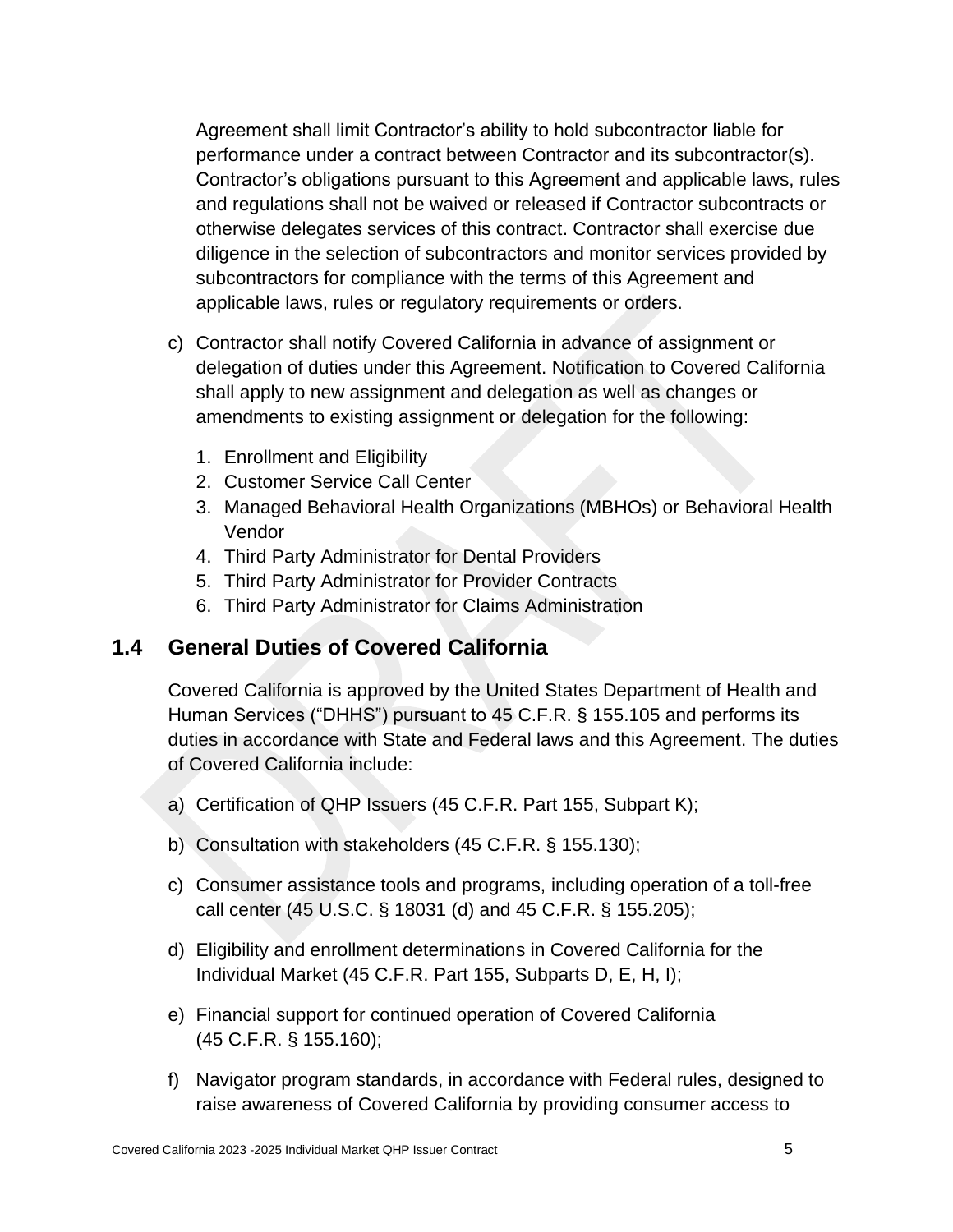education and other resources regarding eligibility, enrollment, and program specifications (45 C.F.R. § 155.210);

- g) Non-interference with Federal law and nondiscrimination standards (45 C.F.R. § 155.120);
- h) Notices to Enrollees (45 C.F.R. § 155.230);
- i) Oversight, financial, and quality activities (45 C.F.R. § 155.200);
- j) Participation of brokers to enroll Qualified Individuals in QHPs (45 C.F.R. § 155.220);
- k) Ensuring that individuals can pay premiums owed directly to QHP issuers and ensuring compliance with related Federal requirements (45 C.F.R. § 155.240);
- l) Privacy and security of personally identifiable information (45 C.F.R. § 155.260);
- m) Use of standards and protocols for electronic transactions (45 C.F.R. § 155.270);
- n) Operation and management of CalHEERS. Covered California also has a duty, as part of its management of CalHEERS, to determine how CalHEERS presents information about cost, quality, and provider availability for consumers to inform their selection of issuer and benefit design in Covered California. Covered California shall solicit comment from Contractor on the design but retains final authority to make design and presentation decisions in its sole discretion; and
- o) Covered California agrees to provide a dedicated team member responsible for working with Contractor to resolve any and all issues that arise from implementation of Covered California.

#### <span id="page-14-0"></span>**1.4.1 Confidentiality of Contractor Documents**

Covered California shall treat as confidential and exempt from public disclosure all documents and information provided by Contractor to Covered California, or to the vendor for Covered California, providing the documents or information are deemed to be, or qualify for treatment as, confidential information under the Public Records Act, Government Code § 6250 et seq., or other applicable Federal and State laws, rules and regulations. Documents and information that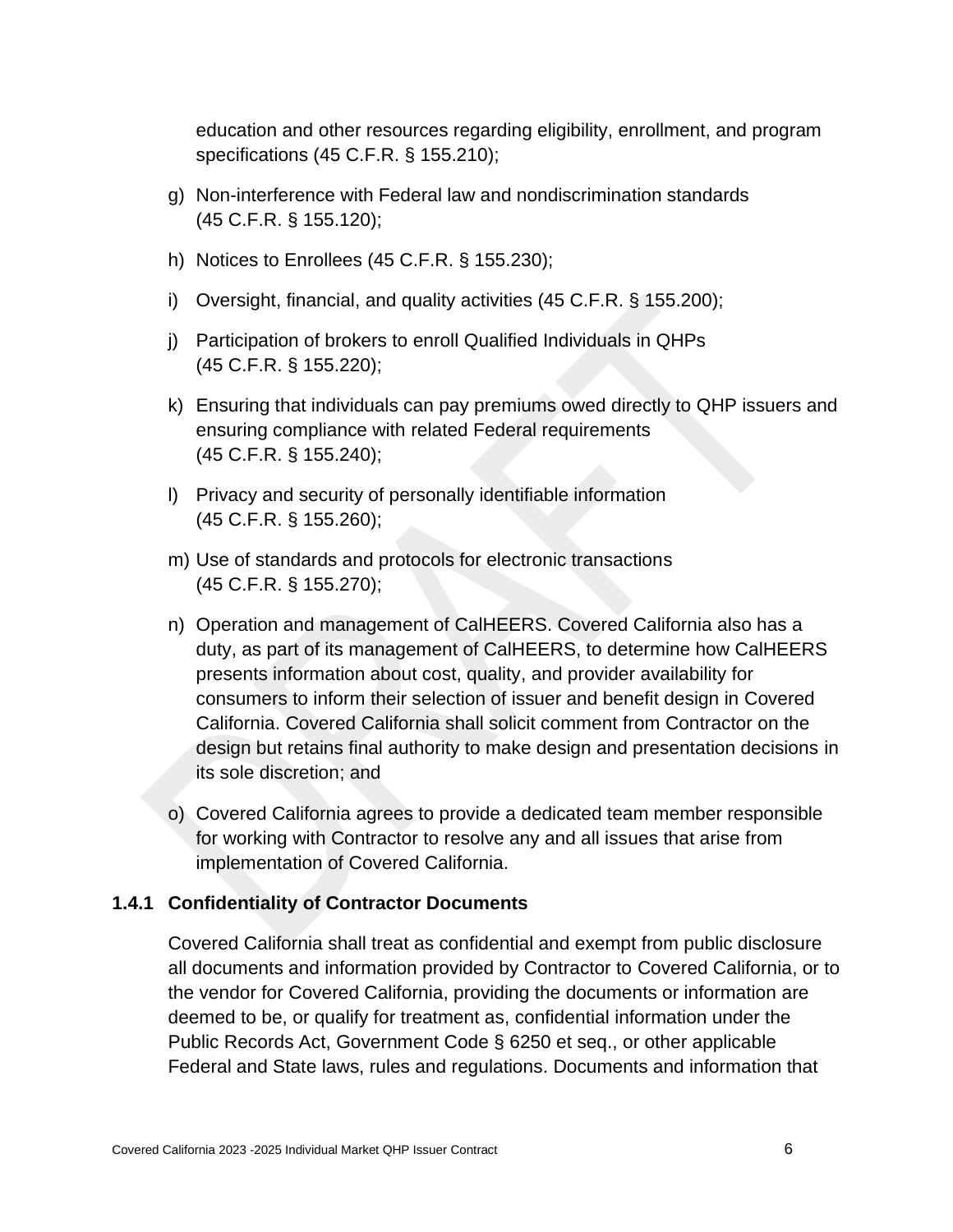Covered California will treat as confidential include provider rates and the Contractor's business or marketing plans.

#### <span id="page-15-0"></span>**1.5 General Duties of the Contractor**

Contractor and Covered California acknowledge and agree that Contractor's QHPs are important to furthering the goal of Covered California with respect to delivering better care and higher value. Contractor agrees that Contractor's QHPs submitted and certified through the annual certification process for the current Plan Year, shall be offered through Covered California to provide access to Covered Services to Enrollees in accordance with the terms and conditions required by this Agreement and as required for designation of each health insurance plan as a QHP.

Contractor shall maintain the organization and administrative capacity to support and ensure implementation and operation of this Agreement. This requirement includes the following:

- a) Contractor maintains the legal capacity to contract with Covered California and complies with the requirements for participation in Covered California pursuant to this Agreement and applicable Federal and State laws, rules and regulations;
- b) A dedicated liaison is available as the primary contact person to coordinate and cooperate with Covered California in the implementation of this Agreement and the contact person and/or other personnel are available to Covered California as needed to fulfill Contractor's duties under this Agreement.
	- i. Key individual(s) who will have primary responsibility for servicing the Covered California account and flow of responsibilities include the following representatives: Chief Executive Officer, Chief Finance Officer, Chief Operations Officer, Chief Medical Officer, and Dedicated Liaison.
		- 1. Contractor shall timely notify Covered California within ten (10) Days in the event of a change of key individual(s) (as defined in 1.5b)i.)) occurs.
- c) Contractor's QHPs are offered in accordance with the terms and conditions of this Agreement and compliance with the Affordable Care Act and the California Affordable Care Act and implementing regulations, and with applicable Federal and State laws, rules and regulations, as may be amended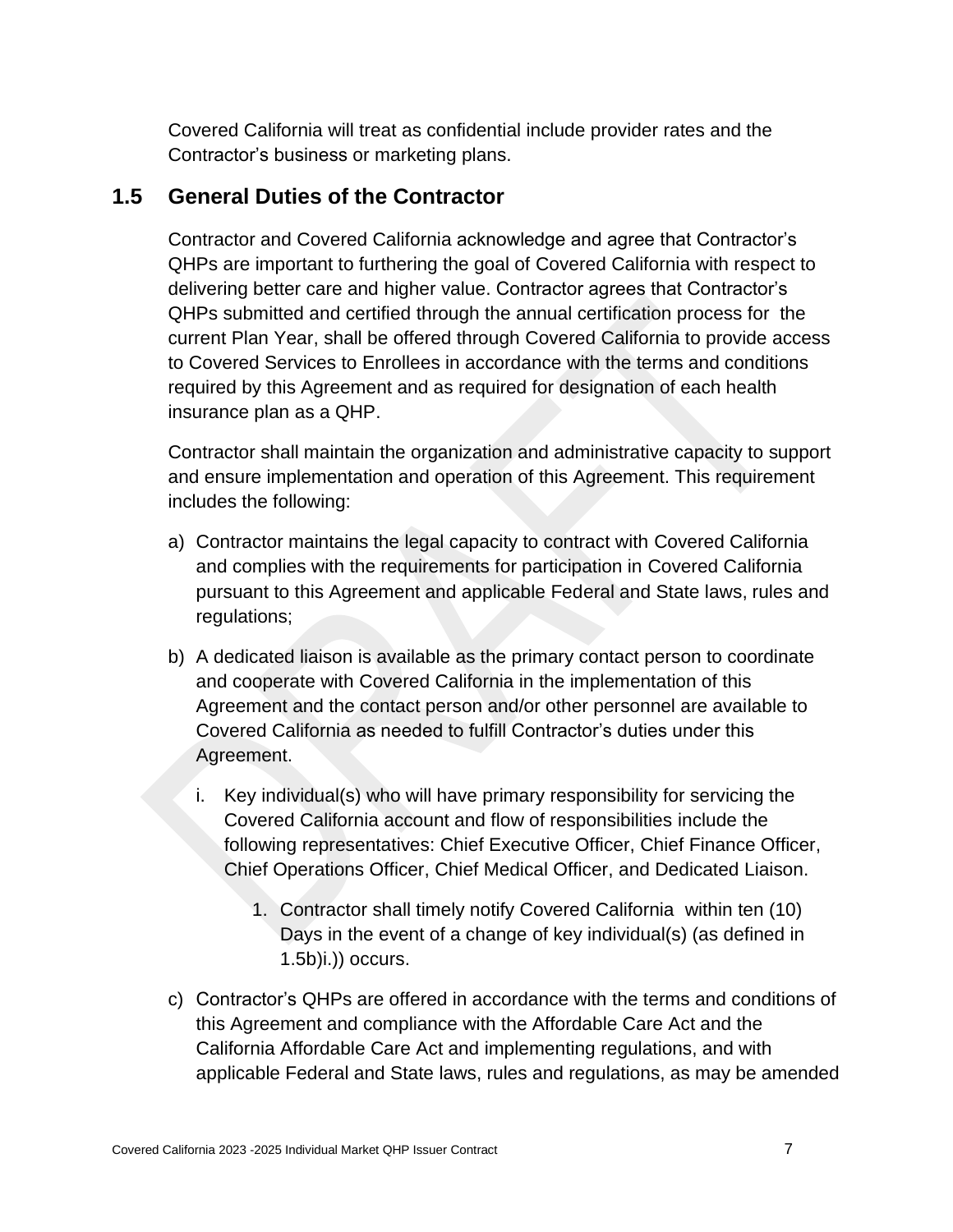from time to time as required under applicable laws, rules and regulations, or as otherwise authorized under this Agreement;

- d) Notify Covered California of:
	- i. all routine or non-routine surveys and audits conducted by State and Federal Regulators concerning Contractor's Covered California lines of business;
	- ii. any material concerns identified by Contractor or by State and Federal Regulators that may impact Contractor's performance under this Agreement; and
- e) Provide Covered California with copies of any preliminary or final reports, findings, or orders related to Subsection (d) of this Section 1.5, within 48 hours of Contractor receiving them from State and Federal Regulators; and
- f) Participate in quarterly, in-person meetings between Covered California and Contractor at Covered California's headquarters to report and review program performance results, including all Services and components of the program, i.e., clinical, financial, contractual reporting requirements, customer service, appeals, and any other program recommendations.

## <span id="page-16-0"></span>**1.6 Transition between Covered California and Other Coverage**

In order to further Covered California's mission regarding continued access to health insurance coverage, Contractor shall establish policies and practices to maximize smooth transitions and continuous coverage for Enrollees to and from the Medi-Cal program and other governmental health care programs and coverage provided by Employers, including coverage required by the Consolidated Omnibus Budget Reconciliation Act of 1985 ("COBRA") and the California Continuation Benefits Replacement Act, Health and Safety Code § 1366.20 et seq. ("Cal-COBRA").

#### <span id="page-16-1"></span>**1.7 Coordination with Other Programs**

Contractor and Covered California recognize that the performance of Services under this Agreement depends upon the joint effort of Covered California, Contractor, Participating Providers, and other authorized subcontractors of Contractor. Contractor shall coordinate and cooperate with Participating Providers and such subcontractors to the extent necessary, and as applicable, to promote compliance by Participating Providers and such subcontractors with the terms set forth in this Agreement. Contractor shall also coordinate and comply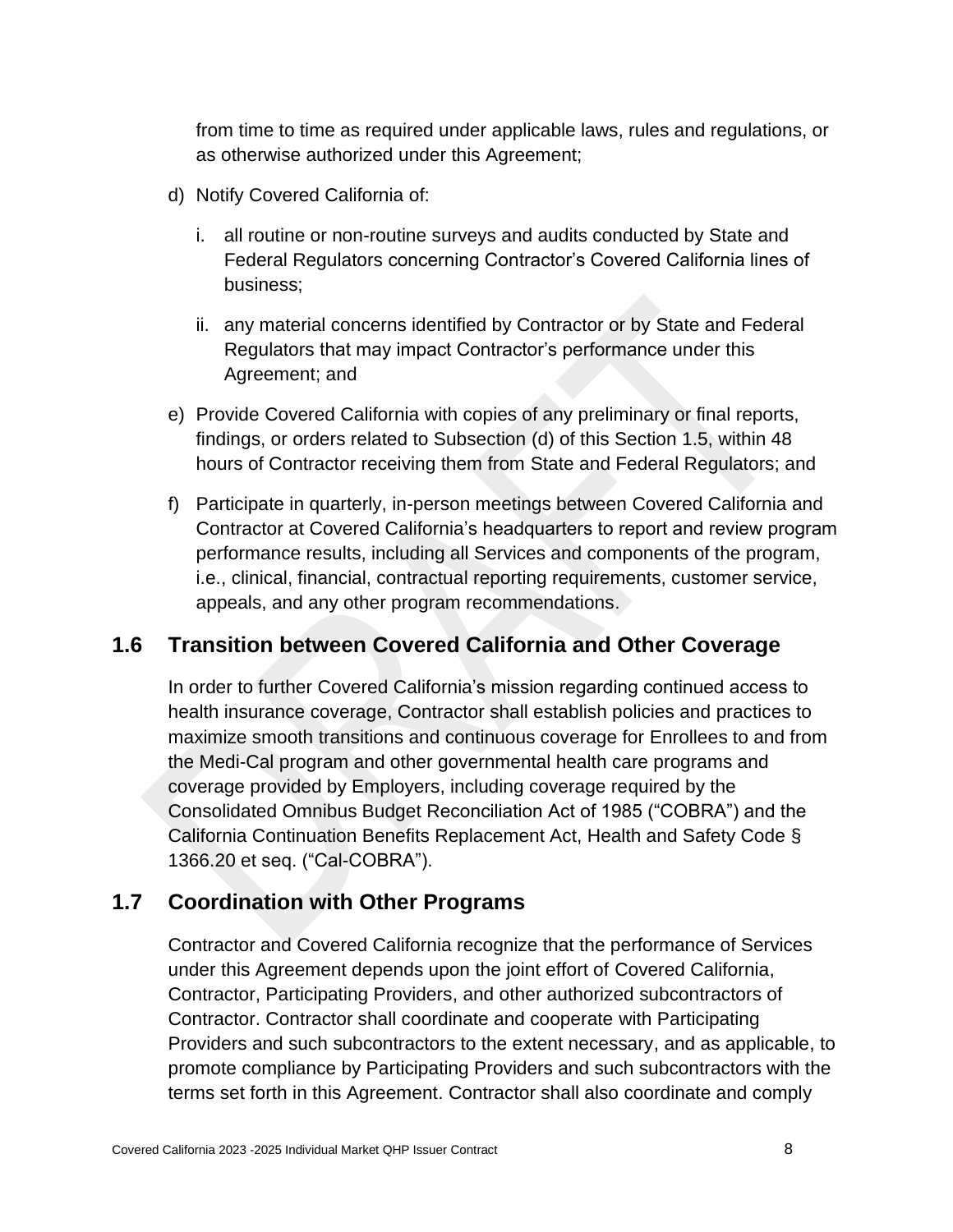with requirements of other State agencies that affect its Enrollees, including, the Department of Health Care Services ("DHCS") (and the Medi-Cal program) regarding the development and implementation of CalHEERS with respect to eligibility and enrollment considerations or as may be required under inter-governmental agency agreements or other laws, rules, regulations, or program instructions.

The Contractor shall cooperate with Covered California and other relevant government agencies to implement coverage or subsidy programs. Such programs may provide State or Federal funding for all or a portion of Enrollee premiums or subsidies to reduce or eliminate cost-sharing charges.

## <span id="page-17-0"></span>**1.8 Changes in Requirements**

The parties agree that Covered California may make prospective changes to benefits and services during a contract year to incorporate changes in State or Federal laws, requirements imposed by State and Federal Regulators, or as mutually agreed by Covered California and Contractor. The projected cost of any such benefit or service change will be included in the cost of health care projections and changes to the Monthly Rates will be implemented after Contractor has demonstrated the cost impact of the benefit or service change in accordance with the requirements set forth in Article 5.

## <span id="page-17-1"></span>**1.9 Evaluation of Contractor Performance**

Covered California shall evaluate Contractor's performance with respect to fulfillment of its obligations under this Agreement on an ongoing basis, including during the 90-Day period prior to each anniversary of the Agreement Effective Date set forth in Section 7.1 so long as the Agreement remains in effect. In the event evaluations conducted by Covered California reveal a significant problem or pattern of non-compliance with terms of this Agreement as reasonably determined and documented by Covered California, Covered California shall have the right, without limitation, to conduct reasonable additional reviews of Contractor's compliance and operational performance. Such evaluations shall also be considered in connection with decisions relating to re-certification and decertification in accordance with the terms set forth at Article 7.

## <span id="page-17-2"></span>**1.10 Required Notice of Contractor Changes**

Except as set forth below, notices pursuant to this Section shall be provided by Contractor promptly within ten (10) Days following Contractor's knowledge of such occurrence; provided, however, (i) such notice shall be provided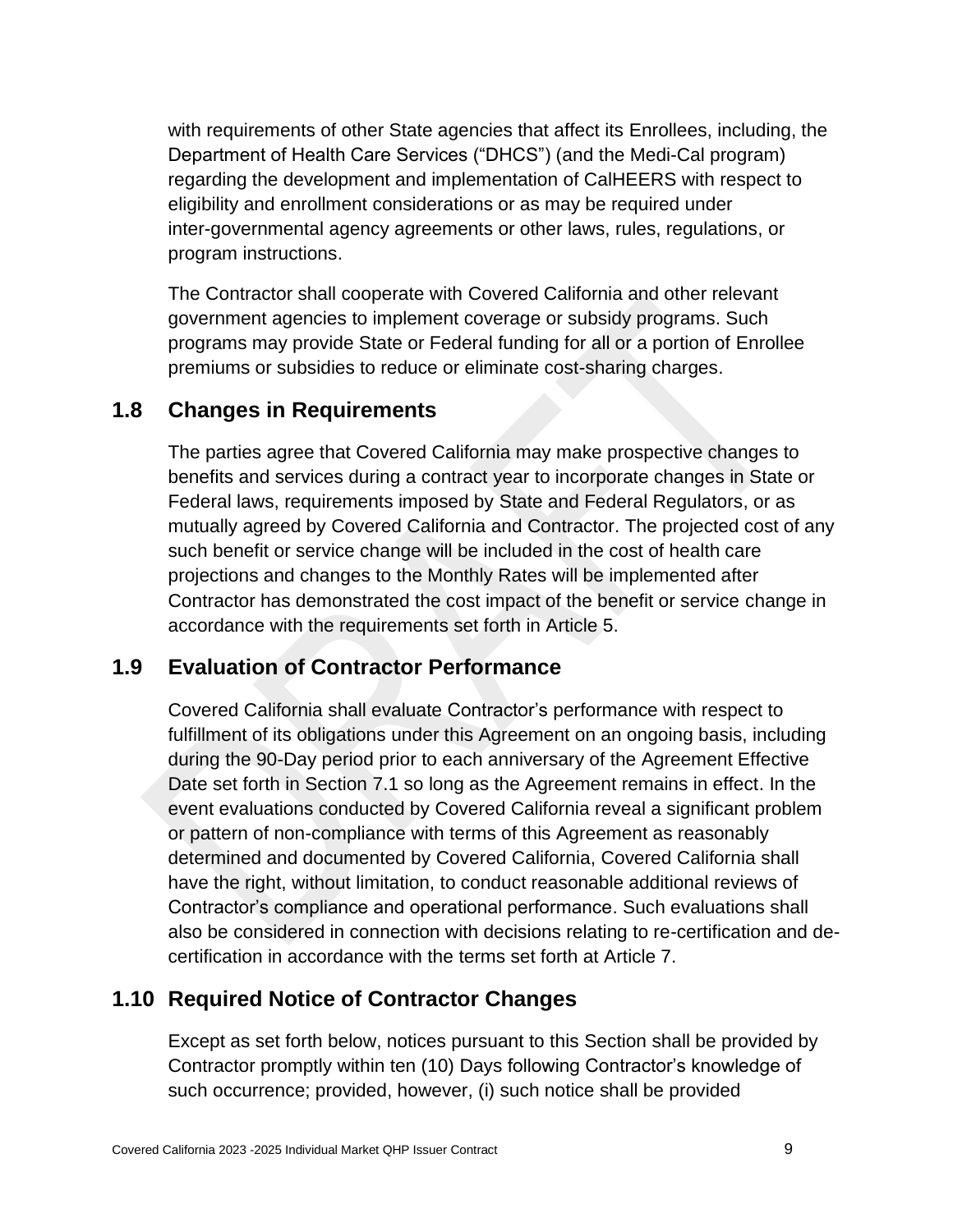immediately if such occurrence may reasonably be deemed to adversely affect the quality of care or safety of Enrollees, and (ii) in no event shall notice be provided by Contractor beyond the thirty (30) Day period following the date of occurrence. All written notices from Contractor pursuant to this Section shall contain sufficient information to permit Covered California to evaluate the events under the same criteria that were used by Covered California in its award of this Agreement to Contractor. Contractor agrees to provide Covered California with such additional information as Covered California may request. If Contractor requests confidential treatment for any information it provides, Covered California shall treat the information as confidential, consistent with Section 1.4.1.

Contractor shall notify Covered California in writing upon the occurrence of any of the following events:

- a) Contractor is in breach of any of its obligations under this Agreement;
- b) Change in the majority ownership, control, or business structure of Contractor;
- c) Change in Contractor's business, partnership or corporate organization that may reasonably be expected to have a material impact on Contractor's performance of this Agreement or on Covered California's rights under this Agreement;
- d) Breach by Contractor of any term set forth in this Agreement or Contractor otherwise ceases to meet the requirements for a QHP Issuer, including those set forth at and 45 C.F.R. § 156.200 et seq. (Subpart C Article 3-Qualified Health Plan Minimum Certification Standards);
- e) Immediate notice in the event that Contractor files any federal bankruptcy action or state receivership action, any federal bankruptcy or state receivership action is commenced against Contractor, Contractor is adjudicated bankrupt, or a receiver is appointed and qualifies; and
- f) Changes in Contractor's Provider Network by notice consistent with Section 3.3.
	- i. Contractor shall notify Covered California with respect to any material changes to its Essential Community Provider (ECP) contracting arrangements consistent with Section 3.3; and
	- ii. Significant changes in operations of Contractor that may reasonably be expected to significantly impair Contractor's operation of QHPs or delivery of Covered Services to Enrollees.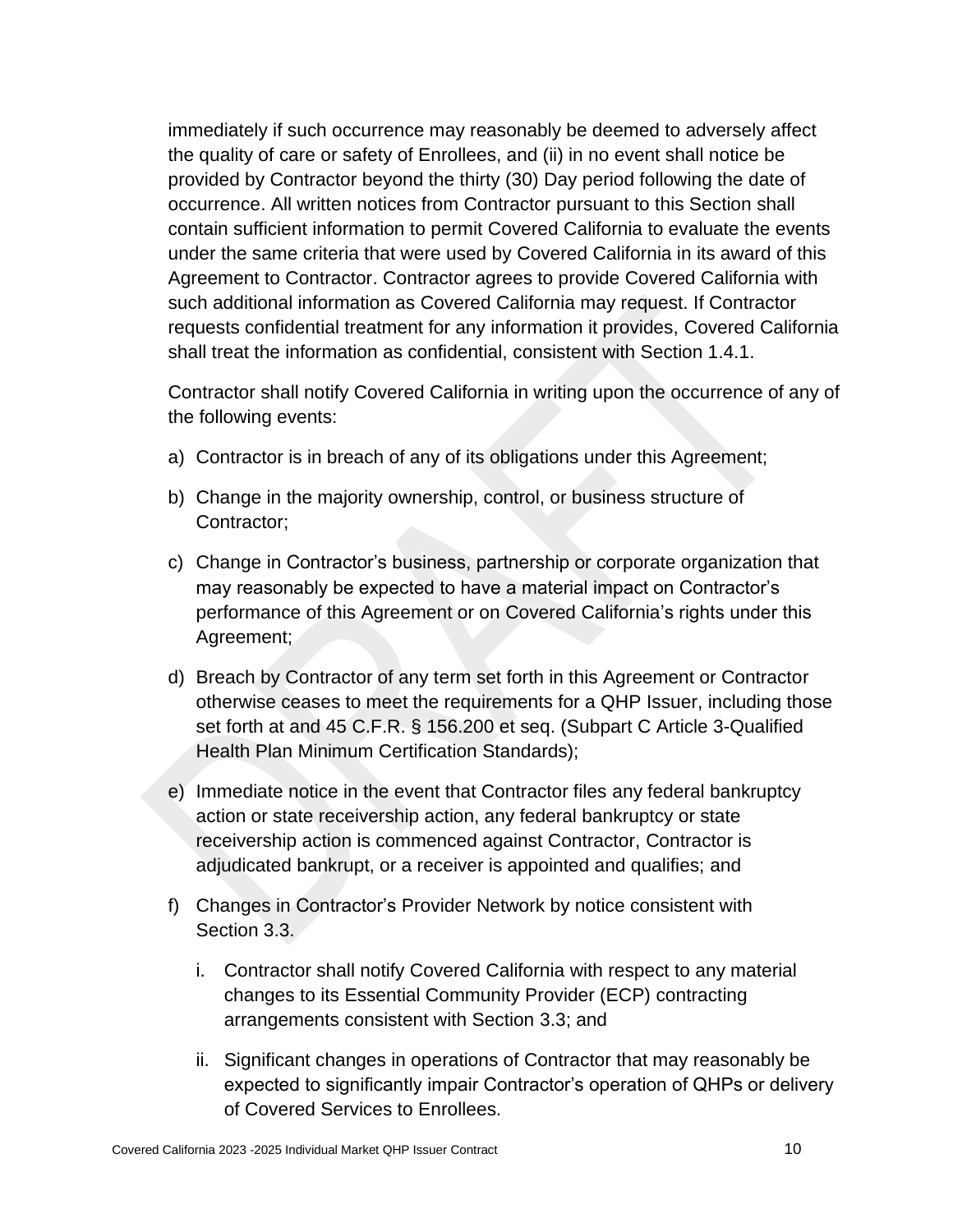## <span id="page-19-0"></span>**1.11 Nondiscrimination**

- a) Services and Benefits. During the performance of this Agreement, Contractor shall not, and shall require Participating Providers and other subcontractors, as well as their agents and employees to not, in accordance with the Affordable Care Act Section 1557 (42 U.S.C. § 18116), cause an individual to be excluded on the grounds prohibited under Title VI of the Civil Rights Act of 1964 (42 U.S.C. § 2000d et seq.), Title IX of the Education Amendments of 1972 (20 U.S.C. § 1681 et seq.), the Age Discrimination Act of 1975 (42 U.S.C. § 6101 et seq.), or Section 504 of the Rehabilitation Act of 1973 (29 U.S.C. § 794), or subject to any other applicable State and Federal laws, from participation in, be denied the benefits of, or be subjected to discrimination under, any health program or activity offered through Covered California.
- b) Employment and Workplace. Contractor shall not, and shall require Participating Providers and other subcontractors, as well as their agents and employees to not, unlawfully discriminate, harass or allow harassment, against any employee or applicant for employment because of sex, race, color, ancestry, religious creed, national origin, physical disability (including Human Immunodeficiency Virus (HIV) and Acquired Immunodeficiency Syndrome (AIDS)), mental disability, medical condition (including health impairments related to or associated with a diagnosis of cancer for which a person has been rehabilitated or cured), age (40 or over), marital status, genetic information, sexual orientation, gender identity, or use of family and medical care leave. Contractor shall, and shall require Participating Providers and other subcontractors, as well as their agents and employees, to evaluate and treat employees and applicants for employment in a manner that is free from such discrimination and harassment. Contractor shall, and shall require Participating Providers and subcontractors, as well as their agents and Employees, to comply with the provisions of the Fair Employment and Housing Act (Government Code § 12900 et seq.) and the applicable regulations promulgated thereunder (2 CCR § 7285.0 et seq.). The applicable regulations of the Fair Employment and Housing Commission implementing Government Code §12990, set forth in CCR Chapter 5 of Division 4 of Title 2, including, 2 CCR § 8103 et seq., are incorporated into this Agreement by reference and made a part hereof as if set forth in full. Contractor shall, and shall require Participating Providers and other subcontractors to give written notice of their obligations under this clause to labor organizations with which they have a collective bargaining or other agreement. Contractor shall include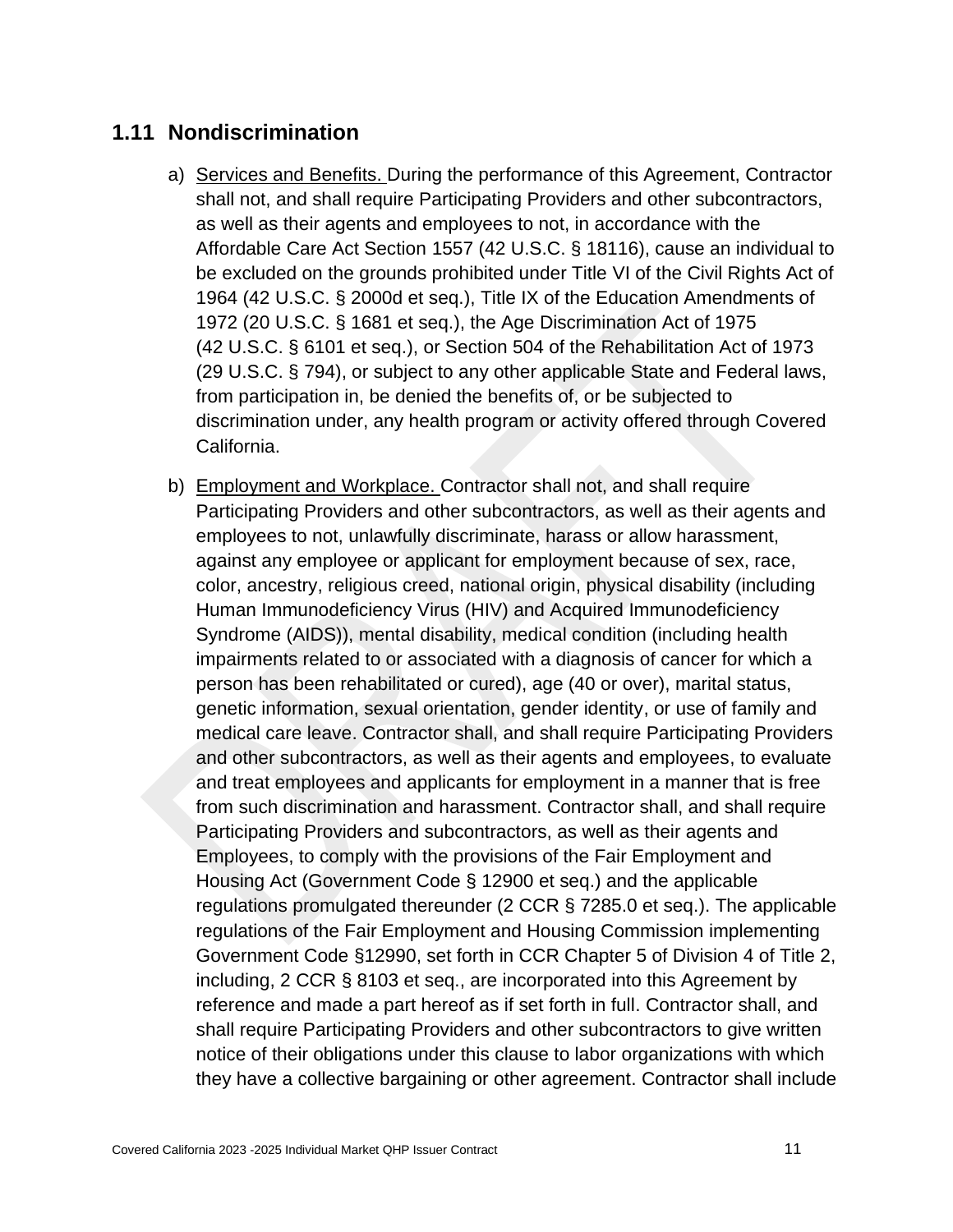the nondiscrimination and compliance provisions of this clause in all subcontracts to perform work under this Agreement.

# <span id="page-20-0"></span>**1.12 Conflict of Interest; Integrity**

Contractor shall, and shall require Participating Providers to be free from any conflicts of interest with respect to Services provided under this Agreement. Contractor represents that Contractor and its personnel do not currently have, and will not have throughout the term of the Agreement, any direct interest that may present a conflict in any manner with the performance of Services required under this Agreement. Contractor also represents that it is not aware of any conflicts of interest of any Participating Provider or any basis for potential violations of Contractor or Participating Provider with respect to laws, rules and regulations that govern referrals required for the provision of certain Covered Services, including Federal and State anti-kickback and anti-self-referral laws, rules and regulations. Contractor shall immediately (1) identify any conflict of interest that is identified during the term of the Agreement, and (2) take any necessary action to assure that any activities are not improperly influenced by a conflict of interest.

Contractor shall comply with any and all other policies adopted by Covered California regarding conflicts of interest and ethical standards, copies of which shall be made available by Covered California for review and comment by the Contractor prior to implementation.

# <span id="page-20-1"></span>**1.13 Other Financial Information**

In addition to financial information to be provided to Covered California under other provisions of this Agreement or pursuant to applicable laws, rules and regulations, at the request of Covered California, Contractor shall provide Covered California with financial information that is (i) provided by Contractor to State and Federal Regulators or other regulatory bodies, or (ii) reasonable and customary information prepared by Contractor, including supporting information relating to Contractor's QHP Enrollees. Possible requests may include annual audited financial statements and annual profit and loss statements.

# <span id="page-20-2"></span>**1.14 Other Laws**

Contractor shall comply with applicable laws, rules and regulations, including the following:

a) Americans with Disabilities Act. Contractor shall comply with the Americans with Disabilities Act (ADA) of 1990, (42 U.S.C. § 12101 et seq.), which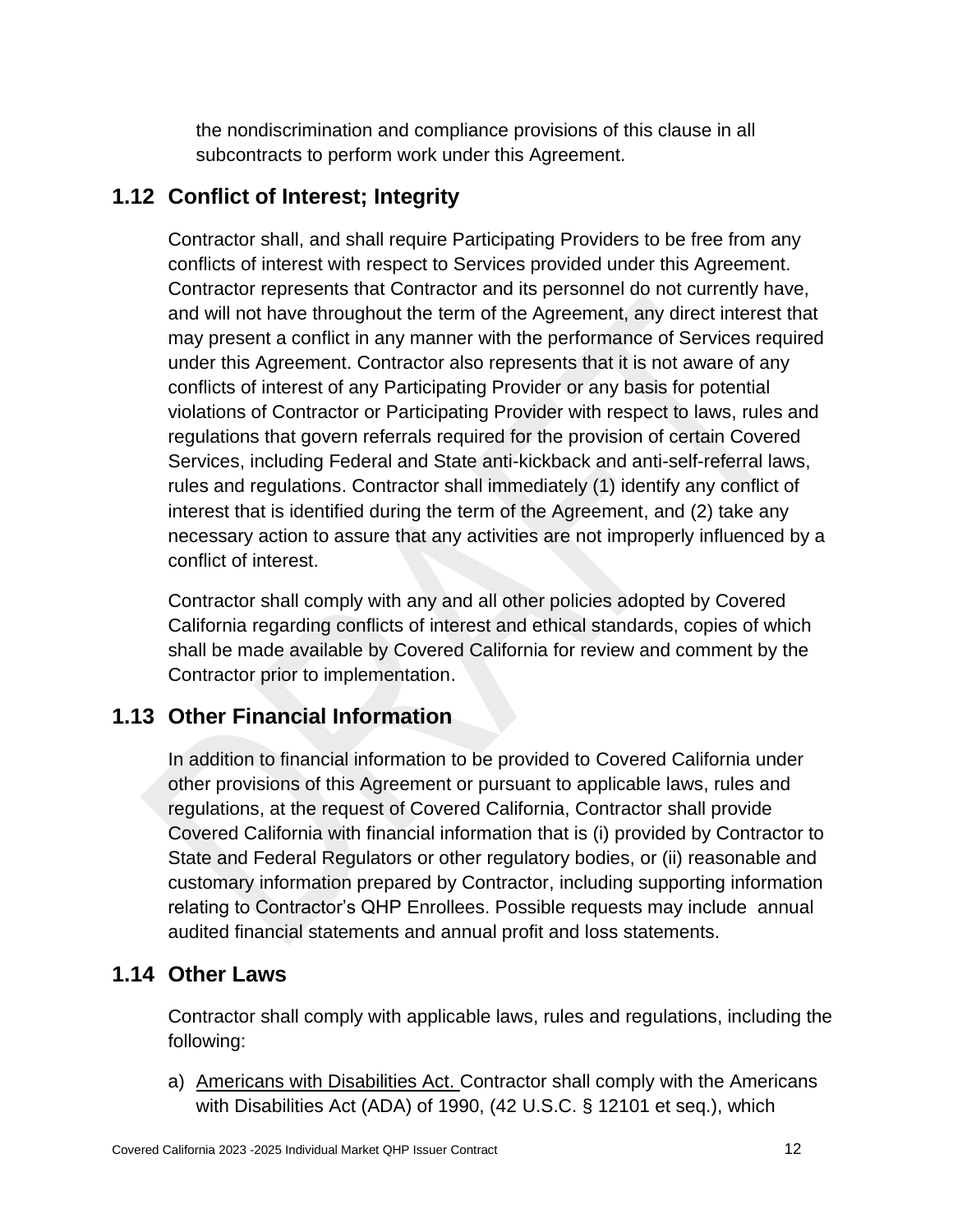prohibits discrimination on the basis of disability, as well as all applicable regulations and guidelines issued pursuant to the ADA, unless specifically exempted.

- b) Drug-Free Workplace. Contractor shall comply with the requirements of the Drug-Free Workplace Act of 1990 (Government Code § 8350 et seq.).
- c) Child Support Compliance Act. Contractor shall fully comply with all applicable State and Federal laws relating to child and family support enforcement, including disclosure of information and compliance with earnings assignment orders, as provided in Chapter 8 (commencing with § 5200) of Part 5 of Division 9 of the Family Code.
- d) Domestic Partners. Contractor shall fully comply with Public Contract Code § 10295.3 with regard to benefits for domestic partners.
- e) Environmental. Contractor shall comply with environmental laws, rules and regulations applicable to its operations, including, those relating to certifies compliance with the requirements of the Electronic Waste Recycling Act of 2003, Chapter 8.5, Part 3 of Division 30, commencing with § 42460 of the Public Resources Code, relating to hazardous and solid waste.
- f) Other Laws. Contractor shall comply with any and all other State and Federal laws, rules and regulations applicable to this Agreement, to the operation of Covered California, and to Contractor's provision of Services under this Agreement.

## <span id="page-21-0"></span>**1.15 Contractor's Representations and Warranties**

Contractor represents and warrants that neither the execution of this Agreement by Contractor, nor the acts contemplated hereby, nor compliance by Contractor with any provisions hereof will:

- a) Violate any provision of the charter documents of Contractor;
- b) Violate any laws, rules, regulations, or any judgment, decree, order, regulation or rule of any court or governmental authority applicable to Contractor; or
- c) Violate, or be in conflict with, or constitute a default under, or permit the termination of, or require the consent of any person under, any agreement to which Contractor may be bound, the occurrence of which in the aggregate would have a material adverse effect on the properties, business, prospects, earnings, assets, liabilities, or condition (financial or otherwise) of Contractor.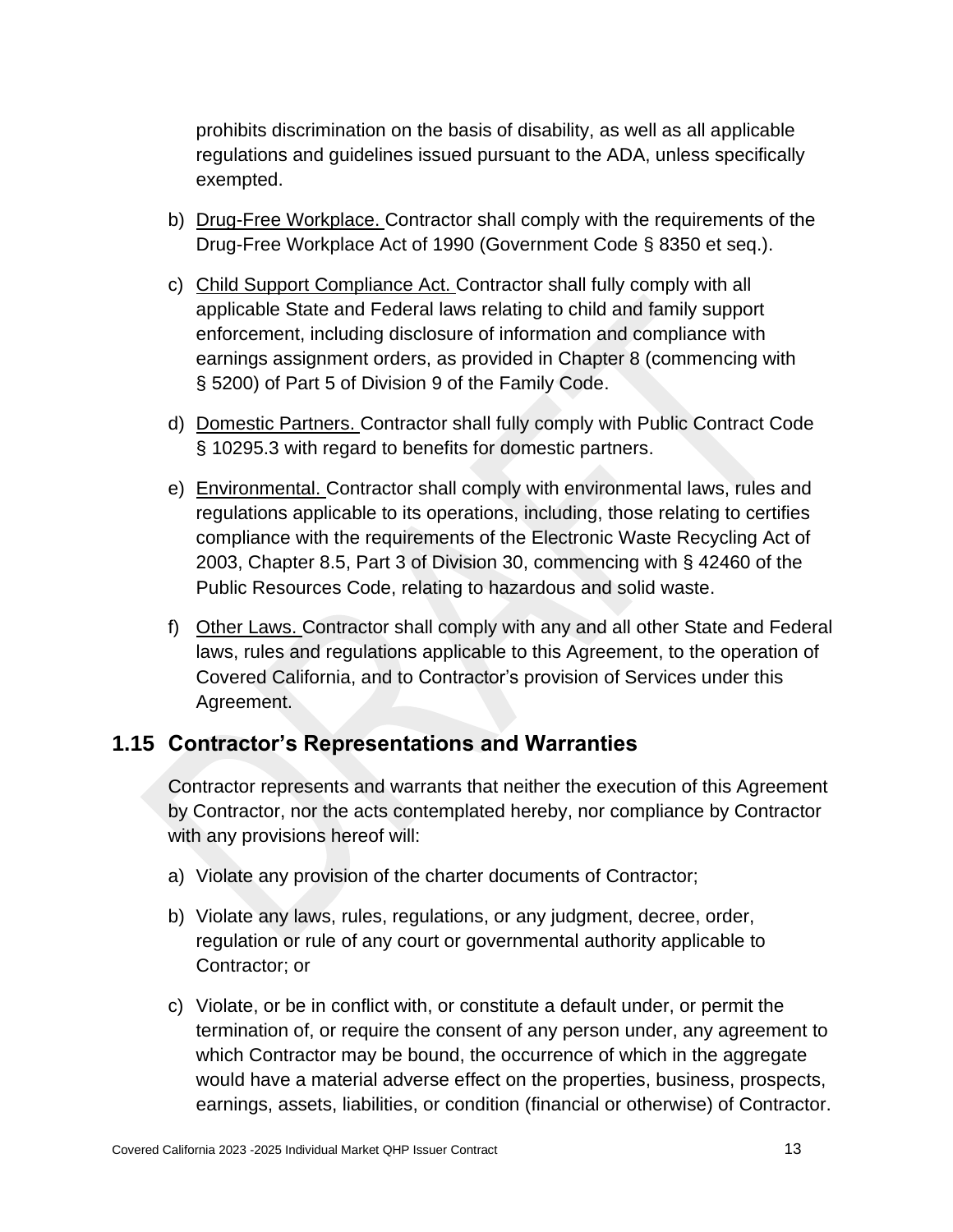Due Organization. Contractor represents and warrants that it is duly organized, validly existing, and in good standing under the laws of the state of its incorporation or organization.

Power and Authority. Contractor represents and warrants that: (i) it has the power and authority to enter into this Agreement and to carry out its obligations hereunder; (ii) the execution of this Agreement has been duly authorized and executed by Contractor and no other internal proceeding on the part of Contractor is necessary to authorize this Agreement; and (iii) to the best of its knowledge, Contractor has completed, obtained, and performed all registrations, filings, approvals, authorizations, consents, or examinations required by any State and Federal Regulators and other government or governmental authority for its acts contemplated by this Agreement.

## <span id="page-22-0"></span>**1.16 Fraud, Waste and Abuse; Ethical Conduct**

Contractor shall maintain and enforce policies, procedures, processes, systems, and internal controls (i) to reduce fraud, waste, and abuse, and (ii) to enhance compliance with other applicable laws, rules, and regulations in connection with the performance of Contractor's obligations under this Agreement. Contractor shall maintain an effective compliance program that meets the requirements of applicable laws, rules, and regulations. Contractor shall provide evidence of such compliance program as reasonably requested by Covered California. Contractor shall timely communicate to Covered California any material concerns identified by Contractor or by State and Federal Regulators related to regulatory compliance that may impact performance under this Agreement.

Contractor shall provide Covered California with a description of its fraud, waste, and abuse detection and prevention programs and report total monies recovered by Contractor in the most recent 12-month period for Contractor's total book of business as well as, if available, total monies recovered for Covered California business only. This description shall be provided upon the request of Covered California and will be updated upon request during each year that this Agreement is in effect and shall include an overview of fraud and abuse detection and prevention program activities conducted by Contractor, Participating Providers, other subcontractors and their authorized Agents, including a summary of key findings, relevant data analytics and fraud risk assessments to circumvent fraud, waste, and abuse, and the development, implementation, and enforcement of any corrective action plans for changing, upgrading, or improving these programs.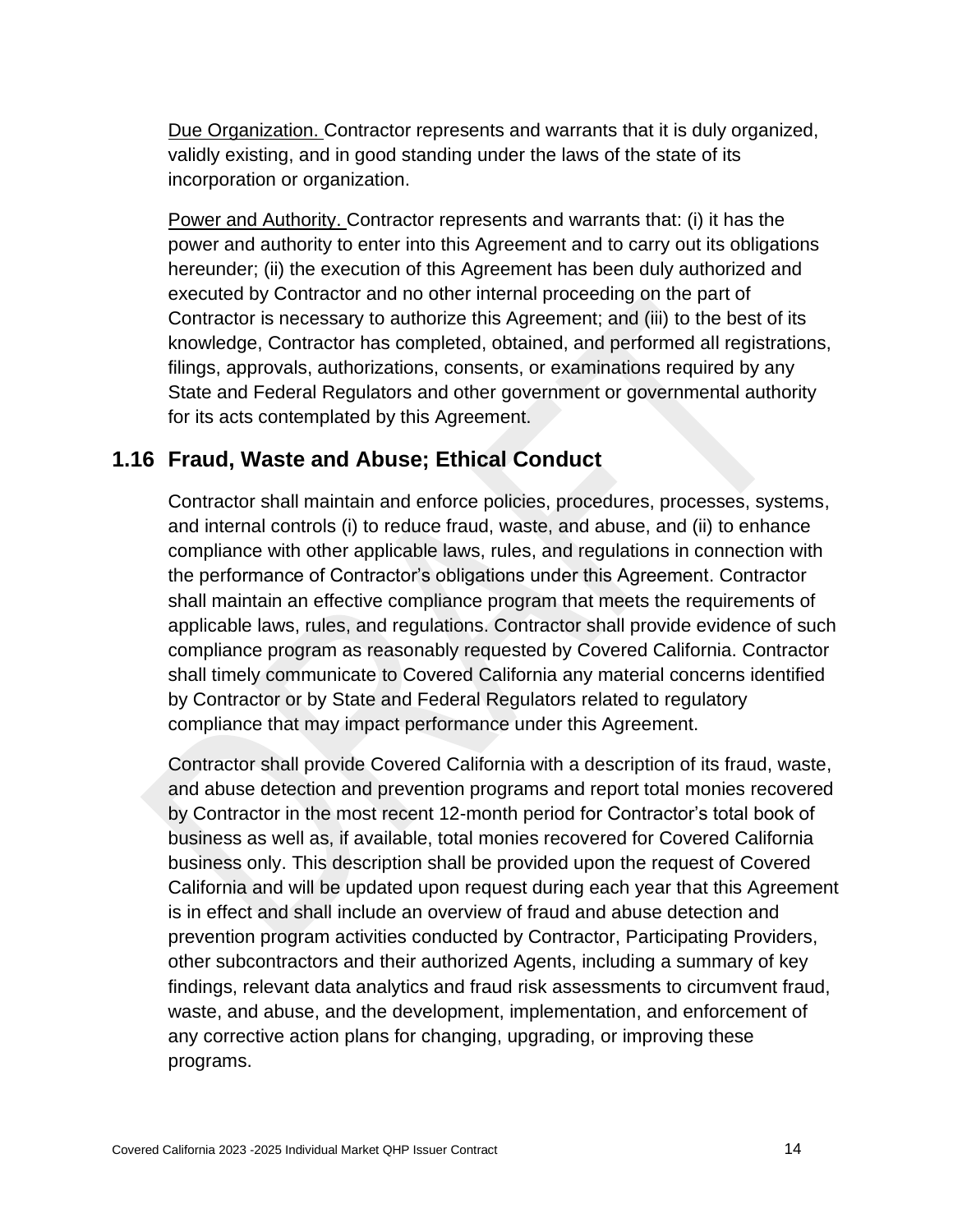Contractor shall maintain and enforce a code of ethical conduct and make it available to Covered California upon request.

Contractor shall refer potential fraud activities identified through fraud detection and response measures to Covered California. Contractor shall follow the established Carrier Referral Process posted on the Contractor's extranet website provided by Covered California (Hub page, Contractor's subsite, Data Integrity, Fraud Referral folder).

Contractor shall not terminate Enrollee coverage for fraud without prior review and approval from Covered California.

# <span id="page-23-0"></span>**1.17 Current Enrollee Notification**

Contractor shall notify Contractor's individual Enrollees of the availability of Covered California coverage and potential eligibility for subsidies in Covered California as required in State and Federal law. Contractor shall identify potential subsidy-eligible individuals, educate them about Covered California coverage, and assist them in enrolling in QHPs in Covered California.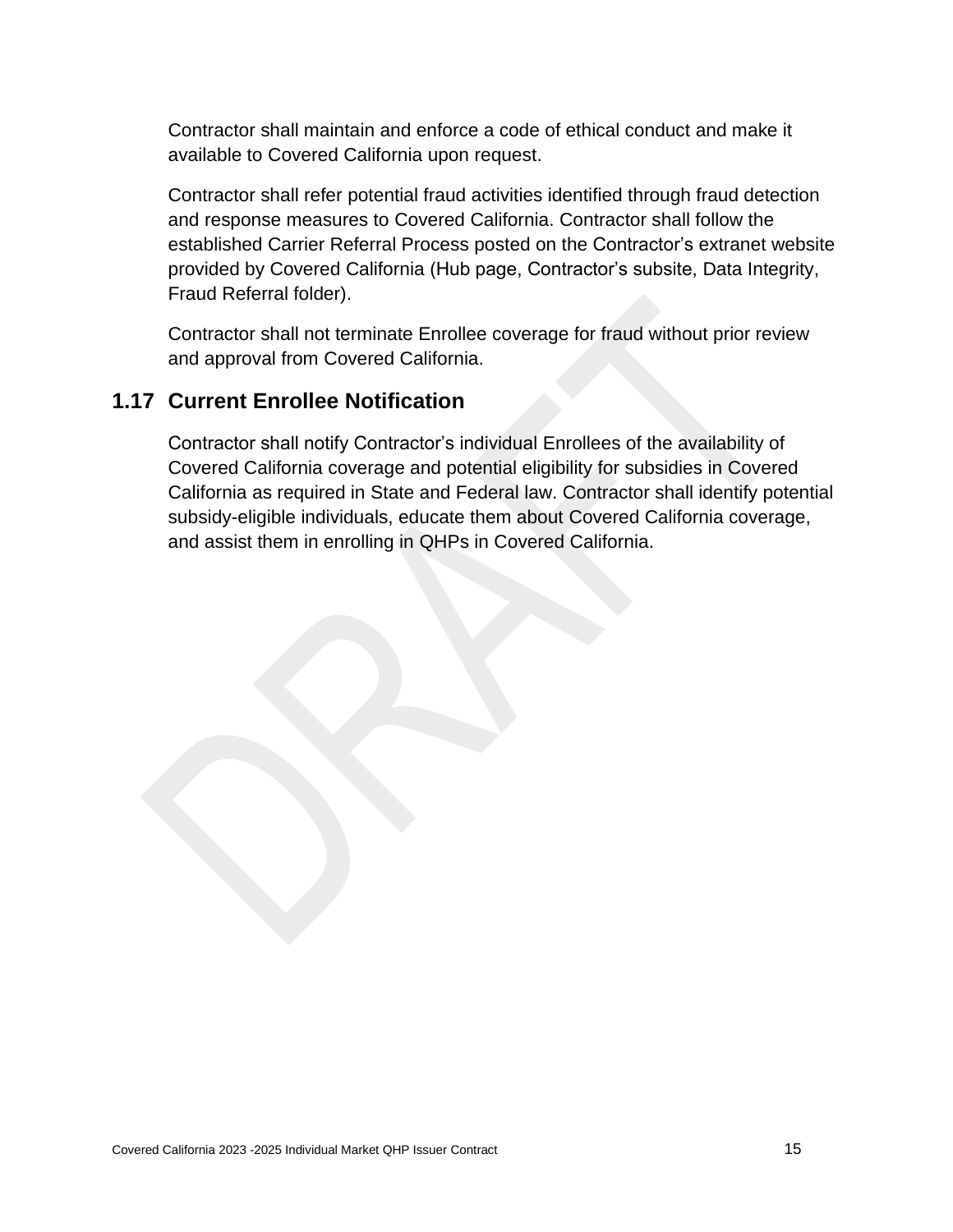# **ARTICLE 2 – ELIGIBILITY AND ENROLLMENT**

# <span id="page-24-1"></span><span id="page-24-0"></span>**2.1 Eligibility and Enrollment Responsibilities**

#### <span id="page-24-2"></span>**2.1.1 Covered California Responsibilities**

- a) Covered California shall be solely responsible for the determination of eligibility and enrollment of individuals in Covered California in accordance with applicable Federal and State laws, rules and regulations.
- b) Covered California shall determine eligibility and enroll eligible individuals in Covered California pursuant to its management and participation in CalHEERS, a project jointly sponsored by Covered California and DHCS with the assistance of the Office of Systems Integration. Covered California and CalHEERS shall develop, implement, and maintain processes to make the eligibility and enrollment decisions regarding Covered California and other California health care programs and submit that information to Contractor in a timely manner in accordance with Federal and State laws, rules and regulations, and the terms set forth in this Agreement.
- c) Covered California shall notify Contractor regarding each eligible applicant who has completed an application for enrollment and selected Contractor as the QHP Issuer. Covered California shall transmit information required for Contractor to enroll the applicant within five (5) business days of receipt of verification of eligibility and selection of Contractor's QHP.
- d) Covered California shall send enrollment information to Contractor on a daily basis and Contractor shall reconcile specified enrollment information received from Covered California with Contractor's enrollment data on a monthly basis through the Reconciliation Process.
- e) Covered California shall utilize the Dispute Process pursuant to Section 2.1.2 d) to resolve issues related to the Reconciliation Process.

#### <span id="page-24-3"></span>**2.1.2 Contractor Responsibilities**

- a) Contractor shall comply with all Federal and State eligibility and enrollment laws and regulations, including the Affordable Care Act § 1411 et seq. (42 U.S.C. § 18081 et seq.), 45 C.F.R. § 155.400 et seq., Government Code §§ 100503 and 100503.4, and 10 CCR § 6400 et seq.
- b) Contractor shall comply with all Covered California eligibility and enrollment determinations, including those made through CalHEERS and that result from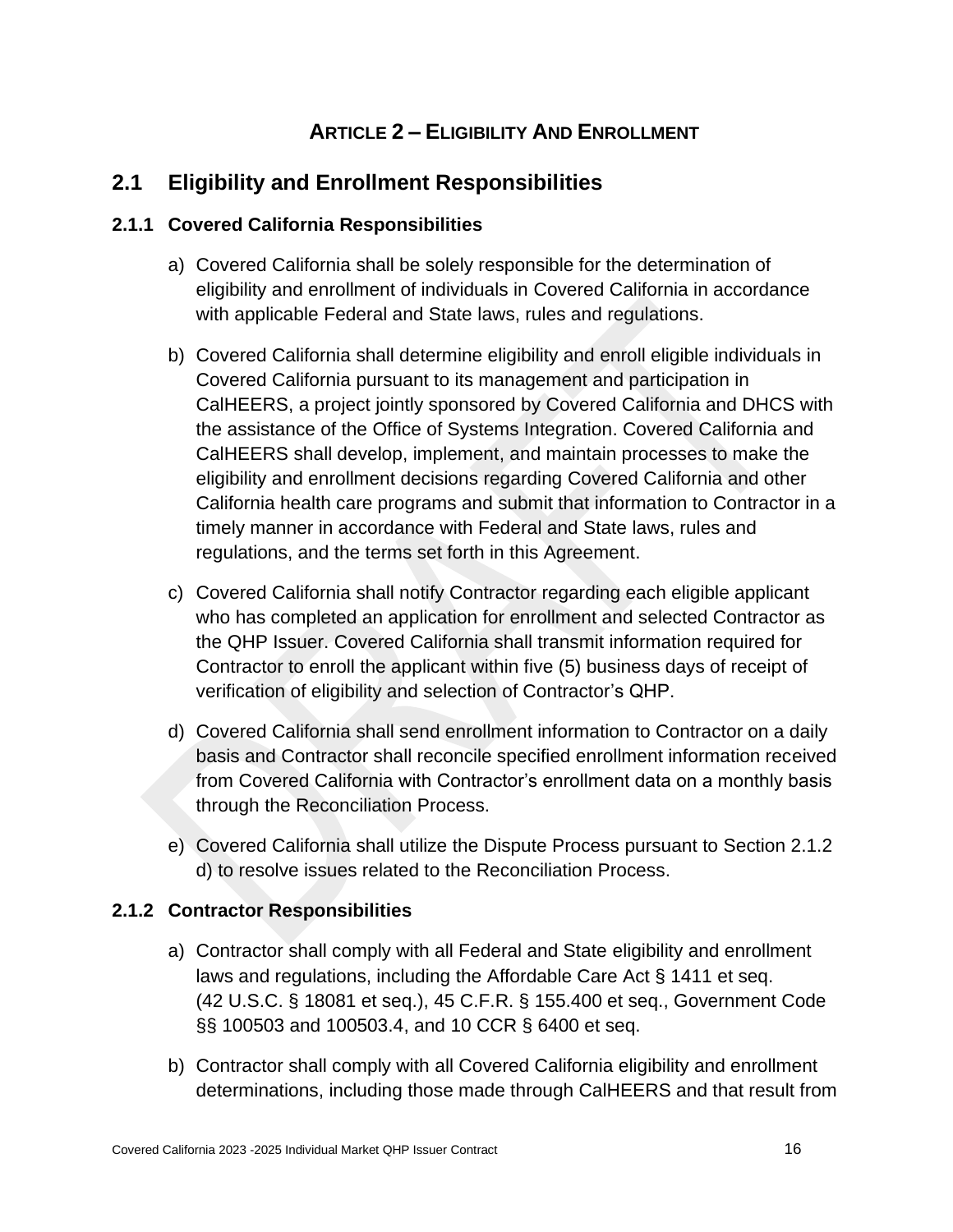an applicant's appeal of an Covered California determination. Within ten (10) Days of receiving a request from Covered California to implement the appeals decision, Contractor shall implement appeals decisions and provide communication to Covered California with evidence the appeal resolution has been implemented. Contractor shall immediately notify Covered California if it receives an appeal decision that does not have all necessary data elements required for the Contractor to implement the appeal decision. In the event that an Enrollee requires immediate care, the QHP Issuer will work closely with Covered California to implement any eligibility or enrollment changes as soon as reasonably possible. Contractor shall accept all Enrollees assigned by Covered California except as otherwise authorized by policies and procedures of Covered California or upon the approval of Covered California.

c) Contractor shall participate in the Reconciliation Process to review and compare the Covered California enrollment reconciliation file, distributed monthly, against the Contractor's membership enrollment and financial databases. Contractor shall prepare a comparison extract in accordance with the file validations and resolution timelines, as mutually agreed upon in the "Data Integrity Reconciliation Process Guide." Contractor shall provide Covered California with evidence through email confirmation that the enrollment and financial changes identified through the Reconciliation Process have been implemented within fifteen (15) business days. Further evidence of implementation is provided by individual records submitted in the next reconciliation cycle. Contractors are to follow the process as stated in the "Reconciliation Process Guide." In the event the Contractor is unable to implement the changes within fifteen (15) business days, the Contractor shall provide written notification to Covered California by the fifteenth (15th) business day. The written notification shall explain the reason why such changes cannot be implemented by the due date and shall identify another date in which the changes will be implemented.

In the event Covered California identifies ongoing and persistent data issues (including L2 data errors) with the Contractor through the Reconciliation Process which have persisted for two reconciliation cycles or more and have not been resolved, the Contractor shall conduct root cause analysis, develop a corrective action plan to resolve the issues, and shall identify the implementation date of when the issues will be resolved. The Contractor's written analysis shall be provided to Covered California within sixty (60) Days from Covered California's request.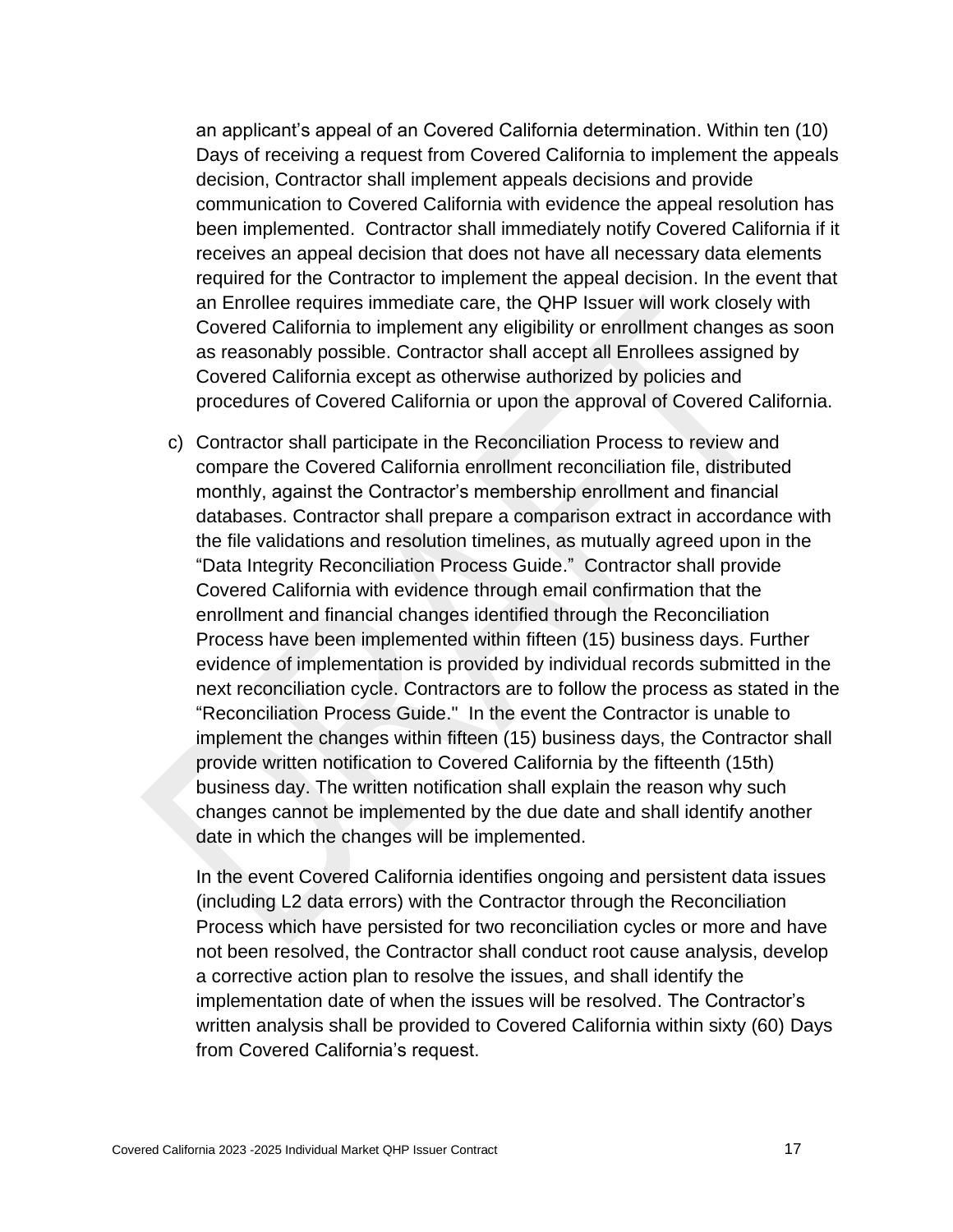d) Contractor shall participate in the Dispute Process established by Covered California to resolve issues related to the Reconciliation Process. Contractor shall submit a supplemental file to dispute identified discrepancies found in the Covered California enrollment reconciliation file in accordance with the defined list of fields and technical requirements established by Covered California through the "Data Integrity Reconciliation Dispute Process Guide."

The Contractor shall utilize Covered California's Dispute Process, prior to submitting premium tax credit disputes to the Center for Medicaid and Medicare Services or the Center for Consumer Information and Health Insurance Oversight.

e) Contractor shall rely upon Covered California as the system of record for eligibility and enrollment during the term of this Agreement; provided, however, that Contractor shall: (i) reconcile premium payment information with enrollment and eligibility information received from Covered California on a monthly basis, and (ii) Contractor shall only accept changes to eligibility information submitted by Enrollees when Covered California notifies or confirms such change to Contractor.

#### <span id="page-26-0"></span>**2.1.3 Collection Practices**

Contractor shall maintain fair and reasonable collection practices that comply with applicable laws, rules and regulations. Contractor shall monitor the collection activities and provide Covered California with reasonable documentation to facilitate Covered California's monitoring, tracking, or reporting with respect to Contractor's collection efforts including, policies, and procedures, and copy of any form of delinquency or termination warning, or notice sent to an Enrollee or Employer. Contractor shall not initiate collection activities if they have knowledge of a pending appeal, including notice from the consumer, Covered California, or Contractor's State Regulators.

## <span id="page-26-1"></span>**2.2 Covered California for the Individual Market**

#### <span id="page-26-2"></span>**2.2.1 Open Enrollment, Auto Enrollment, and Special Enrollment Periods**

Contractor acknowledges and agrees that Covered California is required to: (i) allow Qualified Individuals to enroll in a QHP or change QHPs during annual Open Enrollment Periods, (ii) automatically enroll specified qualified individuals in coverage pursuant to Government Code 100503.4, and (iii) allow certain Qualified Individuals to enroll in or change QHPs during Special Enrollment Periods as a result of specified triggering events per applicable Federal and State laws, rules and regulations. Contractor agrees to accept new Enrollees in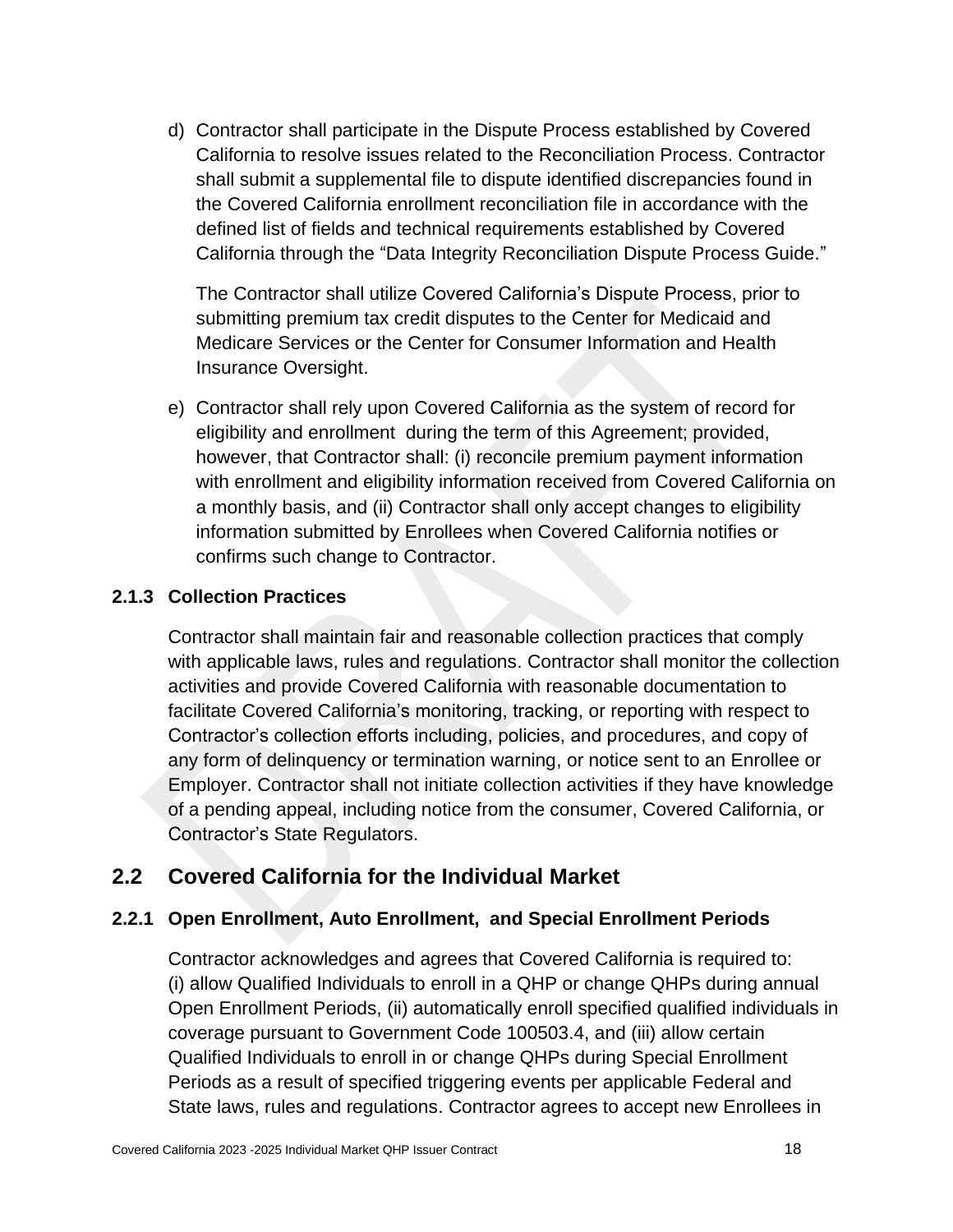Covered California who enroll during these periods and shall coordinate and participate with Covered California vendor's automated system for verification of SEP triggering events through a mutually agreed upon process.

#### <span id="page-27-0"></span>**2.2.2 Covered California for the Individual Market Coverage Effective Dates**

Contractor shall ensure coverage effective dates for the Enrollee consistent with applicable State law.

Covered California and Contractor shall require payment of premium in accordance with the premium payment due dates specified in 10 CCR § 6410 and the premium payment process specified in 10 CCR § 6500 and other applicable State law.

Contractor shall provide Covered California with information necessary to confirm Contractor's receipt of premium payment from Enrollee that is required to commence coverage. Covered California shall establish the specific terms and conditions relating to commencement of coverage, including the administration of state advance premium assistance subsidy, advance payments of the premium tax credit and cost sharing reductions, and cancellation or postponement of the effective date of coverage in the event of nonpayment or partial payment of an initial premium, in accordance with applicable laws, rules and regulations.

The first premium binder payment shall be either paid directly to the Contractor or processed through a third-party administrator and deposited into an account owned by the third-party administrator and settled by the third-party administrator to the Contractor's own bank account.

#### <span id="page-27-1"></span>**2.2.3 Premiums for Coverage in Covered California for the Individual Market**

Contractor shall not be entitled to collect from Enrollees or receive funds above the premium amounts except with respect to cost-sharing amounts or to the extent that such payment (i) is expressly authorized under the QHPs, such as out-of-network services that comply with the notice requirements set forth at Section 3.4.3, or (ii) relates to a charge for non-sufficient funds or transaction fees initiated by Enrollee at rates that are reasonable and customary for such transactions. Contractor shall not pursue collections of any said fees from Covered California. Contractor shall not pursue collection of any delinquent premiums from Covered California for an Enrollee enrolled in Covered California for the Individual Market who is responsible for directly paying his or her premium to Contractor.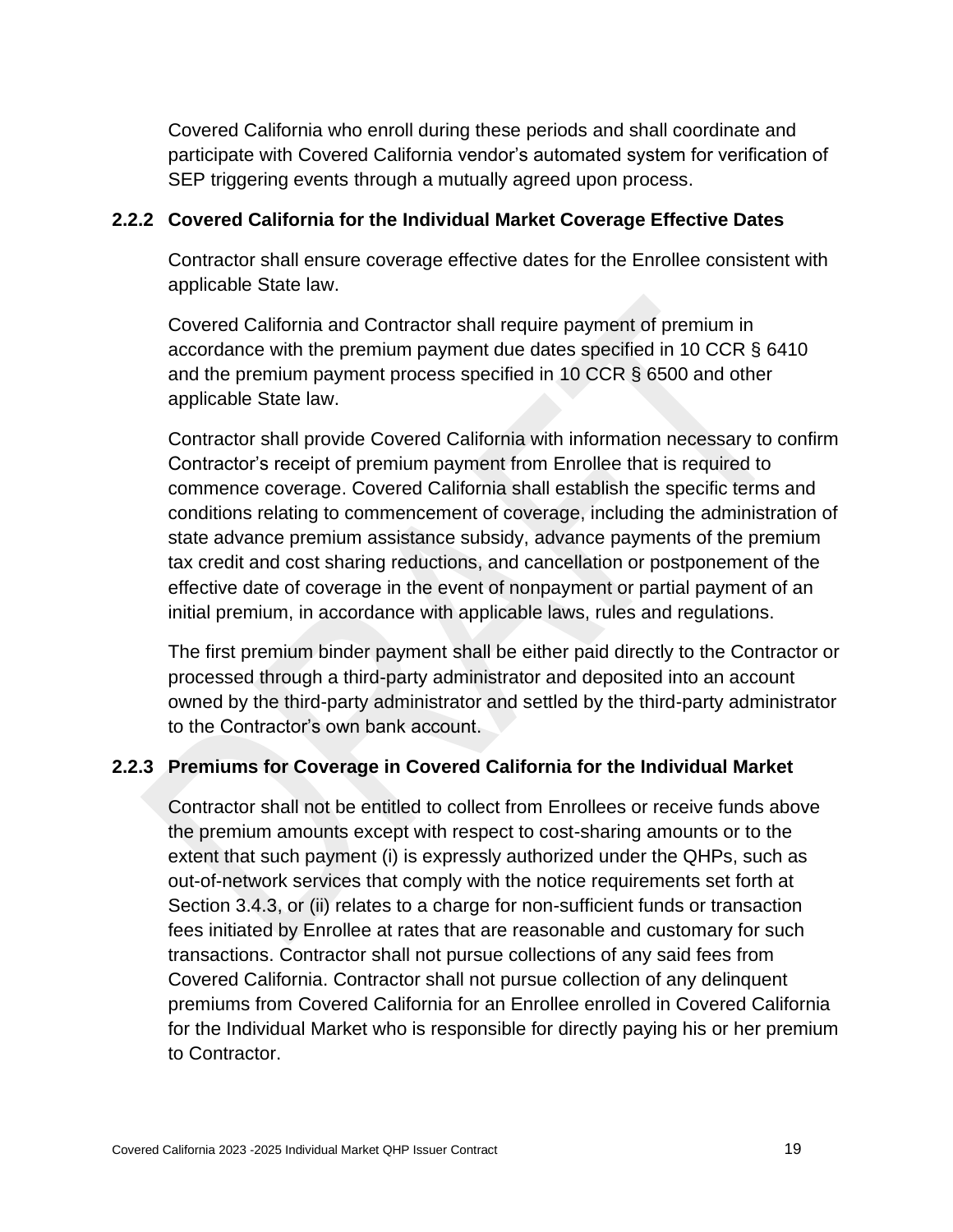In the case of partial month enrollments Contractor shall follow the methodology specified in 10 CCR § 6500 (i).

The premium for coverage lasting less than one month shall equal the product of:

i. The premium for one month of coverage divided by the number of Days in the month; and

ii. The number of Days for which coverage is being provided in the month.

The same methodology shall apply to the proration of APTC, State premium assistance payments, and CSR amounts for a coverage lasting less than one month.

Premiums charged to individuals includes the assessment of the Participation Fee.

#### <span id="page-28-0"></span>**2.2.4 Terminations of Coverage**

Contractor shall terminate coverage in a Contractor's QHP in accordance with the requirements established by Covered California pursuant to 10 CCR § 6506 and other applicable State and Federal laws, rules, and regulations.

Contractor shall terminate coverage for an individual Enrollee's non-payment of premium as follows: (i) effective as of the last Day of the first month of a three (3) month grace period in the event of nonpayment of premiums by individuals receiving advance payments of the premium tax credit or State premium assistance payments; or (ii) effective the last Day of coverage established by grace periods under applicable State law, including requirements relating to Health and Safety Code § 1365 and Insurance Code § 10273.6 for individuals not receiving advance payments of the premium tax credit or State premium assistance.

Contractor shall notify the Agent or Agency of Record a late payment notification at the same time the Enrollee receives notification.

Covered California and Contractor must send a termination transaction to the other party within ten (10) business days of any individual Enrollee termination.

Contractor shall request termination of an enrollee for fraud or misrepresentation through the Carrier Referral Process (posted on the Contractor's extranet website provided by Covered California (Hub page, Contractor's subsite, Data Integrity Files, Fraud Referral, Fraud Referral Rev. folder)) and provide Covered California with supporting documentation for each request to terminate.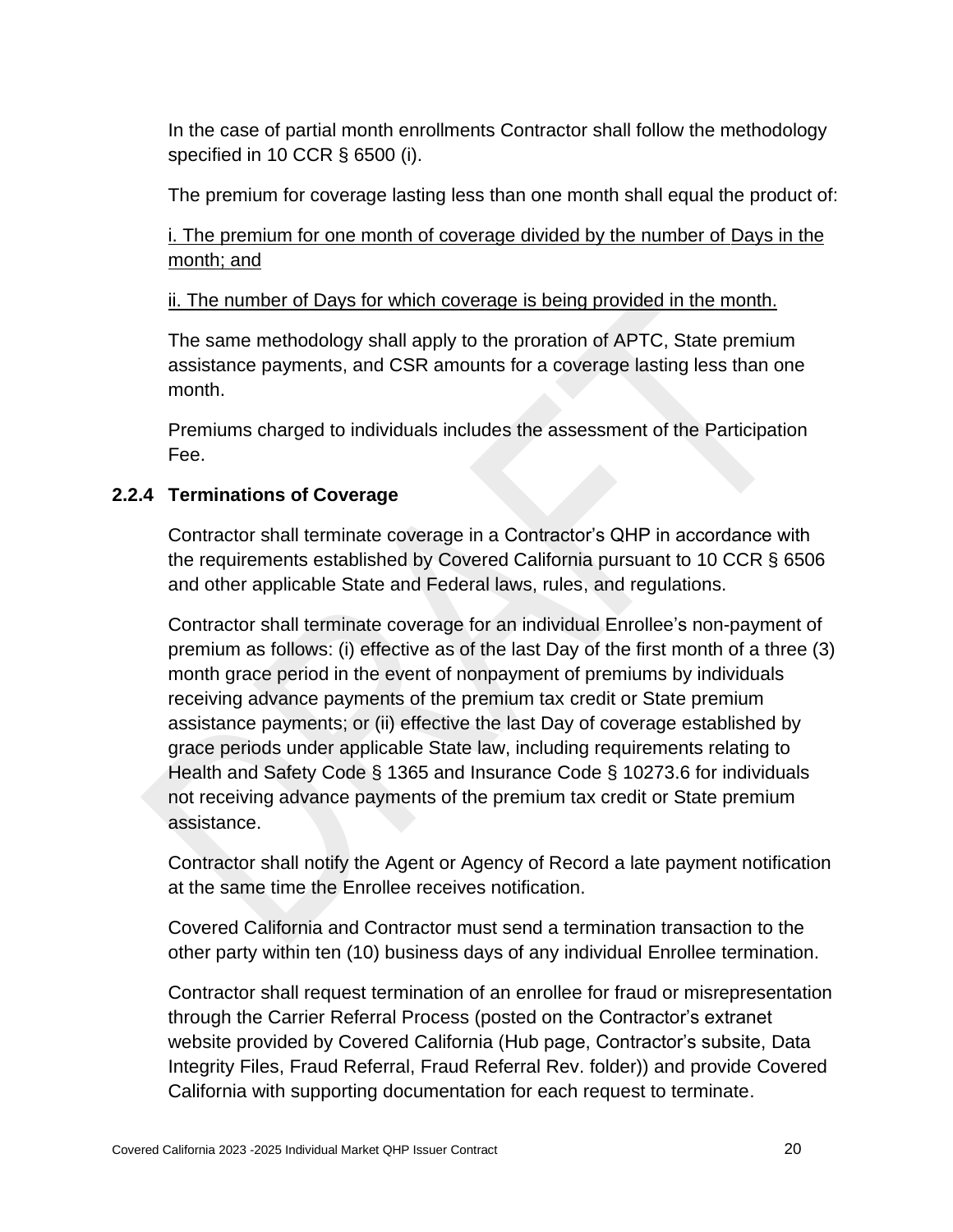Contractor may not terminate for fraud or misrepresentation without prior approval from Covered California.

#### <span id="page-29-0"></span>**2.2.5 Notice to Provider Regarding Enrollee's Grace Period Status**

- a) In the event of nonpayment of premium by an individual Covered California Enrollee receiving advance payments of the premium tax credit or state advance premium assistance subsidy, or both, Contractor shall provide notice to its network providers in accordance with the applicable state and federal law.
- b) Notwithstanding (a) above, this notice obligation does not relieve the QHP Issuer from compliance with existing state laws governing claims payment.

#### <span id="page-29-1"></span>**2.2.6 Agents in Covered California for the Individual Market**

- a) Compensation. The provisions of this Section apply to Agents who sell Contractor's QHPs though Covered California for the Individual Market.
- b) Compensation Methodology. Contractor must pay a commission to Agents to ensure Contractor is fairly and affirmatively offering all of its products at each metal level during both Open and Special Enrollment Periods. Contractor shall be solely responsible for compensating Agents who sell Contractor's QHP through the individual market of Covered California. Contractor shall use a standardized Agent compensation program with levels and terms that shall result in the same aggregate compensation amount to Agents whether products are sold within or outside of Covered California. Contractor shall provide Covered California on an annual basis, a document describing its standard Agent compensation program. This document shall include a description of its Agent commission, and bonus or incentive programs, standard Agent contract, and Agent policies. Agent commission descriptions must detail both new and renewal enrollment commission rates.
- c) Incentive Compensation Program. In order to enhance consistency in sales efforts for products offered inside and outside of Covered California, Contractor shall add the Agent's sale of Contractor's QHPs through Covered California to the Agent's sale of Contractor's individual policies outside Covered California to determine Agent's aggregate sales that are used by Contractor to determine incentive or other compensation payable by Contractor to Agent, to the extent such aggregation is necessary to determine Agent compensation under Contractor's applicable Agent agreement or compensation program. Contractor shall not change the Agent commission structure or rates during the Plan Year. Contractor must pay the same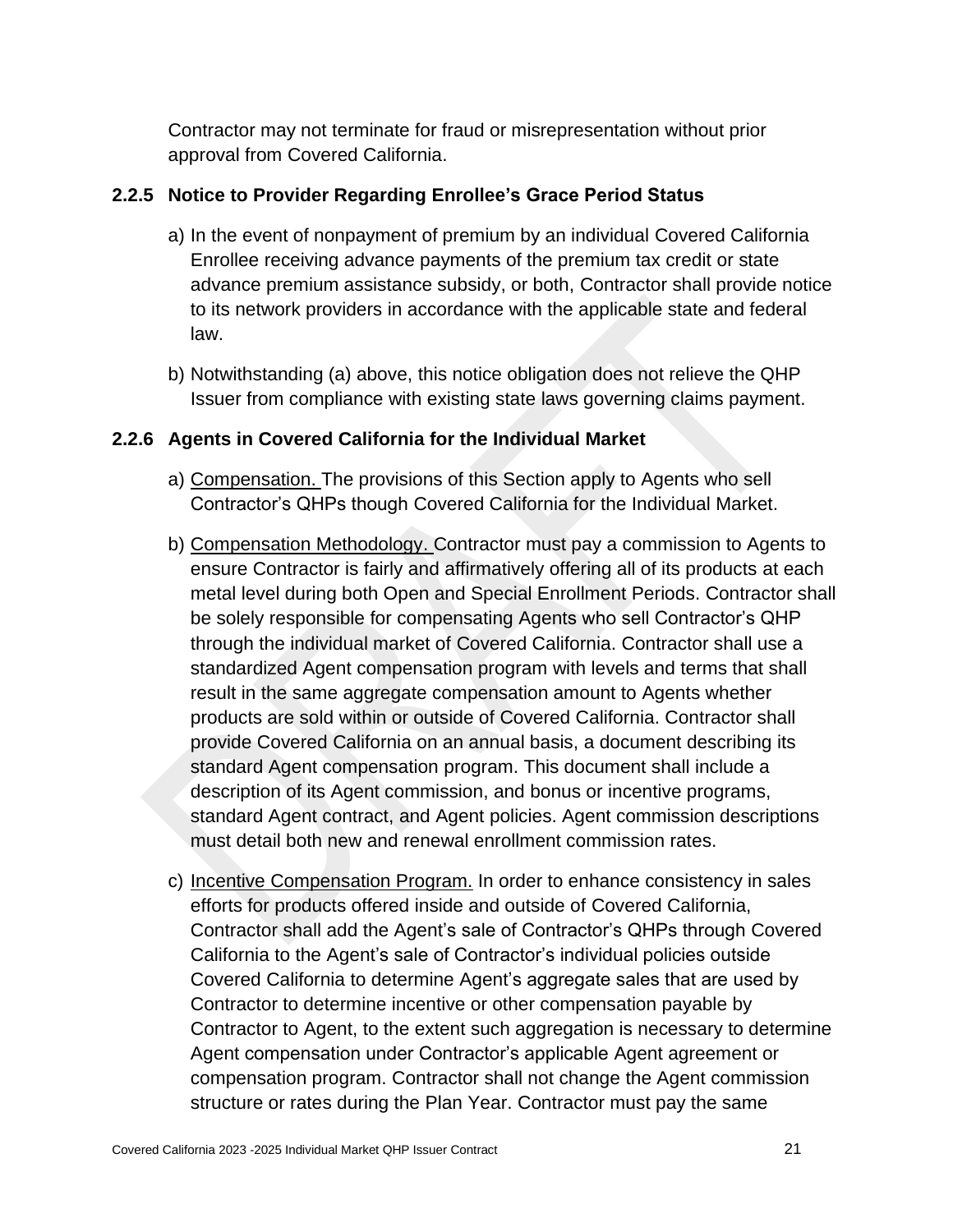commission during the Open and Special Enrollment Periods for each Plan Year. Contractor shall not vary Agent commission levels by metal tier. Contractor shall approve and pay Agent commissions on all new Agent-ofrecord and change of Agent-of-record delegations as outlined in contract Sections 2.2.6 (f) and 2.2.6 (g). Contractor shall provide information as may reasonably be required by Covered California from time to time to monitor Contractor's compliance with the requirements set forth in this Section. Contractor's standard Agent compensation and incentive compensation programs or provisions of its Agent agreements entered into or in effect prior to January 1, 2014 shall not be subject to the requirements of this Section.

- d) Agent Appointments. Contractor shall maintain a reasonable appointment process for appointing Agents who contract with Contractor to sell Contractor's QHPs to individuals through Covered California. Such appointment process shall include: (i) providing or arranging for education programs to assure that Agents are trained to sell Contractor's QHPs through Covered California, (ii) providing or arranging for programs that enable Agents to become certified by Covered California; provided, however, that certification by Covered California shall not be a required condition for an Agent to sell Contractor's QHPs outside of Covered California, and (iii) confirmation of Agent's compliance with State laws, rules and regulations applicable to Agents, including those relating to confidentiality and conflicts of interest, and such other qualifications as determined in Contractor's reasonable discretion. These appointment policies and procedures for both individual Agents and for Agencies must be submitted to Covered California on an annual basis and whenever revisions are made.
- e) Agent Conduct. Contractor shall implement policies and procedures to ensure that only Agents who have been duly certified by Covered California and maintain that certification may receive compensation for enrolling individuals in Covered California.
- f) Agent of Record. At initial enrollment, individuals may notify Covered California of an Agent delegation. Covered California shall send notice of the delegation to the Contractor via the 834 enrollment file or a weekly reconciliation file. The format of the reconciliation file shall be mutually agreed upon by both Covered California and Contractor. Upon receipt of the 834 enrollment file or reconciliation file notification, Contractor shall approve the delegation (unless an Agent is not licensed, not appointed, the agent or agency is not certified, or such delegation would conflict with Contractor's vesting provisions of its agent agreements) and has ten (10) Days to update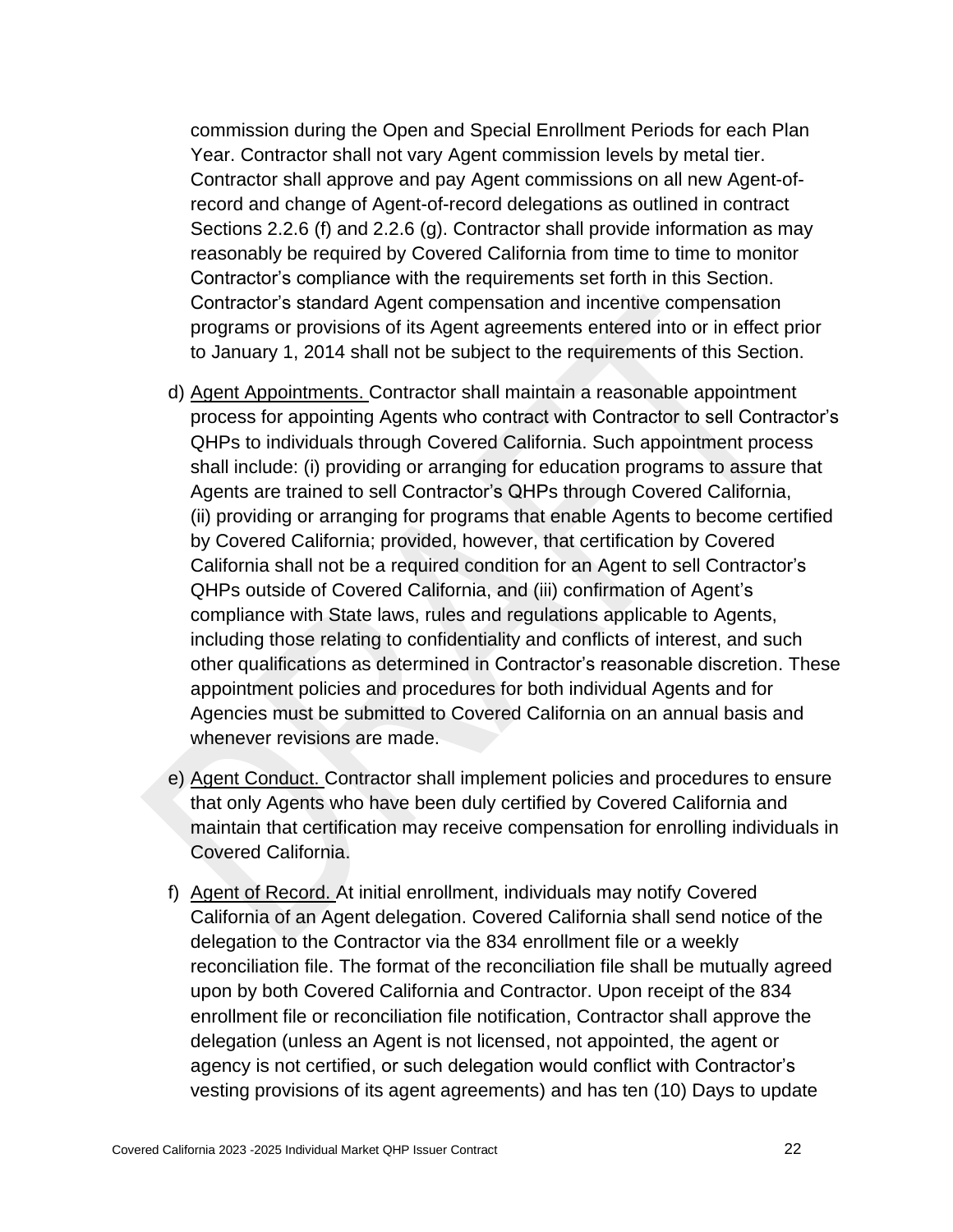their system. Covered California recognizes that Contractor may contract with insurance agencies who employ or contract with Agents. Covered California further understands that Contractor may delegate an employed or contracted Agent writing business for the benefit of an Agency, the Agency, or primary Agent at the Agency, instead of the specific Agent who enrolled a consumer. As such, an Agent delegation may consist of an Agent, Agency, or primary Agent with an Agency. The Contractor shall send an Agent of Record Exception Report by 5PM on the last business day of the month which includes any changes Covered California requested, but were not made.

- g) Change to Agent of Record. Individuals may notify Covered California of an Agent delegation change. Covered California shall send notice of the delegation change to the Contractor via the 834 maintenance file or a weekly reconciliation file. Upon receipt of the notification, Contractor shall approve the delegation (unless an Agent is not licensed, not appointed, the agent or agency is not certified, or such delegation would conflict with Contractor's vesting provisions of its agent agreements) and has five (5) Days to update their system to reflect this change upon receipt of all required information from Covered California. Contractor shall notify the existing agent of the delegation change within ten (10) business days. The Contractor shall send an Agent of Record Exception Report by 5PM on the last business day of the month which includes any changes Covered California requested, but were not made. Covered California recognizes that Contractor may contract with insurance agencies who employ or contract with Agents. Covered California further understands that Contractor may delegate an employed or contracted Agent writing business for the benefit of an Agency, the Agency, or primary Agent at the Agency, instead of the specific Agent. As such, an Agent delegation may consist of an Agent, Agency, or primary Agent with an Agency.
- h) Carrier Scorecard. Covered California will administer an annual Agent survey that rates the services Contractor provides to Agents, including those services required in this Section 2.2.6. Covered California will solicit comments from the QHP Issuers to develop the Agent Survey prior to finalization. Covered California will utilize the results of this survey to identify areas of improvement and work with QHP Issuers to improve performance.
- i) Agent Communication and Sales Strategy. Contractor shall provide Covered California with an agent communications and sales strategy for the individual market on an annual basis. Covered California may also request an update to the agent communications and sales strategy if market conditions in the individual market change due to legislative action or economic fluctuations.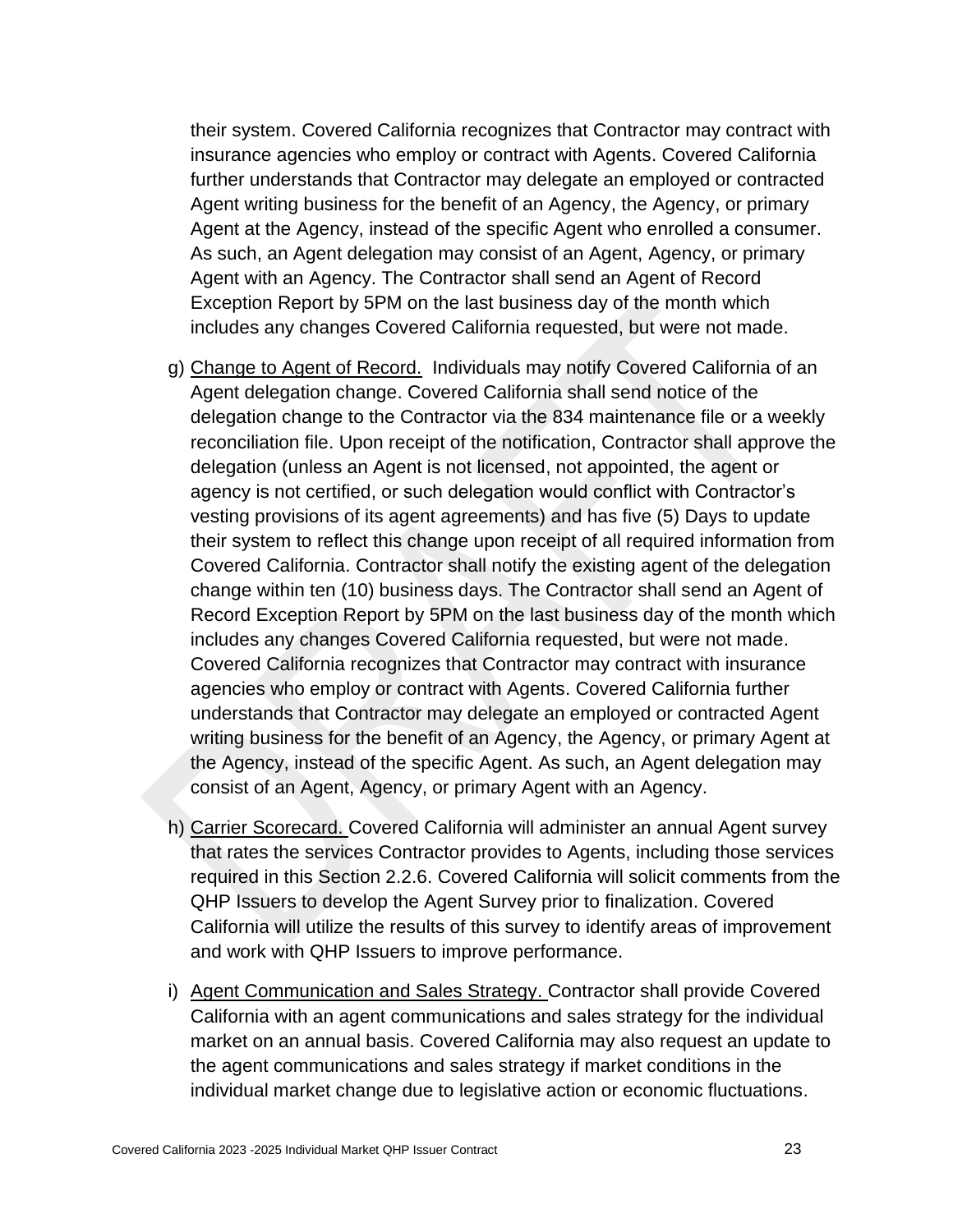The agent communications and sales strategy should detail the methods, frequency, and subject matter of communications that the contractor plans to send to agents over the course of the year. Furthermore, the communications and sales strategy shall detail the contractor's utilization of agents through an agent services support team as a resource to facilitate enrolling individuals in coverage both directly and through Covered California.

## <span id="page-32-0"></span>**2.3 Enrollment and Marketing Coordination and Cooperation**

Covered California recognizes that the successful delivery of services to Enrollees depends on successful coordination with Contractor in all aspects including collaborative enrollment and marketing.

Covered California will take such action as it deems necessary and feasible to develop and implement programs and activities to support Contractor in its marketing and enrollment efforts, in accordance with applicable laws, rules and regulations. Such activities may include making available the following programs and resources for use by Contractor:

- a) The Shop and Compare Tool available by electronic means to facilitate a comparison of QHPs that is consistent with tools Covered California will use for its own eligibility screenings, to ensure that preliminary eligibility screenings use the same tool;
- b) Education, marketing, and outreach programs that will seek to increase enrollment through Covered California and inform consumers, including Contractor's current Enrollees, that there is a range of QHPs available in Covered California in addition to Contractor's QHPs;
- c) A standard interface through which Contractor shall electronically accept the initial binding payment (via credit card, debit card, Automated Clearing House or other mutually acceptable means of electronic funds transfer, mutually acceptable web-based payments, which may include accepting online credit card payments, and all general-purpose pre-paid debit cards and credit card payment) to effectuate coverage in Covered California for the Individual Market;
- d) Complete documentation and reasonable testing timelines for interfaces with Covered California's eligibility and enrollment system;
- e) Eligibility and enrollment training for Contractor's staff and for licensed Agents and brokers;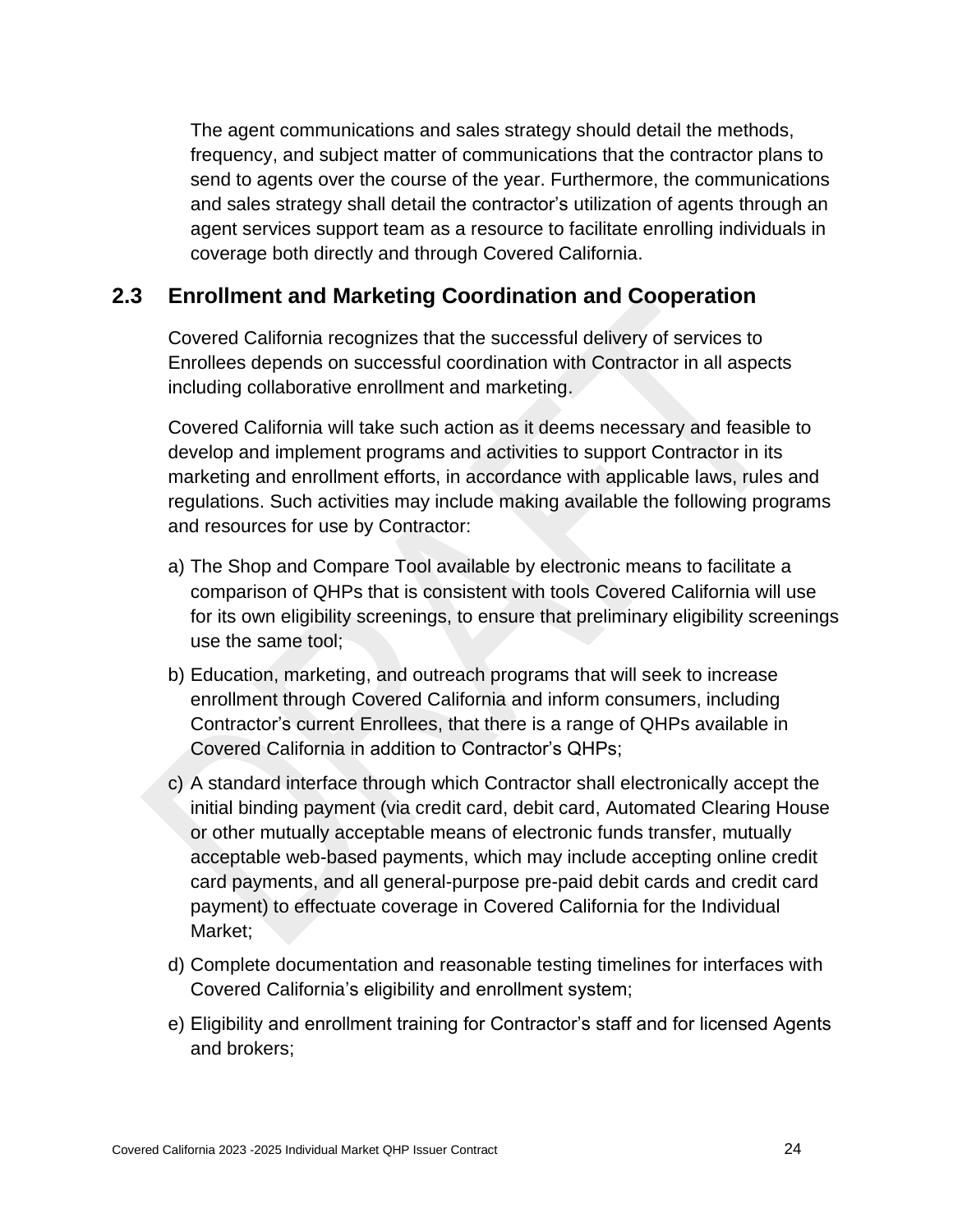- f) Joint marketing programs to support renewal, retention, and enrollment in Covered California of existing members of Contractor's health insurance plans who are eligible for the Federal subsidies;
- g) Joint marketing activities of Covered California, Contractor, and other Health Insurance Issuers designed to drive awareness and enrollment in Covered California;
- h) Covered California will treat as confidential, all Contractor marketing plans, materials, and spend reports consistent with Section 1.4.1. The obligation of Covered California to maintain confidentiality of this information shall survive termination or expiration of this Agreement;
- i) Covered California's annual marketing plans, including Open Enrollment Period, Special Enrollment Period, and retention and renewal efforts; and
- j) Customer service support that will include substantially extended customer service hours during Open Enrollment Periods.

To support the collaborative marketing and enrollment effort, Contractor shall:

- k) Following Covered California making the technology available and within a reasonable time after the receipt of notice from Covered California about the technology, and determination of its compatibility with Contractor's system, the Contractor shall prominently display the Shop and Compare Tool on its website;
- l) Educate its Agents on Contractor's QHPs offered in Covered California, work with Covered California to efficiently educate its Agents and brokers about Covered California's individual marketplace, and inform Agents that a prospective Enrollee's health status is irrelevant to advice provided with respect to health plan selection other than informing individuals about their estimated out-of-pocket costs;
- m)Provide education and awareness regarding eligibility for Federal tax credits, plan offerings and benefits available through Covered California in connection with any applicable outreach to Contractor's existing members, as mutually agreed;
- n) Cooperate with Covered California to develop and implement an Enrollee retention plan;
- o) Submit to Covered California a marketing plan at least thirty (30) Days prior to Open Enrollment that details the anticipated budget, objectives, strategy, creative messaging, and ad placement by medium promoting acquisition activities. Similarly, a marketing plan shall be submitted to Covered California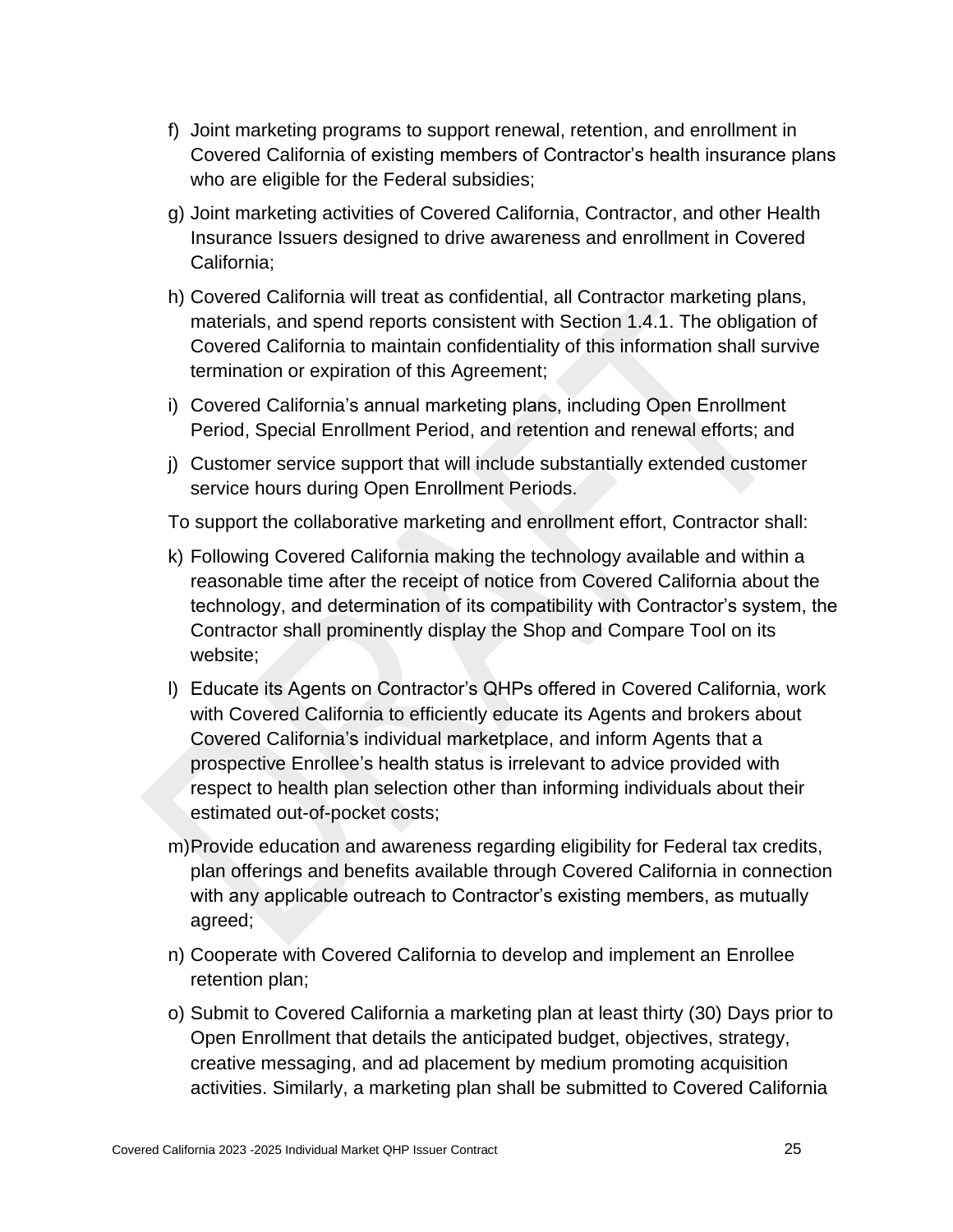at least thirty (30) Days prior to Special Enrollment Period. Marketing plans for Retention and Renewal efforts shall be submitted to Covered California at least thirty (30) Days after Open Enrollment begins;

- p) Submit to Covered California annual actualized spend amounts for: (1) OEP at least thirty (30) Days after Open Enrollment Period closes, and (2) Special Enrollment Period for the calendar year, at least thirty (30) Days after the calendar year ends, and (3) retention and renewal, at least thirty (30) Days after Open Enrollment Period begins. Open Enrollment Period actualized spend submissions shall include spend by media channel, Designated Market Area (DMA), brand versus direct response , as well as note if messaging was co-branded with Covered California. Covered California shall treat these materials as confidential consistent with Section 1.4.1;
- q) Have successfully tested interfaces with Covered California's eligibility and enrollment system or be prepared to complete successful interface tests by dates established by Covered California; and
- r) Contractor shall accept the following payment types for binder and monthly premium payments: credit card, debit card, Automated Clearing House, or other mutually acceptable means of electronic funds transfer; mutually acceptable web-based payments, which may include accepting online credit card payments, and all general-purpose pre-paid debit cards and credit card payment; as well as paper checks, cashier's checks, money orders, and cash from Enrollees for the Individual Market.

# <span id="page-34-0"></span>**2.4 Enrollee Materials and Branding Documents**

## <span id="page-34-1"></span>**2.4.1 Co-branded Materials**

- a) Contractor shall include the Covered California logo on premium invoices, Enrollee identification cards, and Enrollee termination notices. Contractor shall include the Covered California logo and other information in notices and other materials based upon the mutual agreement of Covered California and Contractor as to which materials will include the Covered California logo. The materials provided to Covered California under this Section will not require prior approval by Covered California before the Contractor distributes such materials; provided, however, that Contractor shall make a good faith effort to incorporate any changes proposed by Covered California with respect to such materials.
- b) Contractor shall comply with Covered California co-branding requirements related to the format and use of the Covered California logo as outlined in the Covered California Brand Style Guide. Covered California shall post the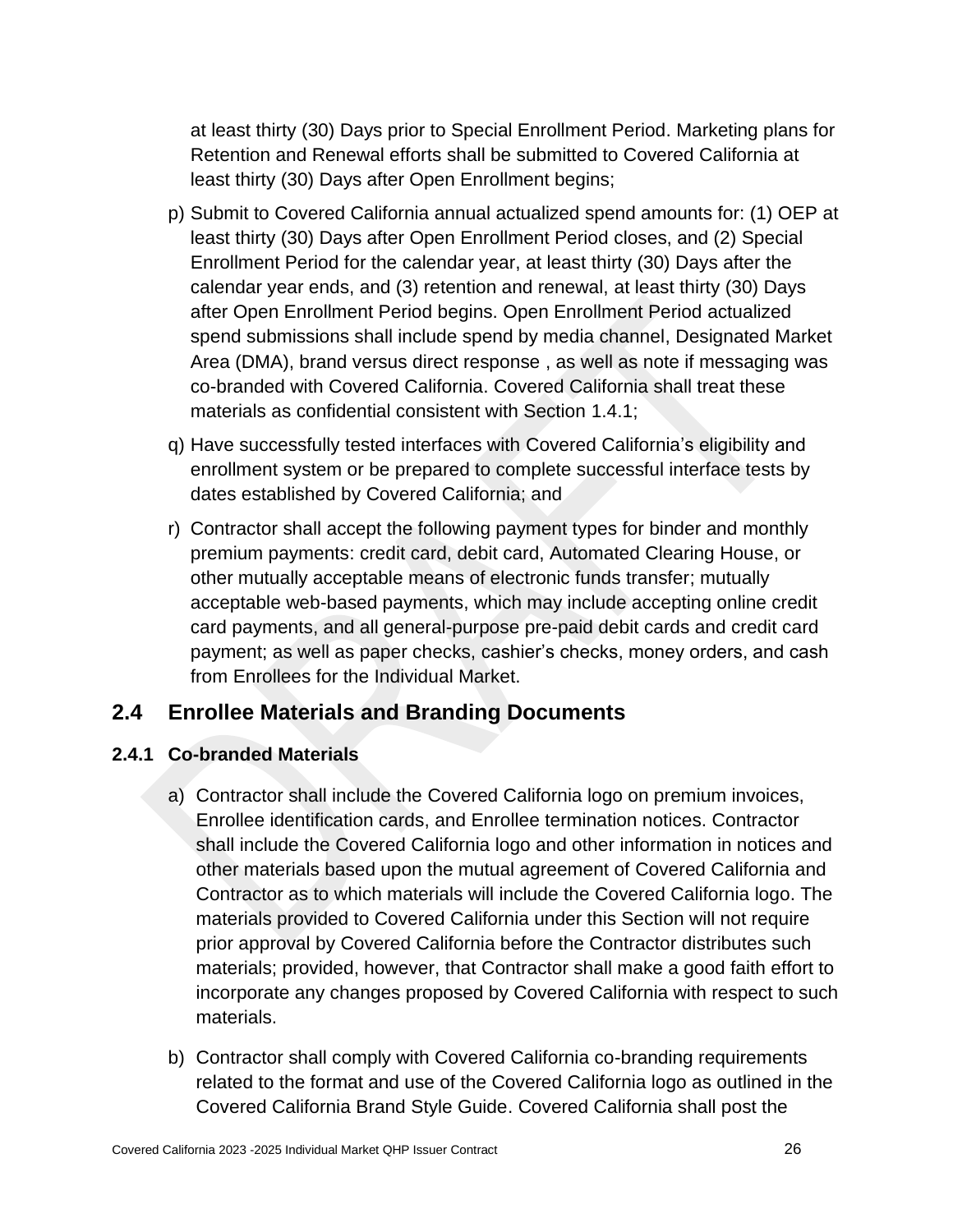updated Brand Style Guide on the Contractor's section of the extranet website provided by Covered California (Hub page, Marketing Resources library).

- i. Identification Cards. Contractor shall issue identification cards to Enrollees in a form that shall be agreed to by Covered California. Contractor shall submit proposed identification cards to Covered California annually, at least thirty (30) Days prior to Open Enrollment.
- c) Contractor may, at its discretion, co-brand other marketing materials such as TV, radio, out-of-home, print, digital, social, etc.

#### <span id="page-35-0"></span>**2.4.2 Marketing Materials that Must Be Submitted to Covered California**

- a) Co-branded Materials. Contractor must submit all co-branded marketing materials to Covered California at least ten (10) Days prior to releasing materials publicly unless specified otherwise within this Section. The materials provided to Covered California under this Section will not require prior approval by Covered California before the Contractor distributes such materials; provided, however, that Contractor shall make a good faith effort to incorporate any changes proposed by Covered California with respect to such materials.
- b) Acquisition Marketing Materials. Contractor shall provide Covered California with marketing materials and related collateral used by Contractor to promote enrollment of the individual market inside and outside Covered California, such as TV, radio, out-of-home, print, digital, social, or any other media channel used in the campaigns at least thirty (30) Days prior to Open Enrollment Period, and at least thirty (30) Days prior to Special Enrollment Period, and at such other intervals as may be reasonably requested by Covered California. Materials submitted should be a representative sample of the larger body of work.
- c) Marketing Plans. Contractor and Covered California recognize that Enrollees and other health care consumers benefit from efforts relating to outreach activities designed to increase health awareness and encourage enrollment. The parties shall create and share marketing plans on an annual basis and at such other intervals as may be reasonably requested by Covered California. The marketing plans of Covered California and Contractor shall include proposed and actual marketing approaches, spending amounts (proposed and actuals when available), messaging and channels, and provide samples of any planned marketing materials and related collateral. The Contractor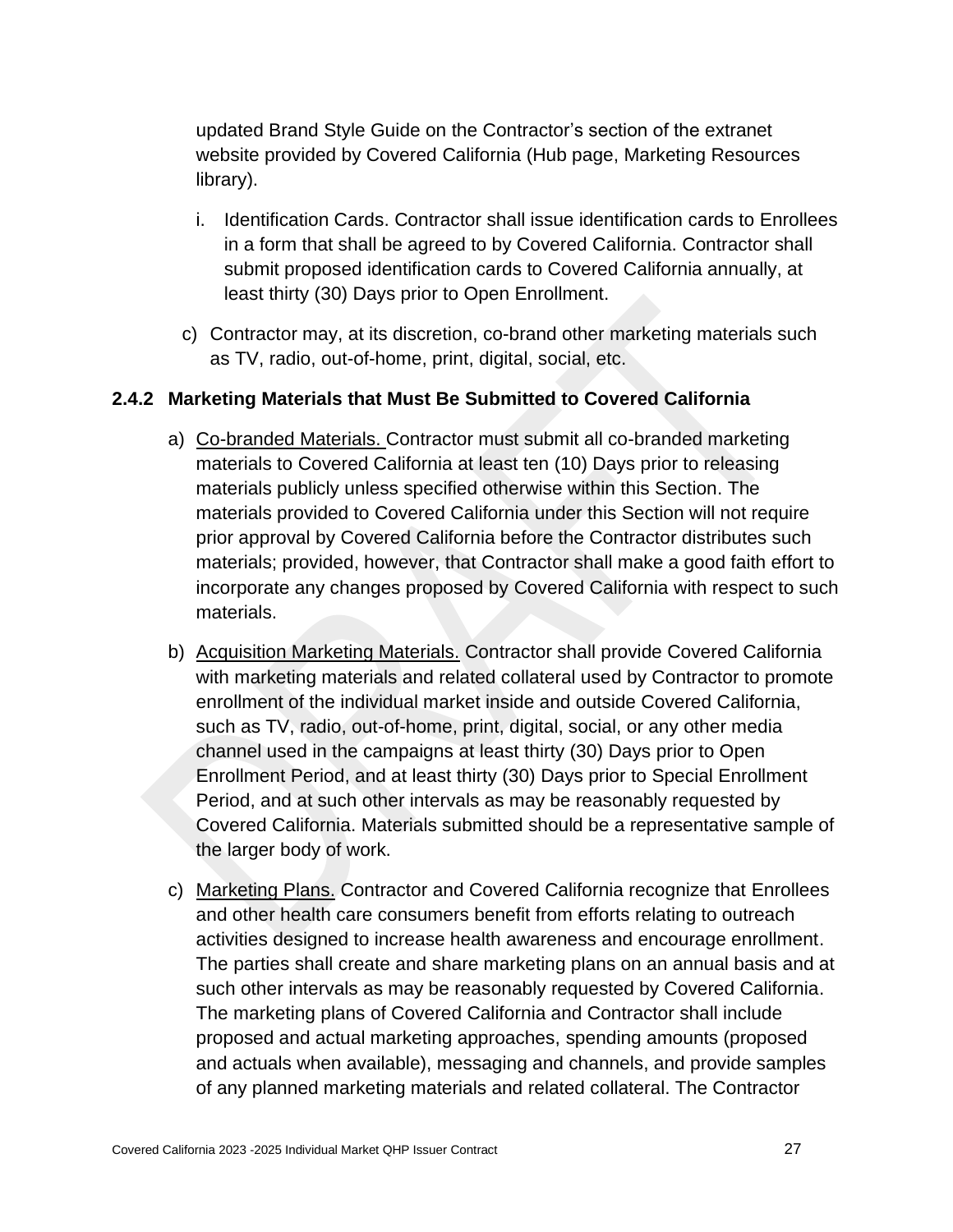shall include this information for both Covered California on and off-exchange individual market efforts.

- d) Contact Guidelines. Covered California creates and posts an Enrollee Contact Guideline document for Contractors on the Marketing Resources page (Hub page, Marketing Resources library, QHP-QDP Enrollee Contact Guideline folder) of the Covered California extranet website by March 1 each calendar year. This document outlines the instances when Enrollees should contact the Contractor and when they should contact Covered California. Contractor shall provide Enrollees with information on the instances when Enrollees should contact the Contractor and when they should contact Covered California to resolve inquiries. Contractor may provide this information to Enrollees by: welcome letter or package, buck slip, insert, website or mail. Contractor shall submit to Covered California how the Enrollee Contact Guideline document was shared with Enrollees at least (30) Days prior to Open Enrollment. The materials provided to Covered California under this Section will not require prior approval by Covered California before the Contractor distributes such materials; provided, however, that Contractor shall make a good faith effort to incorporate any changes proposed by Covered California with respect to such materials.
- e) Contractor Logo. In the event of a logo modification or rebrand, Contractor shall submit new logo to Covered California in a high-resolution design file format. Covered California will make a reasonable effort to update the Contractor logo on all platforms in a timely manner. If Covered California advertising or collateral assets are already in production or live in market, Contractor acknowledges there may be some delay with incorporating the new version of the logo across all applicable assets.

### **2.4.3 Member Communications Materials**

Upon request, Contractor shall provide Covered California with at least one (1) copy, unless otherwise specified, of any information Contractor intends to send or make available to all Covered California Enrollees, including, Evidence of Coverage and disclosure forms, Enrollee newsletters, new Enrollee materials, health education materials, and special announcements. The materials provided to Covered California under this Section will not require prior approval by Covered California before the Contractor distributes such materials; provided, however, that Contractor shall duly evaluate any changes proposed by Covered California with respect to such materials. Contractor shall maintain an electronic file that is open to Covered California, or email requested materials to Covered California. Such files shall be accessible by Covered California as required by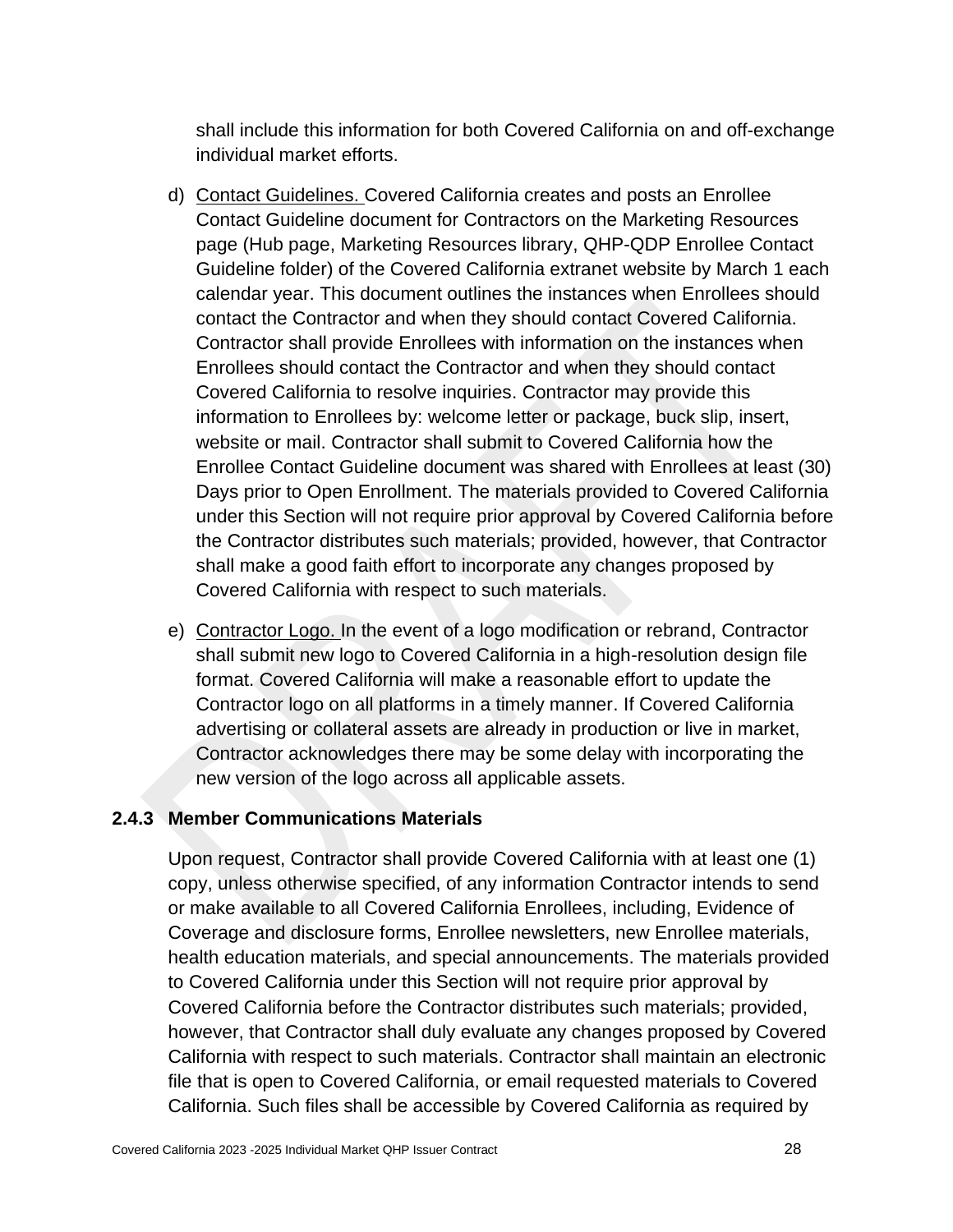applicable laws, rules and regulations, and as otherwise mutually agreed upon by the parties.

### **2.4.4 Mailing Addresses; Other Enrollment Information**

Contractor shall update an Enrollee's address and other enrollment information on a continuous basis based on information Contractor receives from Covered California.

### **2.4.5 Evidence of Coverage Booklet on Contractor's Website**

During each year of this Agreement which carries over into a subsequent Plan Year, Contractor shall make the Evidence of Coverage booklet, including any documents referenced in the Evidence of Coverage, for the next benefit year available on Contractor's website no later than the first Day of the Open Enrollment Period provided that Contractor has received any revisions in the material that is to be included in the Evidence of Coverage from Covered California and the State Regulators in sufficient time to allow for posting on the first Day of Open Enrollment. The Evidence of Coverage booklet for the thencurrent benefit year shall remain on Contractor's website through December 31 of the then-current benefit year.

### **2.4.6 Distribution of Enrollment Materials**

Contractor agrees to distribute to effectuated or pending enrollees on and offexchange the Open Enrollment publications developed and printed by Covered California for Enrollees prior to the Open Enrollment Period at a time mutually agreed to by the Contractor and Covered California. Contractor shall be responsible for the mailing cost associated with these publications.

# **2.5 Additional Marketing Efforts**

a) For the 2020 Plan Year, and any year thereafter, Covered California may engage in additional marketing activities to ensure consumers are aware of new laws and new programs that could impact consumers, such as the new State premium assistance program and State mandate. As part of those activities, Covered California may conduct marketing efforts co-branded with all QHP Issuers currently participating in Covered California or branded only with Covered California, including radio, television, or print advertisements, and make additional media buys using existing or new collateral and material, on behalf of Contractor.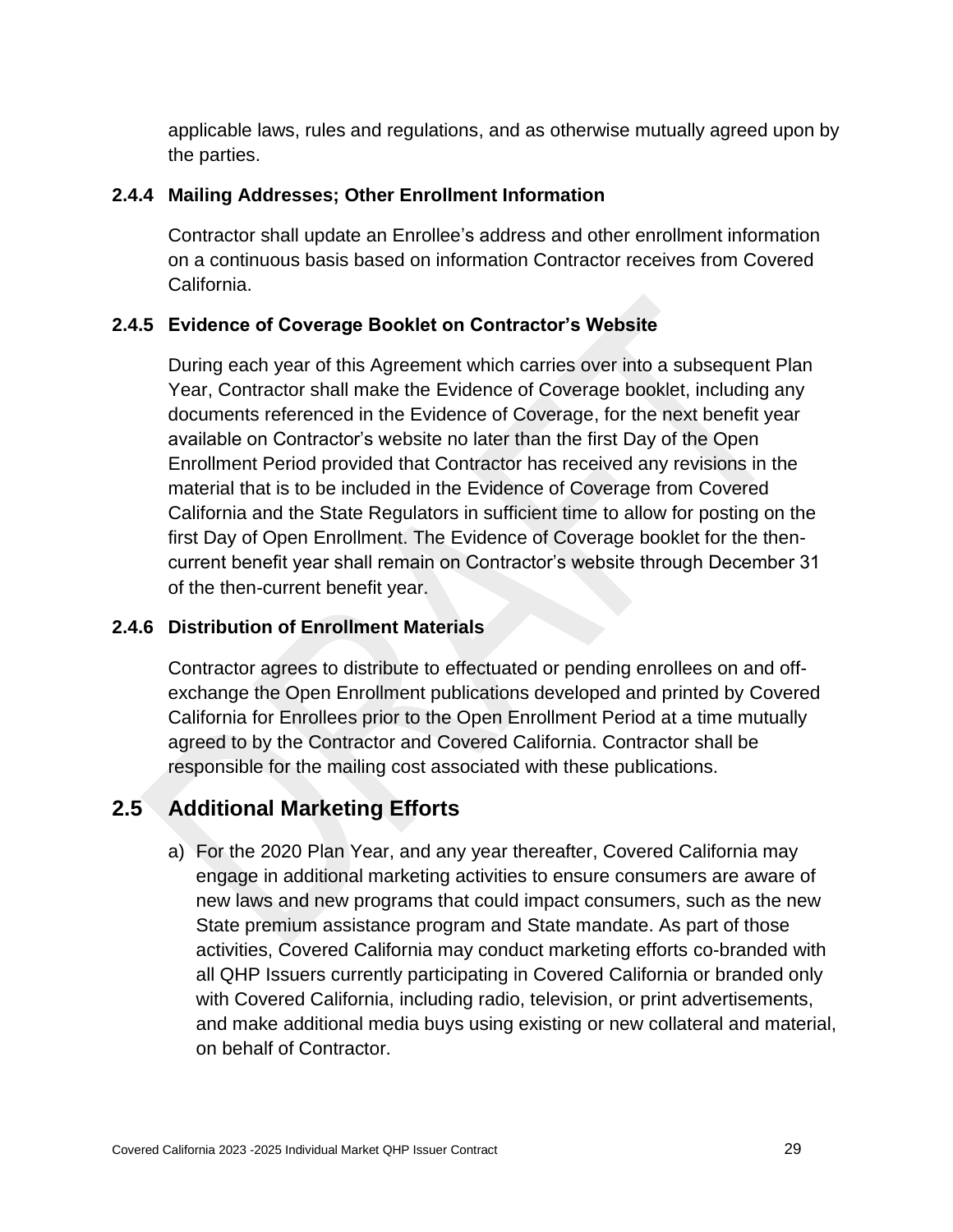b) Upon mutual agreement of the additional marketing activities, Contractor shall pay Covered California a mutually-agreed upon dollar amount to conduct those marketing activities, in accordance with Section 5.1.1 e).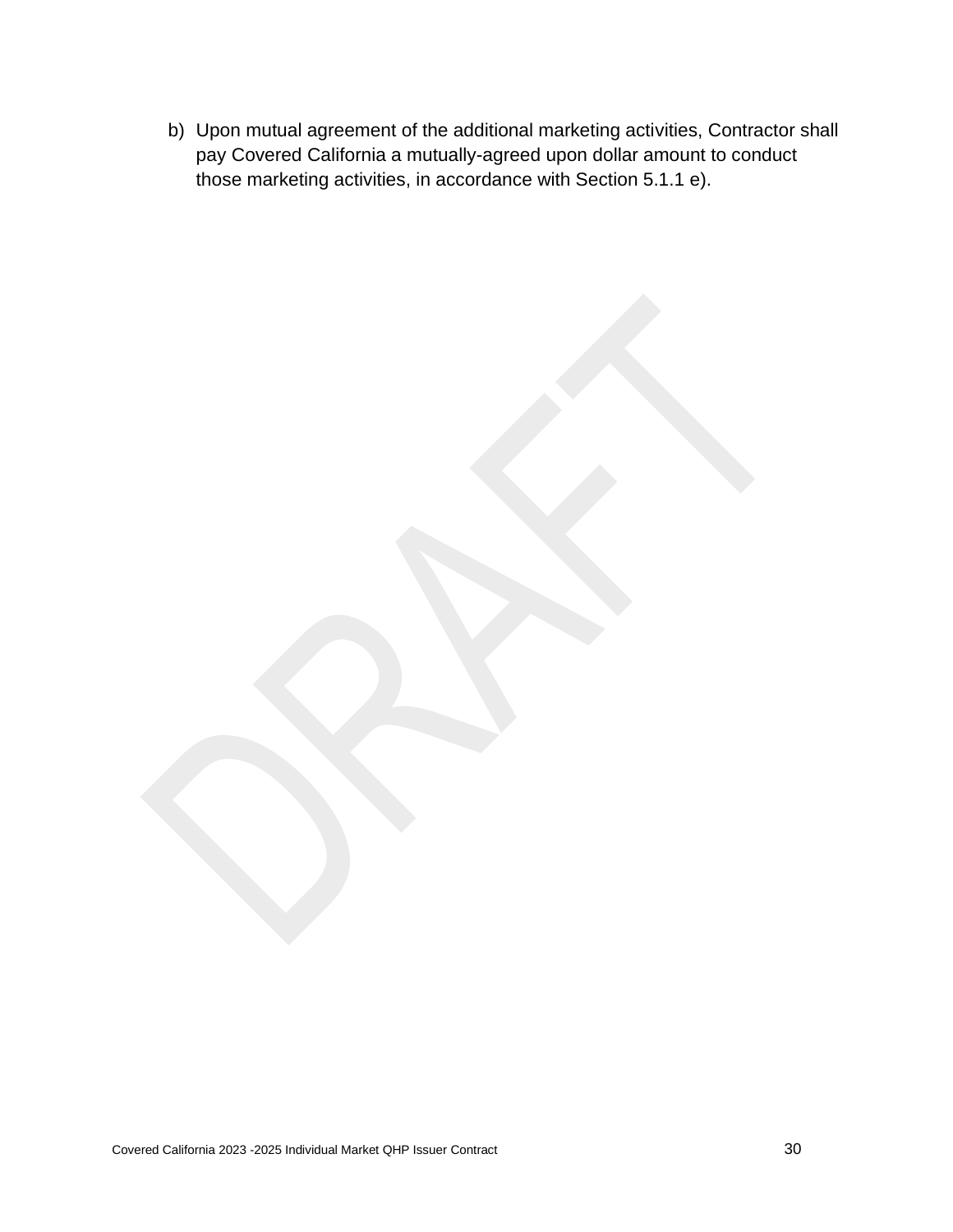# **ARTICLE 3 – QHP ISSUER PROGRAM REQUIREMENTS**

## **3.1 Basic Requirements**

### **3.1.1 Licensed in Good Standing**

Contractor shall be licensed and in good standing to offer health insurance coverage through its QHPs offered under this Agreement. For purposes of this Agreement, each QHP Issuer must be in "good standing," which is determined by Covered California pursuant to 45 C.F.R § 156.200(b)(4) and shall require: (i) Contractor to hold a certificate of authority from CDI or a health care service plan ("HCSP") license from DMHC, as applicable, and (ii) the absence of any material statutory or State Regulatory violations, including penalties, during the year prior to the date of the Agreement and throughout the term of Agreement, with respect to the State Regulators categories identified at Table 3.1.1 below ("Good Standing"). Covered California, in its sole discretion and in consultation with the appropriate State Regulators determines what constitutes a material violation for this purpose.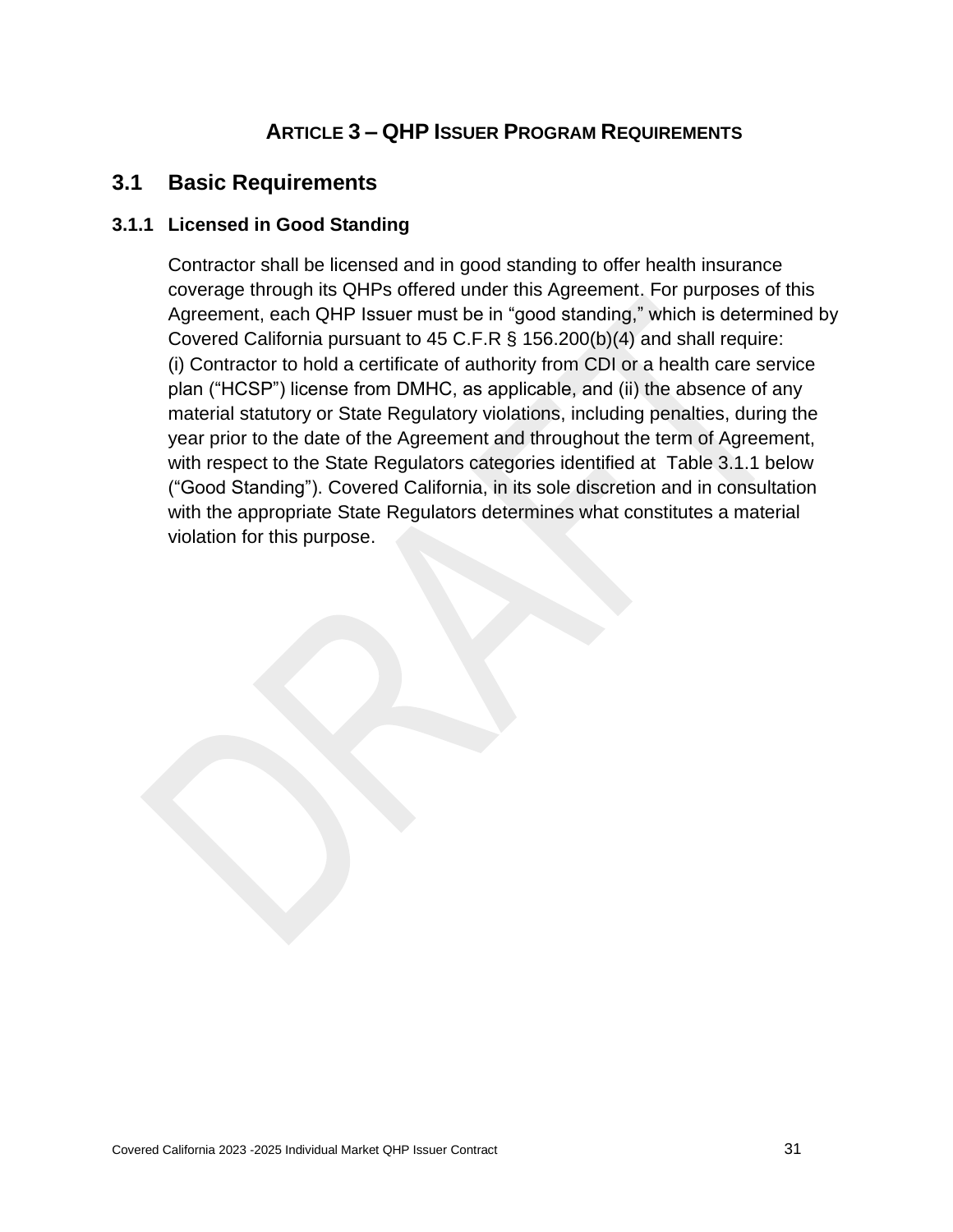| <b>Table 3.1.1</b><br><b>Definition of Good Standing</b>                                                | <b>Agency</b> |
|---------------------------------------------------------------------------------------------------------|---------------|
| Verification that issuer holds a state health care service plan license or insurance                    |               |
| certificate of authority.                                                                               |               |
| • Approved for lines of business sought in Covered California (e.g. commercial,                         |               |
| small group, individual)                                                                                | DMHC and CDI  |
| • Approved to operate in what geographic service areas                                                  | DMHC and CDI  |
| • Most recent financial exam and medical survey report reviewed                                         | <b>DMHC</b>   |
| •Most recent market conduct exam reviewed                                                               | <b>CDI</b>    |
| Affirmation of no material <sup>1</sup> statutory or regulatory violations, including penalties levied, |               |
| during the year prior to the date of the Agreement or throughout the term of Agreement in               |               |
| relation to any of the following, where applicable:                                                     |               |
| • Financial solvency and reserves reviewed                                                              | DMHC and CDI  |
| • Administrative and organizational capacity acceptable                                                 | <b>DMHC</b>   |
| • Benefit Design                                                                                        |               |
| • State mandates (to cover and to offer)                                                                | DMHC and CDI  |
| • Essential health benefits (State required)                                                            | DMHC and CDI  |
| • Basic health care services                                                                            | DMHC and CDI  |
| • Copayments, deductibles, out-of-pocket maximums                                                       | DMHC and CDI  |
| • Actuarial value confirmation (using the Federal Actuarial Value Calculator as<br>applicable.)         | DMHC and CDI  |
| • Network adequacy and accessibility standards are met                                                  | DMHC and CDI  |
| • Provider contracts                                                                                    | DMHC and CDI  |
| • Language Access                                                                                       | DMHC and CDI  |
| • Uniform disclosure (summary of benefits and coverage)                                                 | DMHC and CDI  |
| • Claims payment policies and practices                                                                 | DMHC and CDI  |
| • Provider complaints                                                                                   | DMHC and CDI  |
| • Utilization review policies and practices                                                             | DMHC and CDI  |
| • Quality assurance/management policies and practices                                                   | DMHC and CDI  |
| • Enrollee/Member grievances/complaints and appeals policies and practices                              | DMHC and CDI  |
| · Independent medical review                                                                            | DMHC and CDI  |
| • Marketing and advertising                                                                             | DMHC and CDI  |
| • Guaranteed issue individual and small group                                                           | DMHC and CDI  |
| • Rating Factors                                                                                        | DMHC and CDI  |
| • Medical Loss Ratio                                                                                    | DMHC and CDI  |
| • Premium rate review                                                                                   | DMHC and CDI  |
| • Geographic rating regions                                                                             |               |
| • Rate development and justification is consistent with ACA requirements                                | DMHC and CDI  |

<sup>1</sup>Covered California, in its sole discretion and in consultation with the appropriate health insurance regulator, determines what constitutes a material violation for this purpose.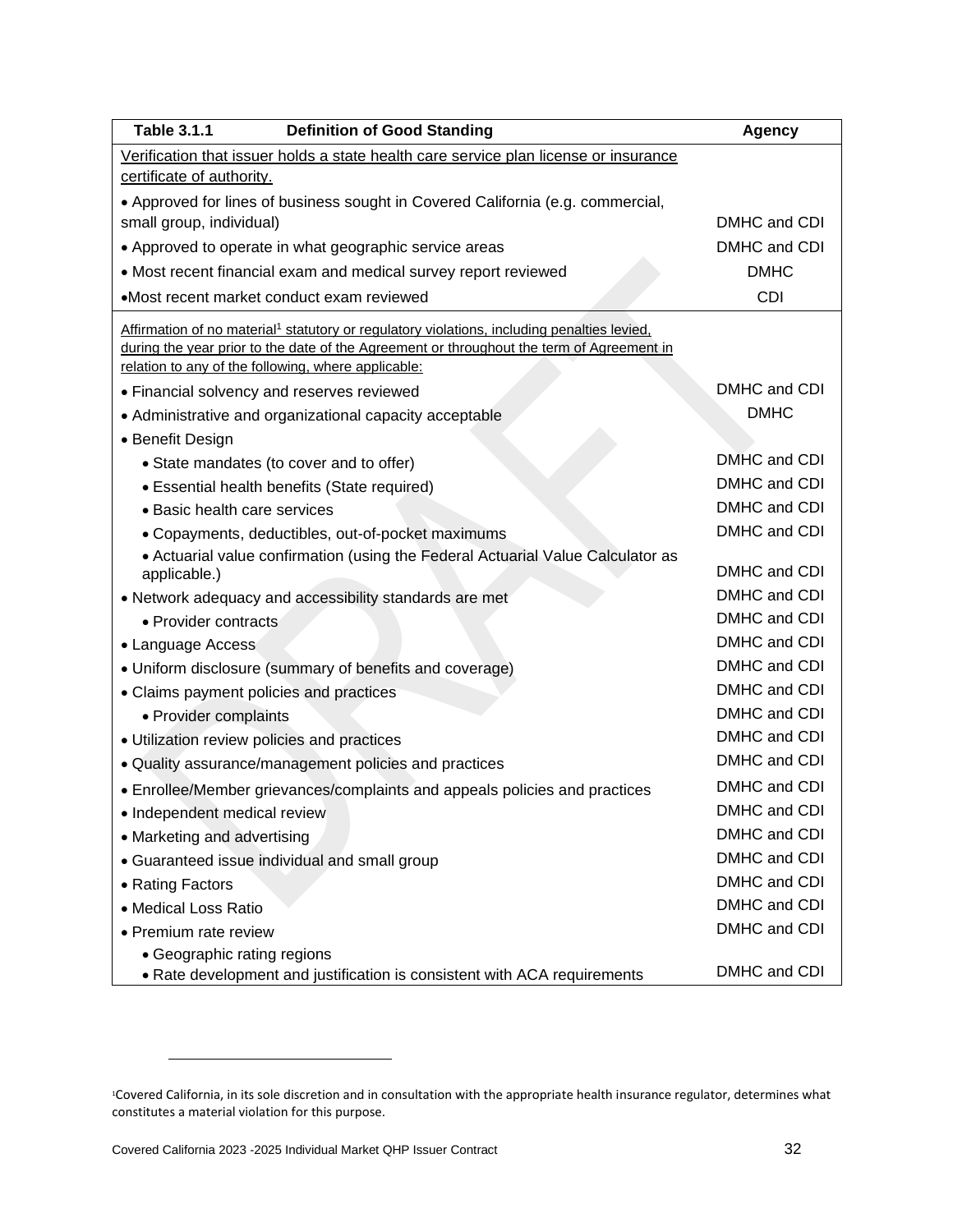### **3.1.2 Certification**

Contractor shall comply with requirements for QHPs set forth in this Agreement and under the California Affordable Care Act, the Affordable Care Act and other State and Federal laws, rules and regulations*.* Contractor shall maintain timely compliance with standards required for certification that are issued, adopted, or recognized by Covered California to demonstrate that each health plan it offers in Covered California qualifies as a QHP.

#### **3.1.3 Plan Naming Conventions**

Contractor must adhere to Covered California's Plan Naming Conventions on all State Regulators plan filings, marketing material, Enrollee material, and SERFF submissions for on Exchange plans and off-Exchange mirror products.

Covered California's Plan Naming Conventions are referenced each year during the Certification Application process in the "Covered California Plan Naming Conventions Memo."

#### **3.1.4 Operational Requirements and Liquidated Damages**

The timely and accurate submission of Contractor's QHP filings and documents to Covered California for upload into CalHEERS is critical to the successful launch of each Renewal and Open Enrollment Period. When submissions are late, or inaccurate, Covered California suffers financial harm with each resubmission and such actions put the Renewal and Open Enrollment process at risk. The parties agree that the liquidated damages below are proportional to the damages Covered California incurs from each respective error made by Contractor. Therefore, Contractor agrees to meet the following operational requirements:

#### **a) SERFF Template Completion**

Contractor must submit complete and accurate SERFF Templates to Covered California beginning with submissions for the 2017 Plan Year, and each year thereafter. Covered California will participate in two rounds of validation with the Contractor. Contractor agrees to pay liquidated damages in the amount of \$5,000 for each additional round of validation beyond the first two rounds. Changes to any or all of Contractor's SERFF Templates counts as one round of validation. If instructions provided by Covered California include inaccurate information which necessitates an additional round of validation, or an additional round of validation is necessary due to required changes by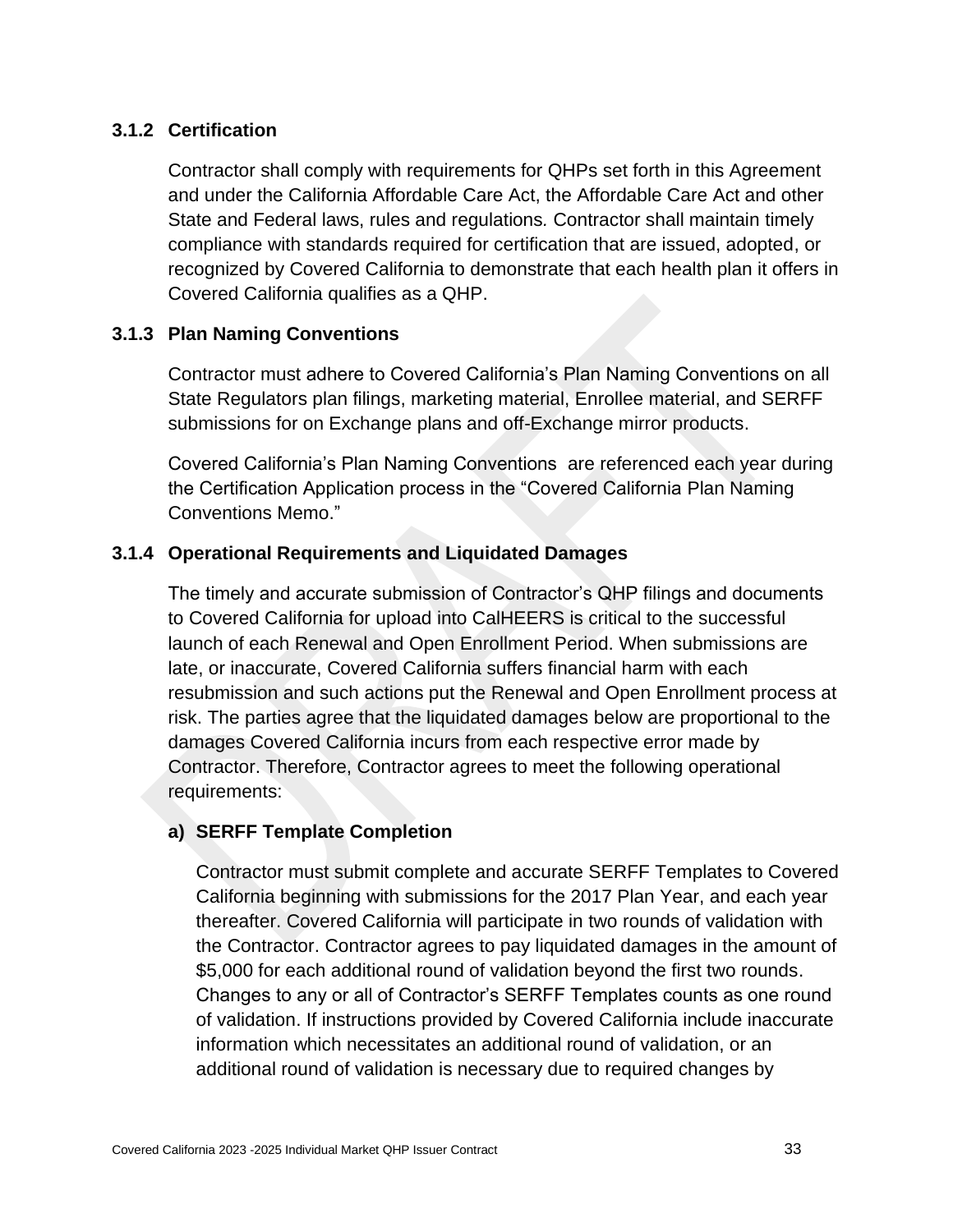Covered California or Contractor's State Regulators, those rounds of validation will not be counted in the two rounds of validations.

### **b) CalHEERS Test and Load Deadlines**

Contractor must participate in CalHEERS testing and provide certification of plan data and documents in the CalHEERS pre-production environment. The pre-production environment is the test environment where the parties can validate templates and documents prior to the Renewal and Open Enrollment Periods. Following Contractor's certification of the QHPs in the pre-production environment, any subsequent upload required to correct Contractor's errors in the production environment will result in liquidated damages in the amount of \$25,000 beginning with uploads for the 2017 Plan Year, and each year thereafter. One upload, for purposes of this paragraph, includes all plan data and documents that must be resubmitted to correct Contractor's errors including Summary of Benefits and Coverage, Evidence of Coverage documents. Liquidated damages will not apply to additional uploads resulting from errors in the instructions provided by Covered California, or changes required by Covered California or Contractor's regulator.

If liquidated damages are applied by Covered California under this section then no other remedies under Section 7.2.4 will apply to the Contractor for that same or any related action.

### **c) Deadlines for Regulatory Approval**

Covered California reserves the right to require that the Contractor receive regulatory approval for Licensure, rates, products, Summary of Benefits and Coverage, Evidence of Coverage documents, policy documents, Network, and Service Area prior to participating in the CalHEERS pre-production environment.

### **d) Communication with Plan Manager and Covered California**

Contractor shall notify Covered California in a timely manner of any system or operational changes which impact Covered California, Enrollees, or the CalHEERS system. This shall include the following:

- i. Contractor shall provide advance notification prior to any system change as soon as practicable but no later than the following:
	- 1. Contractor shall provide at least sixty (60) Days advance notification prior to any planned activity or modification to Contractor's system that impacts the ability to receive, accept, or send electronic transactions;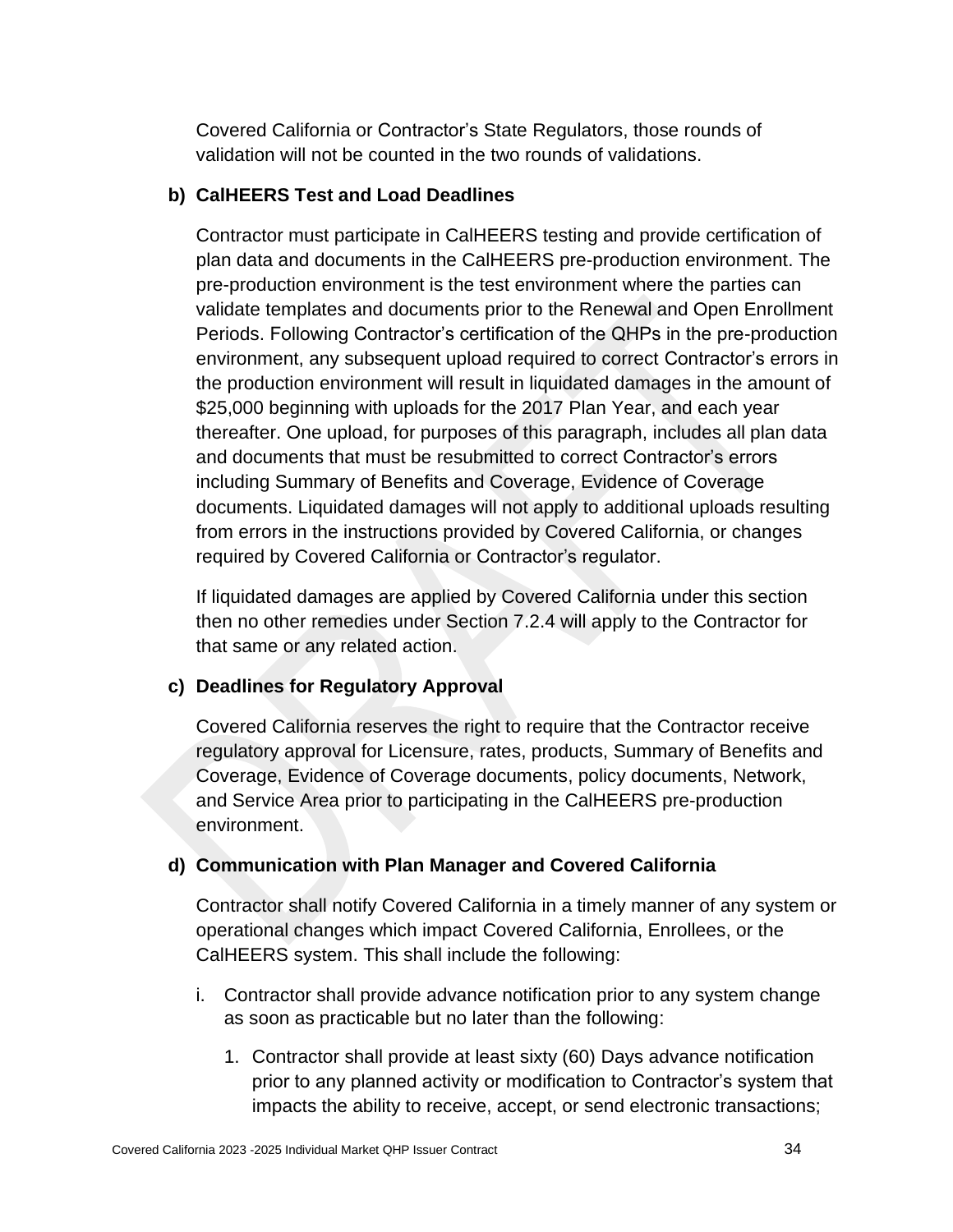- 2. Contractor shall provide at least sixty (60) Days advance notification prior to any planned activity or transitions or migrations of Contractor's system to a different platform;
- 3. Contractor shall provide at least sixty (60) Days advance notification prior to any planned activity or transitions to new vendors who will support Contractor's electronic integration and interface with the CalHEERS system.
- 4. Contractor shall avoid making any system changes that may impact CalHEERS thirty (30) Days prior to and during each Renewal and Open Enrollment Period.
	- a. Contractor shall provide at least thirty (30) Days advance notification , or immediately upon Contractor's knowledge if knowledge is acquired less than thirty (30) Days prior, for Covered California approval prior to any unplanned activity or system change needed to resolve any critical issue occurring in Contractor's production system during the Renewal and Open Enrollment Period.
- ii. Contractor shall provide at least thirty (30) Days advance notification, or immediately upon Contractor's knowledge if knowledge is acquired less than thirty (30) Days prior to any operational change being made. Examples of operational changes include: the closing of a call center, reducing call center hours, or relocating an existing call center to another location.
	- 1. Contractor shall avoid making any operational changes to its call center thirty (30) Days prior to and during the Renewal and Open Enrollment Period.
		- a. Contractor shall provide advance notification for Covered California approval prior to any unplanned activity or operational change needed to resolve any critical issue occurring in Contractor's call center during the Renewal and Open Enrollment Period.
- iii. Upon request, Contractor shall provide technical documentation to Covered California within fifteen (15) Days or as specified by Covered California. Technical documentation includes: Contractor's system lifecycle and release schedules, testing plan, system specification documents related to Contractor's integration and interface with the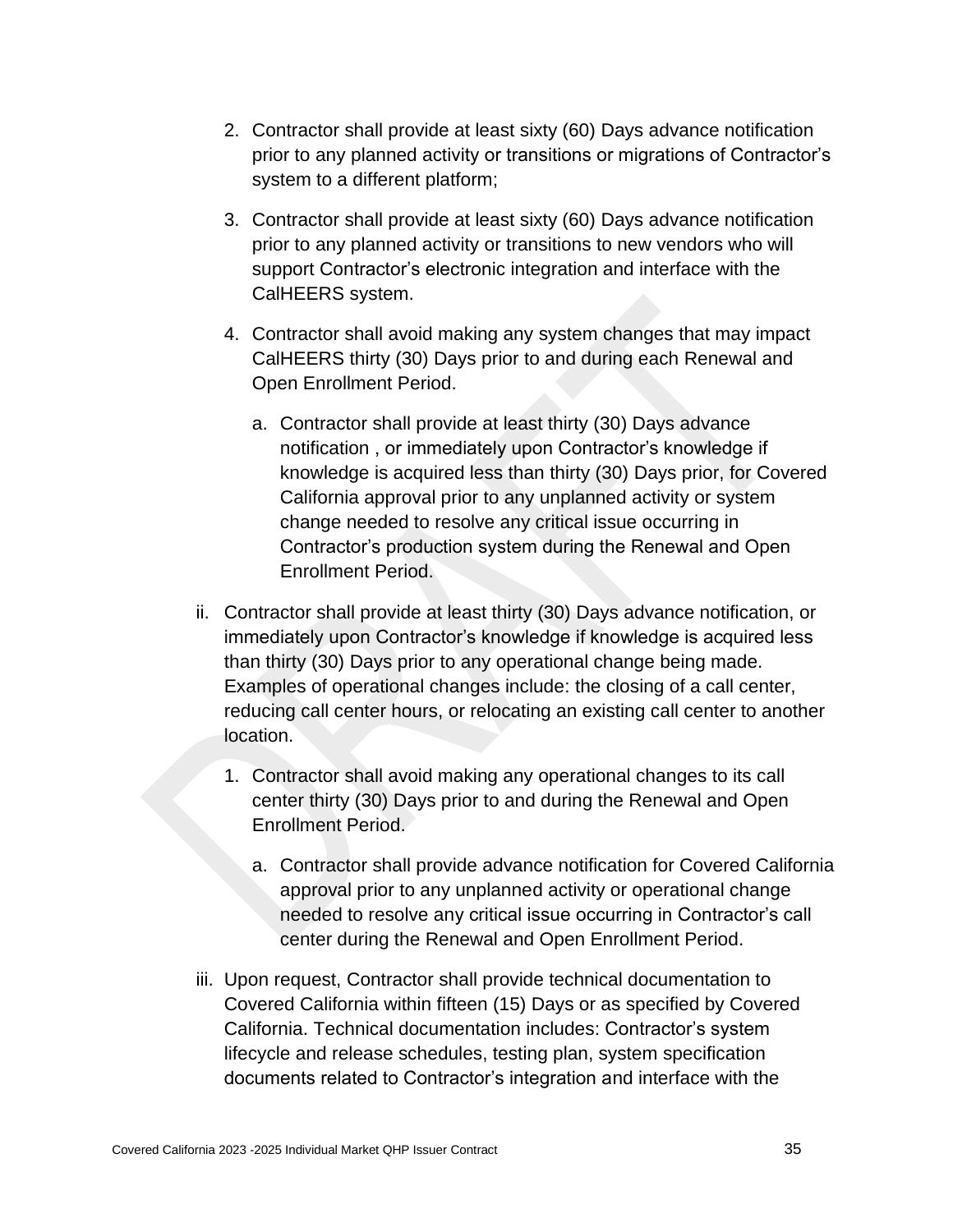CalHEERS system, or other technical documentation as requested by Covered California.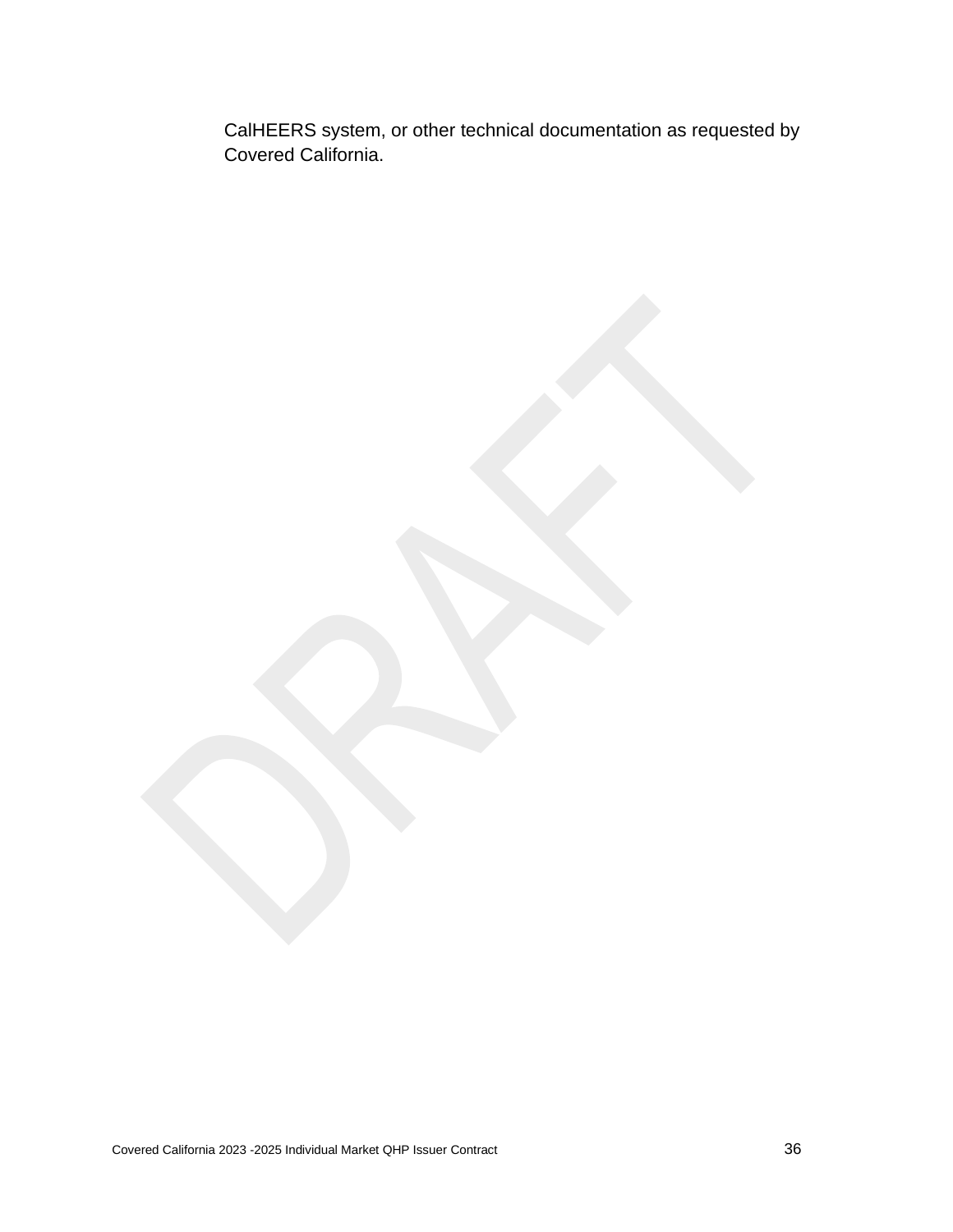# **3.2 Benefit Standards**

### **3.2.1 Essential Health Benefits**

Each QHP offered by Contractor under the terms of this Agreement shall provide essential health benefits in accordance with the Benefit Plan Design requirements described in the Covered California Patient-Centered Benefit Plan Designs as approved by the Board for the applicable Plan Year, and as required under this Agreement, and applicable laws, rules and regulations, including California Health and Safety Code § 1367.005, California Insurance Code § 10112.27, California Government Code § 100503(e), and as applicable, 45 C.F.R. § 156.200(b).

### **3.2.2 Patient-Centered Standard Benefit Designs**

- a) During the term of this Agreement, Contractor shall ensure its QHPs provide the benefits and services at the cost-sharing and actuarial cost levels described in the Covered California Patient-Centered Benefit Plan Designs as approved by the Board for the applicable Plan Year. Contractor must notify and receive approval from Covered California for deviations from the Patient-Centered Benefit Plan Designs during the annual certification process. Covered California may approve, on a case-by-case basis, Contractor's request to deviate from the Board approved Patient-Centered Standard Benefit Plan Designs during the term of this Agreement.
- b) During the term of this Agreement, for any Plan Year that the cost of the costsharing reduction program is built into the premium for Contractor's Silverlevel QHPs, Contractor shall offer a non-mirrored Silver-level plan, that is not a QHP, outside of Covered California that complies with the benefits and services at the cost-sharing and actuarial cost level described in the plan design at Attachment 4 — Silver 70 Off-Exchange Plan, Non-Mirrored Silver Plan Design. This plan must not have any rate increase or cost attributable to the cost of the cost-sharing reduction program.

### **3.2.3 Offerings Outside of Covered California**

a) Contractor acknowledges and agrees that as required under State and Federal law, QHPs and plans that are identical in benefits, service area, and cost sharing structure offered by Contractor outside Covered California must be offered at the same premium rate whether offered inside Covered California or outside Covered California directly from the Contractor or through an Agent.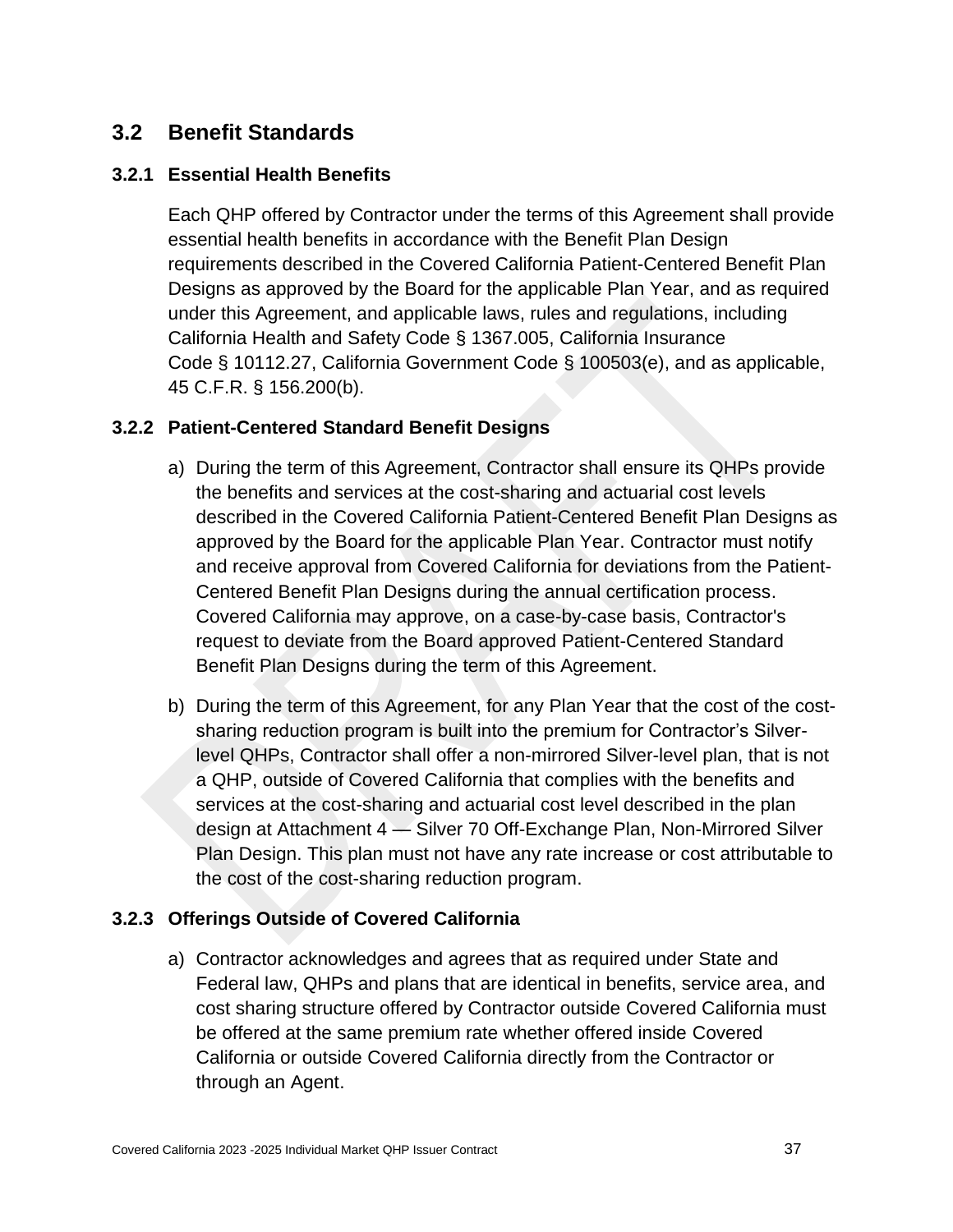- b) In the event that Contractor sells products outside Covered California, Contractor shall fairly and affirmatively offer, market, and sell all products made available to individuals in Covered California to individuals seeking coverage outside Covered California consistent with California law.
- c) For purposes of this section, "product" does not include contracts entered into pursuant to Part 6.2 (commencing with § 12693) of Division 2 of the Insurance Code between the Department of Health Care Services (DHCS) and health care service plans for Healthy Families beneficiaries or to contracts entered into pursuant to Chapter 7 (commencing with § 14000) of, or Chapter 8 (commencing with §14200) of, Part 3 of Division 9 of the Welfare and Institutions Code between the DHCS and health care service plans for enrolled Medi-Cal beneficiaries.

### **3.2.4 Pediatric Dental Benefits**

When Contractor elects to embed and offer Pediatric Dental Essential Health Benefit services either directly, or through a subcontract with a dental plan issuer authorized to provide Specialized Health Care Services, Contractor shall require its dental plan subcontractor to comply with all applicable provisions of this Agreement, including standard benefit designs for the embedded pediatric dental benefit, as well as any network adequacy standards applicable to dental provider networks and any pediatric dental quality measures as determined by Covered California.

Coordination of Benefits. If a Contractor's QHP provides coverage for the Pediatric Dental Essential Health Benefit, Contractor shall include a Coordination of Benefits (COB) provision in its Evidence of Coverage or Policy Form that (i) is consistent with Health and Safety Code § 1374.19 or Insurance Code § 10120.2, and (ii) provides that the QHP is the primary dental benefit plan or policy under that COB provision. This provision shall apply to Contractor's QHPs offered both inside and outside of Covered California for the Individual Market, except where 28 CCR § 1300.67.13 or 10 CCR § 2232.56 provides for a different order of determination for COB in the small group market.

### **3.2.5 Segregation of Funds**

Contractor shall comply with federal requirements relating to the required segregation of funds received for abortion services in accordance with the Affordable Care Act Section 1303 and 45 C.F.R. § 156.280.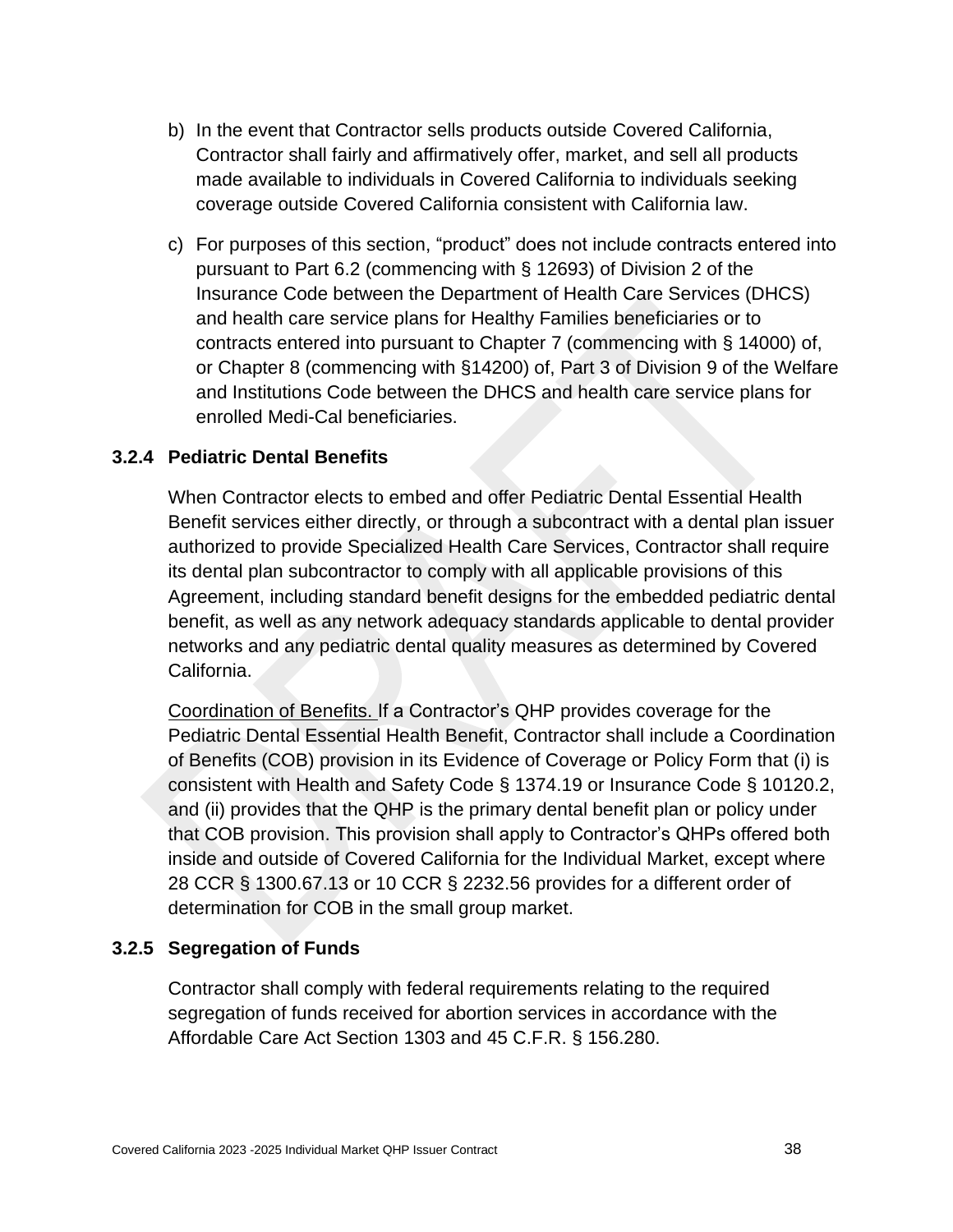### **3.2.6 Prescription Drugs**

- a) Formulary changes. Except in cases where patient safety is an issue, Contractor shall give affected Covered California Enrollees, and their prescribing physician(s), sixty (60) Days written notice prior to the removal of a drug from formulary status, unless it is determined that a drug must be removed for safety purposes more quickly. If Contractor is not reasonably able to provide sixty (60) Days written notice, the Contractor must provide affected Enrollees with a sixty (60) Day period to access the drug as if was still on the formulary, that begins on the date the drug is removed from the formulary. This notice requirement shall apply only to single source brand drugs and the notice shall include information related to the appropriate substitute(s). The notice shall also comply with all requirements of the Health and Safety Code and Insurance Code, including provisions prohibiting Contractor from limiting or excluding coverage for a drug to a Plan Enrollee in cases where the drug had been previously approved for coverage by Contractor for a medical condition of the Plan Enrollee, except under specified conditions. To the extent permitted in State and Federal law, an exception to the notice requirement will be allowed when Contractor continues to cover a drug prescribed for a Plan Enrollee without interruption and under the same conditions, including copayment and limits that existed prior to the removal of the drug from formulary status.
- b) Internet Link to Formularies. Contractor shall comply with applicable State and Federal laws relating to prescription drug formularies, including posting the formularies for each product offered on the Contractor's website as required by Health and Safety Code § 1367.205 and Insurance Code § 10123.192. Contractor shall provide to Covered California and regularly update information necessary for Covered California to link to the Contractor's drug formularies for each of the QHPs Contractor offers so that Covered California can ensure it complies with its obligation under Government Code § 100503.1.
- c) Contractor shall have an opt-out retail option for mail order drugs to allow consumers to receive in-person assistance, and this option shall have no additional cost. However, as specified in the standard benefit designs, Contractor may offer mail order prescriptions at a reduced cost-share.
- d) Contractor shall provide consumers with an estimate of the range of costs for specific drugs.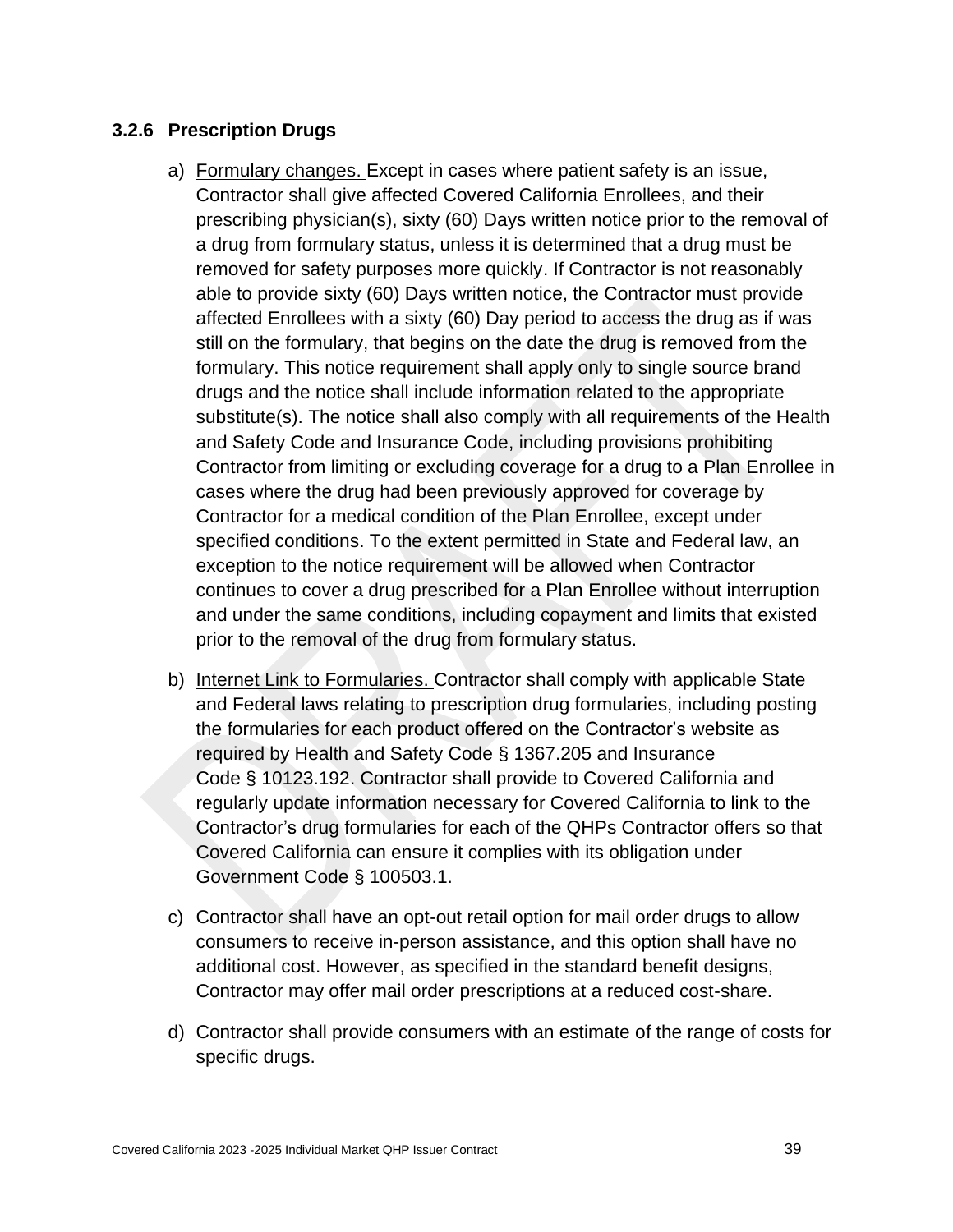e) Contractor shall have a sufficient number of customer service representatives available during call center hours for consumers and advocates to obtain clarification on formularies and consumer cost-shares for drug benefits.

## **3.3 Network Requirements**

### **3.3.1 Service Areas**

a) Service Area Listing. During each year of this Agreement, Contractor agrees to offer QHPs in the Service Area listing set forth in the applicable Plan Year SERFF templates tested and validated by the Contractor . Any such changes to Contractor's previous years' Service Areas shall be effective as of January 1 of the applicable Contract Year. In the event ZIP codes are added to the current Service Area by the United States Postal Service, the parties agree such added ZIP codes shall be automatically included in the Service Area and shall be reflected in the next scheduled update of the Service Area Listing.

Contractor shall comply with Covered California's standards, developed in consultation with Health Insurance Issuers, regarding the development of Service Area listings based on ZIP code, including, those relating to: (i) the timing of such submissions prior to the Open Enrollment Period, (ii) the assignment of Enrollees residing in ZIP codes split across two rating regions, and (iii) required updates and notice of changes in ZIP Codes within Contractor's region.

- b) Withdrawal. Contractor shall not withdraw from any geographic region (as defined in Health and Safety Code § 1357.512 and California Insurance Code § 10753.14) for the individual market or modify any portion of its Service Area where Contractor provides Covered Services to Enrollees without providing prior written notice to, and obtaining prior written approval from Covered California, which shall not be unreasonably denied, and to the extent required, the State Regulators with jurisdiction over Contractor.
- c) Service Area Eligibility. In order to facilitate Covered California's compliance with State and Federal law, Contractor shall monitor information it receives directly, or indirectly or through its subcontractors to assure continued compliance with eligibility requirements related to participation of Qualified Individuals in Covered California for the Individual Market, including requirements related to residency in the Contractor's service area.

Contractor shall notify Covered California if it becomes aware that an individual Enrollee enrolled in a QHP of Contractor no longer meets the requirements for eligibility, based on place of residence. Covered California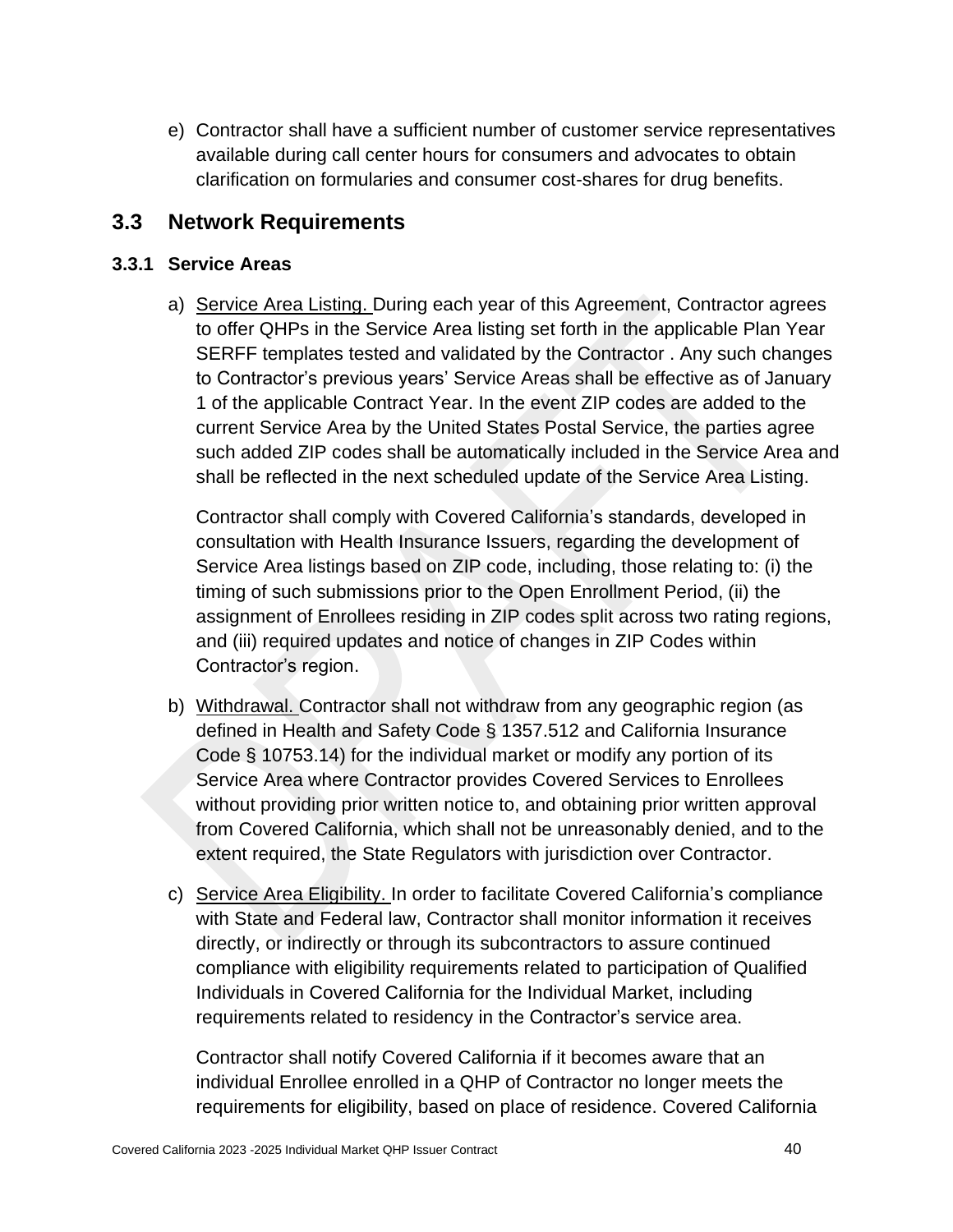will evaluate, or cause CalHEERS to evaluate, such information to determine Enrollee's continuing enrollment in the Contractor's Service Area under Covered California's policies which shall be established in accordance with applicable laws, rules and regulations.

### **3.3.2 Network Adequacy**

- a) Network Standards. Contractor's QHPs shall comply with the network adequacy standards established by the applicable State Regulators responsible for oversight of Contractor, including, those set forth at Health and Safety Code § 1367.03 and 28 CCR § 1300.67.2 (if Contractor is a licensed health care service plan) or Insurance Code § 10133.5 and 10 CCR § 2240 et seq. (if Contractor is regulated by CDI), and, as applicable, other laws, rules, and regulations, including, those set forth at 45 C.F.R. § 156.230. Contractor shall cooperate with Covered California to implement network changes as necessary to address concerns identified by Covered California.
- b) Participating Provider Stability. Contractor shall maintain policies and procedures that are designed to preserve and enhance Contractor's network development by facilitating the recruitment and retention of Participating Providers necessary to provide access to Covered Services. Such policies and procedures shall be consistent with applicable laws, rules and regulations, and will include an ongoing assessment of turnover rates of its Participating Providers to ensure that the turnover rates do not disrupt the delivery of quality care.

### **3.3.3 Network Stability**

- a) Contractor shall implement policies and practices designed (i) to reduce the potential for disruptions in Contractor's provider networks, and (ii) to minimize the amount of uncertainty, disruption, and inconvenience of Enrollees in the execution of the transition of care as required under State laws, rules and regulations in connection with any such disruption. Contractor agrees to maintain adequate records, reasonably satisfactory to Covered California, documenting its policies and its compliance with these requirements by Contractor and Participating Providers.
- b) Block Transfers. If Contractor experiences a termination of a Provider Group(s) or hospital(s) that constitutes a block transfer as defined in Health and Safety Code § 1373.65 and Title 28, C.C.R. § 1300.67.1.3, Contractor shall provide Covered California with copies of the written notices the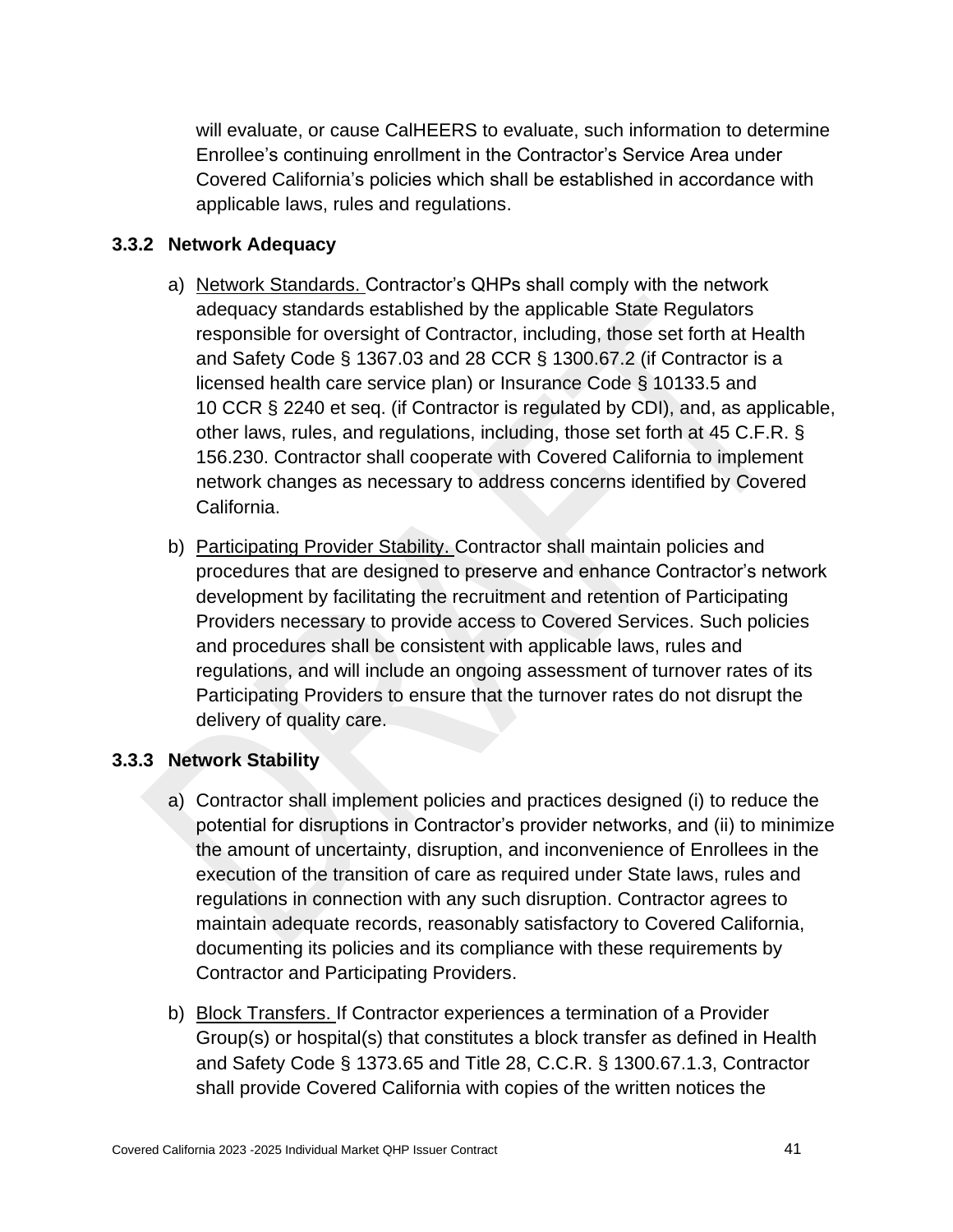Contractor proposes to send to affected Enrollees, in compliance with the notice requirements of Health and Safety Code § 1373.65, prior to mailing the notices to Enrollees.

- c) Network Disruptions. If Contractor experiences any network hospital with a pending contract termination, including any hospitals that may experience a break in maintaining a continuous contract, Contractor shall provide prior notice to Covered California as defined in 3.3.3c)i. If Contractor experiences any other provider network disruptions or other similar circumstances that make it necessary for 10% of Enrollees residing within any county of an affected region to change Participating Providers or QHPs, Contractor agrees to provide prior notice to Covered California as defined 3.3.3c)i., in accordance with advance notice, meeting, and other requirements set forth in applicable laws, rules, and regulations, including Insurance Code § 10199.1 and Health and Safety Code §§ 1367.23 and 1366.1.
	- i. Contractor shall notify Covered California with respect to changes in its provider network as follows:
		- 1. Contractor shall notify Covered California of any pending change in the composition of its provider network, as defined in 3.3.3c), within any of the regions it covers, or its participating provider contracts, of and throughout the term of this Agreement at least 60 Days prior to any change or immediately upon Contractor's knowledge of the change if knowledge is acquired less than 60 Days prior to the change, and cooperate with Covered California in planning for the orderly transfer of plan members; and
		- 2. Contractor shall ensure that Covered California Enrollees have access to care when there are changes in the provider network, including midyear contract terminations between Contractor and Participating Providers.
- d) Enrollee transfers. In the event of a change in Participating Providers or QHPs related to network disruption, block transfers, or other similar circumstances, Contractor shall, and shall require Participating Providers to, cooperate with Covered California in planning for the orderly transfer of Enrollees as necessary and as required under applicable laws, rules and regulations including, those relating to continuity of care.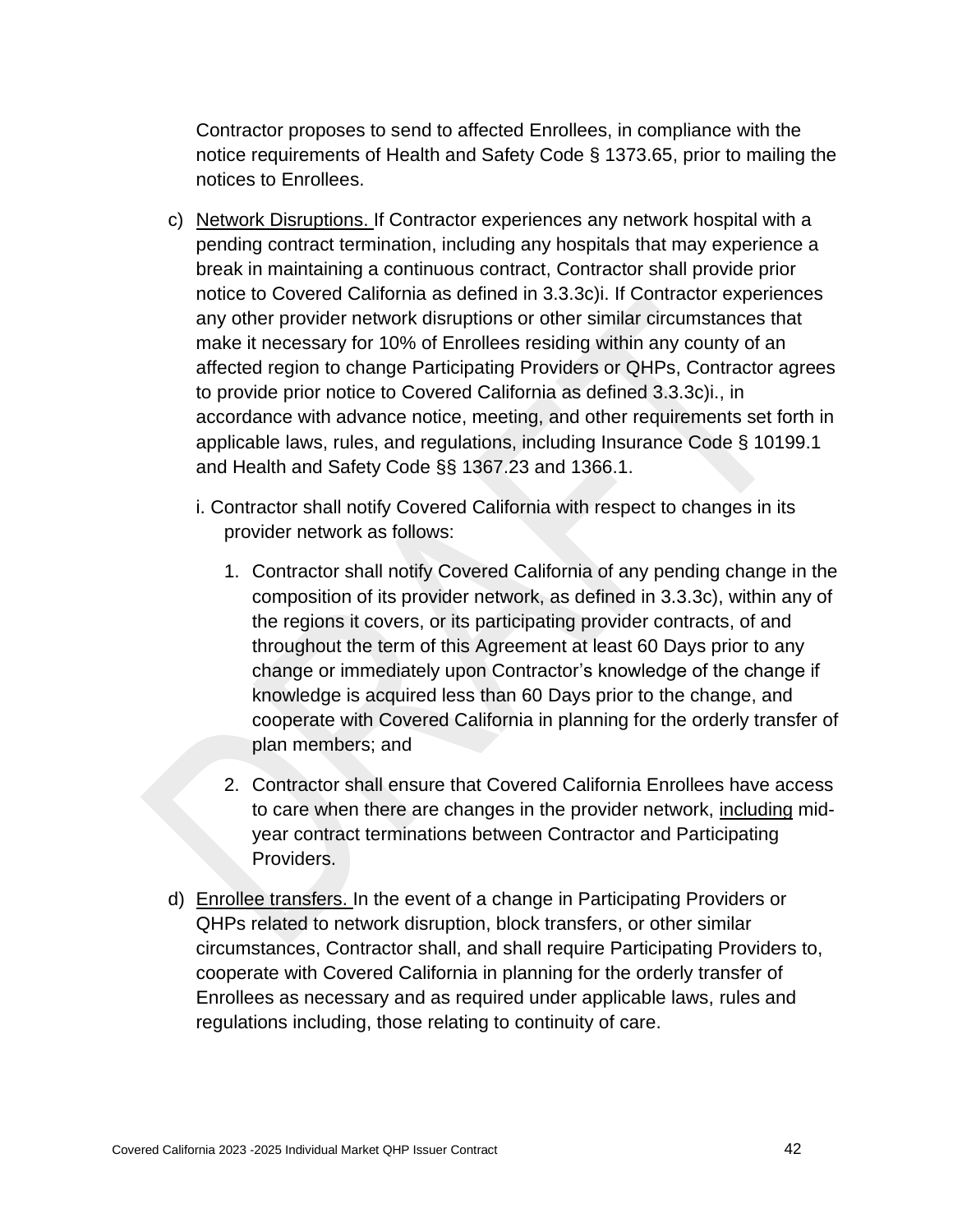### **3.3.4 Essential Community Providers**

- a) ECP standard. Unless Covered California determines that Contractor has qualified under the alternate standard for essential community providers pursuant to the Affordable Care Act, Contractor shall maintain a network that includes a sufficient geographic distribution of care, including essential community providers ("ECP"), and other providers available to provide reasonable and timely access to Covered Services for low-income, vulnerable, or medically underserved populations in each geographic region where Contractor's QHPs provide services to Enrollees. Contractor shall comply with other laws, rules and regulations relating to arrangements with ECPs, as applicable, including, those rules set forth at 45 C.F.R. § 156.235.
	- i. Reporting requirements for the ECP standard are contained within the required monthly provider data submission pursuant to Section 3.4.4. The Contractor must provide a provider data file to Covered California upon request for the purpose of determining compliance with the ECP standard. This file is separate and distinct from the files provided to the Integrated Health Care Association's Symphony Provider Directory as described in Section 3.4.5. Reporting requirements for the ECP standard are as follows:
		- 1. Contractor to demonstrate provider agreements with at least 15% of 340B non-hospital providers in each applicable rating region.
		- 2. Contractor to demonstrate provider agreements that reflect a mix of essential community providers (hospital and non-hospital) reasonably distributed to serve the low-income, vulnerable, or medically underserved populations.
	- ii. Reporting requirements for Covered California qualified Alternate Standard Contractors are contained within the annual Application for certification and are as follows:
		- 1. Contractor to produce access map to demonstrate low income, medically underserved enrollee access to health care services. Low income, vulnerable, or medically underserved individuals shall be defined as those Covered California enrollees who fall below 200 percent of the Federal Poverty Level (FPL). Maps shall demonstrate the extent to which provider sites are accessible to and have services that meet the needs of specific underserved populations, including:
			- a. Individuals with HIV/AIDS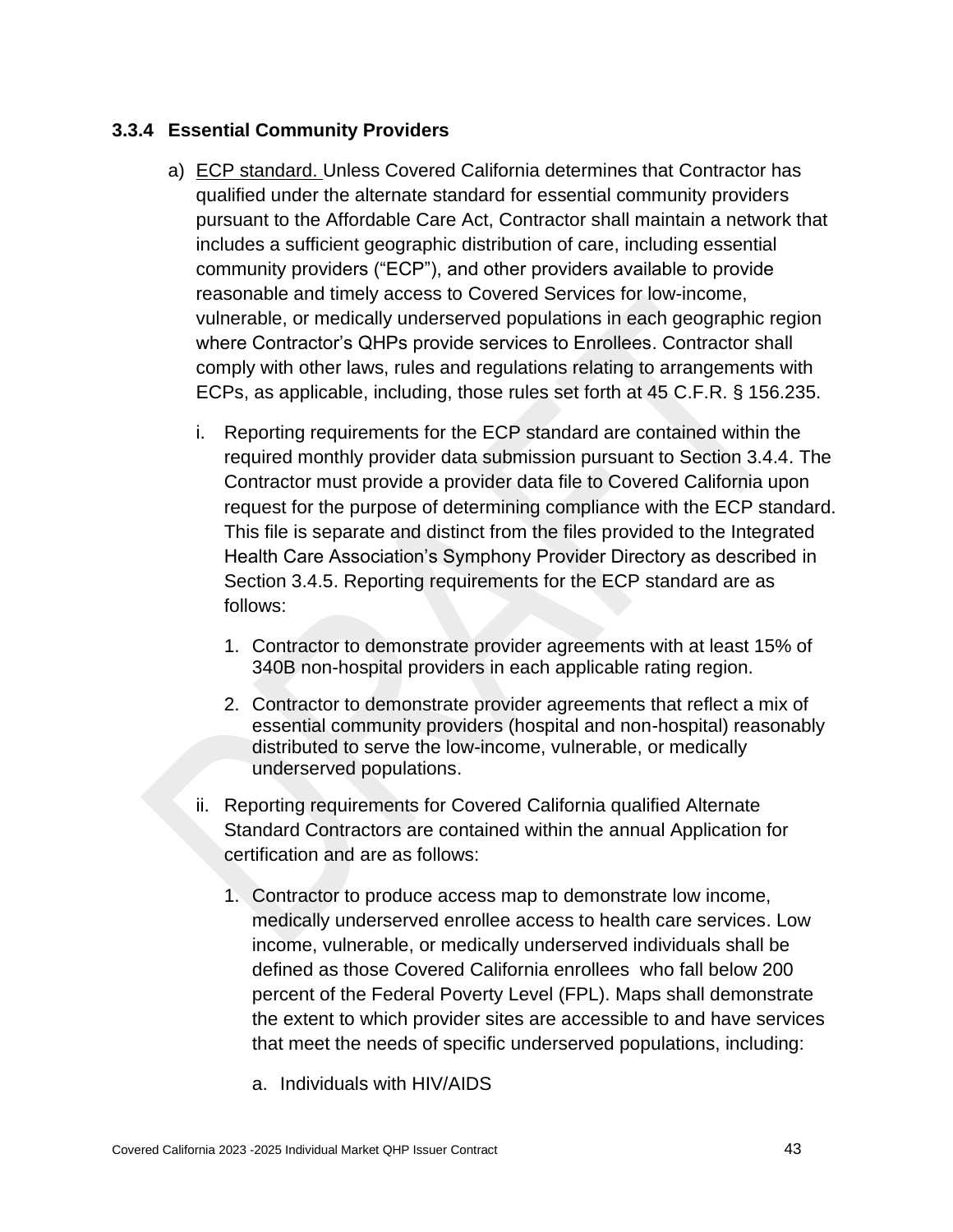- b. American Indians and Alaska Natives
- c. Low income and underserved individuals seeking women's health and reproductive health services
- d. Other specific populations served by Essential Community Providers in the service area such as STD Clinics, Tuberculosis Clinics, Hemophilia Treatment Centers, Black Lung Clinics, and other entities that serve predominantly low income, medically underserved individuals.
- b) Sufficient geographic distribution. Covered California shall determine whether Contractor meets the requirement of a sufficient geographic distribution of care, including ECPs, and other providers in its reasonable discretion, in accordance with the conditions set forth in the Application, and based on a consideration of various factors, including: (i) the nature, type, and distribution of Contractor's ECP contracting arrangements in each geographic rating region in which Contractor's QHPs provides Covered Services to Enrollees, (ii) the balance of hospital and non-hospital ECPs in each geographic rating region, (iii) the inclusion in Contractor's provider contracting network of at least 15% of entities in each applicable geographic rating region that participate in the program for limitation on prices of drugs purchased by covered entities under Section 340B of the Public Health Service Act (42 U.S.C. § 256B) ("340B Entity"), (iv) the inclusion of at least one ECP hospital in each region, (v) the inclusion of Federally Qualified Health Centers, and county hospitals, and (vi) other factors as mutually agreed upon by Covered California and the Contractor regarding Contractor's ability to serve the low income population.
- c) Low-income populations shall be defined for purposes of the ECP requirements as families living at or below 200% of Federal Poverty Level. ECPs shall consist of participating entities in the following programs: (i) 340B Entity, (ii) California Disproportionate Share Hospital Program, per the Final DSH Eligibility List for the current fiscal year, (iii) Federally designated 638 Tribal Health Programs and Title V Urban Indian Health Programs, (iv) Community Clinic or health centers licensed as either a "community clinic" or "free clinic", by the State under Health and Safety Code § 1204(a), or is a community clinic or free clinic exempt from licensure under Health and Safety Code § 1206, and (v) Providers with approved applications for the HI-TECH Medi-Cal Electronic Health Record Incentive Program. Covered California will post a non-exhaustive essential community provider list annually.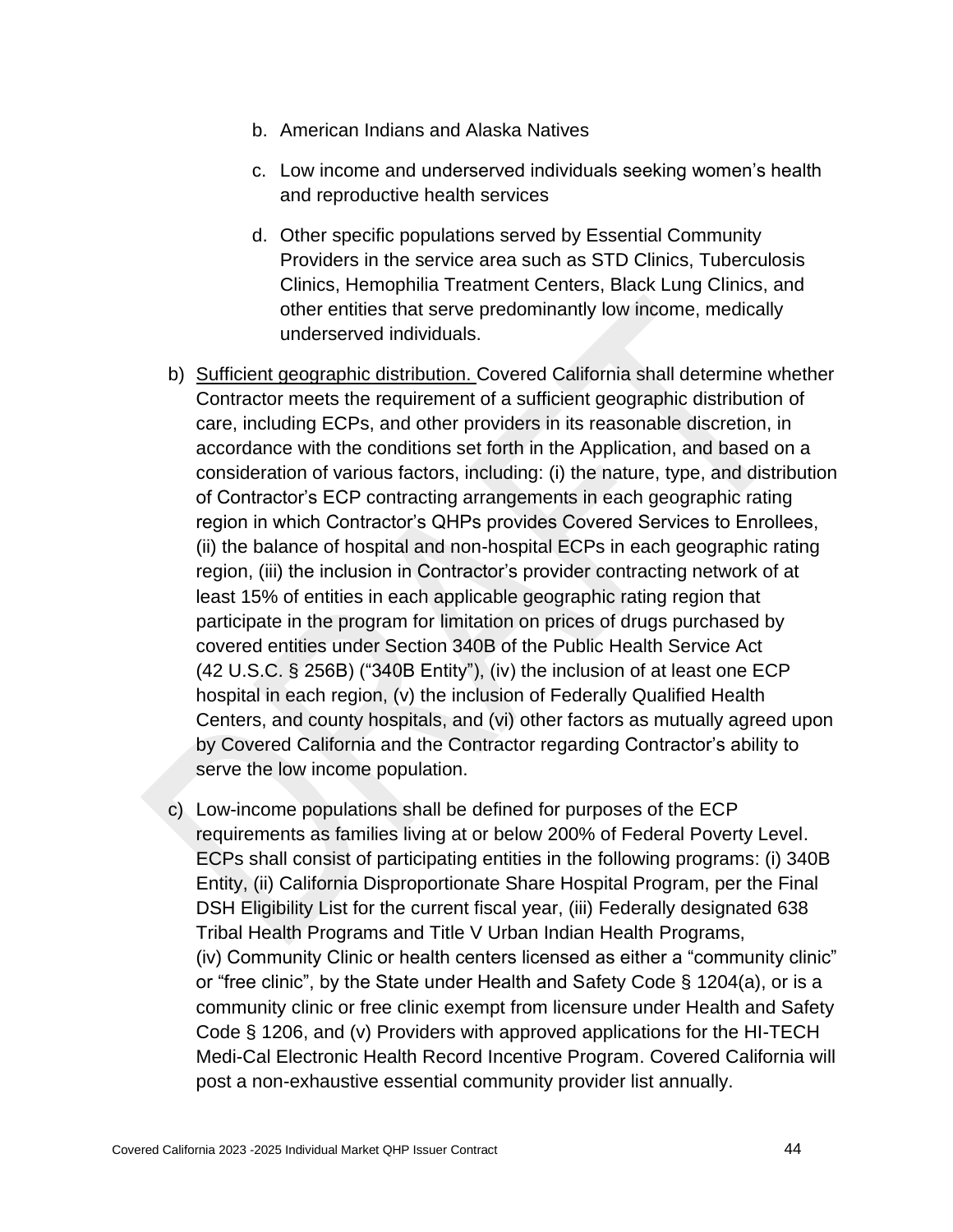d) Notice of changes to ECP network. Contractor shall notify Covered California with respect to any change as of and throughout the term of this Agreement to its ECP contracting arrangements, geographic distribution, percentage coverage, ECP classification type (e.g. 340B), and other information relating to ECPs within thirty (30) business days of any change in ECP contracts.

Contractor shall notify Covered California of any pending change in its ECP contracting arrangements at least 60 Days prior to any change or immediately upon Contractor's knowledge of the change if knowledge is acquired less than 60 Days prior to the change, and cooperate with Covered California in planning for the orderly transfer of plan members.

e) Indian Health Care Providers. For Contractor's provider contracts entered into on or after January 1, 2015, Contractor shall reference the Centers for Medicare & Medicaid Services "Model QHP Addendum for Indian Health Care Providers" ("Addendum") available by search at: [https://www.cms.gov/CCIIO/Programs-and-Initiatives/Health-Insurance-](https://www.cms.gov/CCIIO/Programs-and-Initiatives/Health-Insurance-Marketplaces)[Marketplaces](https://www.cms.gov/CCIIO/Programs-and-Initiatives/Health-Insurance-Marketplaces) . Contractor is encouraged to adopt the Addendum whenever it contracts with those Indian health care providers specified in the Addendum. Adoption of the Addendum is not required; it is offered as a resource to assist Contractor in including specified Indian providers in its provider networks.

### **3.3.5 Special Rules Governing American Indians and Alaskan Natives**

Contractor shall comply with applicable laws, rules and regulations relating to the provision of Covered Services to any individual enrolled in Contractor's QHP in Covered California for the Individual Market who is determined by Covered California to be an eligible American Indian or Alaskan Native as defined in Section 4(d) of the Indian Self-Determination and Education Assistance Act (25 U.S.C. 450b(d). Such requirements include the following:

- a) Contractor shall cover Covered Services furnished through a health care provider pursuant to a referral under contract for directly furnishing an item or service to an American Indian with no cost-sharing as described in the Affordable Care Act § 1402(d)(2).
- b) Contractor shall not impose any cost-sharing on such individuals under three hundred (300) percent of federal poverty level ("FPL") in accordance with the Affordable Care Act § 1401(d)(1). Covered California will have a transparent process to identify Alaskan Natives and American Indians, including a specific identification of those under 300% of FPL so the Contractor has information necessary to comply with Federal law.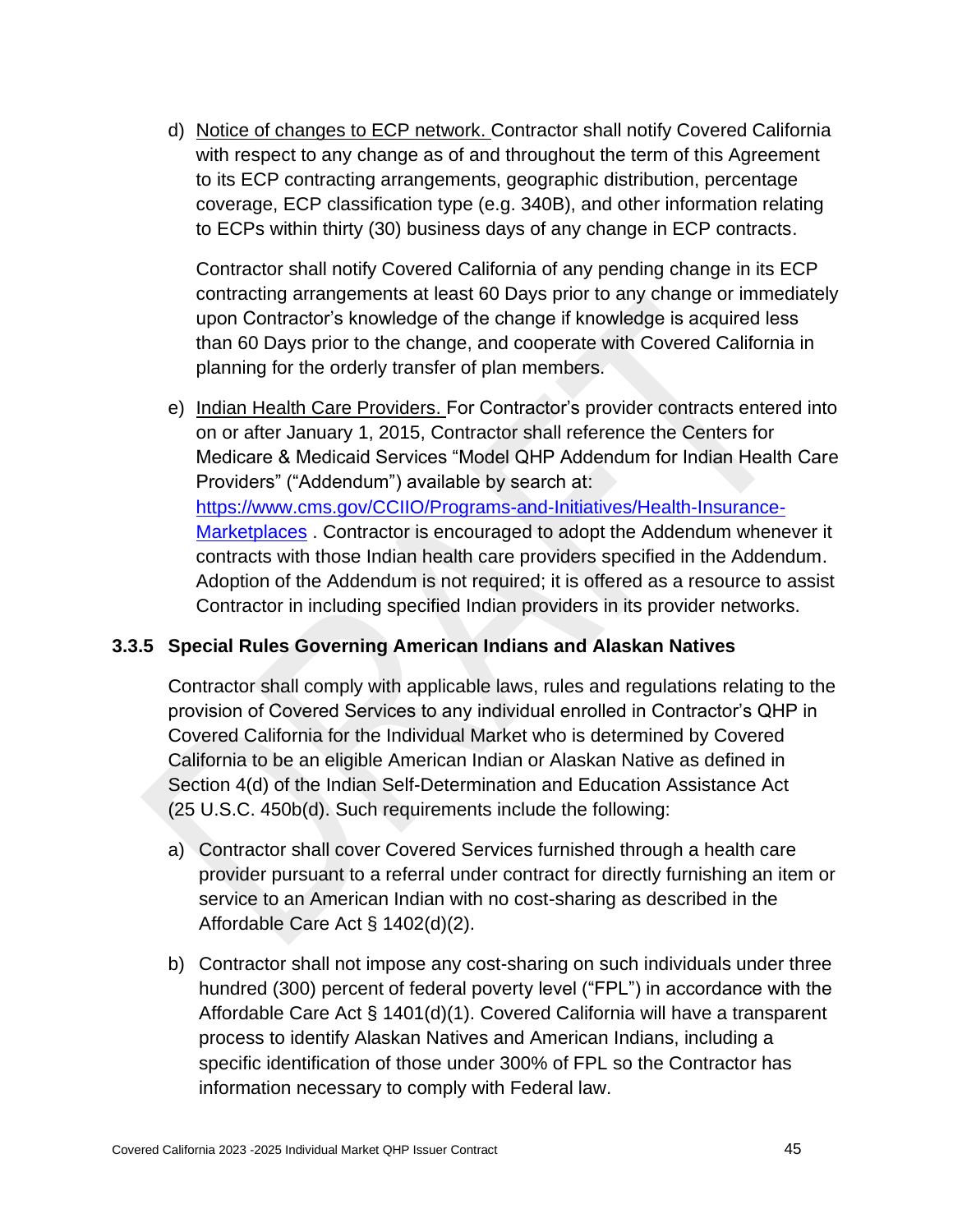- c) Contractor shall provide monthly Special Enrollment Periods for American Indians or Alaskan Natives enrolled through Covered California.
- d) Contractor shall comply with other applicable laws, rules and regulations relating to the provision of Covered Services to American Indians, including, the Indian Health Care Improvement Act Sections 206 (25 U.S.C. 1621e) and 408 (25 U.S.C. 1647a).

## **3.4 Participating Providers**

### **3.4.1 Provider Contracts**

- a) Contractor shall include in all of its contracts with Participating Providers the requirement for all Covered Services to be provided by duly licensed, certified or accredited Participating Providers consistent with the scope of their license, certification or accreditation and in accordance with applicable laws, rules, regulations, the standards of medical practice in the community, and the terms set forth in agreements entered into by and between Contractor and Participating Providers ("Provider Agreement").
- b) Contractor shall include in each Provider Agreement a requirement that Participating Providers comply with all other applicable laws, rules and regulations.
- c) Contractor shall use commercially reasonable efforts to require the provisions of Subsection (d) to be included in each: (i) Provider Agreement entered into by and between Contractor and a Participating Provider, and (ii) any subcontracting arrangement entered into by a Participating Provider.
- d) Provision of Covered Services. Contractor shall undertake commercially reasonable efforts to ensure that each Participating Provider Agreement and each subcontracting arrangement entered into by each Participating Provider complies with the applicable terms and conditions set forth in this Agreement, as mutually agreed upon by Covered California and Contractor, and which may include the following:
	- i. Coordination with Covered California and other programs and stakeholders;
	- ii. Relationship of the parties as independent contractors (Section 1.3(a)) and Contractor's exclusive responsibility for obligations under the Agreement (Section 1.3(b));
	- iii. Participating Provider Directory requirements (Section 3.4.4);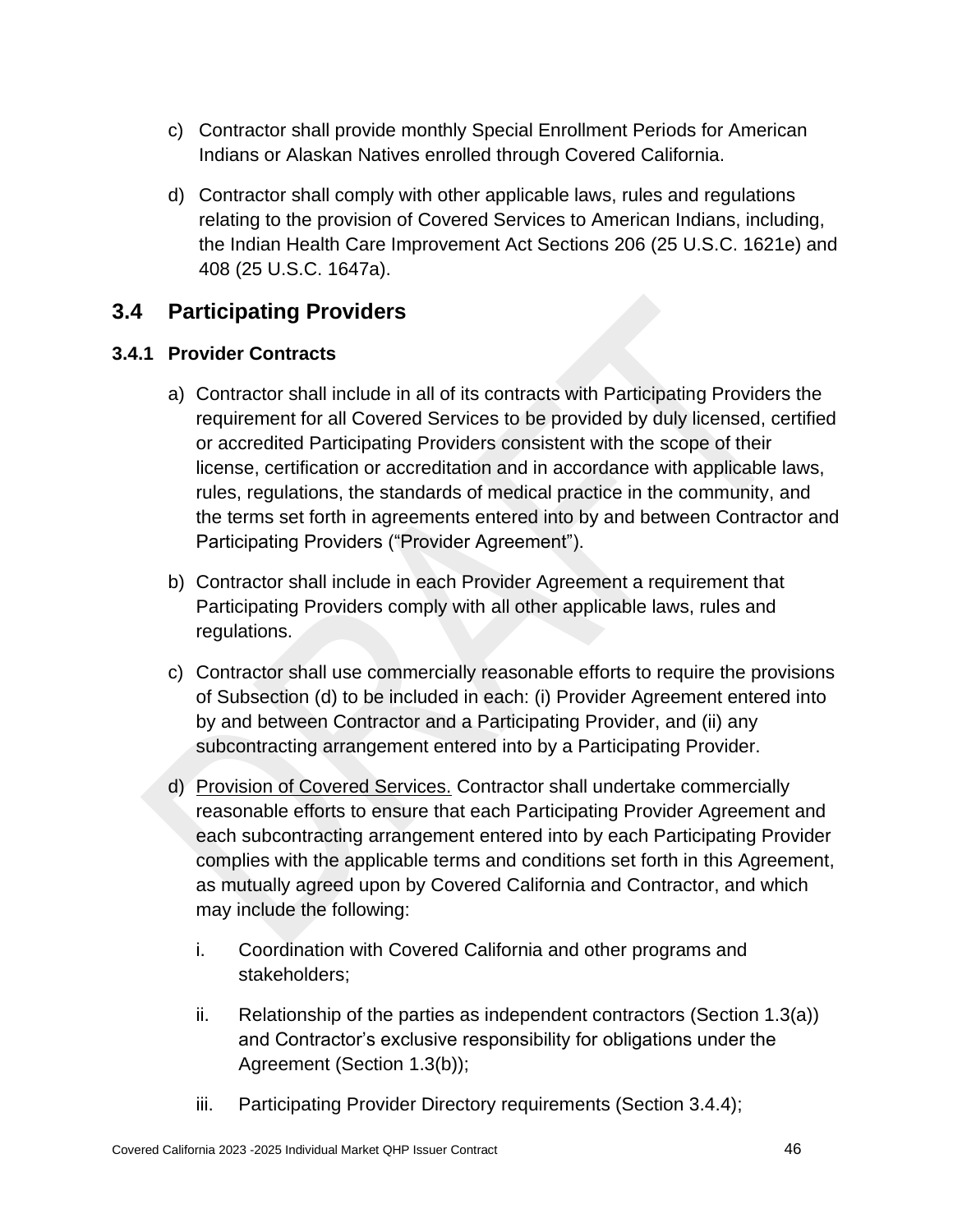- iv. Symphony Provider Directory requirements (Section 3.4.5);
- v. Implementation of processes to enhance stability and minimize disruption to provider network (Section 3.3.5);
- vi. Notices, network requirements, and other obligations relating to costs of out-of-network services and other benefits (Section 3.4.3);
- vii. Provider credentialing, including, maintenance of licensure and insurance (Section 3.4.2);
- viii. Customer service standards (Section 3.6);
- ix. Utilization review and appeal processes (Section 4.3);
- x. Maintenance of a corporate compliance program (Section 1.2);
- xi. Enrollment and eligibility determinations and collection practices (Article 2);
- xii. Appeals and grievances (Section 3.6.2);
- xiii. Enrollee and marketing materials (Section 2.4);
- xiv. Disclosure of information required by Covered California, including, financial and clinical (Section 1.13), Quality, Network Management and Delivery System Standards (Article 4), and other data, books, and records (Article 10));
- xv. Nondiscrimination (Section 1.11);
- xvi. Conflict of interest and integrity (Section 1.12);
- xvii. Other laws (Section 1.14);
- xviii. Quality, Equity, and Delivery System Transformation Requirements and Improvement Strategy to the extent applicable to Participating Providers (Article 4), including, disclosure of contracting arrangements with Participating Providers as required pursuant to Attachment 1 — Quality, Equity, and Delivery System Transformation Requirements and Improvement Strategy;
- xix. Performance Measures, to the extent applicable to Participating Providers (Article 6);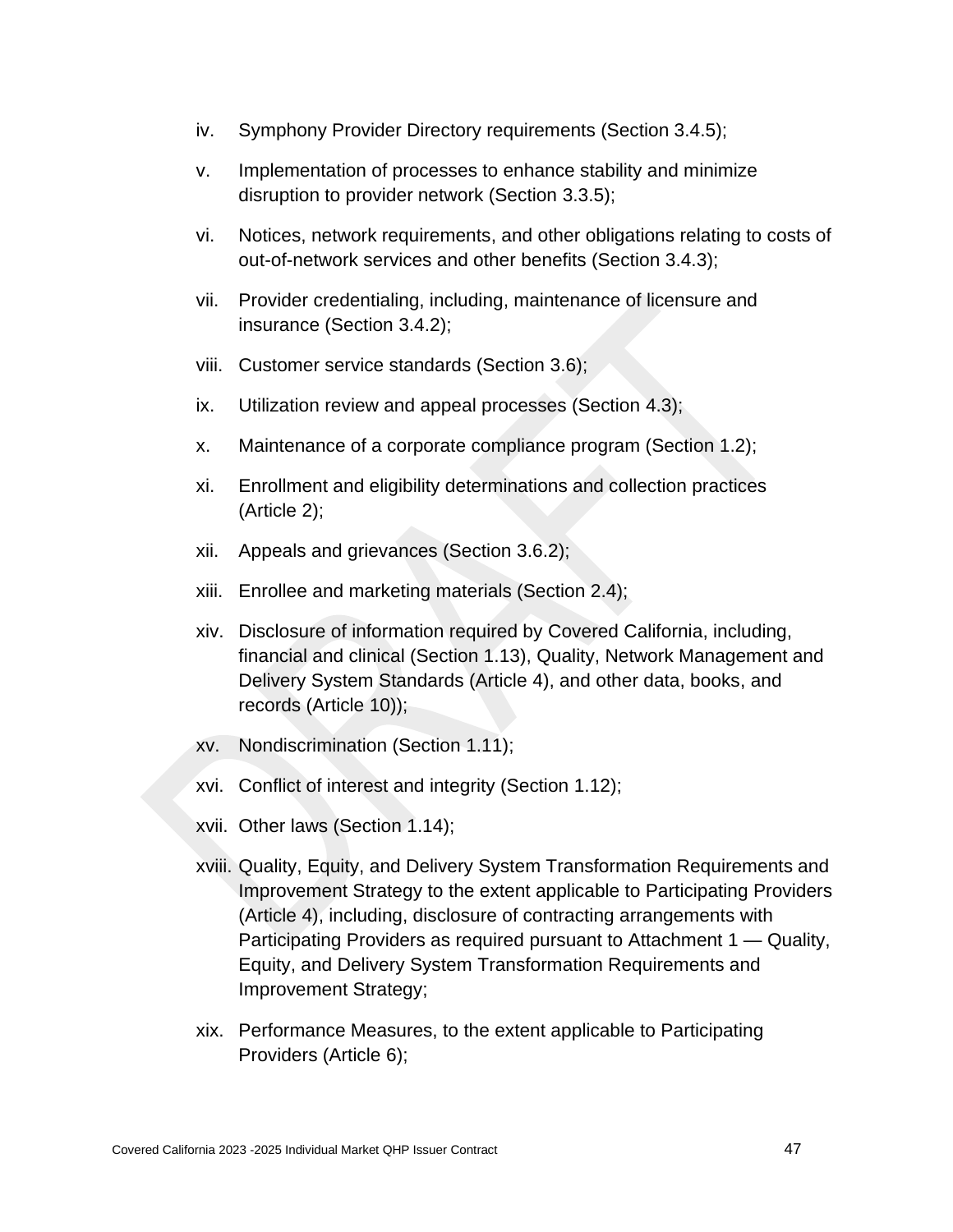- xx. Continuity of care, coordination and cooperation upon termination of Agreement and transition of Enrollees (Section 3.3.5 and Article 7);
- xxi. Security and privacy requirements, including compliance with HIPAA (Article 9); and
- xxii. Maintenance of books and records (Article 10).

#### **3.4.2 Provider Credentialing**

Contractor shall perform, or may delegate activities related to, credentialing and re-credentialing Participating Providers in accordance with a process reviewed and approved by State Regulators.

#### **3.4.3 Enrollee Costs; Disclosure**

Contractor shall, and shall require Participating Providers to, comply with applicable laws, rules and regulations governing liability of Enrollees for Covered Services provided to Enrollees, including, those relating to holding an Enrollee harmless from liability in the event Contractor fails to pay an amount owing by Contractor to a Participating Provider as required by Federal and State laws, rules and regulations.

To the extent that Contractor's QHPs either (i) provide coverage for out-of-network services, or (ii) impose additional fees for such services, Contractor shall disclose to the Enrollee, at the Enrollee's request, the amount Contractor will pay for covered proposed non-emergency out-of-network services. Contractor shall require its Participating Providers to inform every Enrollee in a manner that allows the Enrollee the opportunity to act upon a Participating Provider's proposal or recommendation regarding (i) the use of a non-network provider or facility, or (ii) the referral of an Enrollee to a non-network provider or facility for proposed non-emergency Covered Services. Contractor shall require Participating Providers to disclose to an Enrollee considering accessing non-emergency services from a network provider if a non-network provider or facility will be used as part of the network provider's plan of care. The Contractor's obligation for this provision can be met through routine updates to its provider manual. Participating Providers may rely on Contractor's provider directory in fulfilling their obligation under this provision.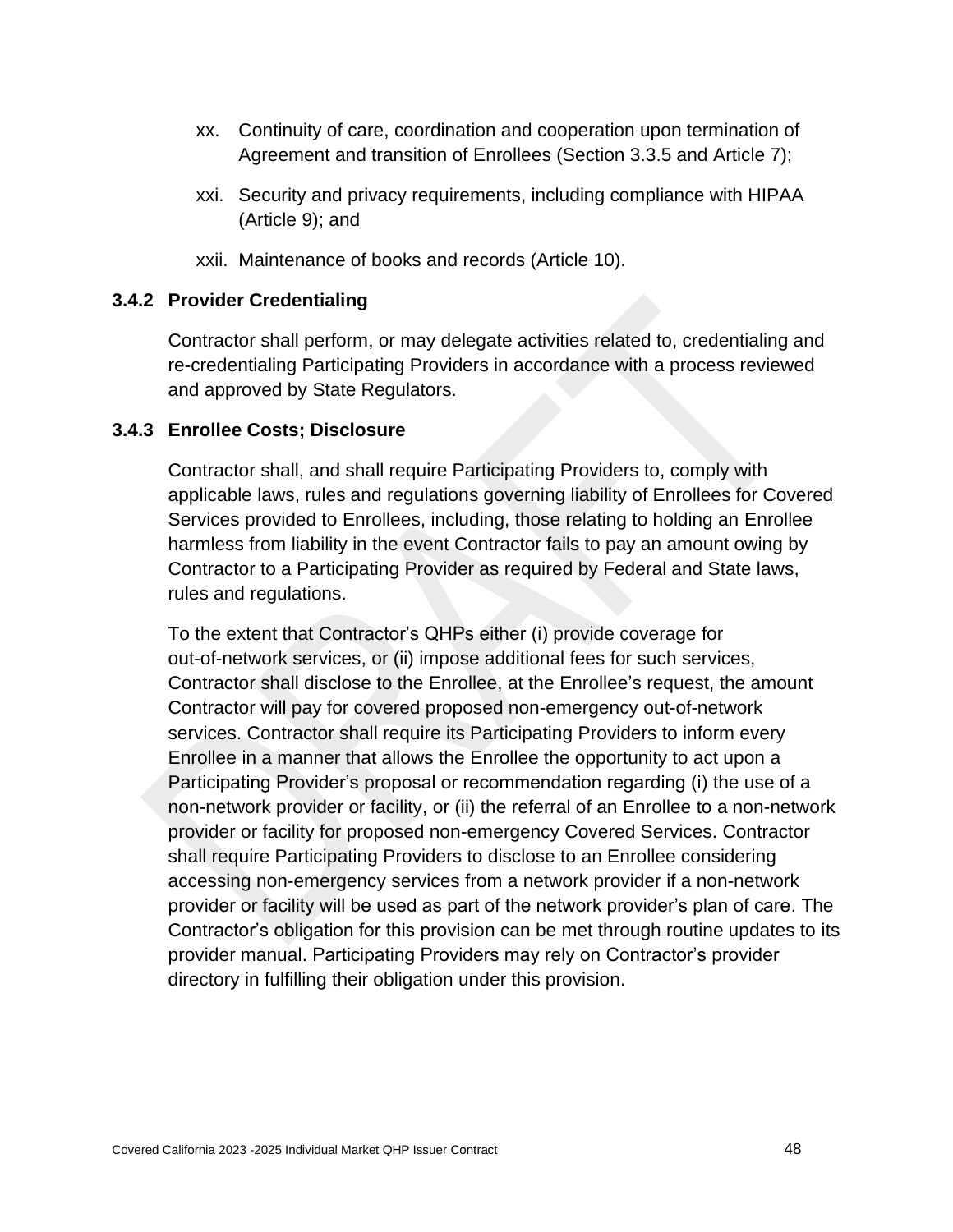### **3.4.4 Covered California Provider Directory**

Contractor shall make its provider directory available to (i) Covered California electronically for publication online in accordance with guidance from Covered California, and (ii) in hard copy when potential Enrollees make such request. Unless otherwise agreed to by Covered California, Contractor shall continue to provide information describing all Participating Providers in its QHP networks in a format prescribed by Covered California on a monthly basis to support Covered California's centralized provider directory containing every QHP's network providers, this includes testing, implementation, and continued evaluation. Contractor acknowledges that Covered California may use Contractor's Participating Provider data for any non-commercial purposes. If Covered California's centralized provider directory is not operational, Contractor shall continue to provide Participating Provider information to Covered California on a monthly basis.

The network and directory information provided to Covered California shall take into consideration the ethnic and language diversity of providers available to serve Enrollees of Covered California.

Once the Symphony Provider Directory is fully operational, Covered California will utilize it to populate Covered California's centralized provider directory as detailed in Article 3, Section 3.4.5.

### **3.4.5 Use of Symphony Provider Directory**

a) In order to fulfill its obligation to assist Enrollees in making informed decisions when considering health care coverage choices and in choosing QHP Issuers and their associated network of Providers, Covered California is committed to implementing and participating in the Symphony Provider Directory, formerly known as the California Provider Directory Utility, being developed by the Integrated Health Care Association (IHA). Once fully operational, Covered California will utilize the Symphony Provider Directory to populate the Covered California Provider Directory.

All QHP Issuers shall utilize the Symphony Provider Directory to populate, maintain, and continually update, provider network data including demographic, licensure, and other relevant information with respect to all their QHPs, as well as to provide information regarding the terms and restrictions governing such Providers' participation in the QHPs offered by Contractor through Covered California.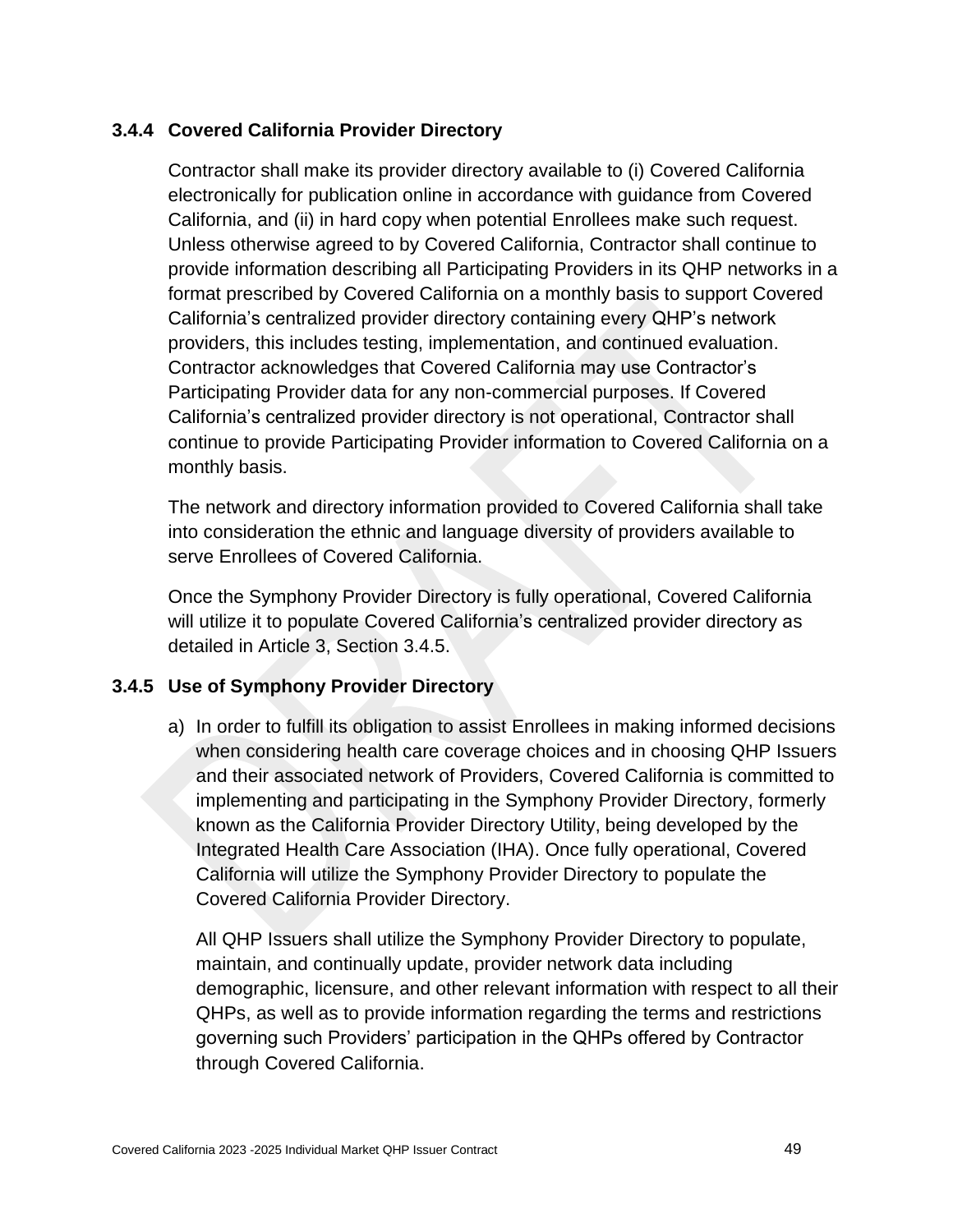- b) Contractor agrees to participate in the Symphony Provider Directory. In connection with such participation, Contractor shall:
	- i. Execute such reasonable participation, subscription, or other agreements required by Covered California or IHA or their vendors to participate in the Symphony Provider Directory;
	- ii. Populate, maintain, and continually update the Symphony Provider Directory with all relevant information with respect to its contracted Providers' participation in its QHPs, including all information regarding the terms and restrictions governing such Providers' participation in the QHPs offered through Covered California, identifiers for Covered California providers, and provider network data for Contractor's embedded dental plans;
	- iii. Once fully operational with sufficient health plan and provider participation, use the Symphony Provider Directory as the exclusive platform to populate and maintain the information published in the Covered California Online Provider Directory concerning its QHPs; and
	- iv. Work with Covered California, IHA and their respective vendors to ensure that the Symphony Provider Directory serves its primary purpose of effectively and efficiently assisting Enrollees in making informed decisions in selecting QHPs and Providers.
	- v. Agree to participate in testing and validation of Symphony Provider Directory functionality that may be required prior to the Directory becoming fully operational.
- c) At a time and manner mutually agreed upon by Covered California and Contractor, Contractor agrees to report on its strategies to ensure that Contractor, and its contracted Providers, maintain compliance with the provisions of this Section 3.4.5.

# **3.5 Premium Rate Setting**

### **3.5.1 Rating Variations**

Contractor shall charge the premium rate in each geographic rating area for each of Contractor's QHPs as agreed upon with Covered California. Contractor may vary premiums by geographic area, family size, and age band (within 3:1 range requirement) as permitted by State law, including the requirements of State Regulators regarding rate setting and rate variation set forth at Health and Safety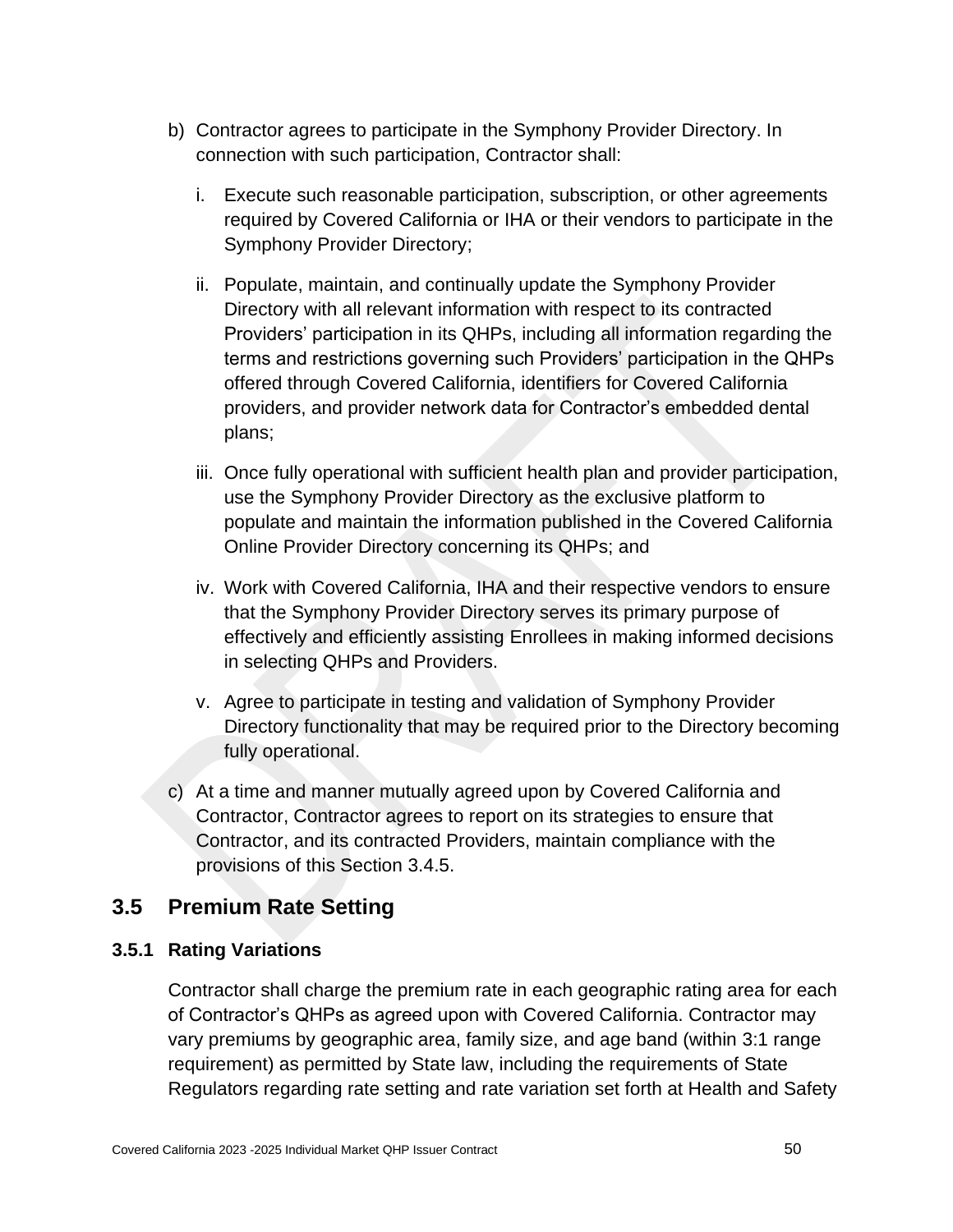Code §§ 1357.512 and 1399.855, Insurance Code §§ 10753.14 and 10965.9, 10 CCR § 2222.12 and, as applicable, other laws, rules and regulations, including, 45 C.F.R. § 156.255(b).

Contractor shall comply with rate filing requirements imposed by State Regulators, including, those set forth under Insurance Code § 10181 et seq. (if Contractor is an insurer regulated by CDI) or Health and Safety Code § 1385 et seq. (if Contractor is a licensed HCSP regulated by DMHC) and as applicable, other laws, rules and regulations.

### **3.5.2 Covered California for the Individual Market Rates**

For Covered California for the Individual Market, rates shall be established through an annual negotiation process between the Contractor and Covered California for the following calendar year. The parties acknowledge that: (1) the Agreement does not contemplate any mid-year rate changes for Covered California for the Individual Market in the ordinary course of business, and (2) the annual negotiation process must be supported by Contractor through the submission of information in such form and at such date as shall be established by Covered California to provide Covered California with sufficient time for necessary analysis and actuarial certification.

In Covered California's review of the detailed rationale for each plan's rate development, it has generally taken the view that absent extraordinary circumstances, as determined by Covered California, profit margins over the range that have historically been considered to be reasonable would be unacceptable. Therefore, for future Plan Years should Contractor receive profits or incur losses due to shifts in Federal policy or ACA-related judgements favorable to the Contractor, Contractor should factor profits into a reduction of its premium rates, or increase its profit margin to recoup losses. These adjustments shall be consistent with applicable State and Federal laws, including the medical-loss ratio laws. Covered California will utilize the annual negotiation process in future years to consider how such profits or losses should be factored into future premium rates. In doing so, Covered California will consider the Contractor's documented historic profit margin with Covered California and the need for Contractor to maintain sufficient regulatory reserves. The parties understand that California's State Regulators conduct their own independent review of rates subsequent to the parties' negotiation. In the event the Contractor seeks to invoke this contract provision, Covered California would convey to the regulator its perspective on the reasonableness of profit margins and reserves given the exceptional circumstances.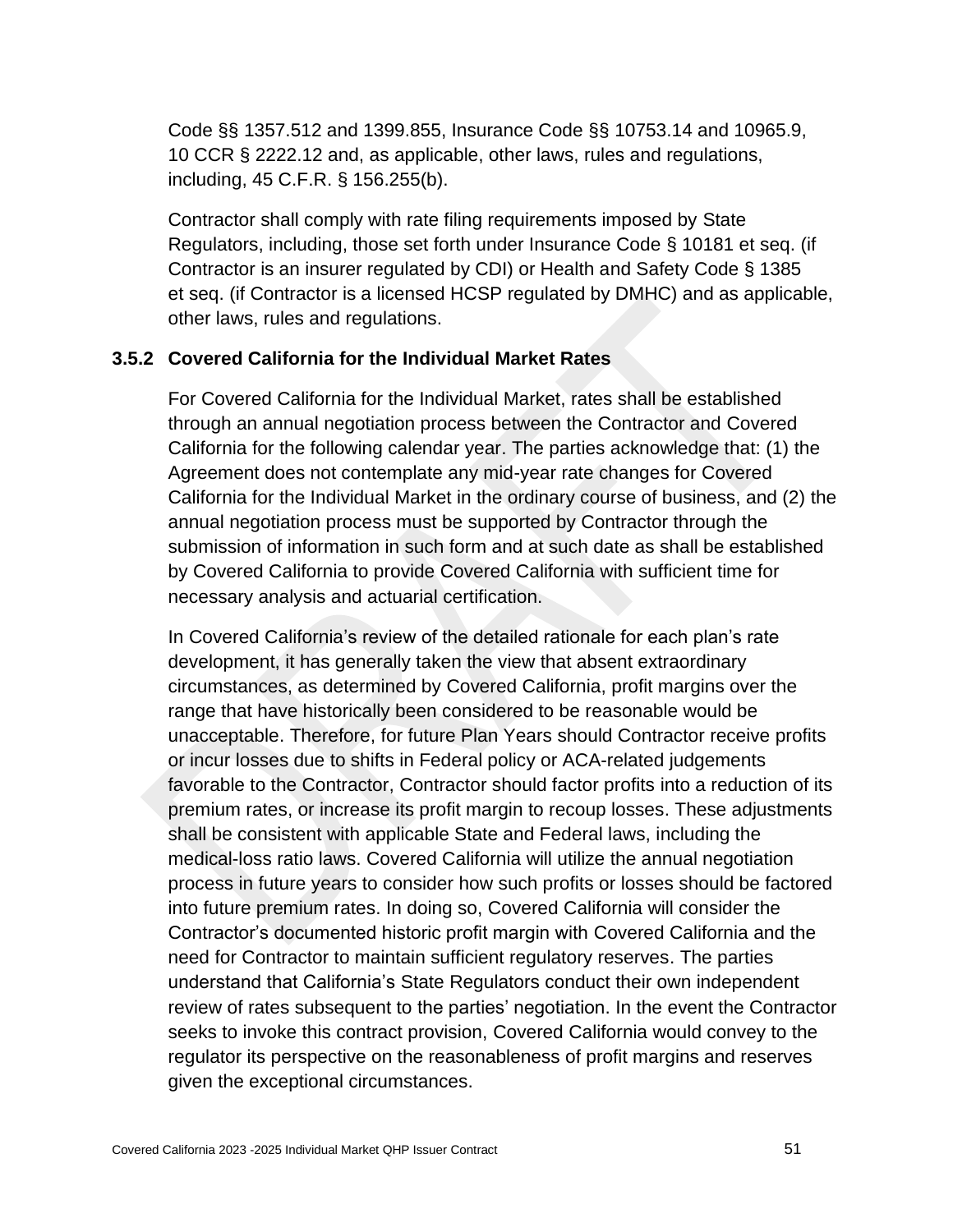### **3.5.3 Rate Methodology**

Contractor shall provide, upon Covered California's request, in connection with any contract negotiation or recertification process as reasonably requested by Covered California, detailed documentation on Covered California-specific rate development methodology. Contractor shall provide justification, documentation, and support used to determine rate changes, including providing adequately supported cost projections. Cost projections include factors impacting rate changes, assumptions, transactions, and other information that affects the Covered California specific rate development process. Information pertaining to the key indicators driving the medical factors on trends in medical, pharmacy, or other healthcare Provider costs may also be requested to support the assumptions made in forecasting and may be supported by information from the Plan's actuarial systems pertaining to the Covered California-specific account.

### **3.6 Customer Service Standards**

#### **3.6.1 Basic Customer Service Requirements**

Contractor acknowledges that superior customer service is a priority of Covered California. Contractor shall work closely with Covered California in an effort to ensure that the needs of Covered California Enrollees are met. Contractor shall provide and maintain all processes and systems required to ensure customer service, record protection and uninterrupted service to Covered California and Contractor's Enrollees in Covered California in accordance with the standards set forth in this Section 3.6, applicable laws, rules and regulations, including, those consumer assistance tools and programs required to be offered through Covered California as set forth at 45 C.F.R. § 155.205 and 45 C.F.R. § 155.210.

800 Numbers: Contractor shall make information available regarding Covered California pursuant to Contractor's toll-free hotline (i.e. 1-800 number) that shall be available to Enrollees of Contractor both inside and outside Covered California. The hotline and information services shall be staffed and operated in accordance with the Customer Service Standards set forth in this Section 3.6 to provide support to Covered California Enrollees and in a manner designed to assure compliance with these Performance Standards. Contractor shall meet all State requirements for language assistance services applicable to its commercial lines of business. Covered California and Contractor will continue to evaluate on an ongoing basis the adequacy of language services provided for verbal and written communications and consider the adoption of additional standards as appropriate. The Contractor shall provide this information to Covered California upon request.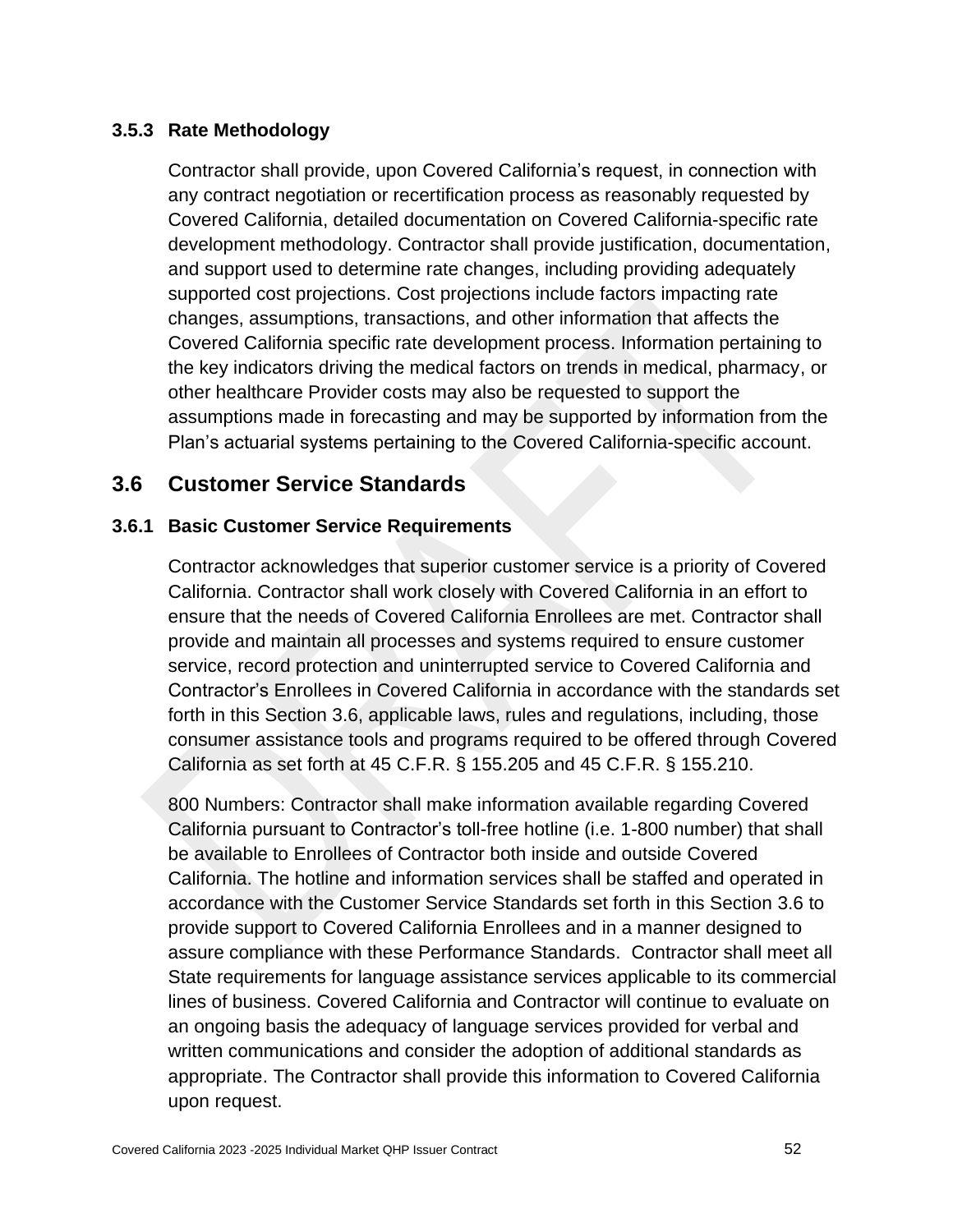### **3.6.2 Enrollee Appeals and Grievances**

- a) Internal Grievances and Appeals. Contractor shall maintain an internal review process to resolve an Enrollee's written or oral expression of dissatisfaction regarding the Contractor and Participating Providers, including appeals of claim and benefit determinations, and complaints relating to the scope of Covered Services required to be covered under the QHP. Contractor's processes shall comply with State and Federal laws, rules and regulations relating to Enrollee rights and appeals processes, specifically including grievance requirements set forth at Health and Safety Code § 1368, regardless of the State Regulator for the Contractor's QHPs.
- b) External Review. Contractor shall comply with State and Federal laws, rules and regulations relating to the external review process, including independent medical review, available to Enrollees for Covered Services.

### **3.6.3 Applications and Notices**

- a) Contractor shall provide applications, forms, and notices to applicants and Enrollees in plain language and in a manner that is accessible and timely to individuals: (1) living with disabilities, including accessible websites and the provision of auxiliary aids and services at no cost to the individual in accordance with the Americans with Disabilities Act and Section 504 of the Rehabilitation Act, or (2) with limited English language proficiency.
- b) Contractor shall provide applications, forms, and notices, including correspondence, in a manner that is accessible and timely to individuals who are limited English proficient as required by Health and Safety Code §§ 1367.04, 1367.041, 1367.042, and Insurance Code §§ 10133.8, and 10133.11. Contractor shall inform individuals of the availability of the services described in this section and otherwise comply with notice requirements imposed under applicable laws, rules and regulations, including, those set forth at 45 C.F.R. § 156.250 and Government Code § 100503(k).

### **3.6.4 Customer Service Call Center**

a) During Open Enrollment Period, Contractor's call center hours shall be, unless otherwise agreed by Covered California, Monday through Friday eight o'clock (8:00) a.m. to eight o'clock (8:00) p.m., and Saturday eight o'clock (8:00) a.m. to six o'clock (6:00) p.m. (Pacific Standard Time), except on holidays observed by Covered California. During non-Open Enrollment Periods, the Contractor shall maintain call center hours Monday through Friday eight o'clock (8:00) a.m. to six o'clock (6:00) p.m., and Saturday eight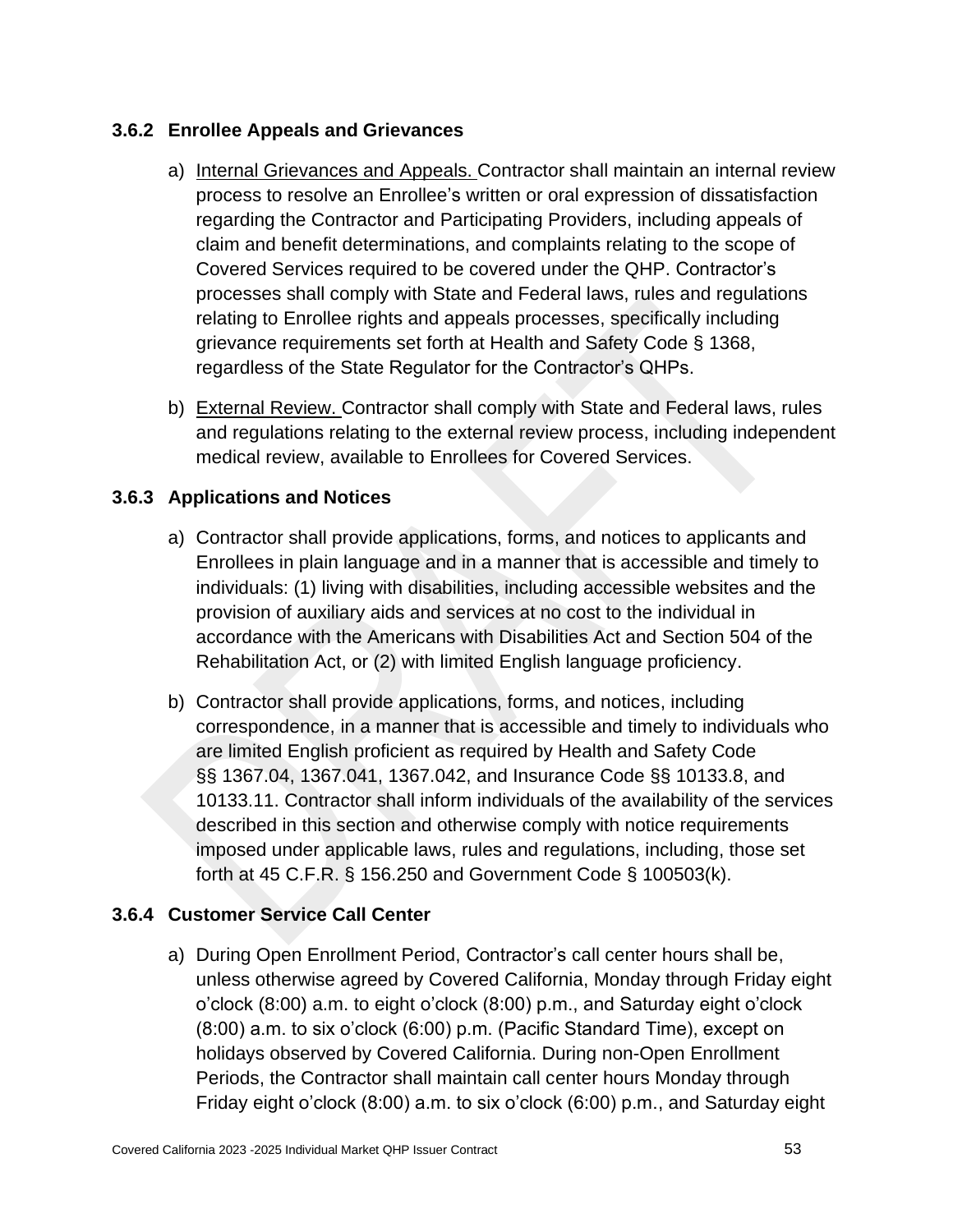o'clock (8:00) a.m. to five o'clock (5:00) p.m. (Pacific Standard Time), however, Contractor may adjust hours as required by customer demand with prior agreement of Covered California. Contractor shall inform Covered California of its standard call center hours and any changes to the call center hours during non-Open-Enrollment Periods.

- b) Contractor's call center shall be staffed at levels reasonably necessary to handle call volume and achieve compliance with Performance Standards set forth in Article 6 as specified in Attachment 3 — Performance Standards and Expectations. . Contractor shall staff the Call Center with highly trained individuals to provide detailed benefit information, answer Enrollee questions about QHP benefits and coverage, and to resolve claim and benefit issues.
- c) Contractor shall use a telephone system that includes welcome messages in English, Spanish, and other languages as required by State and Federal laws, rules, and regulations.
- d) Contractor shall make oral interpreter services available at no cost for non-English speaking or hearing-impaired Enrollees during regular business hours as required by Federal and State law. Contractor shall monitor the quality and accessibility of call center services on an ongoing basis. Contractor shall report to Covered California monthly, in a format determined by Covered California, on the volume of calls received by the call center and Contractor's rate of compliance with related Performance Standards as outlined in Attachment 3 — Performance Standards and Expectations.
- e) Contractor shall meet all State requirements for language assistance services for all of its commercial lines of business.

#### **3.6.5 Customer Service Transfers**

a) During Contractor's regularly scheduled customer service hours, Contractor shall have the capability to accept and handle calls transferred from Covered California and respond to callers requesting additional information from Contractor. Contractor shall maintain staff resources to comply with Performance Standards and sufficient to facilitate a live transfer (from Covered California to Contractor) of customers who call Covered California with escalated issues or complaints that need to be addressed by Contractor. Covered California shall maintain staff resources sufficient to facilitate a live transfer (from Contactor to Covered California) of customers who call Contractor with escalated issues, complaints, or address changes that need to be addressed by Covered California. Contractor and Covered California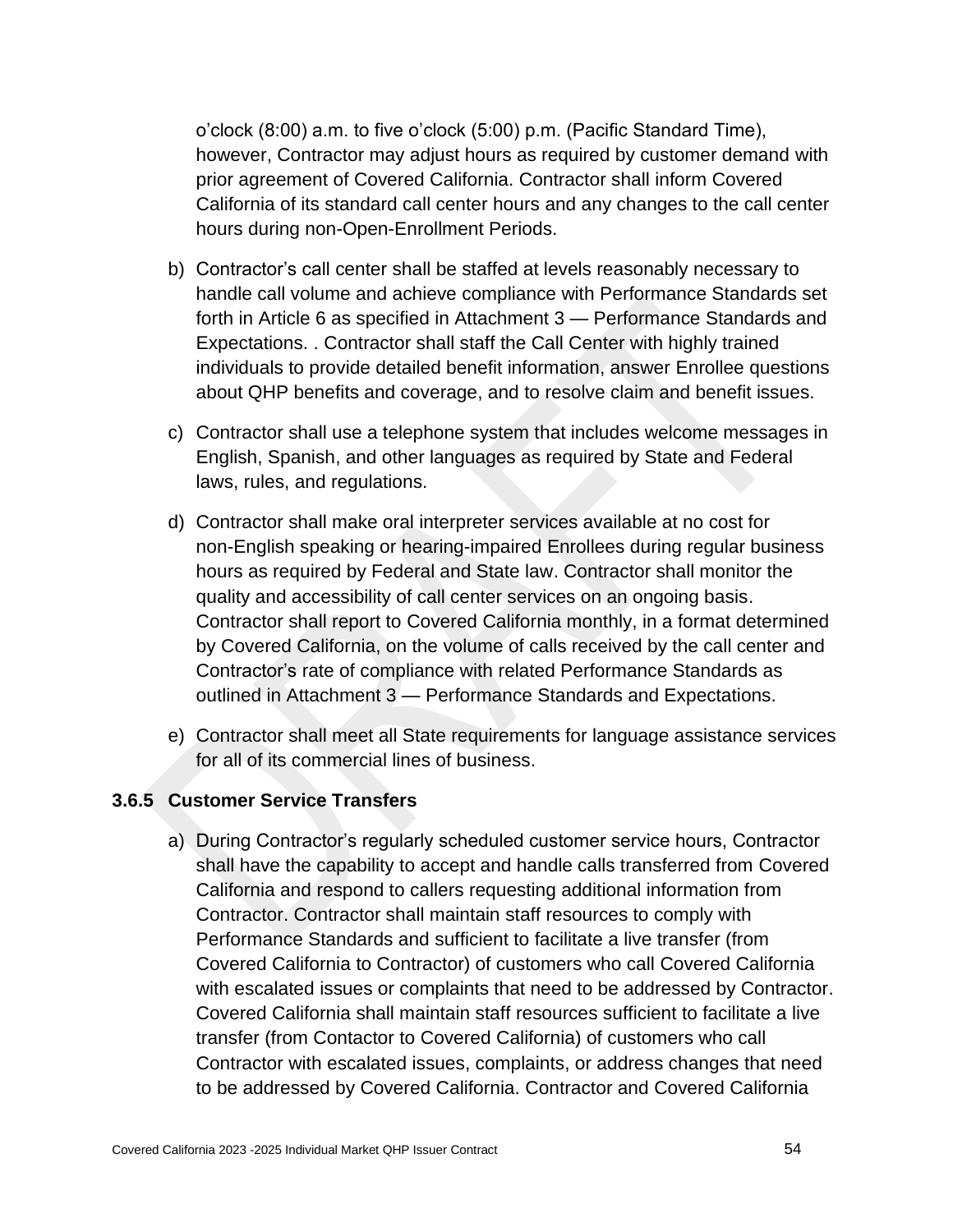shall establish a designated customer service team available to handle the live transfer of escalated calls.

- b) Examples of issues or complaints may include premium billing or claims issues; benefit coverage questions (before and after enrollment); complaints; network or provider details; and Contractor-specific questions or issues.
- c) Contractor shall refer Enrollees and applicants with questions regarding premium tax credits and Covered California eligibility determinations to Covered California's website or Service Center, as appropriate.
- d) Contractor shall work with Covered California to develop a mechanism to track handling and resolution of calls referred from Covered California to Contractor (such as through the use of call reference numbers).

### **3.6.6 Customer Care**

- a) Contractor shall comply with the applicable requirements of the Americans with Disabilities Act and provide culturally competent customer service to all Covered California Enrollees in accordance with the applicable provisions of 45 C.F.R. § 155.205 and § 155.210, which refer to consumer assistance tools and the provision of culturally and linguistically appropriate information and related products.
- b) Contractor shall comply with HIPAA rules and other laws, rules and regulations respecting privacy and security.

### **3.6.7 Notices**

- a) For all forms of notices required under Federal and State law to be sent to Enrollees regarding rates, benefit design, network changes, or security/HIPAA references, Contractor shall submit an electronic copy to Covered California at least five (5) business days in advance of the message transaction. If Contractor is unable to notify Covered California in advance due to Federal or State notice requirements, Contractor shall send Covered California notification simultaneously.
- b) Contractor shall provide a link to the Covered California website on its website.
- c) When Contractor provides direct contacts for getting membership assistance, Contractor shall also include the Covered California website for Covered California-related issues.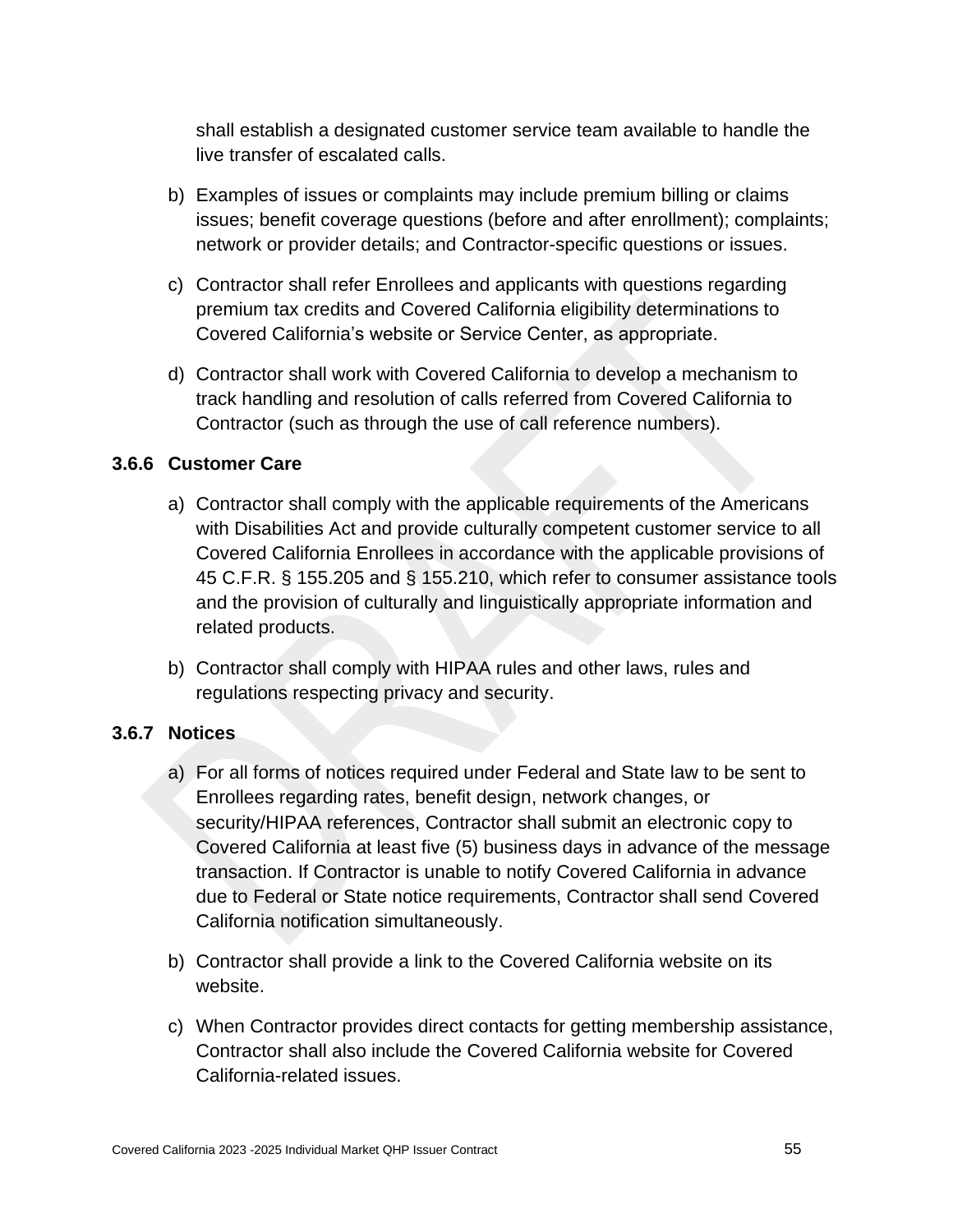- d) Contractor shall use standardized member renewal language, developed by Covered California, and approved by DMHC and CDI for all Enrollee renewal notices.
- e) All legally required notices sent by Contractor to Enrollees shall be translated into and available in languages other than English as required under applicable Federal and State laws, rules and regulations, including, Health and Safety Code §§ 1367.04, 1367.041, 1367.042, and Insurance Code §§ 10133.8, 10133.10, 10133.11.
- f) Contractor shall release notices in accordance with Federal and State law. All such notices shall meet the accessibility and readability standards in Covered California regulations (45 C.F.R. Parts 155 and 156) located in 10 CCR §§ 6400 et seq.

### **3.6.8 Contractor-Specific Information**

Upon request, Contractor shall provide training materials and participate in Covered California customer service staff training.

Contractor shall provide summary information about its administrative structure and the QHPs offered on Covered California. This summary information will be used by Covered California customer service staff when referencing Contractor or QHP information.

### **3.6.9 Enrollee Materials: Basic Requirements**

- a) Contractor shall provide or make available to Enrollees Plan materials required under the terms of the Agreement and applicable laws, rules and regulations. Such materials shall be available in languages as required by Federal and State law and receive any necessary regulatory approvals from the relevant State Regulators, be provided to Covered California as directed by Covered California, and shall include information brochures, a summary of the Plan that accurately reflects the coverage available under the Plan (a Summary of Benefits and Coverage), and related communication materials. Contractor shall, upon request by Covered California, provide copies of Enrollee communications and give Covered California the opportunity to comment and suggest changes in such material.
- b) Enrollee materials shall be available in English, Spanish and other languages as required by applicable laws, rules and regulations. Contractor shall comply with Federal and State laws, rules and regulations regarding language access. To the extent possible, Enrollee materials shall be written in plain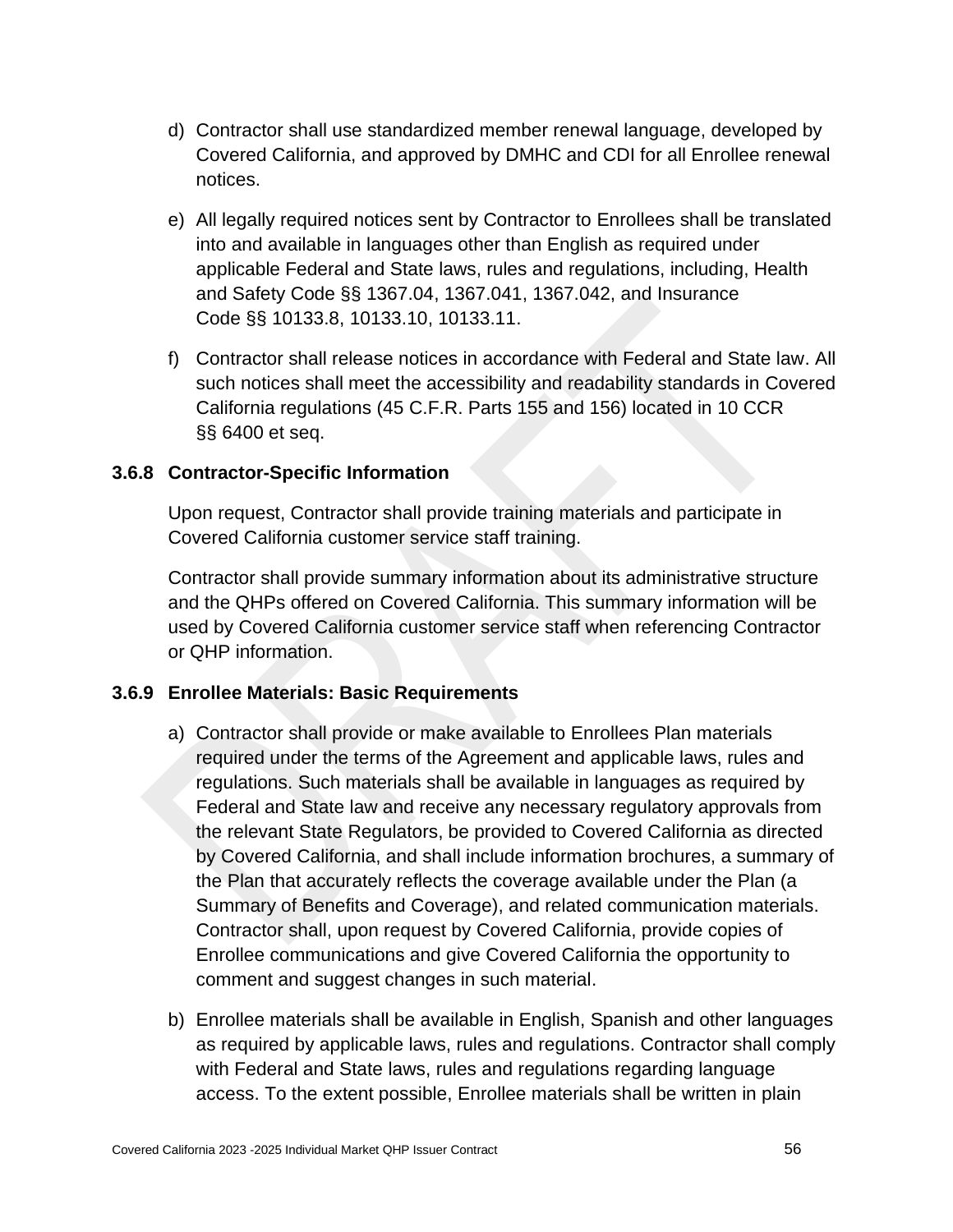language, as that term is defined in applicable laws, rules and regulations. Plan materials that require Covered California notification before usage are those that communicate specific eligibility and enrollment and other key information to Enrollees. Such materials may include:

- i. Welcome letters;
- ii. Enrollee ID card;
- iii. Billing notices and statements;
- iv. Notices of actions to be taken by QHP Issuer that may impact coverage or benefit letters;
- v. Termination Grievance process materials;
- vi. Drug formulary information;
- vii. Uniform Summary of Benefits and Coverage; and

viii.Other materials required by Covered California.

#### **3.6.10 New Enrollee Enrollment Packets**

- a) Contractor shall mail or provide online enrollment packets to all new Covered California for the Individual Market Enrollees in Covered California for the Individual Market QHPs within ten (10) business days of receiving complete and accurate enrollment information from Covered California and the binder payment. Contractor may deliver Enrollee materials pursuant to other methods that are consistent with: (1) Contractor's submission of materials to Enrollees of its other plans; (2) the needs of Enrollees; (3) the consent of the Enrollee; and (4) with applicable laws, rules and regulations. Contractor shall report to Covered California monthly, in a format mutually agreed upon by Covered California and Contractor, on the number and accuracy rate of identification cards that were sent to new Enrollees and Contractor's compliance with the Performance Standards set forth in this Agreement. The enrollment packet shall include, at the minimum, the following:
	- i. Welcome letter;
	- ii. Enrollee ID card, in a form approved by Covered California;
	- iii. If Enrollee ID card is not included in the enrollment packet, Contractor must send a notice to the Enrollee that states the ID card will be sent separately, when the Enrollee should expect to receive it, and provide the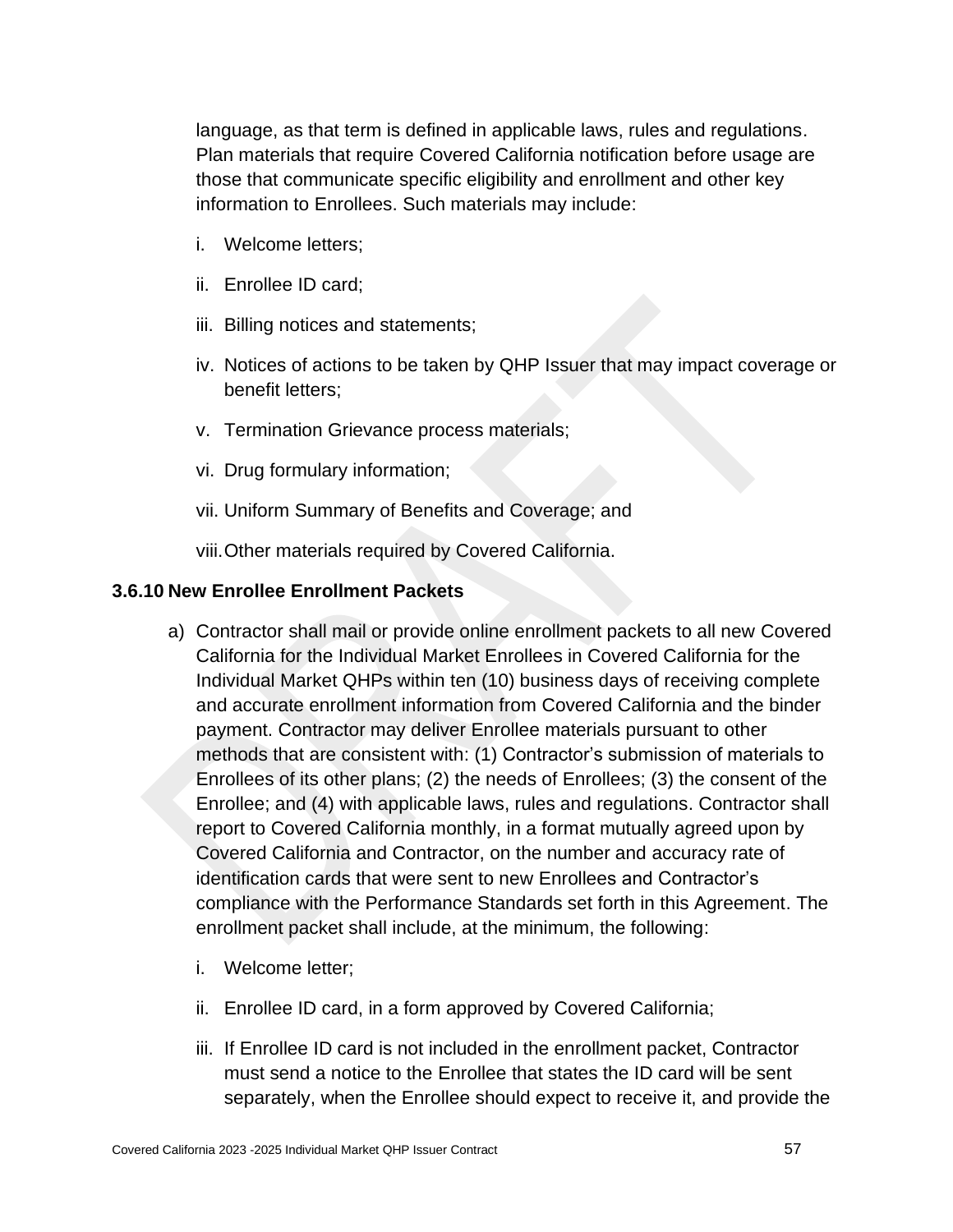information necessary for the Enrollee to receive services and for providers to file claims;

- iv. Summary of Benefits and Coverage;
- v. Pharmacy benefit information;
- vi. Nurse advice line information; and
- vii. Other materials required by Covered California.
- b) Contractor shall maintain access to enrollment packet materials; Summary of Benefits and Coverage; claim forms and other Plan-related documents in both English and Spanish and any other languages required by State and Federal laws, rules and regulations to the extent required to timely meet all requirements of this Agreement for timely mailing and delivery of Plan materials to Enrollees. Contractor shall be responsible for printing, storing, and stocking, as applicable, all materials.

#### **3.6.11 Summary of Benefits and Coverage**

Contractor shall develop and maintain a Summary of Benefits and Coverage as required by Federal and State laws, rules, and regulations. The Summary of Benefits and Coverage must be available online and the hard copy sent to Enrollees on request shall be available to Enrollees in English, Spanish, and other languages as required by Federal and State laws, rules, and regulations. Contractor shall update the Summary of Benefits and Coverage annually and Contractor shall make the Summary of Benefits and Coverage available to Enrollees pursuant to Federal and State laws, rules, and regulations.

#### **3.6.12 Electronic Listing of Participating Providers**

Contractor shall create and maintain a continually updated electronic listing of all Participating Providers and make it available online for Enrollees, potential Enrollees, and Participating Providers, 24 hours a day, 7 days a week as required by Federal and State laws, rules, and regulations, including requirements to identify Providers who are not accepting new Enrollees.

#### **3.6.13 Access to Medical Services Pending ID Card Receipt**

Contractor shall promptly coordinate and ensure access to medical services for Enrollees who have not received ID cards but are eligible for services.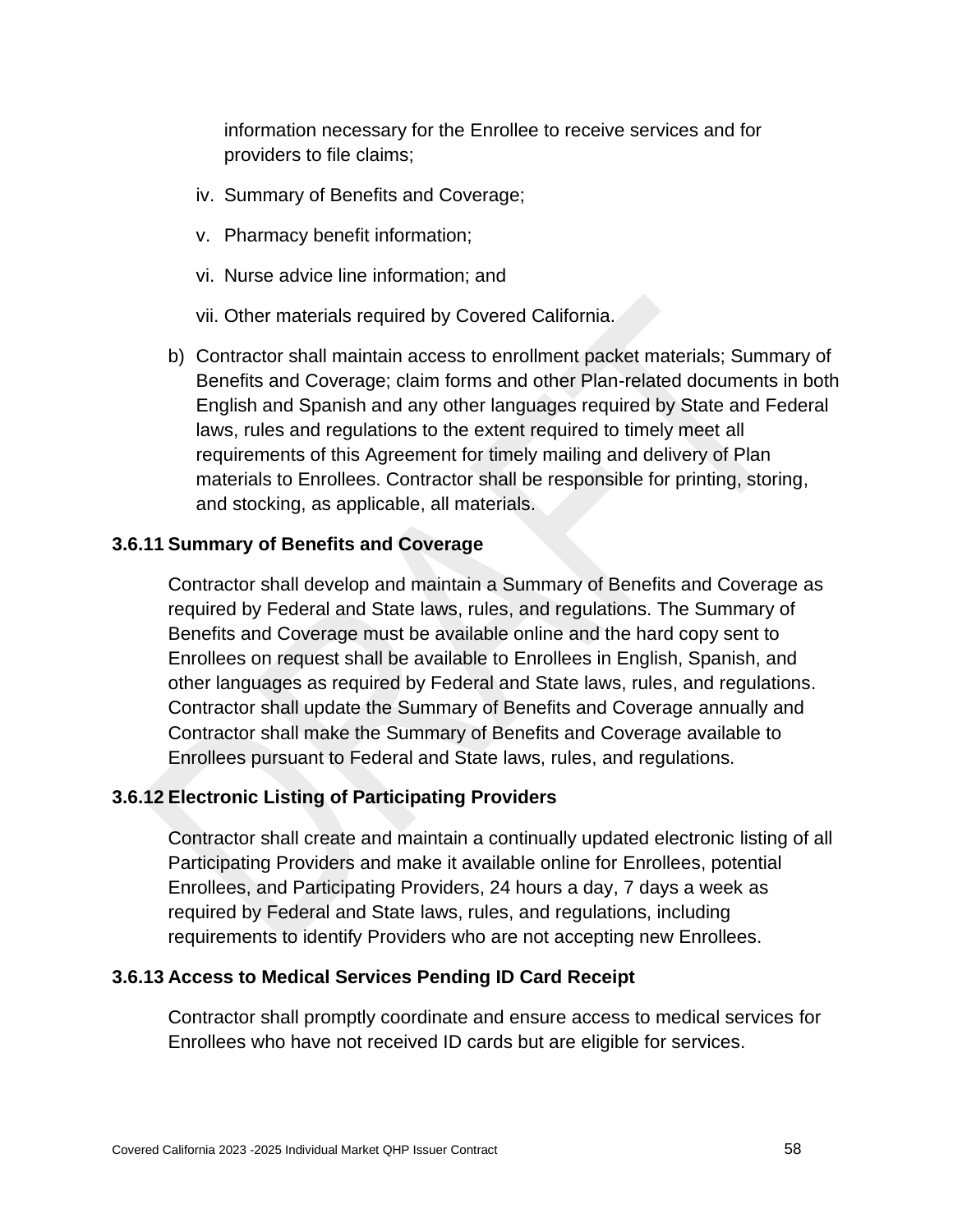### **3.6.14 Explanation of Benefits**

Contractor shall send each Enrollee an Explanation of Benefits to Enrollees in Plans that issue Explanation of Benefits or similar documents as required by Federal and State laws, rules, and regulations. The Explanation of Benefits and other documents shall be in a form that is consistent with industry standards.

### **3.6.15 Secure Plan Website for Enrollees and Providers**

Contractor shall maintain a secure website, 24 hours, 7 Days a week. All content on the secure Enrollee website shall be available in English and Spanish and any other languages required under State and Federal law. If Contractor is new to offering coverage on Covered California, Contractor shall meet the requirements of this section within ninety (90) Days after the Effective Date of this Agreement. The secure website must include, at a minimum, the following information about the Plan :

- a) Upon implementation by Contractor, benefit descriptions, information relating to Covered Services, cost sharing, and other information available;
- b) Ability for Enrollees to view their claims status such as denied, paid, unpaid;
- c) Ability to respond via e-mail to customer service issues posed by Enrollees and Participating Providers;
- d) Ability to provide online eligibility and coverage information for Participating Providers;
- e) Support for Enrollees to receive Plan information by e-mail; and
- f) Enrollee education tools and literature to help Enrollees understand health costs and research condition information.

### **3.6.16 Required Reports**

Contractor shall submit required reports as defined in this contract. For the contractor's convenience, all required reports are listed in the "Contract Reporting Requirements" table posted on the Contractors extranet website provided by Covered California (Hub page, PMD Resources library, Contract Reporting Compliance folder).

Upon request, Contractor shall submit standard reports as described below in a manner and time as specified by Covered California: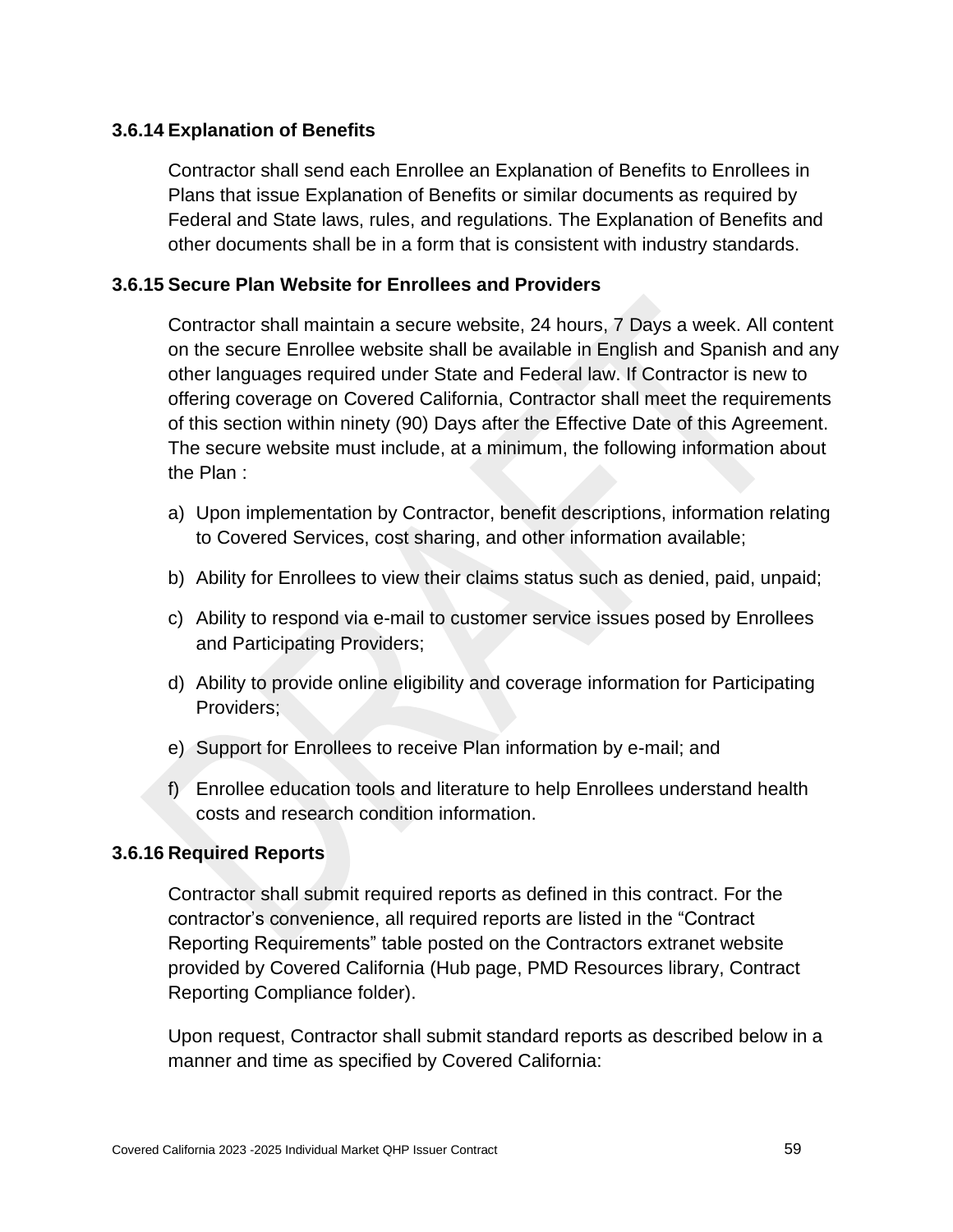- a) Enrollee customer service reports including phone demand and responsiveness, initial call resolution, response to written correspondence, and number/accuracy/timeliness of ID card distribution;
- b) Use of Plan website;
- c) Enrollment reports; and
- d) Premiums collected.

### **3.6.17 Contractor Staff Training about Covered California**

Contractor shall arrange for and conduct staff training regarding the relevant laws, mission, administrative functions and operations of Covered California, including Covered California program information and products in accordance with Federal and State laws, rules and regulations, using training materials developed by Covered California.

Upon request by Covered California, Contractor shall provide Covered California with a list of upcoming staff trainings and make available training slots for Covered California staff to attend upon request.

#### **3.6.18 Customer Service Training Process**

Contractor shall demonstrate to Covered California that it has in place initial and ongoing customer service protocols, training, and processes to appropriately interface with and participate in Covered California. As part of this demonstration, Contractor shall permit Covered California to inspect and review its training materials. Covered California will share its customer service training modules with Contractor.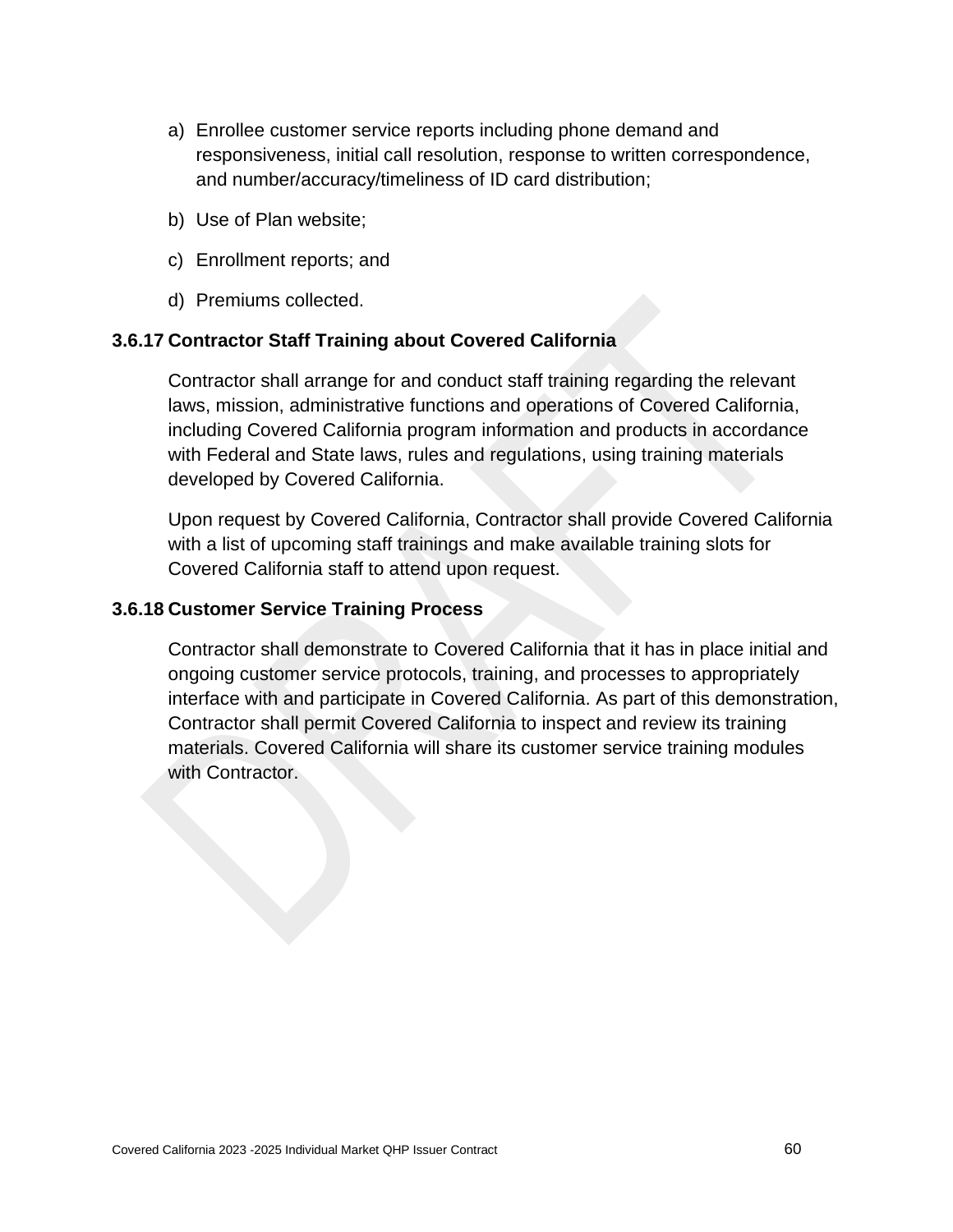# **ARTICLE 4 – QUALITY, EQUITY, AND DELIVERY SYSTEM TRANSFORMATION REQUIREMENTS AND IMPROVEMENT STRATEGY**

# **4.1 Covered California Quality Initiatives**

The parties acknowledge and agree that furthering the goals of Covered California require Contractor to work with the other QHP Issuers and its contracted providers to play an active role in building and supporting models of care to meet consumer and social needs for providing better care, promoting health and lowering per capita costs through improvement.

Contractor agrees to work with Covered California to develop or participate in initiatives to promote models of care that (i) target excessive costs, (ii) minimize unpredictable quality, (iii) reduce inefficiencies of the current system, and (iv) promote a culture of continuous quality and value improvement, health promotion, and the reduction of health disparities to the benefit of all Enrollees and, to the extent feasible, other health care consumers.

In order to further the mission of Covered California with respect to these objectives and provide the Covered Services required by Enrollees, Covered California and Contractor shall coordinate and cooperate with respect to quality activities conducted by Covered California in accordance with the mutually agreeable terms set forth in this section and in Covered California's Quality, Equity, and Delivery System Transformation Requirements and Improvement Strategy set forth at Attachment 1.

# **4.2 Quality Management Program**

Contractor shall maintain a quality management program to review the quality of Covered Services provided by Participating Providers and other subcontractors. Contractor's quality management program shall be subject to review by Covered California annually to evaluate Contractor's compliance with requirements set forth in Attachment 1 — Quality, Equity, and Delivery System Transformation Requirements and Improvement Strategy.

Contractor shall coordinate and cooperate with Covered California in developing Attachment 1 — Quality, Equity, and Delivery System Transformation Requirements and Improvement Strategy, including (i) participating in meetings and other programs as reasonably requested from time to time by Covered California, (ii) providing mutually agreed upon data and other information required under Attachment 1 — Quality, Equity, and Delivery System Transformation Requirements and Improvement Strategy, and (iii) as otherwise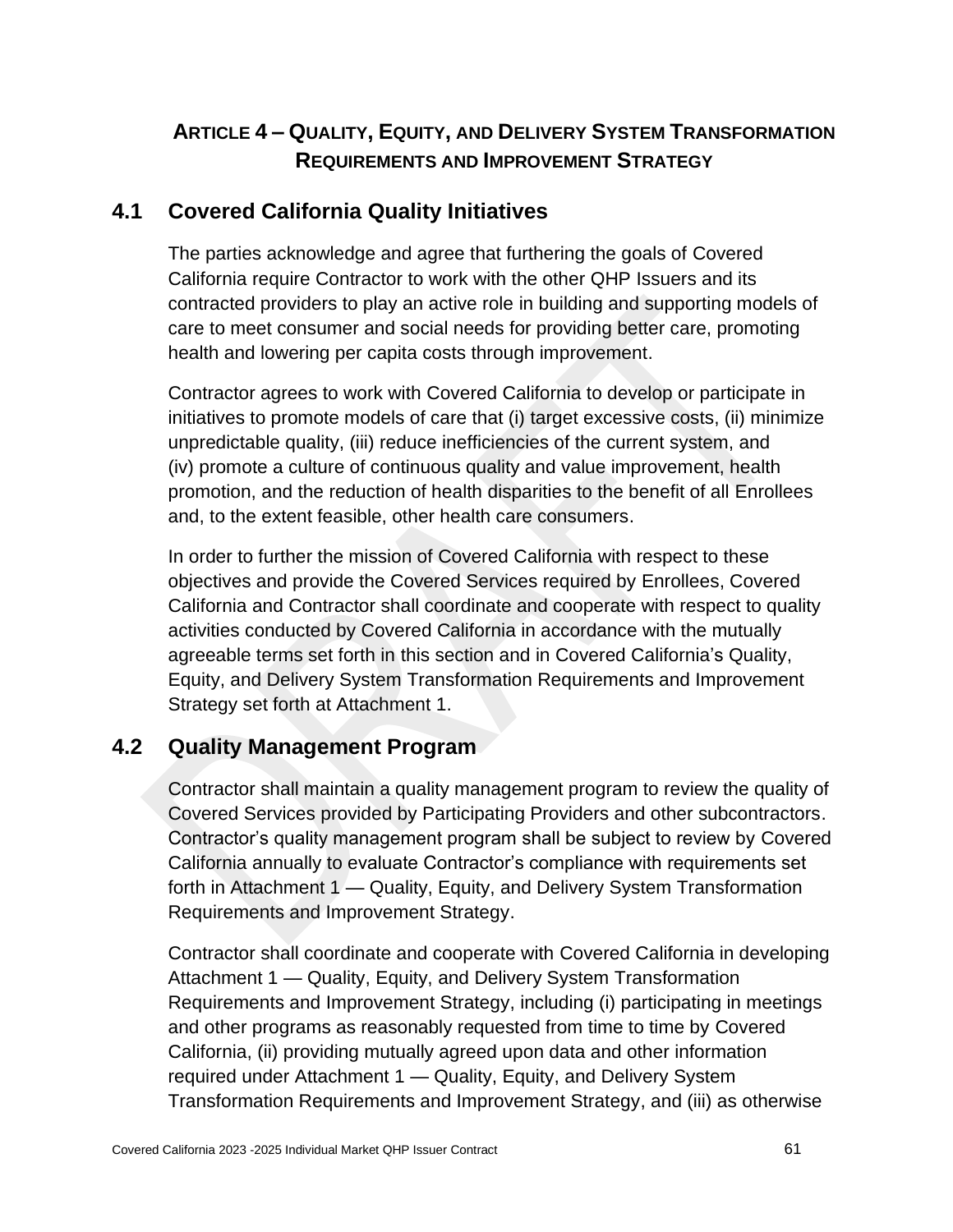reasonably requested by Covered California. The parties acknowledge and agree that quality related activities contemplated under this Article 4 will be subject to and conducted in compliance with any and all applicable laws, rules and regulations including those relating the confidentiality of medical information and will preserve all privileges set forth at Health and Safety Code § 1370.

# **4.3 Utilization Management**

Contractor shall maintain a utilization management program that complies with applicable laws, rules and regulations, including Health and Safety Code § 1367.01 and other requirements established by the applicable State Regulators responsible for oversight of Contractor.

# **4.4 Transparency and Quality Reporting**

- a) Pursuant to 45 C.F.R. § 156.220 and Centers for Medicare & Medicaid Services Transparency in Coverage requirements, Contractor shall provide Covered California and Enrollees with information reasonably necessary to provide transparency in Contractor's coverage, and report to Covered California and Enrollees, the data as required by Covered California. This includes information relating to claims payment policies and practices, periodic financial disclosures, enrollment, disenrollment, claims denials, appeals, rating practices, cost-sharing, payments with respect to any out-of-network coverage, and Enrollee rights. Contractor shall provide information required under this Section to Covered California and Enrollees in plain language.
- b) Contractor shall timely respond to an Enrollee's request for cost sharing information and shall make cost sharing information available to individuals through the internet and pursuant to other means for individuals without internet access in a timely manner.

# **4.5 Quality Rating System**

Contractor shall collect and annually report to Covered California, for each QHP Product Type, its Health Care Effectiveness Data and Information Set (HEDIS), Consumer Assessment of Health Care Providers and Systems (CAHPS) data, and other performance data (numerators, denominators, and rates) as required for the federal Quality Rating System and as outlined in Attachment 1 — Quality, Equity, and Delivery System Transformation Requirements and Improvement Strategy and Attachment 2 — Performance Standards with Penalties of this Agreement.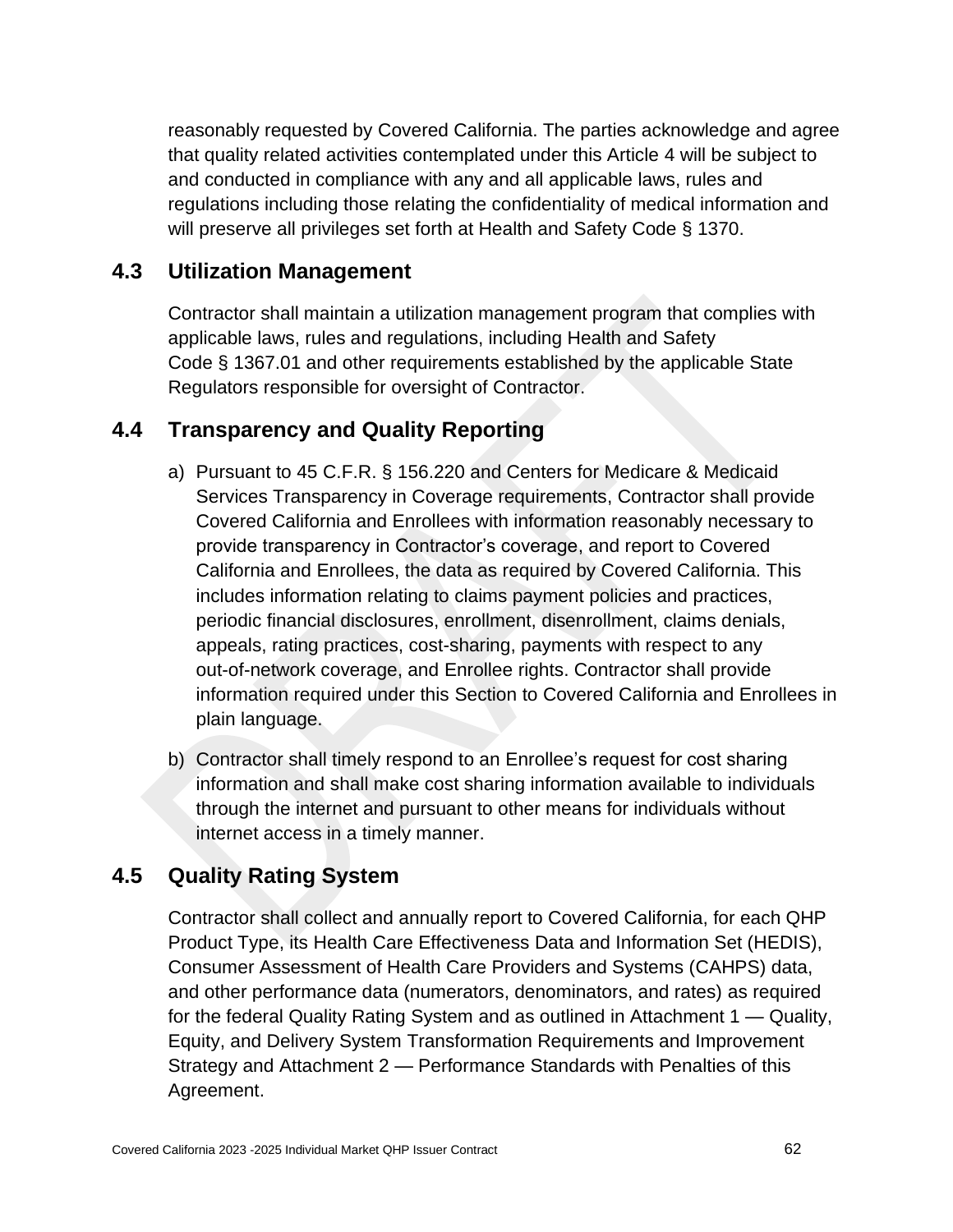# **4.6 Data Submission Requirements**

Contractor shall provide to Covered California information regarding Contractor's membership through Covered California in a manner consistent with applicable federal and California State law, as well as the terms and conditions of this Agreement as detailed in Attachment 1 — Quality, Equity, and Delivery System Transformation Requirements and Improvement Strategy and Article 5, Section 5.02.1 Data Submission (Healthcare Evidence Initiative).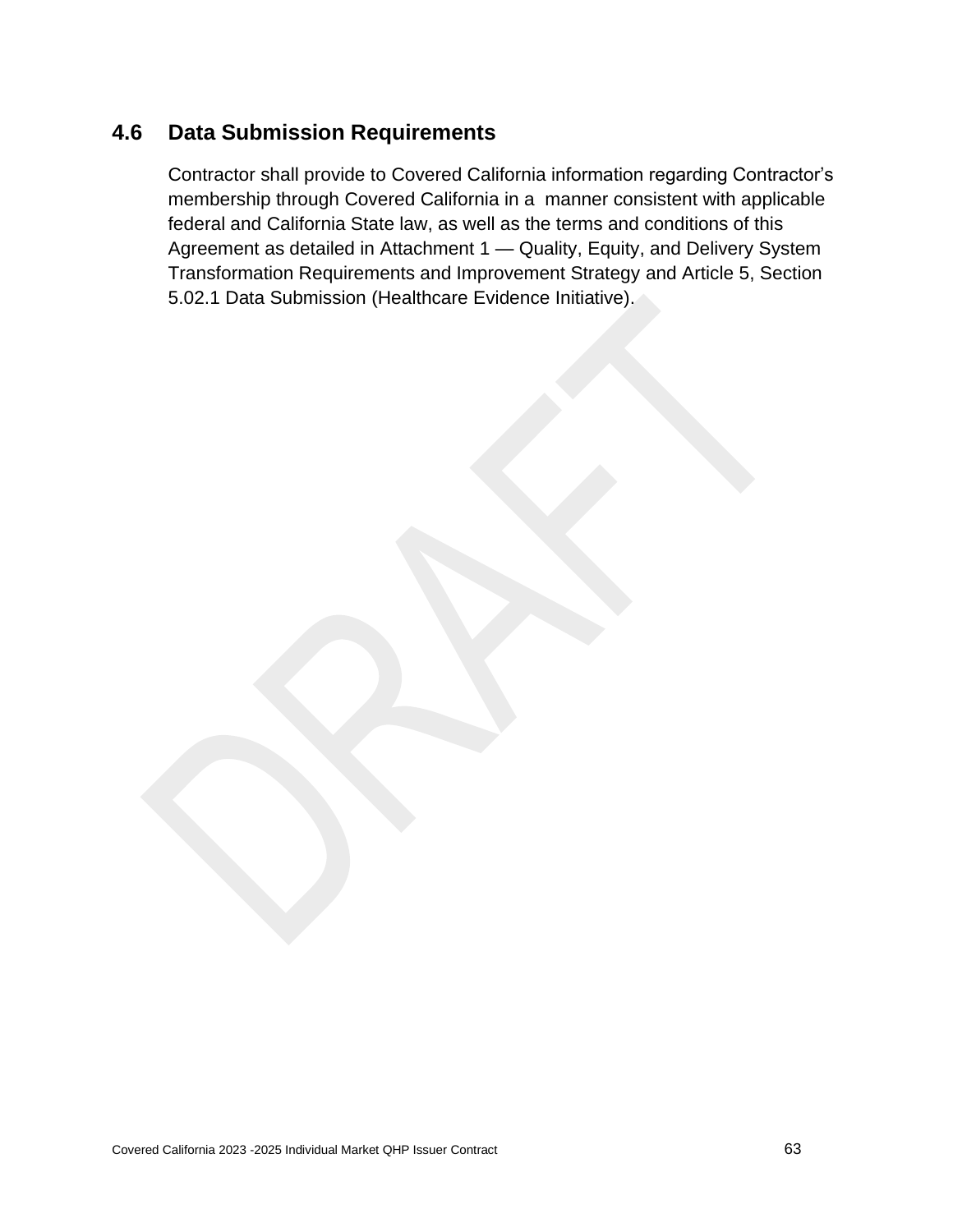## **ARTICLE 5 – FINANCIAL PROVISIONS**

## **5.1 Covered California for the Individual Market**

#### **5.1.1 Rates and Payments**

- a) Schedule of Rates. Covered California and Contractor have agreed upon monthly premium rates ("Monthly Rates") payable to Contractor as compensation for Services provided under this Agreement. The Monthly Rates for the Individual Exchange for Plan Year 2023 and the annual update for Plan Years 2024, and 2025 are those rates submitted by Contractor during the Certification Process and subsequently uploaded and validated by Contractor through the SERFF Templates for each Plan Year. The parties acknowledge and agree that the premium amounts set forth under the Monthly Rates are actuarially determined to ensure that premium revenues and cost sharing contributions will provide the total dollar amount necessary to support (i) the provision of Covered Services by Contractor through its QHPs, (ii) administrative expenses and reasonable reserves required by Contractor to meet the requirements outlined in this Agreement and in accordance with applicable laws, rules, and regulations, and (iii) the payment by Contractor of the Participation Fee, as further described in Section 5.1.3.
- b) Updates. If the Term of this Agreement is longer than one year and Contractor's QHPs are certified for another year, the Monthly Rates for each subsequent year of the Agreement will be established no more frequently than annually during the Certification Process and in accordance with the procedures set forth at and Section 3.5.
- c) Collection and Remittance. Contractor understands that Contractor is responsible for collection and the Enrollee is responsible for remittance of the agreed-upon premium rates to Contractor in a timely manner. Contractor understands that individual Enrollees will remit their monthly premium payments directly to Contractor and Covered California will not aggregate premiums. The failure by an Enrollee to timely pay premiums may result in a termination of coverage pursuant to the terms set forth at Section 2.2.4. Contractor further understands that the premium payment collected by Contractor includes amounts allocated to the Participation Fee due to Covered California. The Participation Fees shall be billed by Covered California to Contractor and payable by Contractor to Covered California in accordance with the requirements set forth at Section 5.1.3.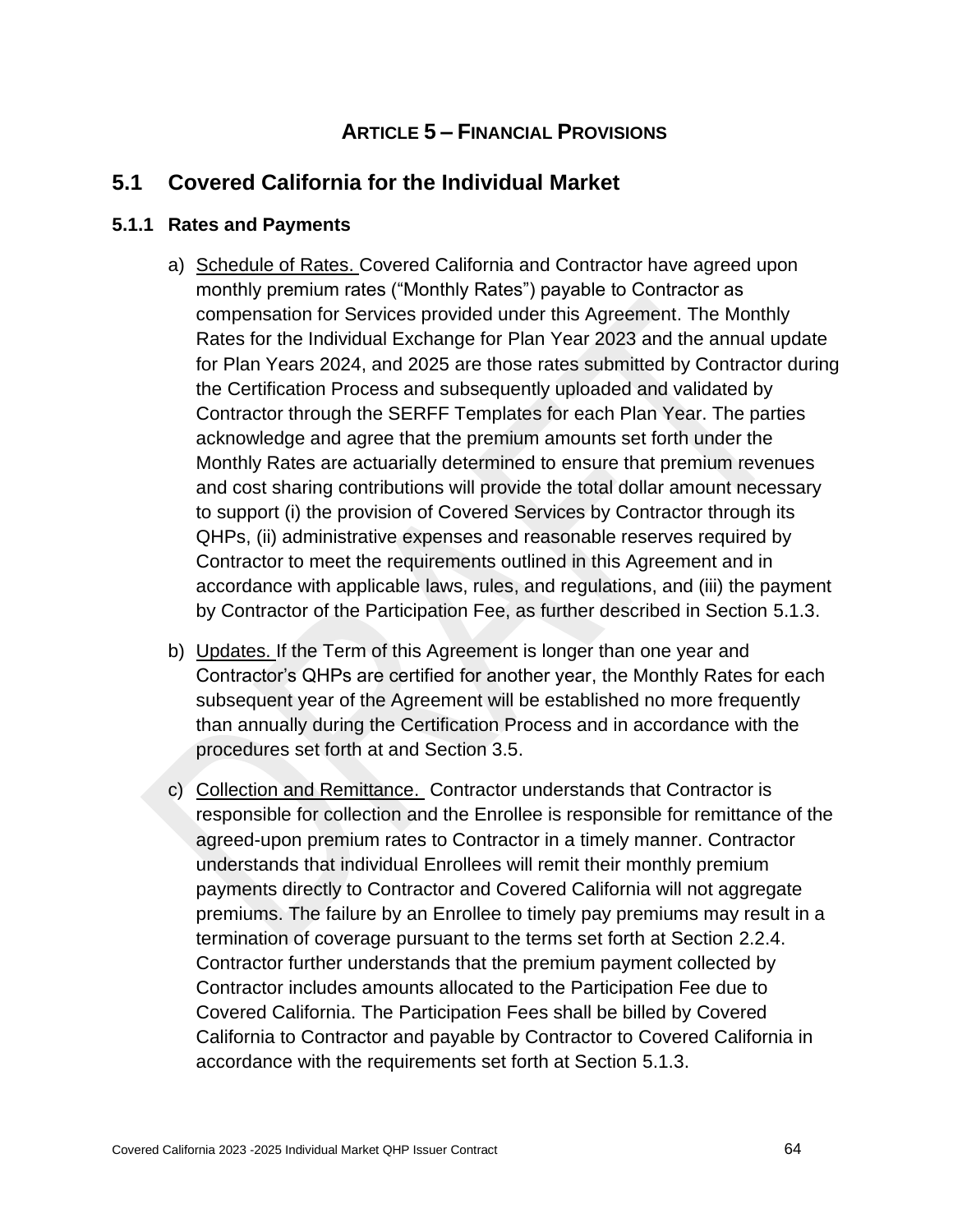- d) Advanceable Payments. Covered California will administer a State premium assistance program in accordance with Title 25 of the Government Code, commencing at Section 100800 et seq. Covered California shall remit advanceable State premium assistance payments to Contractor in accordance with the State premium assistance program design adopted by the Covered California Board for the applicable plan year. This subsidy payment will be calculated and delivered by Covered California separate from the Participation Fee invoices set forth in Section 5.1.3.
- e) Payment for Additional Marketing Activities. Should Covered California engage in additional marketing activities in accordance with Section 2.5, Covered California will invoice Contractor for the mutually-agreed upon dollar amount. This invoice will be billed by Covered California to Contractor and payable by Contractor separate from the Participation Fee invoices set forth in Section 5.1.3. If, after Covered California completes the additional marketing activities, Covered California has not expended the full amount paid by Contractor pursuant to this Section 5.1.1e), Covered California shall pay any such unexpended funds back to Contractor.

#### **5.1.2 Financial Consequences of Non-Payment of Premium**

- a) Premium payment rules. Contractor is responsible for enforcement of premium payment rules at its own expense, as outlined in the terms set forth in the Evidence of Coverage regarding the failure by Enrollee to pay the premium in a timely manner as directed by the Enrollee policy agreement and in accordance with applicable laws, rules and regulations. Enforcement by Contractor shall include: chargebacks, delinquency and termination actions and notices, grace period requirements, and partial payment rules. Such enforcement shall be conducted in accordance with requirements in this Agreement consistent with applicable laws, rules and regulations.
- b) Enrollee Terminations. In the event Contractor terminates an Enrollee's coverage in a QHP due to non-payment of premiums, loss of eligibility, fraud or misrepresentation, change in Enrollees selection of QHP, decertification of Contractor's QHP or as otherwise authorized under Section 2.2.4, Contractor must include the applicable State Regulator-approved appeals language, and any Covered California-required appeals language, in its notice of termination of coverage to the Enrollee.
- c) Enrollee Disenrollment. In the event an enrollee terminates coverage with a QHP for any reason, including termination due to non-payment of premium, Contractor may not charge the Enrollee any type of termination or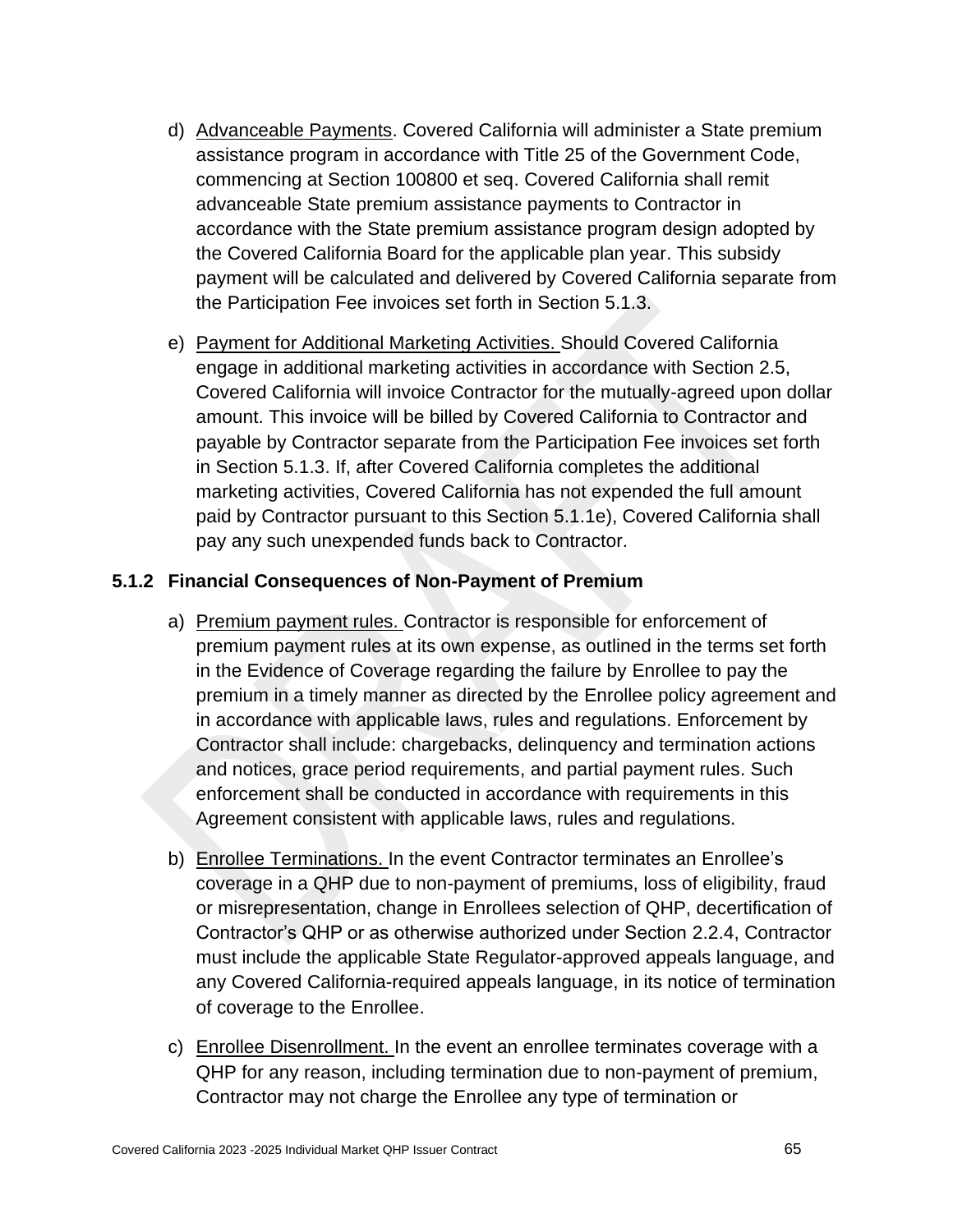disenrollment fee and the consumer must be allowed to re-enroll pursuant to federal and State open enrollment and special enrollment regulations.

- d) Grace Period. Contractor acknowledges and agrees that applicable laws, rules, and regulations, including the Affordable Care Act and implementing regulations specify a grace period for individuals who receive advance payments of the premium tax credit through Covered California and that the Knox-Keene Act and Insurance Code set a grace period for other individuals with respect to delinquent payments. Contractor agrees to abide by the requirements set forth at Section 2.2.4 and required under applicable laws, rules, and regulations with respect to these grace periods.
- e) Offsets. Pursuant to Section 1365 (a) of the Health and Safety Code, Contractor shall return the advanced State premium assistance paid to Contractor on behalf of an enrollee who is terminated for nonpayment of premiums for the second and third months of the three-month grace period. Such repayments will be calculated by Covered California and offset from future payments of the advanced State premium assistance paid pursuant to Section 5.1.1(d). In the event that an issuer is no longer contracted with Covered California, Covered California will bill the issuer for any repayments due.

### **5.1.3 Covered California for the Individual Market Participation Fees**

- a) Contractor understands and agrees that: (i) under the Affordable Care Act and the California Affordable Care Act, Covered California may generate funds through a participation fee ("Participation Fees") on Contractor's QHPs, and (ii) Contractor is responsible for the timely payment of any Participation Fees to Covered California.
- b) Contractor recognizes that the total cost of all Participation Fees for Covered California must be spread across Contractor's entire book of business in the single risk pool (both inside and outside Covered California) for the Individual Market.
- c) The Participation Fee payable to Covered California during each month of this Agreement shall be equal to three point twenty-five (3.25) percent of the gross premium attributable to each Enrollee in Contractor's QHPs for such month. The Participation Fee will be assessed by Covered California and payable monthly by Contractor based on Covered California's gross premium records attributable to effectuated Enrollees in Contractor's QHPs sold through Covered California for the Individual Market for 2023 - 2025.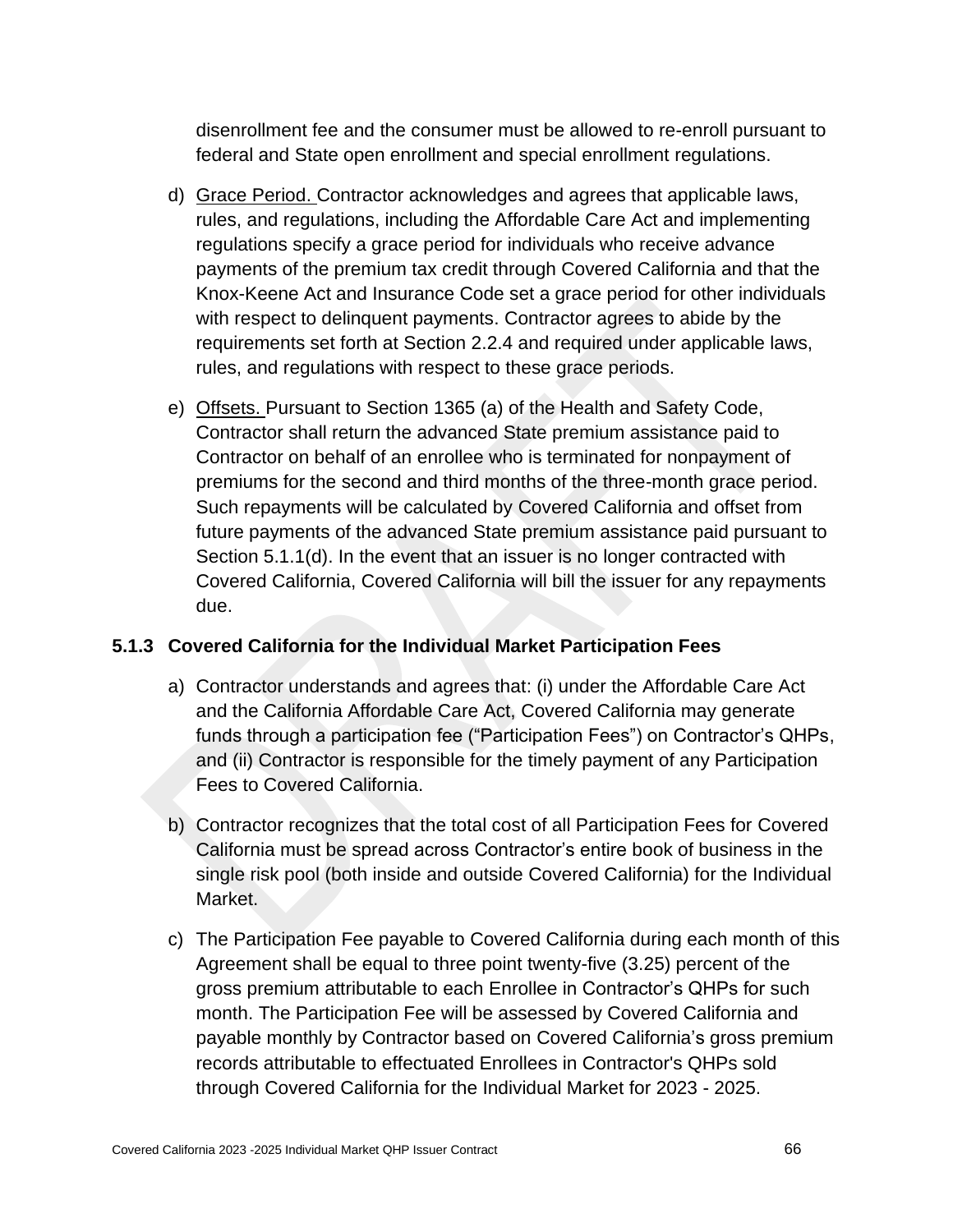The Participation Fee will be reviewed each year as part of Covered California's annual budget process. Should Covered California need to record any positive or negative adjustments to enrollment activity for prior years, the Participation Fee shall be calculated pursuant to the Contractor's Agreement that was in place during the applicable Plan Year or years.

- d) Participation Fee invoices will be issued by Covered California to Contractor on the 15th of the month. Contractor's Participation Fee obligation will be determined and billed by evaluating Contractor's then-current QHP effectuated enrollment and may be subject to adjustment to reflect changes in enrollment that may have occurred in prior months (including additions, terminations and cancellations of enrollment). Covered California may reduce Contractor's Participation Fee in specified months as a result of such changes in enrollment. In situations where Covered California has previously authorized and agreed to reimburse Contractor in writing for specified activities, such as additional marketing activities, Covered California may also reduce the Participation Fee to offset Contractor's expenses. Participation Fee payments will be due 15 Days from the date the invoice is emailed to Contractor. For invoices paid after 15 Days from the date the invoice is emailed, Contractor may be assessed a 1% per month late fee on the unpaid balance as of that date. Covered California, in its sole discretion, may assess the late fee for any month that Contractor fails to make the payment by the due date. Participation Fee payments will be applied to the oldest outstanding invoice or overall balance, including prior month late fees, whichever is greater.
- e) In the event that Contractor disputes the amount of Participation Fees billed or deducted by Covered California, Contractor shall submit a written notice of such dispute to Covered California within thirty (30) Days following receipt of such bill or deduction by Covered California. Contractor's notice will document the nature of the discrepancies, including, reconciliation of any differences identified by Contractor in enrollment or premiums collected. Covered California will respond to Contractor within forty-five (45) Days of receipt of the notice by either (i) paying the amount claimed by Contractor or (ii) providing a detailed explanation for the denial of the refund. If the Contractor still disputes the findings of Covered California, Contractor may pursue additional remedies in accordance with Section 12.1.
- f) Subject to the provisions of Section 10.5, Contractor agrees to a periodic audit or other examination by Covered California or its designee regarding the computation and payment of Participation Fees. In the case of material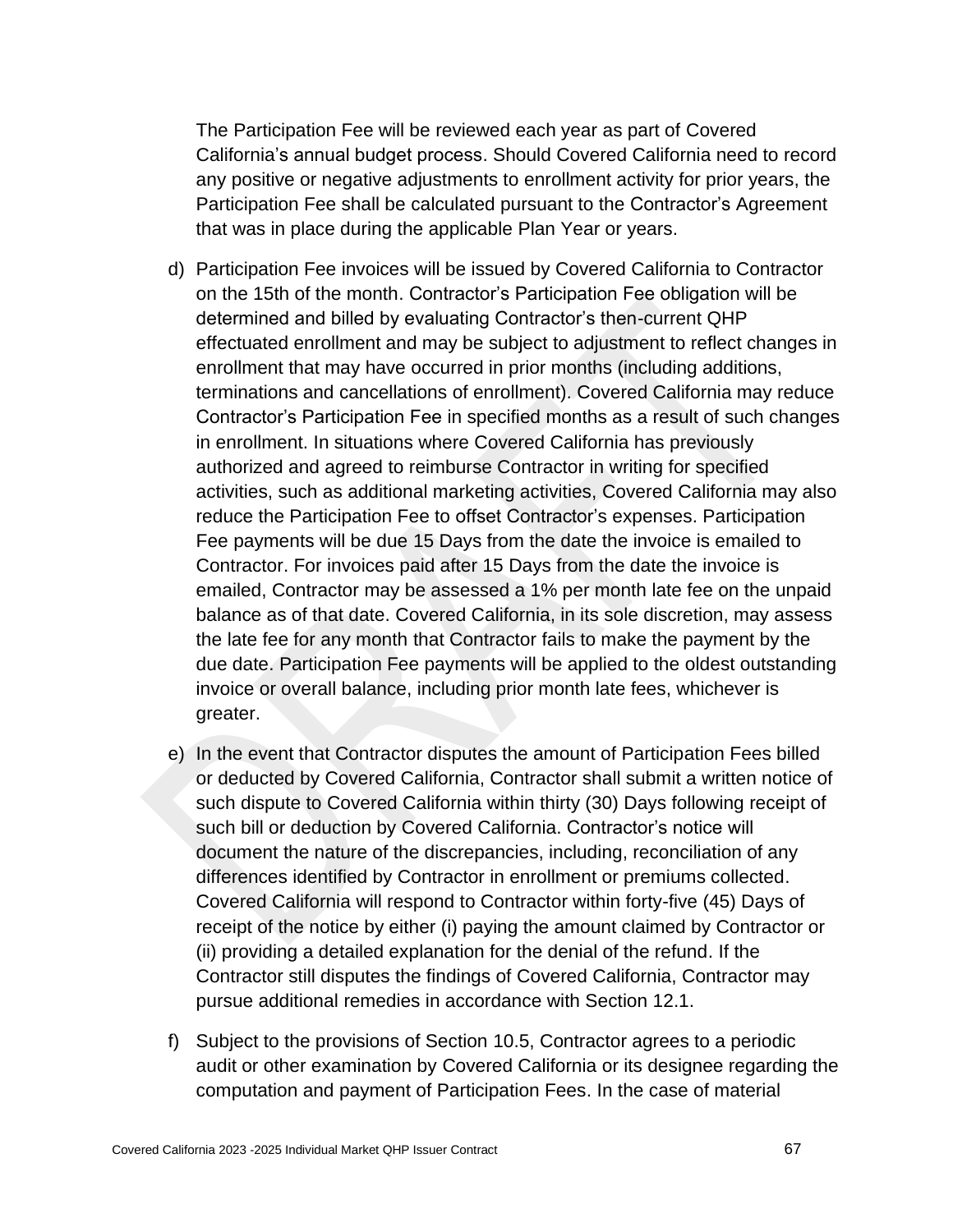non-compliance with Participation Fee payments, Contractor shall implement any necessary corrective action. Covered California may perform follow up audits or examinations more frequently than annually to monitor Contractor's implementation of such corrective actions.

g) Contractor acknowledges that Covered California is required under Government Code § 100520(c) to maintain a prudent reserve as determined by Covered California.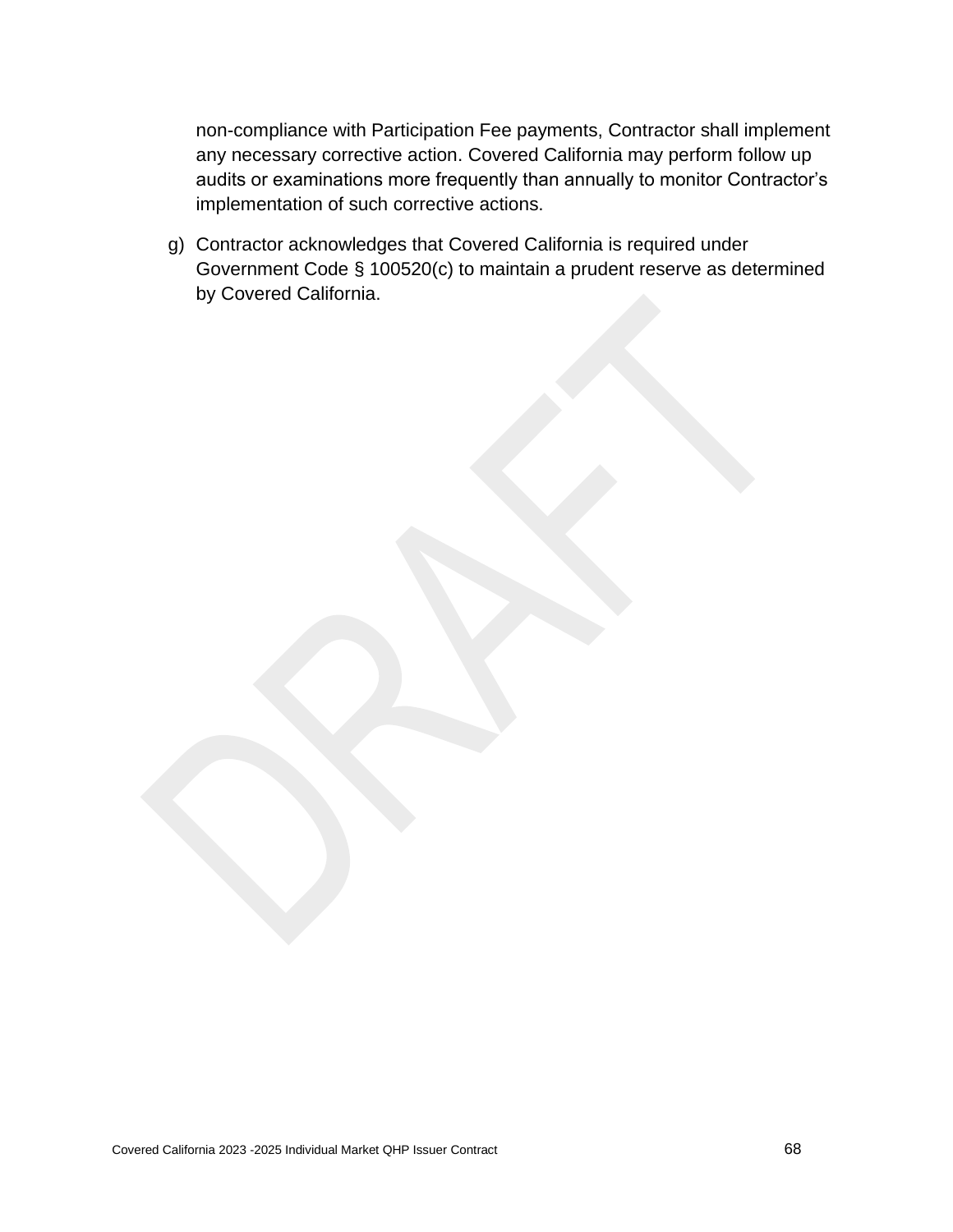## **ARTICLE 6 – PERFORMANCE STANDARDS**

### **6.1 Standards**

Contractor shall comply with the performance standards set forth in Attachment 2 — Performance Standards with Penalties and Attachment 3 — Performance Standards and Expectations. Covered California shall conduct or arrange for the conduct of a review of Contractor's performance under the Performance Measures. Covered California shall be responsible for the actual and reasonable costs of the review, including the costs of any third-party designated by Covered California to perform such review. The review shall be in addition to any ongoing monitoring that may be performed by Covered California with respect to the Performance Measures.

### **6.2 Penalties**

Covered California may impose penalties ("penalties") in the event that Contractor fails to comply or otherwise act in accordance with the Performance Measures. Penalties will be calculated in accordance with Attachment 2 — Performance Standards with Penalties.

### **6.3 No Waiver**

Covered California and Contractor agree that the failure to comply with the Performance Standards may cause damages to Covered California and its Enrollees which may be uncertain and impractical or difficult to ascertain. The parties agree that Covered California shall assess, and Contractor promises to pay Covered California, in the event of such delayed, or failed performance that does not meet the Performance Standards, the amounts to be determined in accordance with the Performance Standards set forth at Attachment 2 — Performance Standards with Penalties.

The assessment of fees relating to the failure to meet Performance Standards shall be subject to the following: (1) be determined in accordance with the amounts and other terms set forth in the Performance Standards, (2) be cumulative with other remedies available to Covered California under the Agreement, (3) not be deemed an election of remedies, and (4) not constitute a waiver or release of any other remedy Covered California may have under this Agreement for Contractor's breach of this Agreement, including Covered California's right to terminate this Agreement. Covered California shall be entitled, in its discretion, to recover actual damages caused by Contractor's failure to perform its obligations under this Agreement.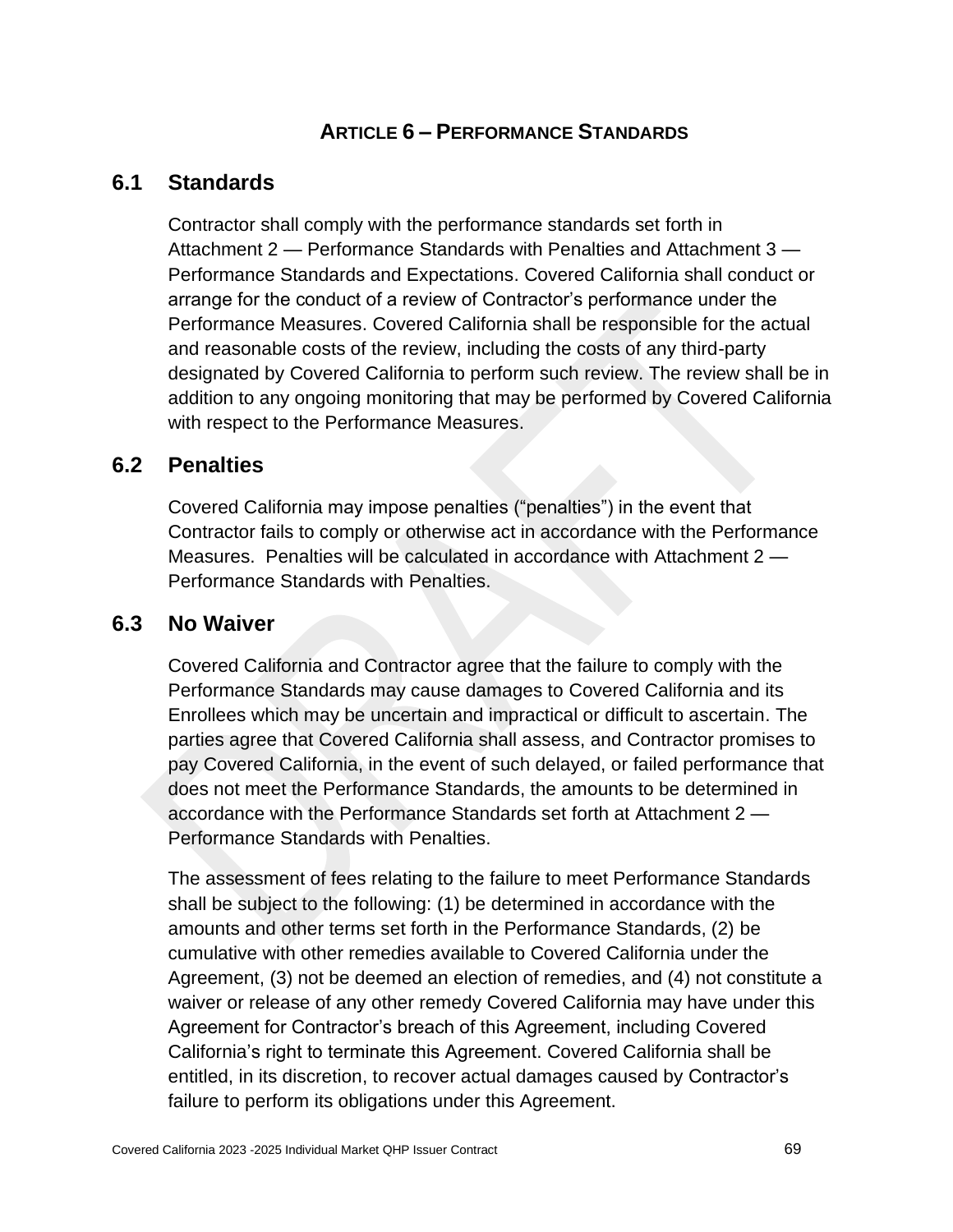## **ARTICLE 7 – CONTRACT TERM; RECERTIFICATION AND DECERTIFICATION**

### **7.1 Agreement Term**

The term of this Agreement is specified on the STD 213, which is the signature page of this Agreement.

### **7.2 Agreement Termination**

#### **7.2.1 Covered California Termination**

Covered California may, by ninety (90) Days' written notice to Contractor, and without prejudice to any other of the Covered California remedies, terminate this Agreement for cause based on one or more of the following occurrences:

- a) Contractor fails to fulfill an obligation that is material to its status as a QHP Issuer or its performance under the Agreement;
- b) Contractor no longer holds a license or certificate that is required for Contractor to perform its obligations under this Agreement or Contractor otherwise fails to maintain compliance with the "good standing" requirements pursuant to Section 3.1.1 and which impairs Contractor's ability to provide Services under the Agreement;
- c) Contractor breaches any material term, covenant, warranty, or obligation under this Agreement that is not cured or substantially cured to the reasonable satisfaction of Covered California within forty-five (45) Days after receipt of notice of default from Covered California; provided, however, that such cure period may not be required and Covered California may terminate the Agreement immediately if Covered California determines pursuant to subparagraph (e) below that Contractor's breach threatens the health and safety of Enrollees;
- d) Contractor knowingly has a director, officer, partner, or person with a beneficial ownership of more than five percent (5%) of Contractor's equity or has an employment, consulting, or other subcontractor agreement for the provision of Services under this Agreement who is, or has been: (A) excluded, debarred, or suspended from participating in any federally funded health care program, (B) suspended, or debarred from participation in any state contract or procurement process, or (C) convicted of a felony or misdemeanor (or entered a plea of nolo contendere) related to a crime or violation involving the acquisition or dispersal of funds or delivery of Covered Services to beneficiaries of any State or Federal health care program;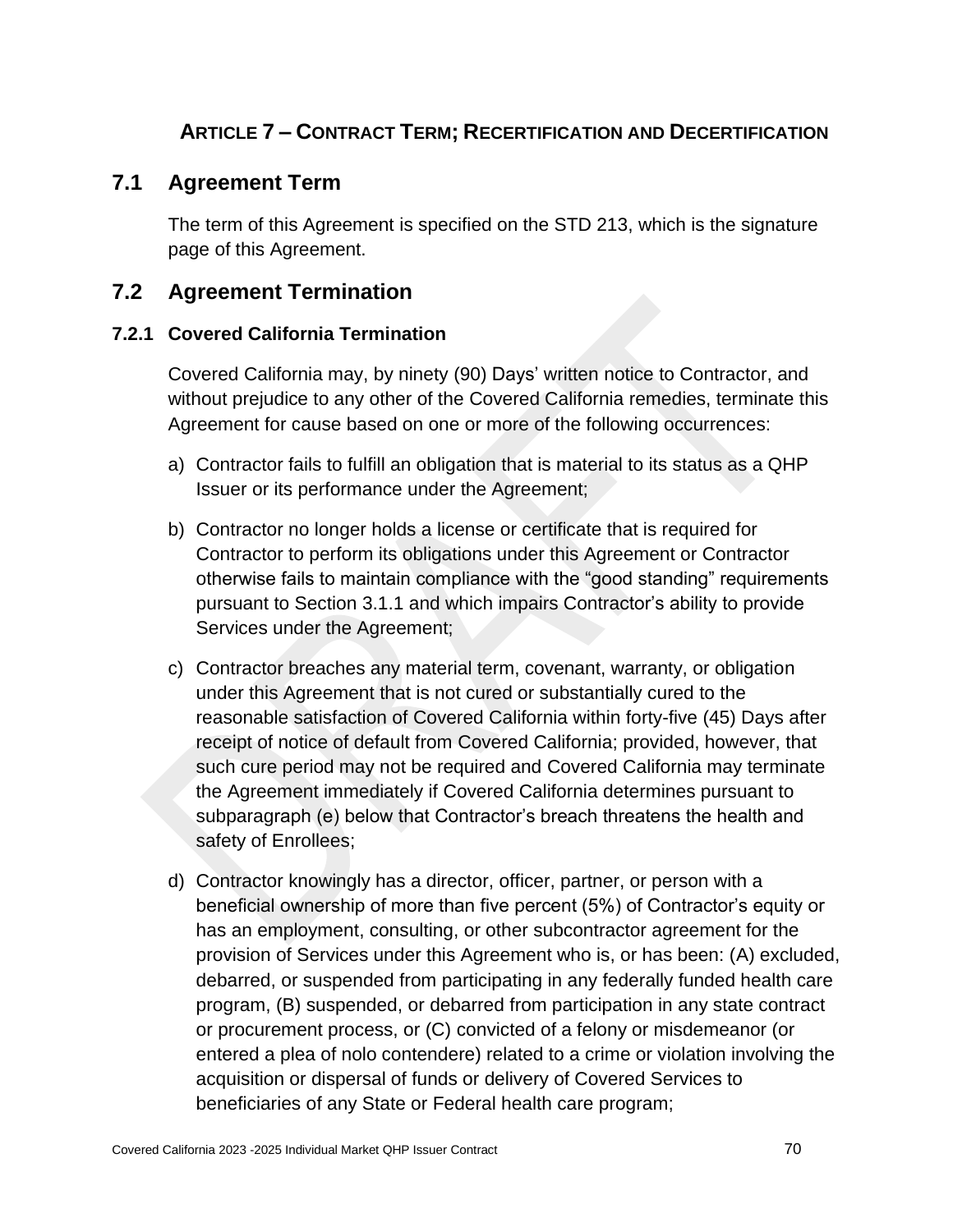e) Covered California reasonably determines that (i) the welfare of Enrollees is in jeopardy if this Agreement continues, as such determination shall be made in the reasonable discretion of Covered California based on consideration of professionally recognized standards and benchmarks, requirements imposed by accreditation agencies, and applicable laws, rules, and regulations; or (ii) Contractor fails to comply with a change in laws, rules or regulations occurring during the term of this Agreement and/or does not take any and all actions that may be required to amend the Agreement and otherwise establish and document compliance with any such changes; and (iii) Covered California reasonably determines, based on consultation with legal counsel and/or State and Federal Regulators and/or other State-based or Federal health benefit exchanges, that it may be at risk of being found noncompliant with Federal or State laws, rules, or regulations.

#### **7.2.2 Contractor Termination**

Contractor may, by ninety (90) Days' written notice to Covered California, and without prejudice to any other of the remedies, terminate this Agreement for cause based on one or more of the following occurrences:

- a) Covered California breaches any material term, covenant, warranty, or obligation under this Agreement that is not cured or substantially cured to the reasonable satisfaction of the Contractor within forty-five (45) Days after receipt by Covered California of notice from the Contractor; or
- b) Covered California fails to comply with a change in laws, rules or regulations occurring during the term of this Agreement or does not take any and all actions that may be required to amend the Agreement and otherwise establish and document compliance with any such changes, and Contractor reasonably determines, based on consultation with legal counsel and/or other State and Federal regulators and/or other State-based or Federal health benefit exchanges, that it may be at risk of being found noncompliant with Federal or State laws, rules, or regulations.

#### **7.2.3 Notice of Termination**

If Covered California determines, based on reliable information, that there is a substantial probability that Contractor will be unable to continue performance under this Agreement or Contractor will be in material breach of this Agreement in the next thirty (30) Days, then Covered California shall have the option to demand that Contractor provide Covered California with a reasonable assurance of performance. Upon Contractor's receipt of such a demand from Covered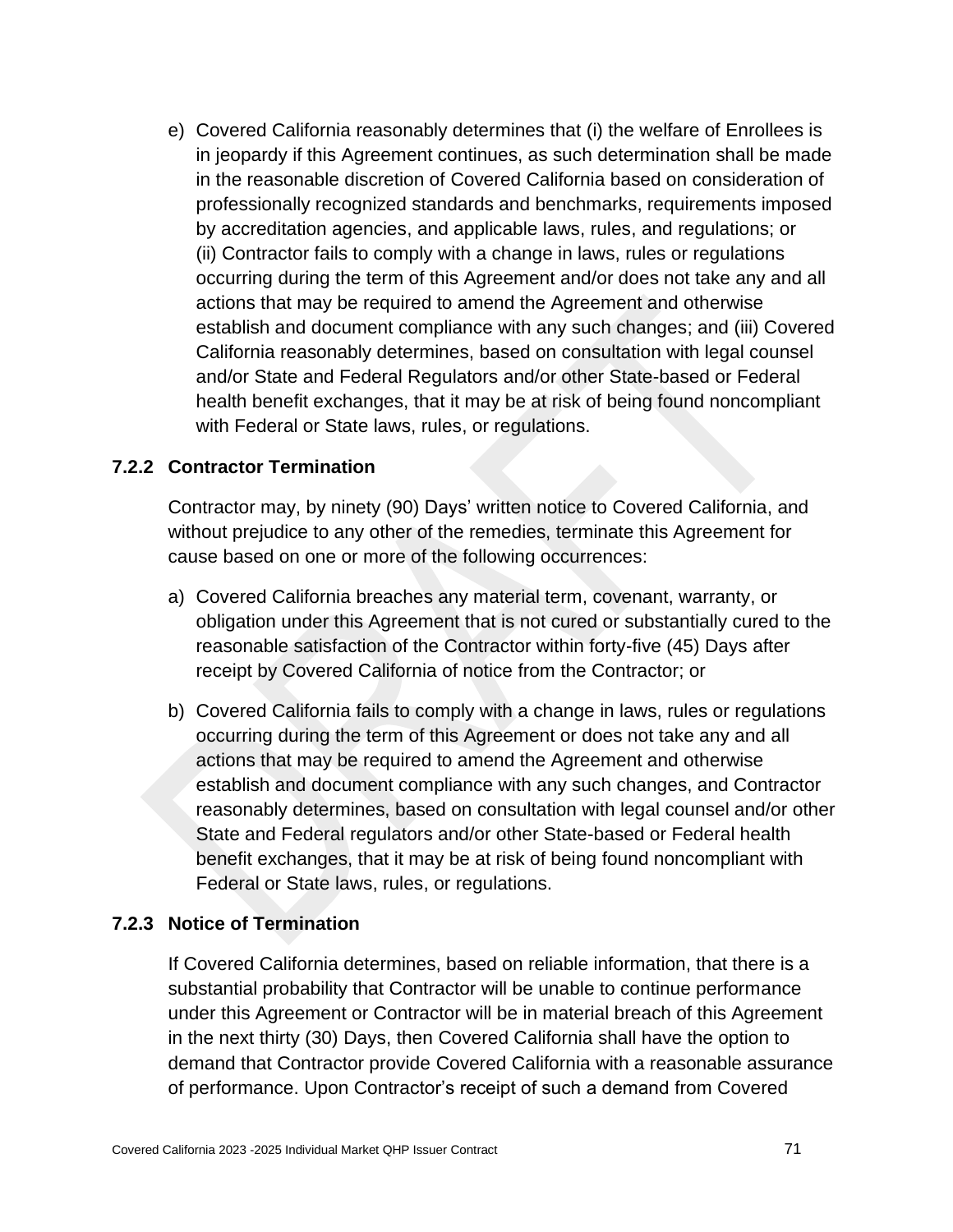California, Contractor shall provide to Covered California a reasonable assurance of performance responsive to Covered California's demand. If Contractor fails to provide assurance within ten (10) Days of Covered California's demand that demonstrates Contractor's reasonable ability to avoid such default or cure within a reasonable time period not to exceed thirty (30) Days, the failure shall constitute a breach by Contractor justifying termination of the Agreement by Covered California.

In case a party elects to terminate this Agreement in whole or in part under Section 7.2, the notifying party shall give the other party ninety (90) Days written notice of termination for default, specifying the default or defaults justifying the termination. The termination shall become effective after the expiration of such notice period if the defaults specified by the notifying party in its notice remain uncured at that time; provided, however, that Covered California may require Contractor to discontinue the provision of certain Services if Covered California determines that the continuing provision of services may cause harm to Enrollees, Participating Providers, or other stakeholders.

Covered California shall be entitled to retain any disputed amounts that remain in the possession of Covered California until final resolution of all claims by the parties against each other arising out of any Contractor default alleged by Covered California.

#### **7.2.4 Remedies in Case of Contractor Default or Breach**

- a) In addition to the termination provisions in Section 7.2.1, Covered California shall have full discretion to institute any of the following remedies, in accordance with Subsection (b) of this Section, in case of Contractor's breach, whether material or not, or default:
	- i. Changing the order in which Contractor's QHPs are displayed in CalHEERS;
	- ii. Removing Contractor's provider directory from the Covered California website;
	- iii. Freezing Contractor's Enrollment during Open or Special Enrollment Periods;
	- iv. Recovery of damages to Covered California caused by the breach or default; and
	- v. Specific performance of particular covenants made by Contractor hereunder.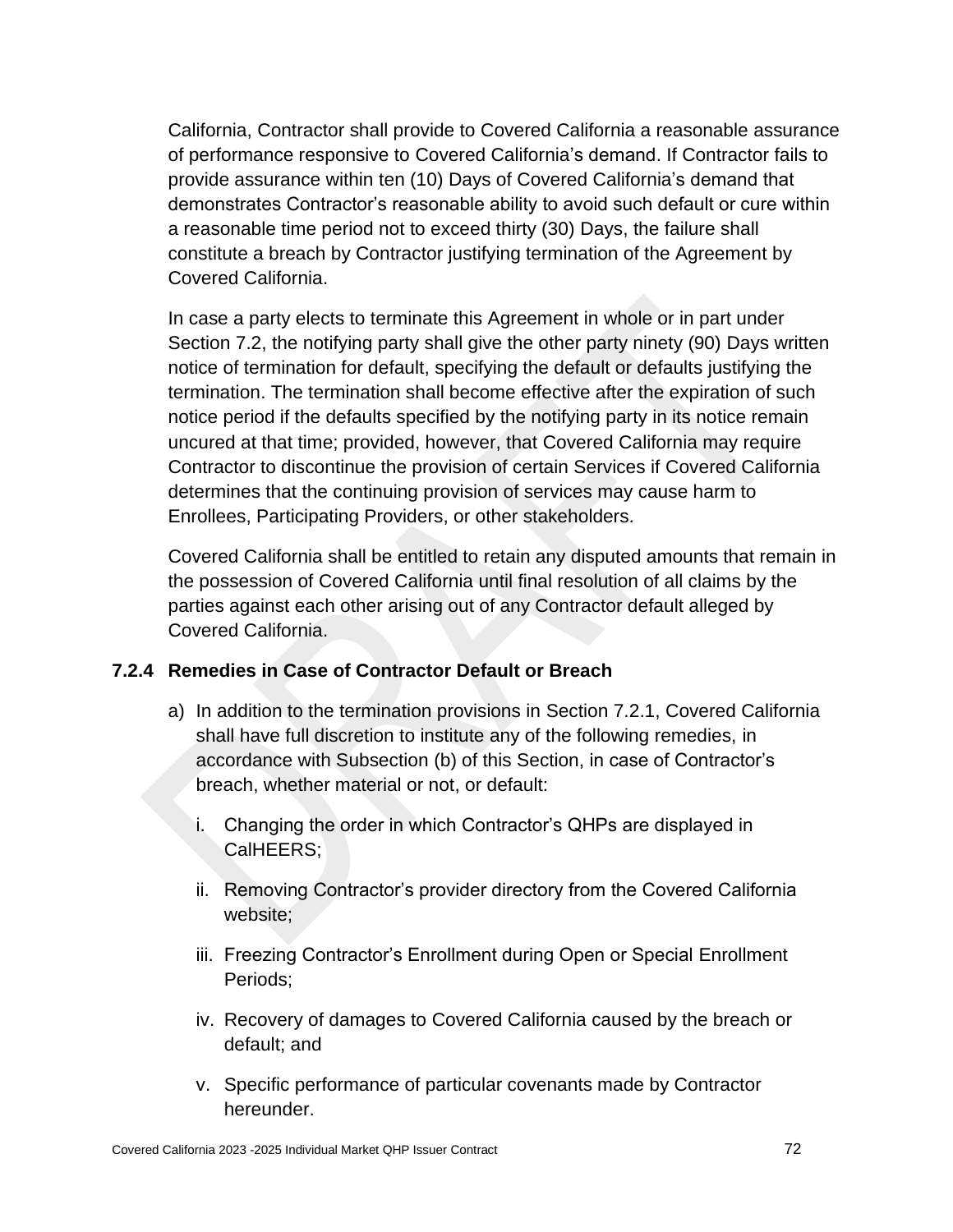- b) Prior to instituting any of the remedies in Subsection (a), Covered California shall provide written notice to Contractor that Contractor is in breach or default of this Agreement, identify the basis for such breach or default, and provide Contractor with a thirty (30) Day period to cure. During the cure period, the parties agree to meet and confer in an effort to informally resolve the breach or default. Contractor shall have thirty (30) Days from the date Contractor received notice of the breach or default to fully cure the breach or default, unless the parties mutually agree to a longer cure period. If Contractor has not cured the breach or default within the thirty (30) Day period, or a longer cure period that has been mutually agreed upon, Covered California may institute any of the remedies identified in Subsection (a) of this section. All remedies of Covered California under this Agreement for Contractor default or breach are cumulative to the extent permitted by law.
- c) This section shall not apply to any contractual requirements that are associated with a performance guarantee in Attachment 2 — Performance Standards with Penalties and Attachment 3 — Performance Standards and Expectations, or for failure to meet any quality targets in Attachment 1 — Quality, Equity, and Delivery System Transformation Requirements and Improvement Strategy.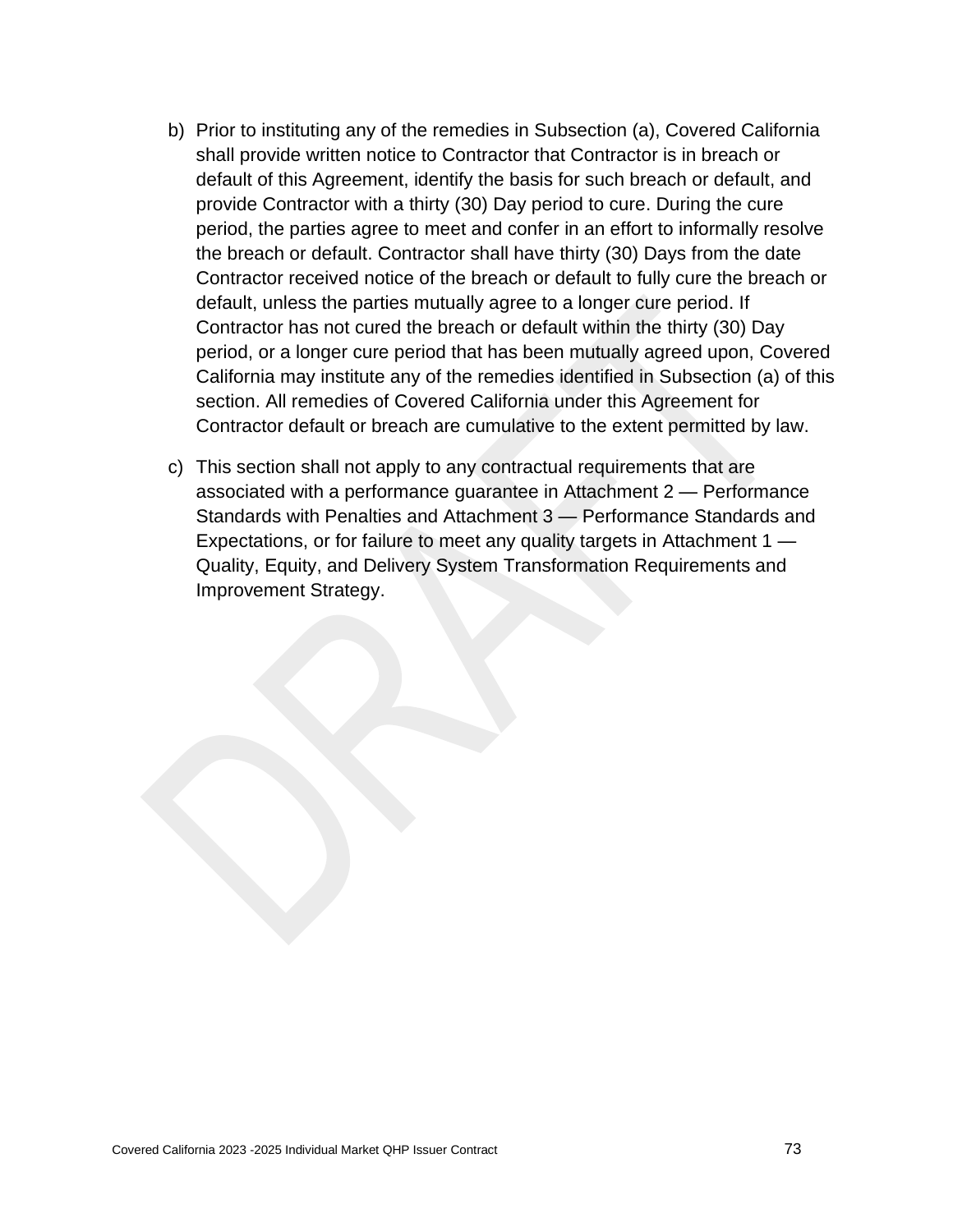#### **7.2.5 Contractor Insolvency**

Contractor shall notify Covered California immediately in writing in the event that Contractor files any federal bankruptcy action or state receivership action, any federal bankruptcy or state receivership action is commenced against Contractor, Contractor is adjudicated bankrupt, or a receiver is appointed and qualifies. In case any of the foregoing events occurs, Covered California may terminate this Agreement upon five (5) Days written notice. If Covered California does so, Covered California shall have the right to recover damages from Contractor as though the Agreement had been terminated for Contractor default.

## **7.3 Recertification**

#### **7.3.1 Recertification Process**

During each year of this Agreement, Covered California will evaluate Contractor for recertification based on an assessment process conducted by Covered California in accordance with its procedures and on a basis consistent with applicable laws, rules and regulations, including, the requirements set forth under the California Affordable Care Act, 10 CCR § 6400 et seq., and the Affordable Care Act. Covered California shall consider the Contractor for recertification unless (i) the Agreement is terminated sooner than the Expiration Date by Covered California in accordance with the requirements set forth at Section 7.2 or pursuant to other terms set forth in the Agreement, or (ii) Contractor makes a Non-Recertification Election pursuant to Section 7.3.2.

#### **7.3.2 Non-Recertification Election**

- a) Contractor election. Contractor shall provide Covered California with notice on or before February 15<sup>th</sup> of each Plan Year whether Contractor will elect to not seek recertification of its QHPs for the following Plan Year ("Non-Recertification Election"). Contractor shall comply with conditions set forth in this Section 7.3.2 with respect to continuation of coverage and transition of Enrollees to new QHPs following Covered California's receipt of Contractor's Non-Recertification Election.
- b) Continuation and Transition of Care. Except as otherwise set forth in this Section 7.3.2, Contractor shall continue to provide Covered Services to Enrollees in accordance with the terms set forth in the Agreement from and after Contractor's Non-Recertification Election up through the termination of coverage for Enrollees, as such termination of coverage shall be determined in accordance with the requirements of this section.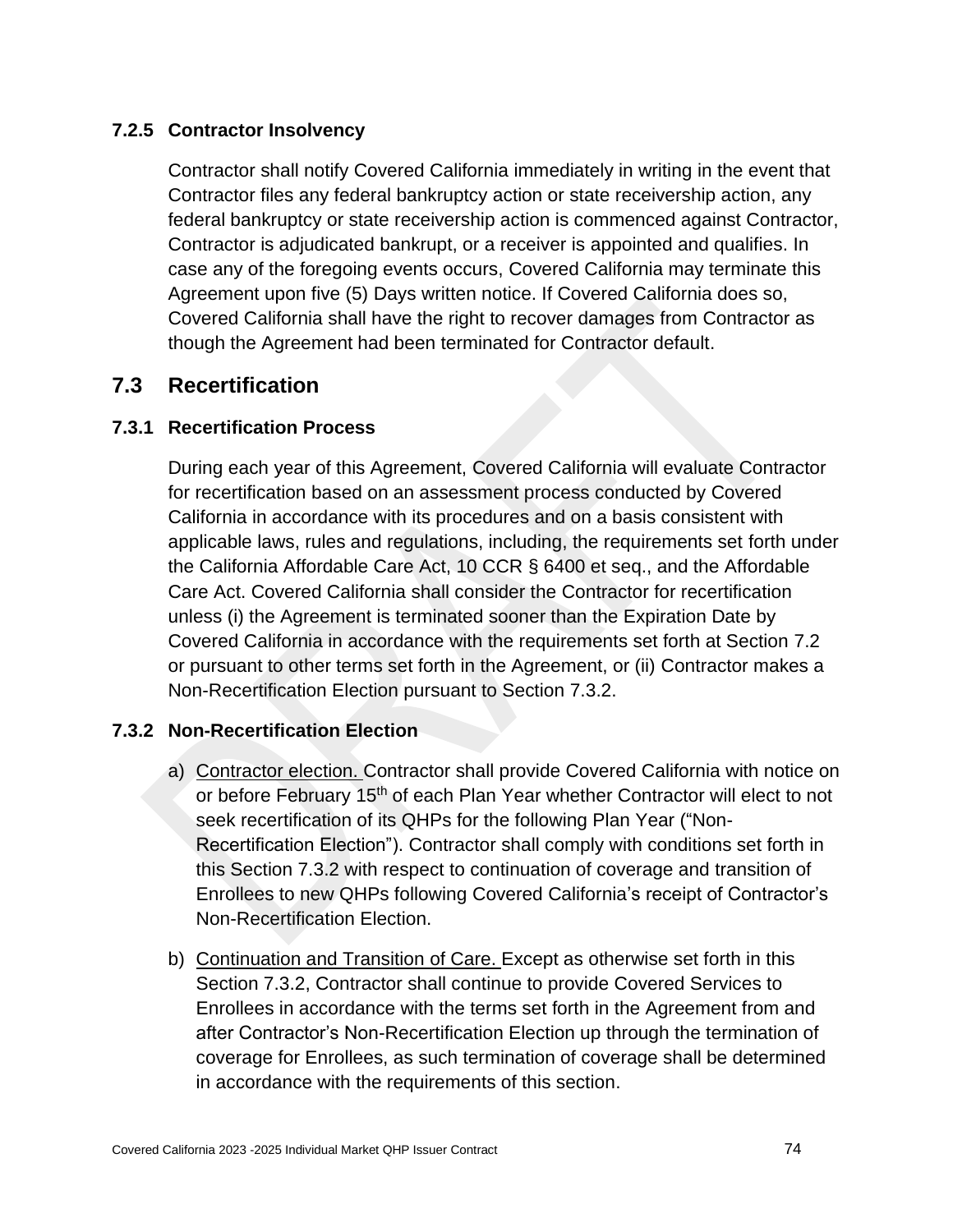Contractor shall take any further action reasonably required by Covered California to provide Covered Services to Enrollees and transition care following the Non-Recertification Election.

Contractor shall coordinate and cooperate with respect to communications to Enrollees in Covered California for the Individual Market and other stakeholders regarding the transition of Enrollees to another QHP.

- c) Covered California for the Individual Market. The following provisions shall apply to Covered California for the Individual Market:
	- i. Following Covered California's receipt of the Non-Recertification Election, Contractor must continue to participate in the enrollment and eligibility assignment process, and may be assigned new Enrollees through the end of the calendar year;
	- ii. Contractor will provide coverage for Enrollees assigned to Contractor until the earlier of (i) the end of the calendar year, or (ii) the Enrollee's transition to another QHP during a Special Enrollment Period.

## **7.4 Decertification**

Notwithstanding any other language set forth in this Section 7.4, the Agreement shall expire on the Expiration Date set forth in Section 7.1 in the event that Covered California elects to decertify Contractor's QHP based on Covered California's evaluation of Contractor's QHP during the recertification process that shall be conducted by Covered California pursuant to Section 7.2.

## **7.5 Effect of Termination**

- a) This Agreement shall terminate on the Expiration Date unless otherwise terminated earlier in accordance with the provisions set forth in this Agreement.
- b) Contractor's QHPs shall be deemed decertified and shall cease to operate as QHPs as defined at 10 CCR § 6410 immediately upon termination or expiration of this Agreement in the event uninterrupted continuation of agreement between Covered California and Contractor is not achieved pursuant to either: (i) an extension of the term of the Agreement based upon the mutual agreement of the parties that is documented pursuant to a written amendment, or (ii) Contractor and Covered California enter into a new agreement that is effective immediately upon the expiration of this Agreement. There shall be no automatic renewal of this Agreement or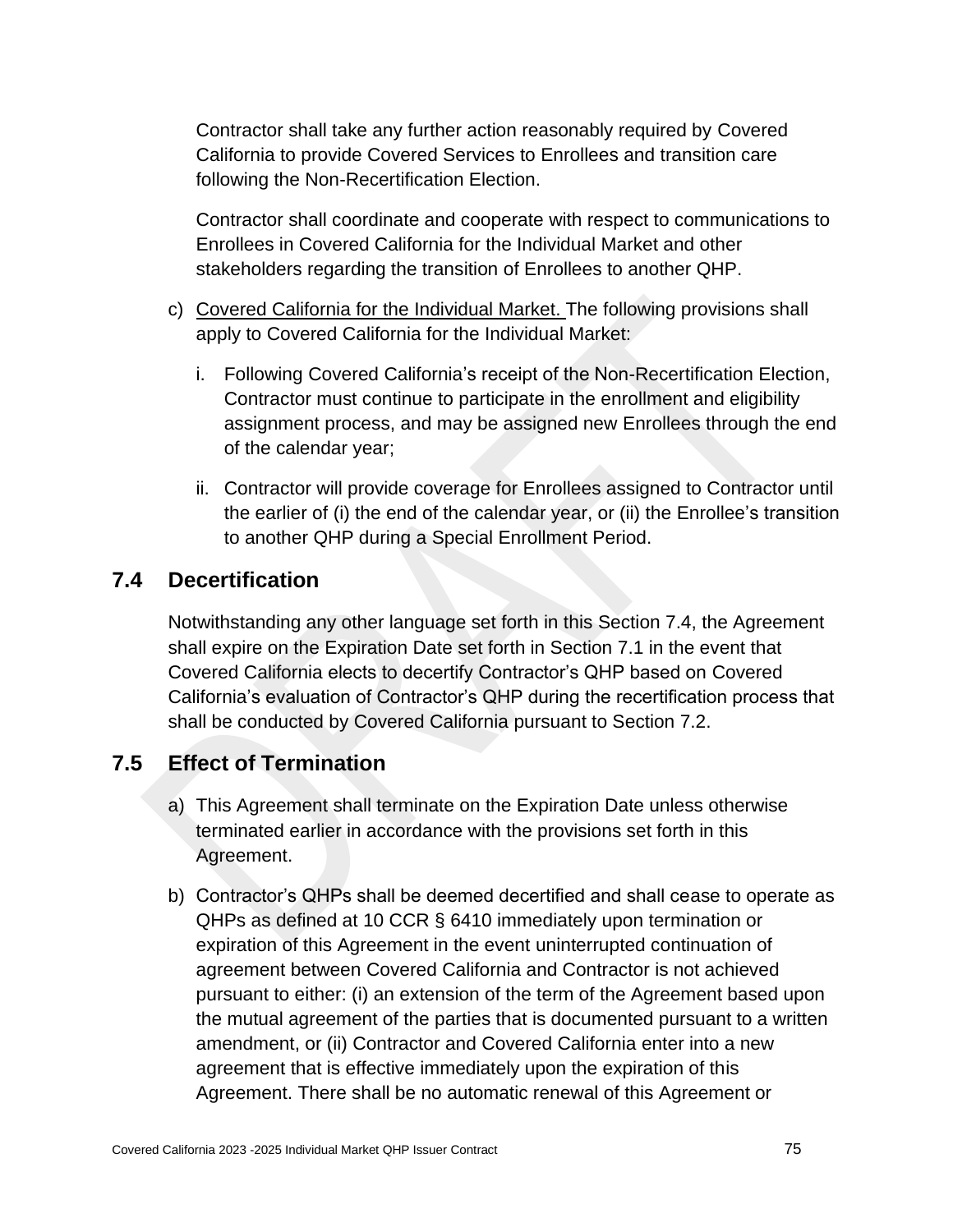recertification of Contractor's QHPs upon expiration of the term of this Agreement. Contractor may appeal the decertification of its QHP that will result in connection with the termination of this Agreement and such appeal shall be conducted pursuant to Covered California's process and in accordance with applicable laws, rules and regulations.

- c) All duties and obligations of Covered California and Contractor shall cease upon termination of the Agreement and the decertification of Contractor's QHPs that shall occur upon the termination of this Agreement, except as set forth below or otherwise provided in the Agreement:
	- i. Each party shall remain liable for any rights, obligations, or liabilities that have accrued or arise from activities carried on by it under this Agreement prior to the effective date of termination.
	- ii. Any information of the other party that is in the possession of the other party will be returned promptly, or upon the request of owner of such property, destroyed using reasonable measures to protect against unauthorized access to or use of the information in connection with its destruction, following the earlier of: (i) the termination of this Agreement, (ii) receipt of a written request to return or destroy the Information Assets, or (iii) the termination of the business relationship between the parties. If both parties agree that return or destruction of information is not feasible or necessary, the receiving party will continue to extend the protections outlined in this Agreement to all assets in its possession and will limit further use of that information to those purposes that make the return or destruction of the information or assets. Covered California reserves the right to inspect the storage, processes, and destruction of any Information Assets provided under this Agreement.
- d) Contractor shall comply with the requirements set forth at Section 7.3.2 in the event that Contractor makes a Non-Recertification Election.
- e) Contractor shall cooperate fully to effect an orderly transfer of Covered Services to another QHP during (i) any notice period set forth at Sections 7.2.3, 7.2.5, or 7.3.2, and (ii) if requested by Covered California to facilitate the transition of care or otherwise required under Section 7.6, following the termination of this Agreement. Such cooperation shall include the following:
	- i. Upon termination, Contractor, if offering a HMO, shall complete the processing of all claims for benefit payments under the QHP for Covered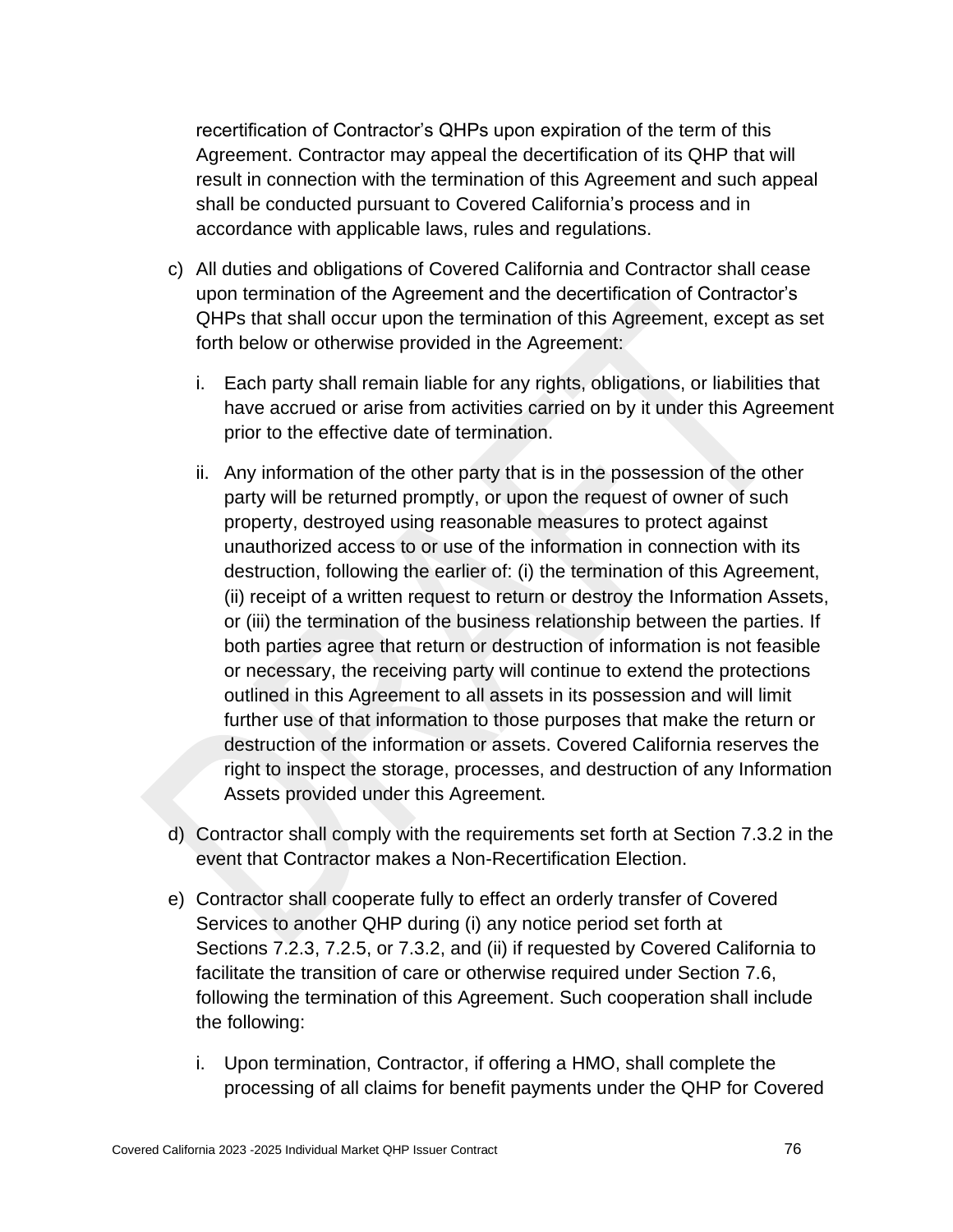Services other than Capitated Services, and if offering a PPO, shall complete the processing of all medical claims for benefit payments under Contractor's QHP for Covered Services rendered on or before the termination date.

- ii. Contractor will provide communications developed or otherwise approved by Covered California to communicate new QHP information to Enrollees in accordance with a timeline to be established by Covered California.
- iii. In order to ensure the proper transition of Services provided prior to, and subsequent to, termination, Contractor will forward to any new QHP Issuer the electronic and direct paper claims that are received by Contractor, but which relate to Services provided by new contractor. Any such information shall be subject to compliance with applicable laws, rules and regulations and shall be sent at such time periods and in the manner requested by Covered California for a period of up to three (3) months following the termination date.
- iv. Contractor shall provide customer service to support the processing of claims for Covered Services rendered on or before the termination date for a period of two (2) months or such other longer period reasonably requested by Covered California at a cost to be mutually agreed upon per Enrollee.
- v. If so instructed by Covered California in the termination notice, Contractor shall promptly discontinue the provision of Services requested by Covered California to be discontinued as of the date requested by Covered California.
- vi. Contractor will perform reasonable and necessary acts requested by Covered California and as required under applicable laws, rules, regulations, consistent with industry standards to facilitate transfer of Covered Services herewith to a succeeding Contractor. Contractor shall comply with requirements reasonably imposed by Covered California relating to (i) the discontinuation of new enrollment or re-enrollment in Contractor's QHP, (ii) the transfer of Enrollee coverages to another QHP prior to the commencement date, (iii) the expiration of existing quotes, and (iv) such other protocols that may reasonably be established by Covered California.
- vii. Contractor will reasonably cooperate with Covered California and any successor QHP Issuer in good faith with respect to taking such actions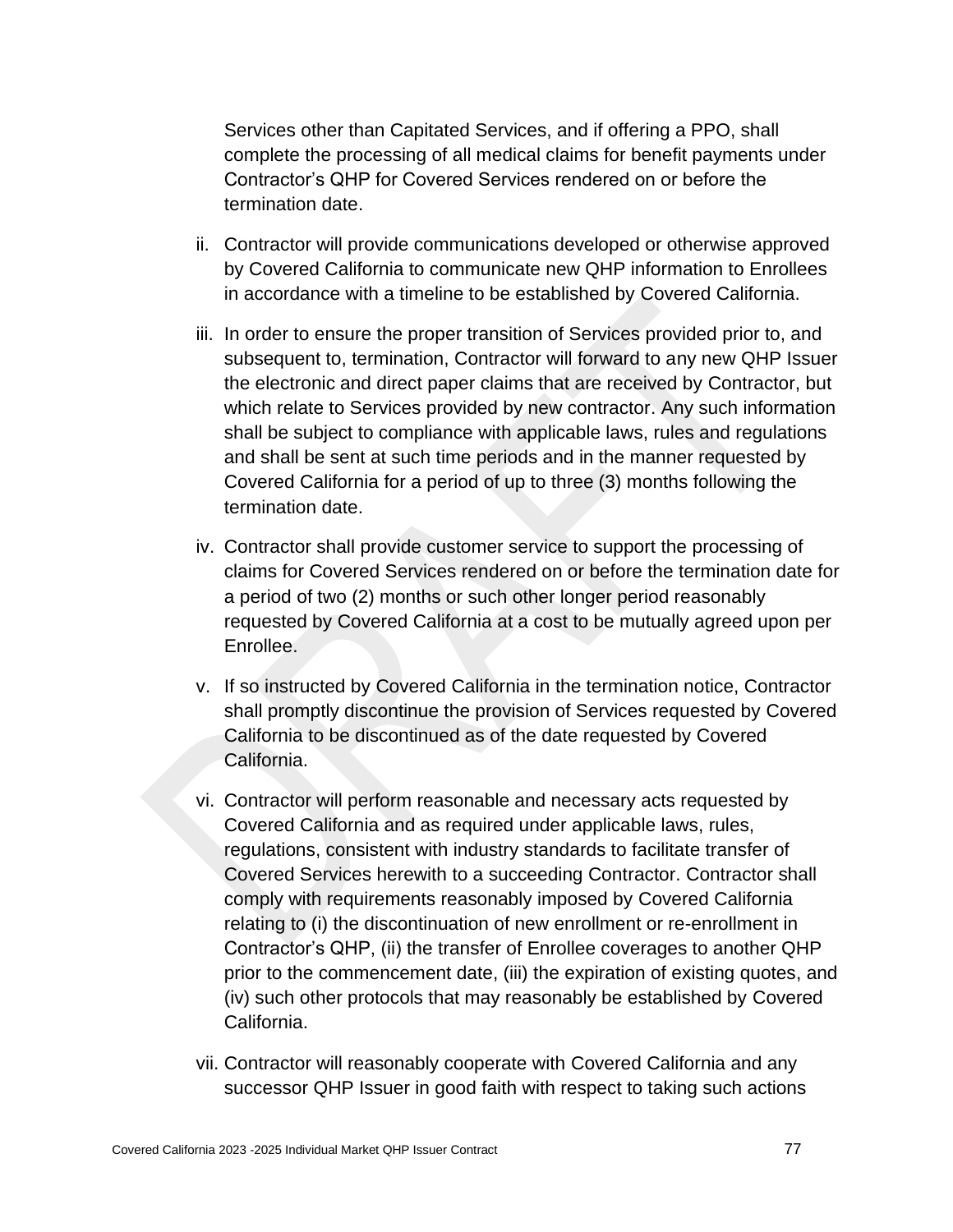that are reasonably determined to be the best interest of the QHP Issuer, and Enrollees.

- f) Contractor shall cooperate with Covered California's conduct of an accounting of amounts paid or payable and Enrollees enrolled during the month in which termination is effective in order to assure an appropriate determination of premiums earned by and payable to Contractor for Services rendered prior to the date of termination, which shall be accomplished as follows:
	- i. Mid-Month Termination: For a termination of this Agreement that occurs during the middle of any month, the premium for that month shall be apportioned on a pro rata basis. Contractor shall be entitled to premiums from Enrollees for the period of time prior to the date of termination and Enrollees shall be entitled to a refund of the balance of the month. Contractor shall follow the methodology specified in 10 CCR § 6500 (i) for the refund of any excess premiums paid.

The same methodology shall apply to proration of APTC and CSR amounts for a coverage lasting less than one month.

- ii. Responsibility to Complete Contractual Obligations: Contractor is responsible for completing submission and corrections to Encounter Data for Covered Services received by Enrollees during the period of the Agreement. Contractor is responsible for submitting any outstanding financial or other reports required for Covered Services rendered or Claims paid during the term of the Agreement.
- g) Contractor shall (i) provide such other information to Covered California, Enrollees and/or the succeeding QHP Issuer, and/or (ii) take any such further action as is required to effect an orderly transition of Enrollees to another QHP in accordance with requirements set forth under this Agreement and/or necessary to the continuity and transition of care in accordance with applicable laws, rules, and regulations.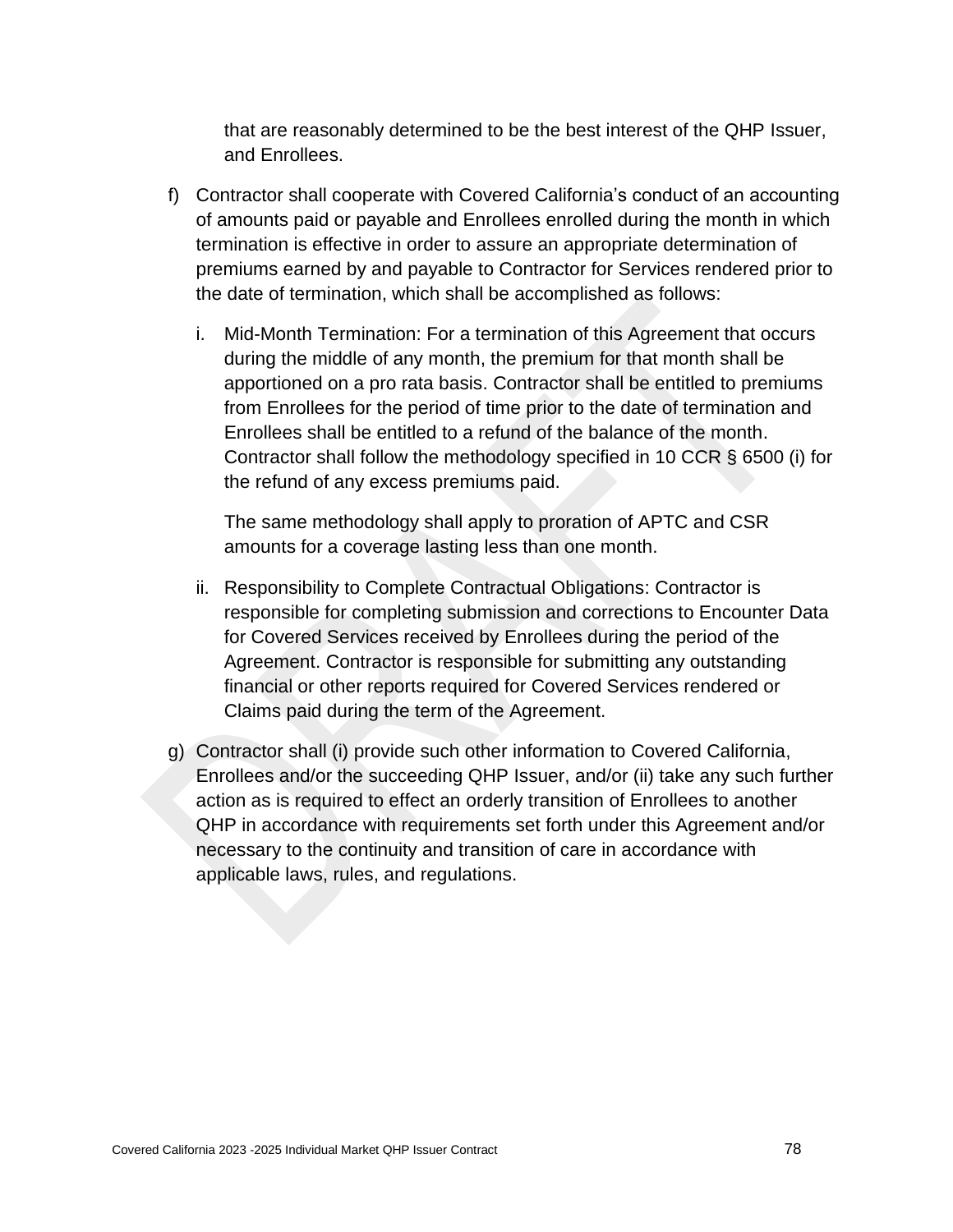## **7.6 Coverage Following Termination and Decertification**

- a) Upon the termination of the Agreement or decertification of one or more of Contractor's QHPs, Contractor shall cooperate fully with Covered California in order to effect an orderly transition of Enrollees to another QHP as directed by Covered California. This cooperation shall include: (i) attending posttermination meetings, (ii) providing or arranging for the provision of Covered Services as may be deemed necessary by Participating Providers to assure the appropriate continuity of care, and (iii) communicating with affected Enrollees in cooperation with Covered California and the succeeding contractor as applicable, as reasonably requested by Covered California.
- b) In the event the termination or expiration of the Agreement requires the transfer of some or all Enrollees into any other health plan, the terms of coverage under Contractor's QHP shall not be carried over to the replacement QHP, but rather the transferred Enrollees shall be entitled only to the extent of coverage offered through the replacement QHP as of the effective date of transfer to the new QHP.
- c) Notwithstanding the foregoing, the coverage of Enrollee under Contractor's QHP may be extended to the extent that an Enrollee qualifies for an extension of benefits including, those to effect the continuity of care required due to hospitalization or disability. For purposes of this Agreement, "disability" means that the Enrollee has been certified as being totally disabled by the Enrollee's treating physician, and the certification is approved by Contractor. Such certification must be submitted for approval within thirty (30) Days from the date coverage is terminated. Recertification of Enrollee's disability status must be furnished by the treating Provider not less frequently than at sixty (60) Day intervals during the period that the extension of benefits is in effect. The extension of benefits shall be solely in connection with the condition causing total disability. This extension, which is contingent upon payment of the applicable premiums, shall be provided for the shortest of the following periods:
	- i. Until total disability ceases;
	- ii. For a maximum period of twelve (12) months after the date of termination, subject to plan maximums;
	- iii. Until the Enrollee's enrollment in a replacement plan; or
	- iv. Recertification.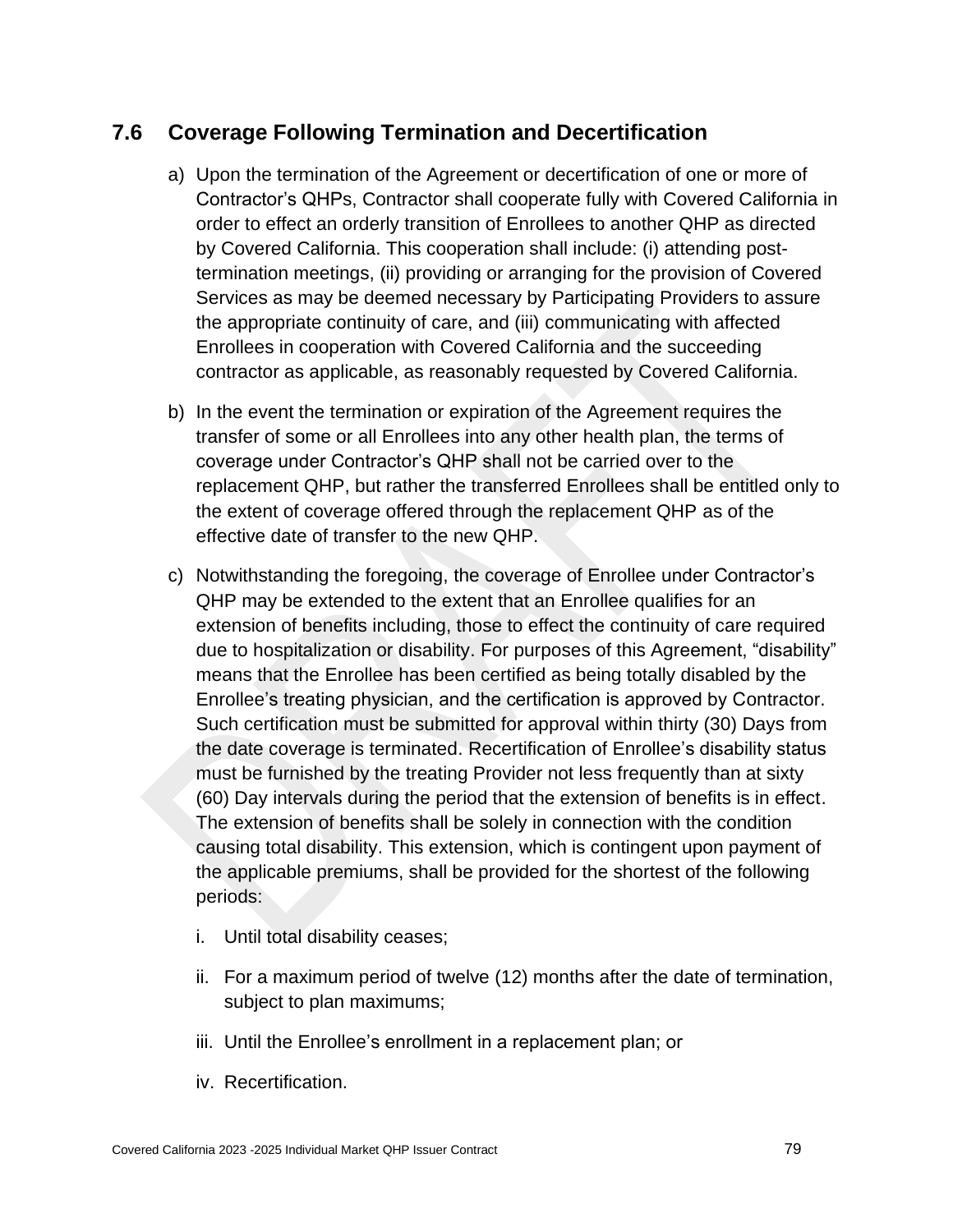### **ARTICLE 8 –INSURANCE AND INDEMNIFICATION**

### **8.1 Contractor Insurance**

#### **8.1.1 Required Coverage**

- a) Without limiting Covered California's right to obtain indemnification or other forms of remedies or relief from Contractor or other third-parties, Contractor shall, at its sole cost and expense, obtain, and during the term of this Agreement, maintain in full force and effect, the insurance coverage described in this section and as otherwise required by law, including, coverage required to be provided and documented pursuant to § 1351 (o) of the Health and Safety Code and relating to insurance coverage or selfinsurance: (i) to respond to claims for damages arising out of the furnishing of Covered Services, (ii) to protect against losses of facilities where required by the director, and (iii) to protect against workers' compensation claims arising out of work-related injuries that might be brought by the employees and staff of Contractor. All insurance shall be adequate to provide coverage against losses and liabilities attributable to the acts or omissions of Contractor in performance of this Agreement and to otherwise protect and maintain the resources necessary to fulfill Contractor's obligations under this Agreement. The minimum acceptable limits shall be as indicated below; Covered California may modify these limits based on Contractor's organization type and size:
	- i. Commercial general liability or equivalent self-insurance covering the risks of bodily injury (including death), property damage, and personal injury, including coverage for contractual liability, with a limit of not less than \$1 million per occurrence/\$2 million general aggregate;
	- ii. Comprehensive business automobile liability (owned, hired, or non-owned vehicles used by Contractor in connection with performance of its obligations under this Agreement) covering the risks of bodily injury (including death) and property damage, including coverage for contractual liability, with a limit of not less than \$1 million per accident;
	- iii. Employers liability insurance covering the risks of Contractor's employees and employees' bodily injury by accident or disease with limits of not less than \$1 million per accident for bodily injury by accident, and \$1 million per employee for bodily injury by disease, and \$1 million disease policy limit;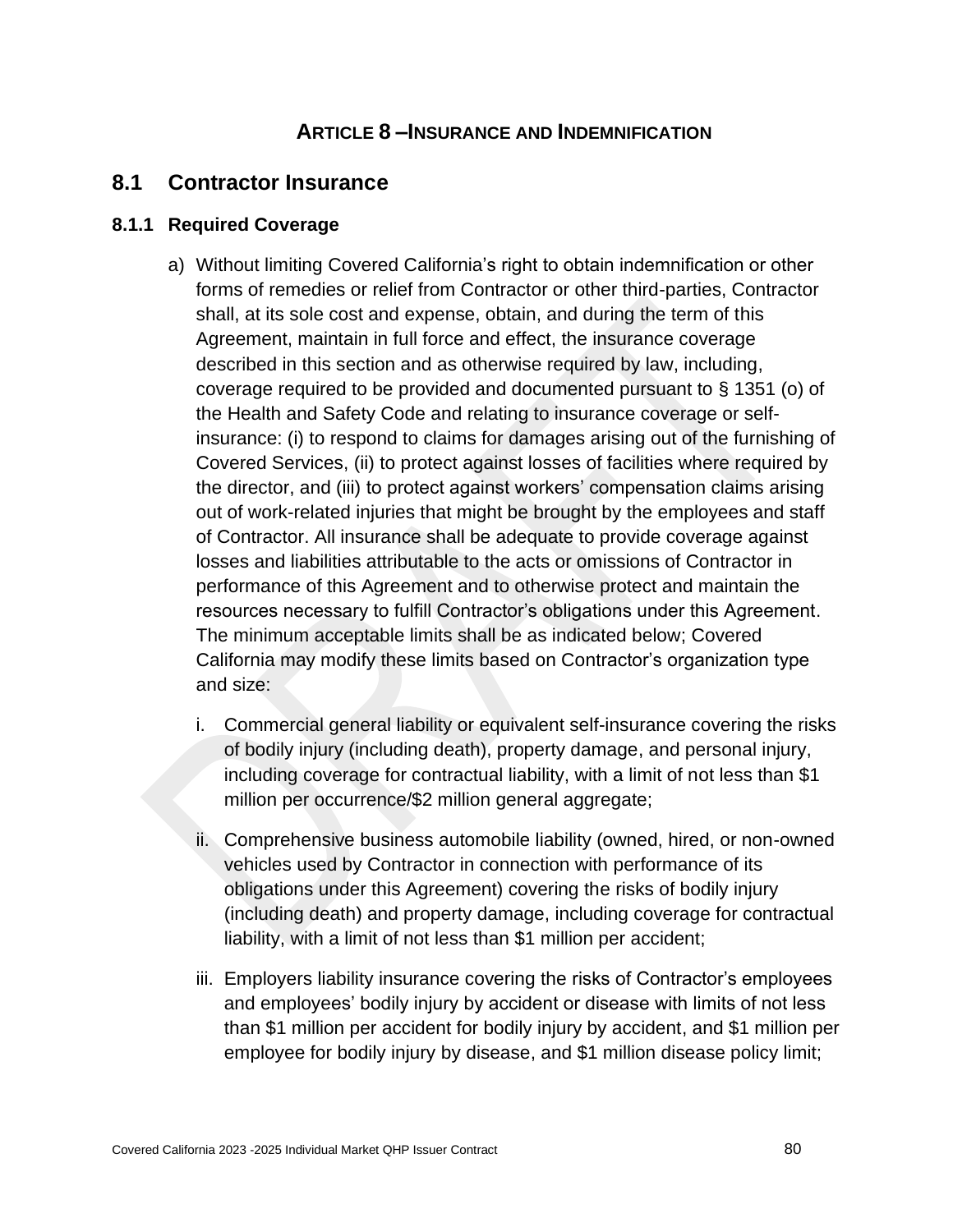- iv. Umbrella policy providing excess limits over the primary general liability, automobile liability, and employer's liability policies in an amount not less than \$10 million per occurrence and in the aggregate;
- v. Crime coverage at such levels consistent with industry standards and reasonably determined by Contractor to cover occurrences falling in the following categories: computer and funds transfer fraud; forgery; money and securities; and employee theft; and
- vi. Professional liability or errors and omissions with coverage of not less than \$1 million per claim/\$2 million general aggregate.

#### **8.1.2 Workers' Compensation**

Contractor shall, in full compliance with State law, provide or purchase, at its sole cost and expense, statutory California's workers' compensation coverage which shall remain in full force and effect during the term of this Agreement.

#### **8.1.3 Subcontractor Coverage**

Contractor shall require all subcontractors that may be authorized to provide Services on behalf of Contractor or otherwise under this Agreement to maintain insurance commensurate with the nature of such subcontractors' work and all coverage for subcontractors shall be subject to all the requirements set forth in this Agreement and applicable laws, rules and regulations. Failure of subcontractor(s) to comply with insurance requirements does not limit Contractor's liability or responsibility.

### **8.1.4 Continuation of Required Coverage**

For professional liability and errors and omissions coverage and crime coverage, Contractor shall continue such coverage beyond the expiration or termination of this Agreement. In the event Contractor procures a claim made policy as distinguished from an occurrence policy, Contractor shall procure and maintain prior to termination of such insurance, continuing extended reporting coverage for the maximum terms provided in the policy so as to cover any incidents arising during the term of this Agreement. Contractor shall arrange for continuous insurance coverage throughout the term of this Agreement.

#### **8.1.5 Premium Payments and Disclosure**

Premium on all insurance policies shall be paid by Contractor or its subcontractors. Contractor shall provide thirty (30) Days' notice of cancellation to Covered California. Contractor shall furnish to Covered California copies of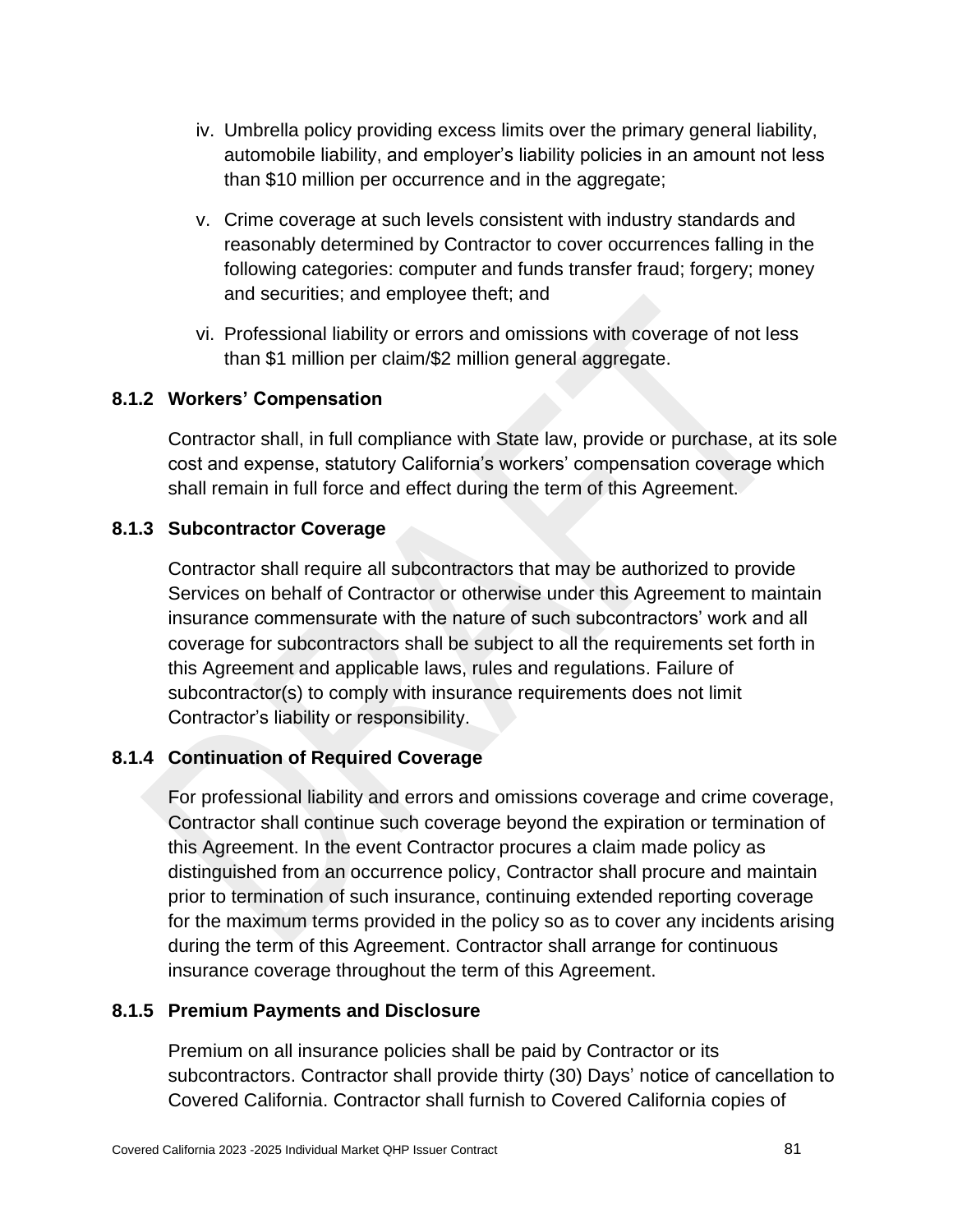certificates of all required insurance prior to the Execution Date, and copies of renewal certificates of all required insurance within thirty (30) Days after the renewal date. Covered California reserves the right to review the insurance requirements contained herein to ensure that there is appropriate coverage that is in accordance with this Agreement. Covered California is to be notified by Contractor promptly if any aggregate insurance limit is exceeded. In such event, Contractor must purchase additional coverage to meet these requirements.

### **8.2 Indemnification**

Contractor shall indemnify, defend, and hold harmless Covered California, the State, and all of the officers, trustees, Agents, and Employees of the foregoing, from and against any and all demands, claims, actions, losses, costs, liabilities, damages or deficiencies, including interest, penalties and attorneys' fees, related to any of the following:

- a) Arise out of or are due to a breach by Contractor of any of its representations, warranties, covenants or other obligations contained in this Agreement; or
- b) Are caused by or resulting from Contractor's acts or omissions constituting bad faith, willful misfeasance, negligence, or reckless disregard of its duties under this Agreement or applicable laws, rules, and regulations; or
- c) Accrue or result to any of Contractor's subcontractors, material men, laborers, or any other person, firm, or entity furnishing or supplying services, material, or supplies in connection with the performance of this Agreement.

The obligation to provide indemnification under this Agreement shall be contingent upon Covered California:

- a) Providing Contractor with reasonable written notice of any claim for which indemnification is sought;
- b) Allowing Contractor to control the defense and settlement of such claim; provided, however, that the Contractor consults with Covered California regarding the defense of the claim and any possible settlements and agrees not to enter into any settlement or compromise of any claim or action in a manner that admits fault or imposes any restrictions or obligations on Covered California without Covered California's prior written consent, which will not be unreasonably withheld; and,
- c) Cooperating fully with the Contractor in connection with such defense and settlement. Indemnification under this section is limited as described herein.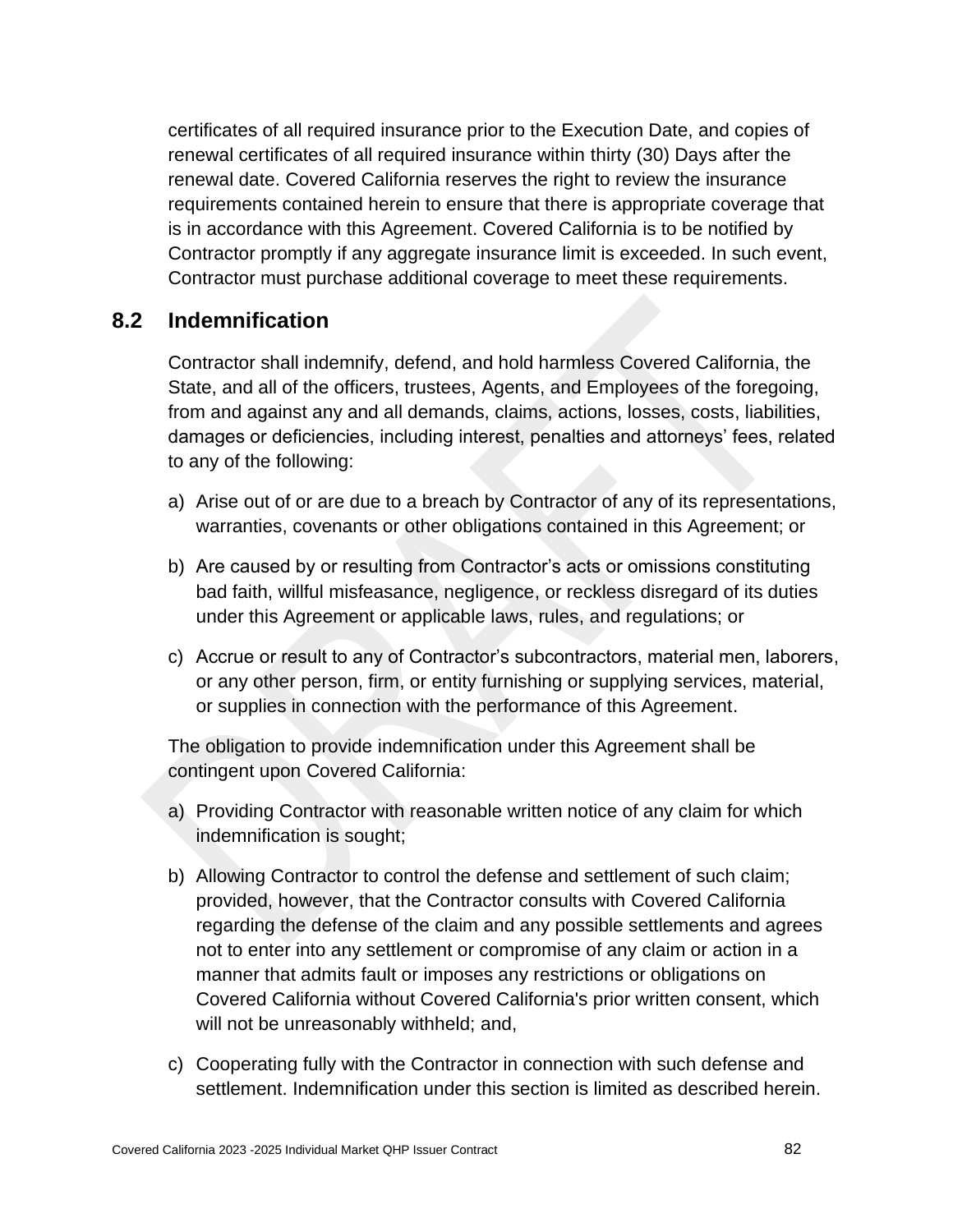## **ARTICLE 9 – PRIVACY AND SECURITY**

# **9.1 Privacy and Security Requirements for Personally Identifiable Data**

- a) HIPAA Requirements. Contractor agrees to comply with applicable provisions of the Health Insurance Portability and Accountability Act of 1996 ("HIPAA"), including the Administrative Simplification Provisions of HIPAA, as codified at 42 U.S.C. § 1320d et seq., the Health Information Technology for Economic and Clinical Health Act of 2009 ("HITECH"), and any current and future regulations promulgated under HITECH or HIPAA, all as amended from time to time and collectively referred to herein as the "HIPAA Requirements". Contractor agrees not to use or further disclose any Protected Health Information, other than as permitted or required by the HIPAA Requirements and the terms of this Agreement.
- b) Covered California Requirements. With respect to Contractor Covered California Functions, Contractor agrees to comply with following privacy and security requirements and standards applicable to Personally Identifiable Information which have been established and implemented by Covered California in accordance with the requirements of 45 C.F.R. Part 155 (collectively, "Covered California Requirements"):
	- i. Uses and Disclosures. Pursuant to the terms of this Agreement, Contractor may receive from Covered California Protected Health Information and/or Personally Identifiable Information in connection with Contractor Covered California Functions that is protected under applicable Federal and State laws and regulations. Contractor shall not use or disclose such Protected Health Information or Personally Identifiable Information obtained in connection with Contractor Covered California Functions other than as is expressly permitted under Covered California Requirements and only to the extent necessary to perform the functions called for within this Agreement.
	- ii. Fair Information Practices. Contractor shall implement reasonable and appropriate fair information practices to ensure:
		- 1. Individual Access. Contractor shall provide access to, and permit inspection and copying of Protected Health Information and Personally Identifiable Information in either an electronic or hard copy format as specified by the individual and as required by law, within thirty (30) Days of such request from the individual. If the Contractor denies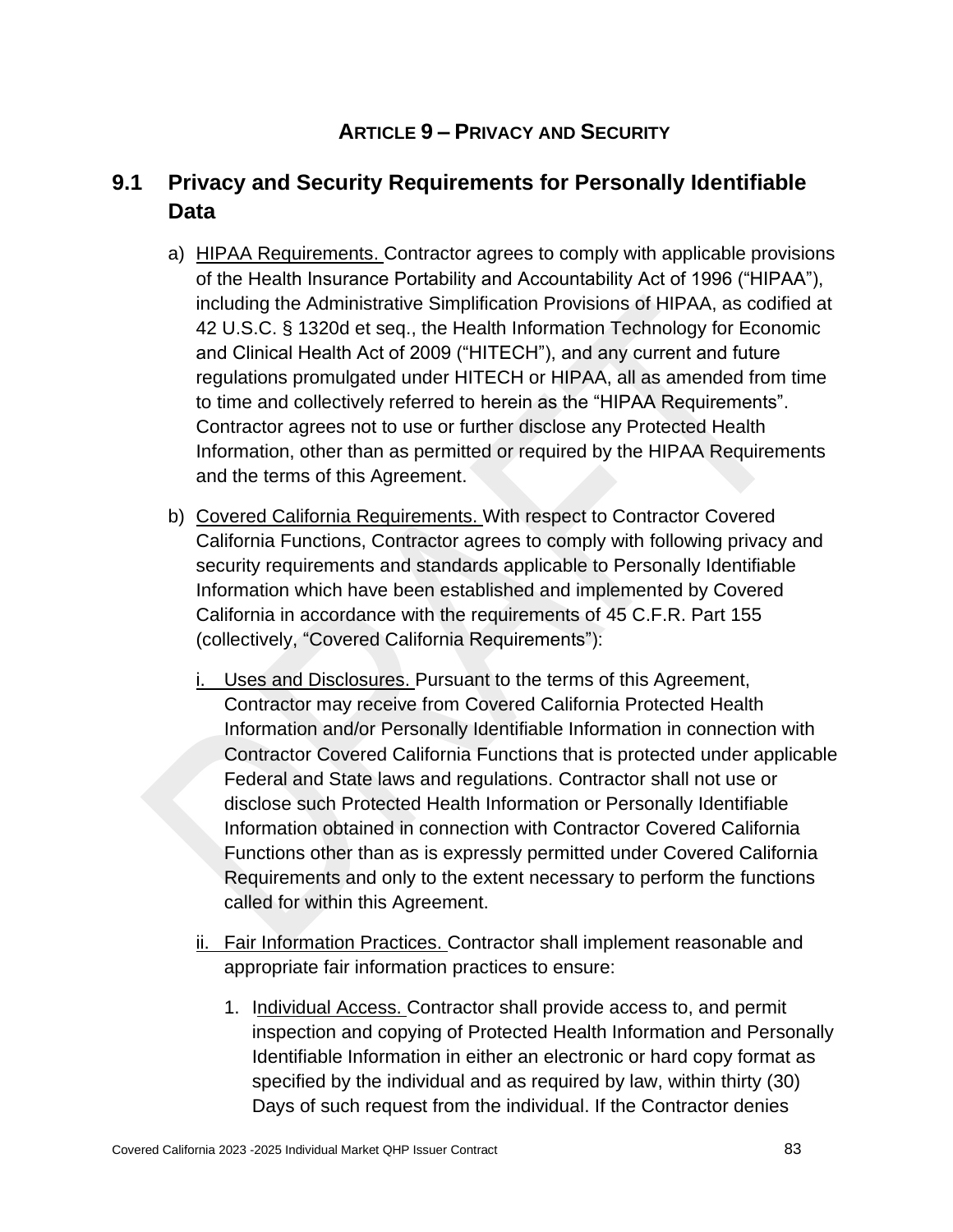access, in whole or in part, the Contractor must provide a written denial within the time limits for providing access, which includes the basis for the denial and a statement of the individual's review rights, if applicable. In the event any individual requests access to Protected Health Information or Personally Identifiable Information maintained by Covered California or another health plan directly from Contractor, Contractor shall within five (5) Days forward such request to Covered California and the relevant health plan as needed.

- 2. Amendment. Contractor shall provide an individual with the right to request an amendment of inaccurate Protected Health Information and Personally Identifiable Information. Contractor shall respond to such individual within sixty (60) Days of such a request either by making the correction and informing the individual of such correction or notifying the individual in writing that the request was denied, which notice shall provide an explanation for the denial and explain that the individual may submit a statement of disagreement with the denial.
- 3. Openness and Transparency. Contractor shall make available to individuals applicable policies, procedures, and technologies that directly affect such individuals and/or their Protected Health Information and Personally Identifiable Information.
- 4. Choice. Contractor shall provide individuals with a reasonable opportunity and capability to make informed decisions about the collection, use, and disclosure of their Protected Health Information and Personally Identifiable Information.
- 5. Limitations. Contractor represents and warrants that all Protected Health Information and Personally Identifiable Information shall be collected, used, and/or disclosed under this Agreement only to the extent necessary to accomplish a specified purpose under the terms of this Agreement or as permitted by Covered California Requirements and never to discriminate inappropriately.
- 6. Data Integrity. Contractor shall implement policies and procedures reasonably intended to ensure that Protected Health Information and Personally Identifiable Information in its possession is complete, accurate, and current, to the extent necessary for the Contractor's intended purposes, and has not been altered or destroyed in an unauthorized manner.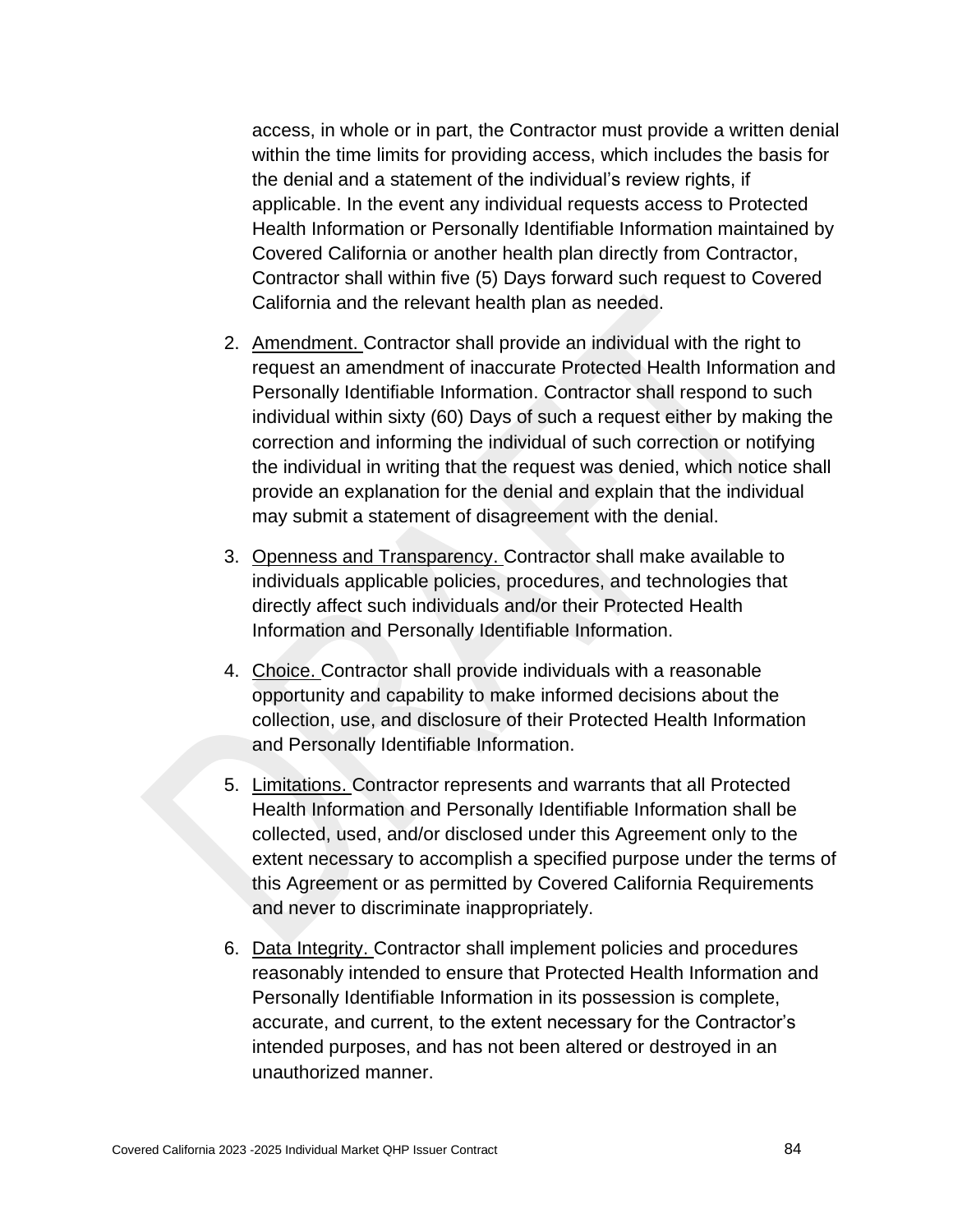- 7. Safeguards. Contractor shall have in place administrative, physical, and technical safeguards that reasonably and appropriately protect the confidentiality, integrity, and availability of the Protected Health Information and Personally Identifiable Information that it creates, receives, maintains, or transmits pursuant to the Agreement and to prevent the use or disclosure of Protected Health Information and/or Personally Identifiable Information other than as provided for in this Agreement, or as required by law. In furtherance of compliance with such requirements, Contractor shall:
	- a. Encrypt all Protected Health Information and/or Personally Identifiable Information that is in motion or at rest, including data on portable media devices, using commercially reasonable means, consistent with applicable Federal and State laws, regulations and agency guidance, including the U.S. Department of Health and Human Services Guidance Specifying the Technologies and Methodologies That Render Protected Health Information Unusable, Unreadable, or Indecipherable to Unauthorized Individuals for Purposes of the Breach Notification Requirements or issued by the National Institute for Standards and Technology ("NIST") concerning the protection of identifiable data such as Protected Health Information and/or Personally Identifiable Information. Data centers shall be encrypted or shall otherwise comply with industry data security best practices;
	- b. Implement a contingency plan for responding to emergencies and/or disruptions to business that in any way affect the use, access, disclosure, or other handling of Protected Health Information and/or Personally Identifiable Information;
	- c. Maintain and exercise a plan to respond to internal and external security threats and violations;
	- d. Maintain an incident response plan;
	- e. Maintain technology policies and procedures that provide reasonable safeguards for the protection of Protected Health Information and Personally Identifiable Information stored, maintained, or accessed on hardware and software utilized by Contractor and its subcontractors and Agents;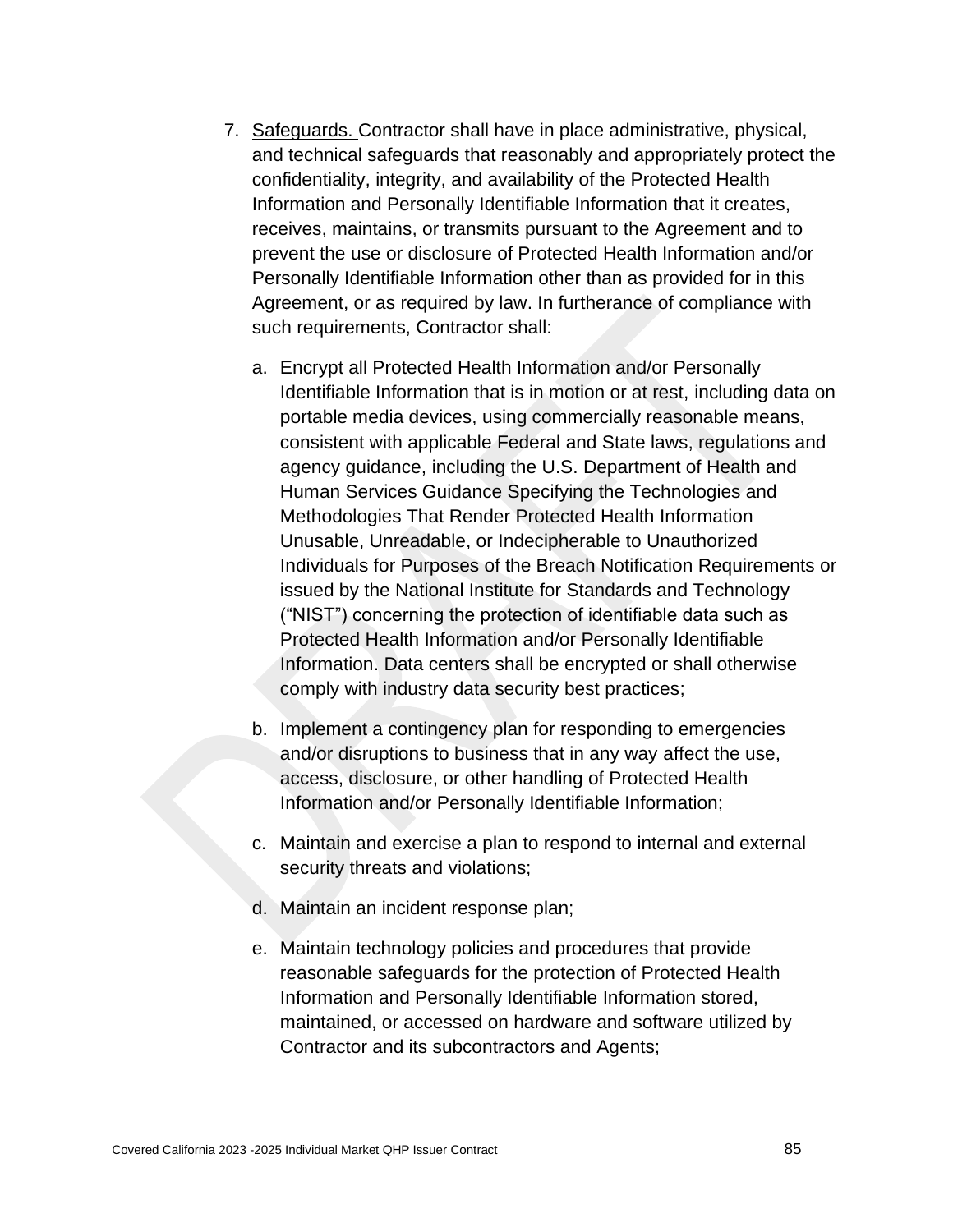- f. Mitigate to the extent practicable, any harmful effect that is known to Contractor of any Security Incident related to Protected Health Information and/or Personally Identifiable Information or of any use or disclosure of Protected Health Information and/or Personally Identifiable Information by Contractor or its subcontractors or Agents in violation of the requirements of this Agreement or applicable privacy and security laws and regulations and agency guidance;
- g. Ensure that each individual user, including any employees, subcontractors, agents or other such individuals, of any Covered California computer system through which Protected Health Information and/or Personally-Identifiable Information is accessed be assigned and maintain his or her own unique user-id and password. Contractor shall immediately notify Covered California via e-mail through an e-mail address provided by Covered California once any such employees, sub-contractors, agents or other such individuals are no longer employed or retained by Contractor. Contractor shall likewise cooperate in good faith to ensure the accounts of any such individuals are de-activated to prevent unauthorized access to Protected Health Information and/or Personally-Identifiable Information through any such Covered California computer system; and
- h. Destroy Protected Health Information and Personally Identifiable Information in a manner consistent with applicable State and Federal laws, regulations, and agency guidance on the destruction of Protected Health Information and Personally Identifiable Information, including NIST special publication 800-88 "Guidelines for Media Sanitization; and
- i. Comply with all applicable Covered California policies within Section 9.2. Protection of Information Assets, including executing non-disclosure agreements and other documents required by such policies. Contractor shall also require any subcontractors and Agents to comply with all such Covered California policies.
- c) California Requirements. With respect to all provisions of information under this Agreement, Contractor agrees to comply with all applicable California state health information privacy and security laws applicable to Personally Identifiable Information, including the confidentiality of the Medical Information Act, the California Insurance Information and Privacy Protection Act, and the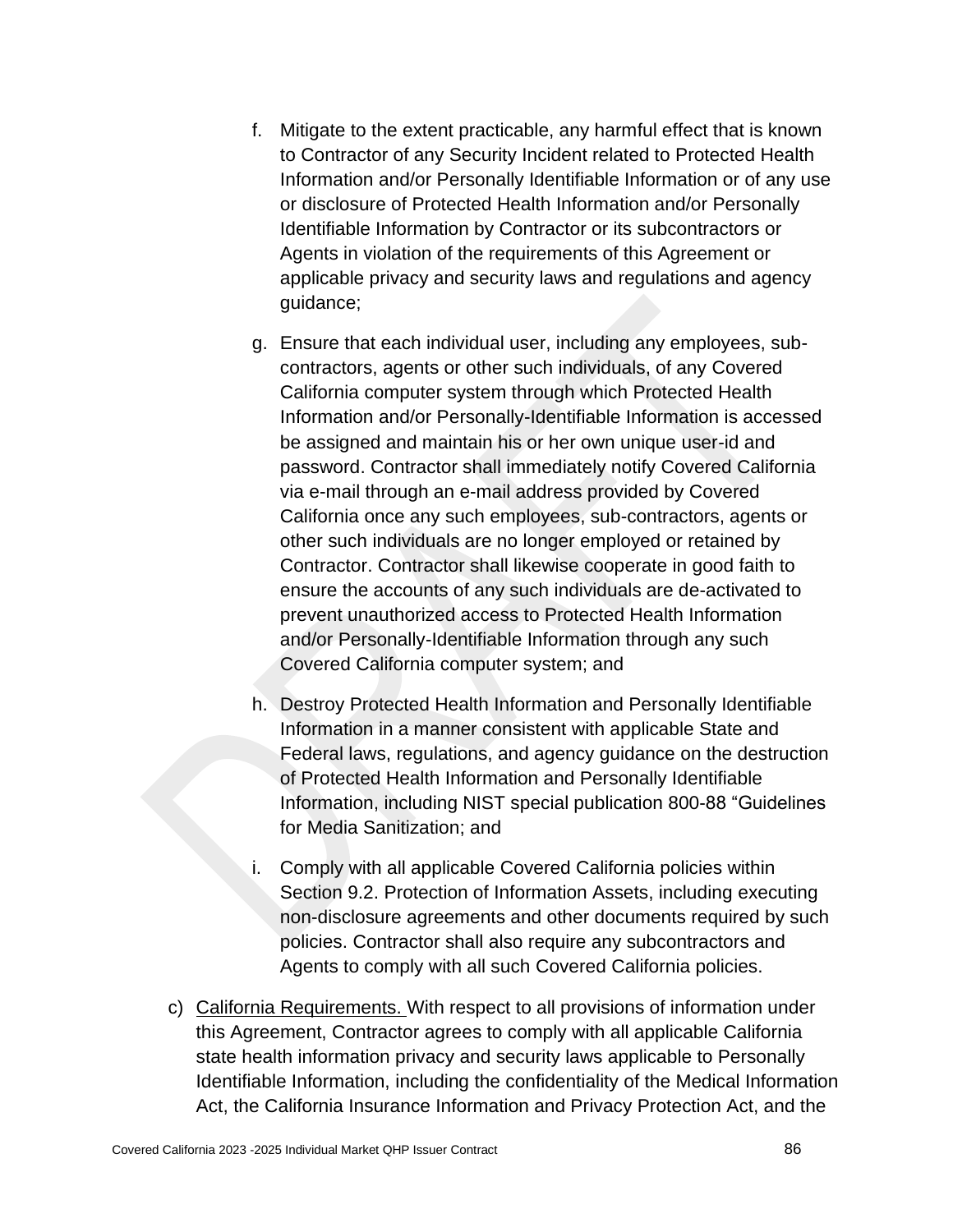Information Practices Act, all collectively referred to as "California Requirements."

d) Interpretation. Notwithstanding any other provisions in this section, to the extent a conflict arises between the permissibility of a use or disclosure of Protected Health Information or Personally Identifiable Information under the HIPAA Requirements, Covered California Requirements, or California Requirements with respect to Contractor Covered California Functions, the applicable requirements imposing the more stringent privacy and security standards to such uses and disclosures shall apply. In addition, any ambiguity in this Agreement regarding the privacy and security of Protected Health Information and/or Personally Identifiable Information shall be resolved to permit Covered California and Contractor to comply with the most stringent of the applicable privacy and security laws or regulations.

#### e) Breach Notification.

- i. Contractor shall report to Covered California any Breach or Security Incident reasonably calculated to result in the Breach of PII or PHI created or received in connection with Contractor Covered California Functions in accordance with the provisions set forth herein. For purposes of this Paragraph (e), a "Breach" shall, in accordance with the HIPAA Breach Notification Rule, mean the impermissible use or disclosure of PII or PHI within Contractor's custody or control which is reasonably calculated to compromise the security or privacy of any such PII or PHI [45 CFR § 164.400-414]. For purposes of this Paragraph (e), a "Security Incident" shall, in accordance with the HIPAA Security Rule, mean the attempted or successful unauthorized access, use, disclosure, modification, or destruction of information or the interference with system operations in an information system [45 CFR § 164.304].
- ii. Contractor shall, without unreasonable delay, but no later than within three (3) business days after Contractor's discovery of a Breach or Security Incident reasonably calculated to result in a Breach of PII or PHI subject to this agreement, submit an initial report regarding any such Breach or Security Incident to Covered California. Reports shall be made on a form made available to Contractor by Covered California.
- iii. Contractor shall cooperate with Covered California in investigating any such Breach or Security Incident and in meeting Covered California's obligations, if any, under applicable State and Federal security breach notification laws, regulatory obligations, or agency requirements. If the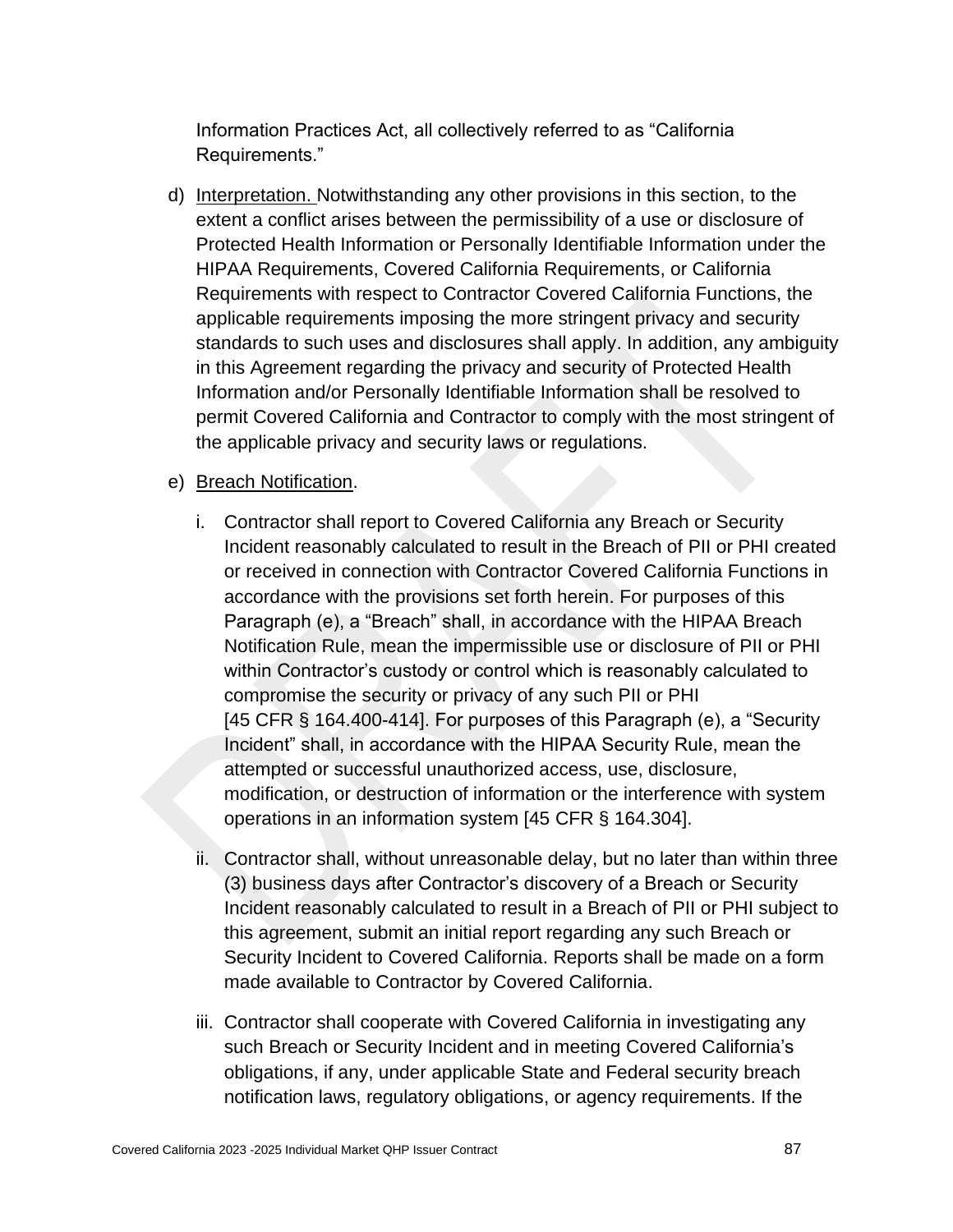cause of the Breach or Security Incident is attributable to Contractor or its Agents or subcontractors, Contractor shall be responsible for Breach notifications and reporting as required under applicable Federal and State laws, regulations, and agency guidance. Such notification(s) and required reporting shall be done in cooperation with Covered California.

- iv. To the extent possible, Contractor's initial report shall include: (a) the names of the individual(s) whose Protected Health Information and/or Personally Identifiable Information has been, or is reasonably believed by Contractor to have been accessed, acquired, used, or disclosed. In the event of a Security Incident, Contractor shall provide such information regarding the nature of the information system intrusion and any systems potentially compromised; (b) a brief description of what happened including the date of the incident and the date of the discovery of the incident, if known; (c) a description of the types of Protected Health Information and/or Personally Identifiable Information that were involved in the incident, as applicable; (d) a brief description of what Contractor is doing or will be doing to investigate, to mitigate harm to the individual(s) and to its information systems, and to protect against recurrences; and (e) any other information that Covered California determines it needs to include in notifications to the individual(s) or relevant regulatory authorities under applicable privacy and security requirements.
- v. Within three (3) Days of conducting its investigation, unless an extension is granted by Covered California, Contractor shall file a final report, which shall identify and describe the results and outcome of Contractor's abovereferenced investigation and mitigation efforts. Contractor shall make all reasonable efforts to obtain the information listed above and shall provide an explanation if any information cannot be obtained. Contractor and Covered California will cooperate in developing content for any public statements.
- f) Other Obligations. The following additional obligations apply to Contractor:
	- i. Subcontractors and Agents. Contractor shall enter into an agreement with any Agent or subcontractor that will have access to Protected Health Information and/or Personally Identifiable Information that is received from, or created or received by, Contractor on behalf of Covered California or in connection with this Agreement, or any of its contracting Plans pursuant to which such Agent or subcontractor agrees to be bound by the same or more stringent restrictions, terms and conditions as those that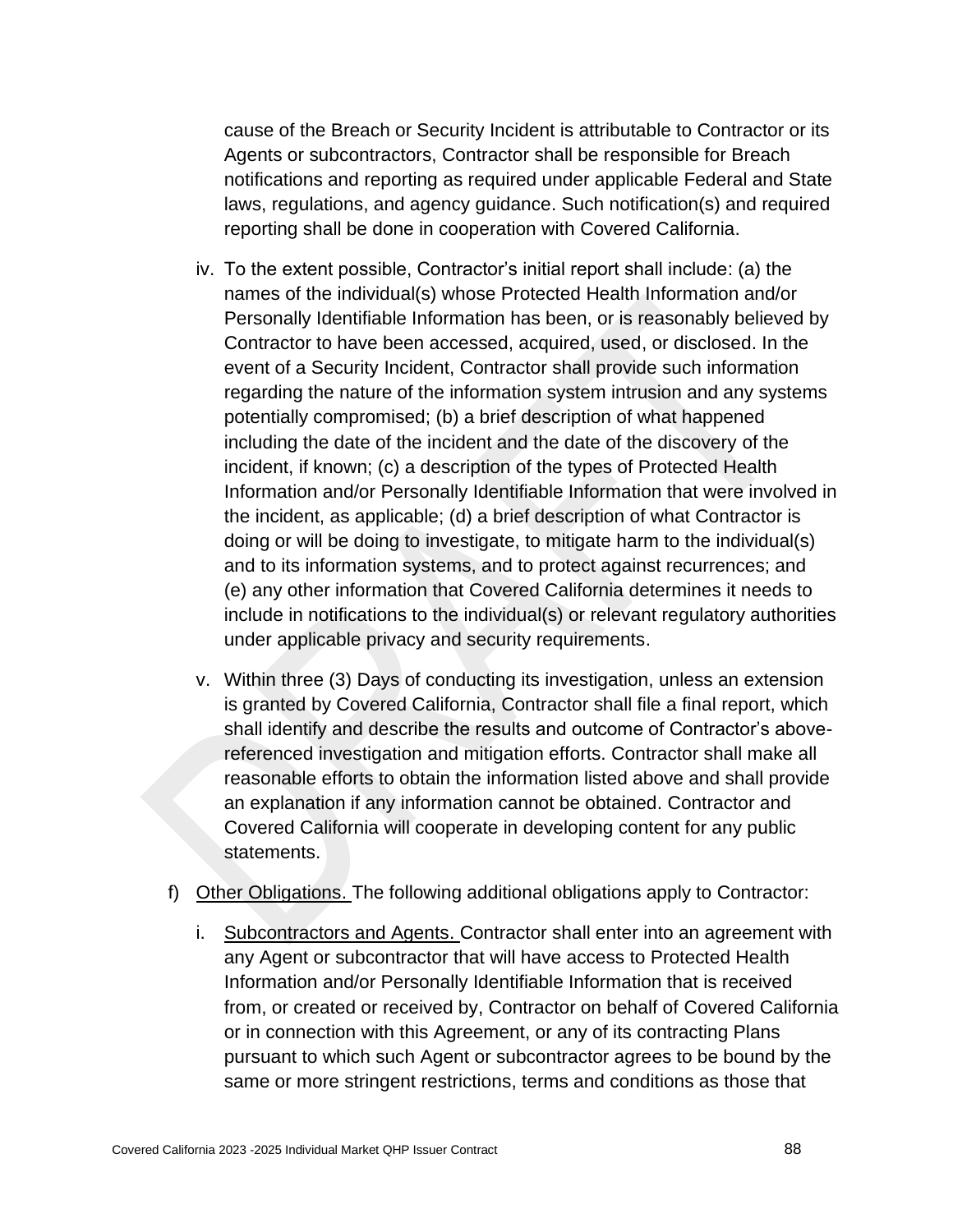apply to Contractor pursuant to this Agreement with respect to such Protected Health Information and Personally Identifiable Information.

- ii. Covered California Operations. Unless otherwise agreed to by the Contractor and Covered California, Contractor shall provide patient medical and pharmaceutical information needed by Covered California to fulfill its health oversight obligations under applicable law and effectively oversee and administer the Plans.
- iii. Records and Audit. Contractor agrees to make its internal practices, books and records relating to the use and disclosure of Protected Health Information and/or Personally Identifiable Information received from Covered California, or created or received by Contractor on behalf of Covered California or in connection with this Agreement available to the Secretary of the U.S. Department of Health and Human Services for purposes of determining the Contractor's and/or Covered California's compliance with HIPAA Requirements. In addition, Contractor shall provide Covered California with information concerning its safeguards described throughout this section and/or other information security practices as they pertain to the protection of Protected Health Information and Personally Identifiable Information, as Covered California may from time to time request. Failure of Contractor to complete or to respond to Covered California's request for information within the reasonable timeframe specified by Covered California shall constitute a material breach of this Agreement. In the event of a Breach or Security Incident related to Protected Health Information and/or Personally Identifiable Information or any use or disclosure of Protected Health Information and/or Personally Identifiable Information by Contractor in violation of the requirements of this Agreement, Covered California will be permitted access to Contractor's facilities in order to review policies, procedures, and controls relating solely to compliance with the terms of this Agreement.
- iv. Electronic Transactions Rule. In conducting any electronic transaction that is subject to the Electronic Transactions Rule on behalf of any Plan, Contractor agrees to comply with all applicable requirements of the Electronic Transactions Rule set forth in 45 C.F.R. Part 162. Contractor agrees to require that any Agent, including a subcontractor, of Contractor that conducts standard transactions with Protected Health Information and/or Personally Identifiable Information of the Plan comply with all applicable requirements of the Electronic Transactions Rule.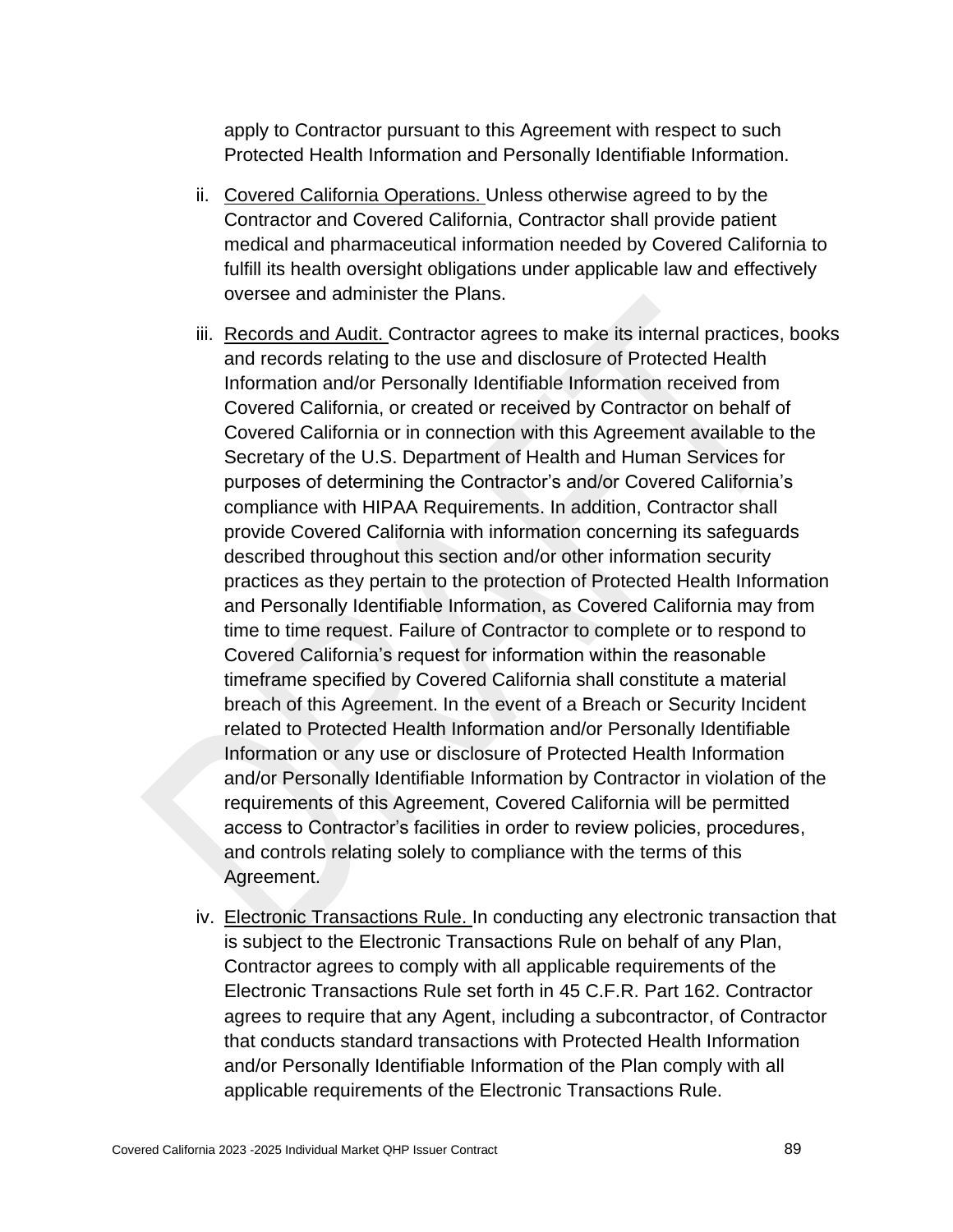- v. Minimum Necessary. Contractor agrees to request and use only the minimum necessary type and amount of Protected Health Information required to perform its services and will comply with any regulations promulgated under the HIPAA Requirements and agency guidance concerning the minimum necessary standard pertaining to Protected Health Information. Contractor will collect, use, and disclose Personally Identifiable Information only to the extent necessary to accomplish a specified purpose under this Agreement.
- vi. Indemnification. Contractor shall indemnify, hold harmless, and defend Covered California from and against any and all costs (including mailing, labor, administrative costs, vendor charges, and any other costs Covered California determines to be reasonable), losses, penalties, fines, and liabilities arising from or due to a Breach or other non-permitted use or disclosure of Protected Health Information and/or Personally Identifiable Information by Contractor or its subcontractors or Agents, including , (1) damages resulting from any action under applicable (a) HIPAA Requirements, (b) Covered California Requirements or (c) California Requirements, and (2) the costs of Covered California actions taken to: (i) notify the affected individual(s) and other entities of and to respond to the Breach; (ii) mitigate harm to the affected individual(s); and (iii) respond to questions or requests for information about the Breach or other impermissible use or disclosure of Protected Health Information and/or Personally Identifiable Information.
- g) Privacy Policy. Covered California shall notify Contractor of any limitation(s) in its Privacy Policy, to the extent that such limitation may affect Contractor's use or disclosure of Protected Health Information and/or Personally Identifiable Information.
- h) Reporting Violations of Law. Contractor may use Protected Health Information to report violations of law to appropriate Federal and State authorities, consistent with 45 C.F.R. § 164.502(j)(2), other provisions within the HIPAA Requirements, or any other applicable State or Federal laws or regulations.
- i) Survival. Notwithstanding anything to the contrary in the Agreement, the provisions of this Section 9.1 on the Protection of Personally Identifiable Information shall survive termination of the Agreement with respect to information that relates to Contractor Covered California functions until such time as all Personally Identifiable Information and Protected Health Information is destroyed by assuring that hard copy Personally Identifiable Information and Protected Health Information will be shredded and electronic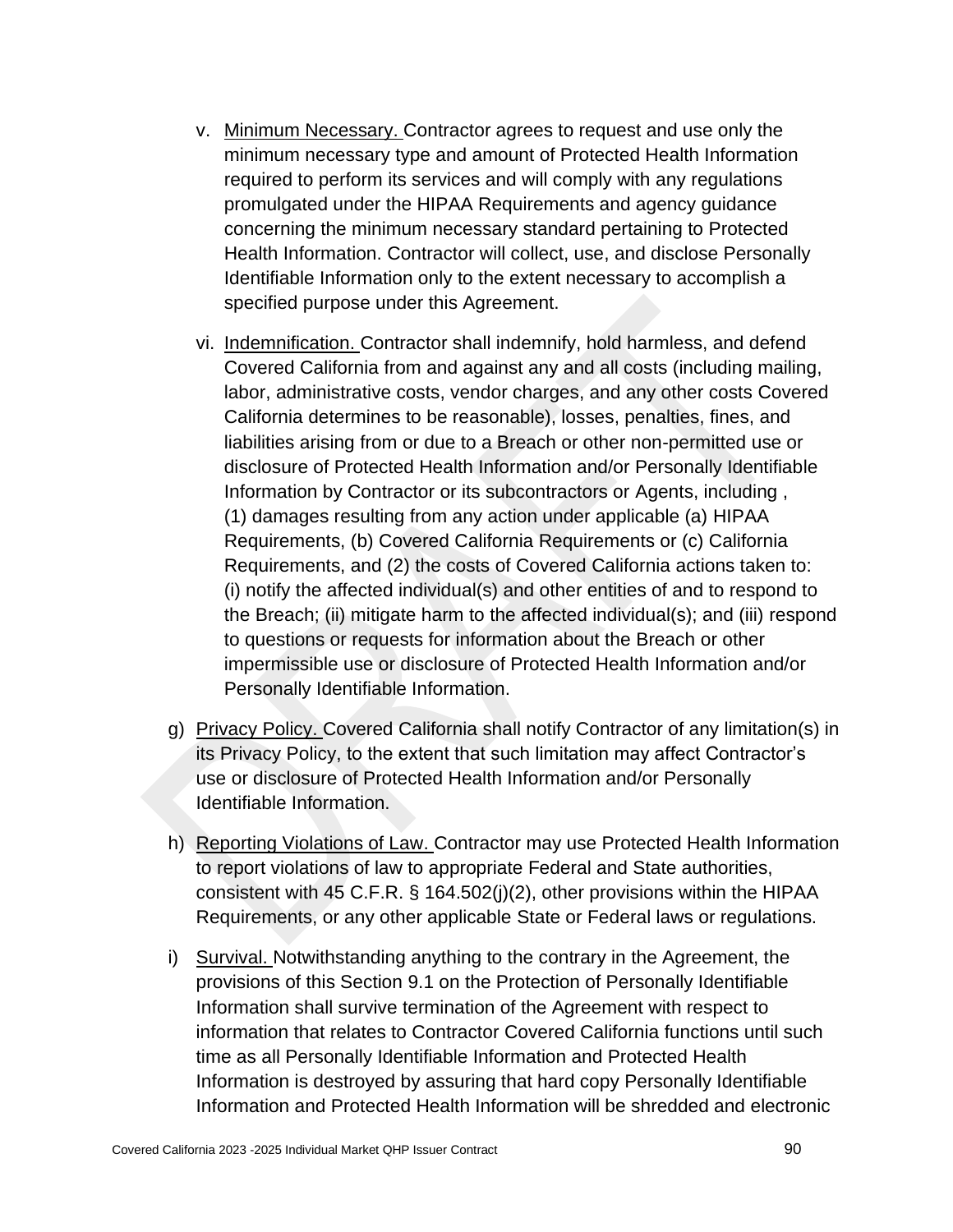media will be cleared, purged, or destroyed consistent with National Institute of Standards and Technology Guidelines for Media Sanitization, or is returned to Covered California, in a manner that is reasonably acceptable to Covered California.

j) Contract Breach. Without limiting the rights of the parties pursuant to this Agreement, if Contractor breaches its obligations under this section, Covered California may, at its option: (a) exercise any of its rights of access and inspection under this Agreement; (b) require Contractor to submit to a plan of monitoring and reporting, as Covered California may determine necessary to maintain compliance with this Agreement and such plan shall be made part of this Agreement; or (c) notwithstanding any other provisions of this Agreement, after giving Contractor opportunity to cure the breach, terminate this Agreement. If Contractor materially breaches its obligations under this section, Covered California may terminate this Agreement, with or without opportunity to cure the breach. Covered California's remedies under this section and any other part of this Agreement or provision of law shall be cumulative, and the exercise of any remedy shall not preclude the exercise of any other.

### **9.2 Protection of Information Assets**

- a) The following terms shall apply as defined below:
	- i. "Information Assets" means any information, including Confidential Information, necessary to the operation of either party that is created, stored, transmitted, processed, or managed on any hardware, software, network components, or any printed form, or is communicated orally. "Information Assets" does not include information that has been transferred from the Disclosing Party to the Receiving Party under applicable laws, regulations, and agency guidance, and that is being maintained and used by the Receiving Party solely for purposes that are not Contractor Covered California Functions.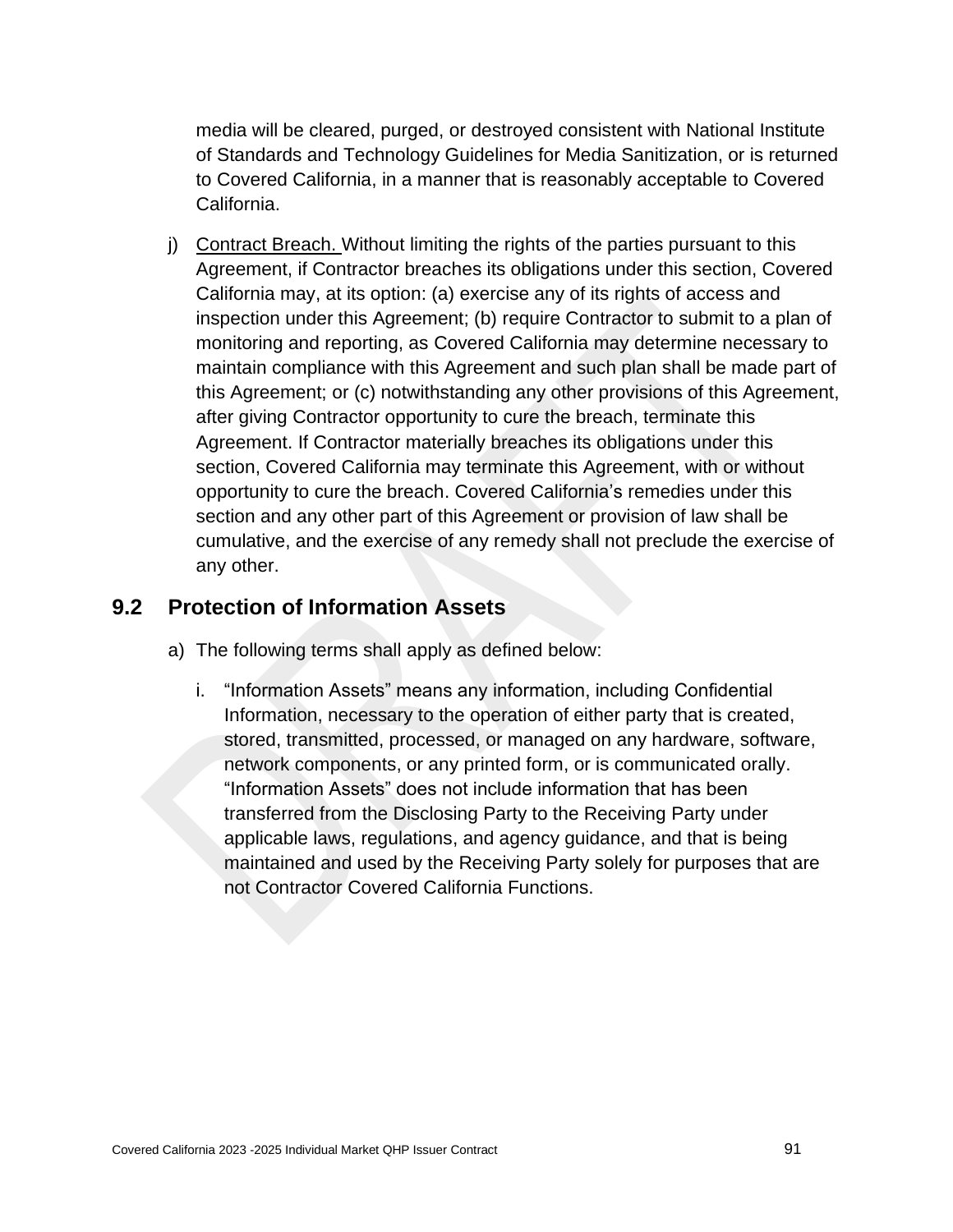- ii. "Confidential Information" includes, any information (whether oral, written, visual, or fixed in any tangible medium of expression), relating to either party's services, operations, systems, programs, inventions, techniques, suppliers, customers and prospective customers (excluding Covered California), cost and pricing data, trade secrets, know-how, processes, plans, reports, designs, and any other information of or relating to the business or either party, including Contractor's programs, but does not include information that (a) is described in the Evidence of Coverage booklets; (b) was known to the Receiving Party before it was disclosed to the Receiving Party by the Disclosing Party, (c) was or becomes available to the Receiving Party from a source other than the Disclosing Party, provided such fact is evidenced in writing and the source is not bound by a confidentiality obligation regarding such information to Disclosing Party, or (d) is developed by either party independently of the other party's Confidential Information, provided that such fact can be adequately documented.
- iii. "Disclosing Party" means the party who sends Information Assets that it owns to the other party for the purposes outlined in this Agreement.
- iv. "Receiving Party" means the party who receives Information Assets owned by the other party.
- b) The Receiving Party shall hold all Information Assets of the Disclosing Party in confidence and will not use any of the Disclosing Party's Information Assets for any purpose, except as set forth in this Agreement, or as otherwise required by law, regulation, or compulsory process.
- c) The Receiving Party must take all reasonable and necessary steps to prevent the unauthorized disclosure, modification, or destruction of the Disclosing Party's Information Assets. The Receiving Party must, at a minimum, use the same degree of care to protect the Disclosing Party's Information Assets that it uses to protect its own Information Assets.
- d) The Receiving Party agrees not to disclose the Disclosing Party's Information Assets to anyone, except to employees or third parties who require access to the Information Assets pursuant to this Agreement, but only where such third parties have signed agreements regarding the Information Assets containing terms that are equivalent to, or stricter than, the terms of this section, or as otherwise required by law.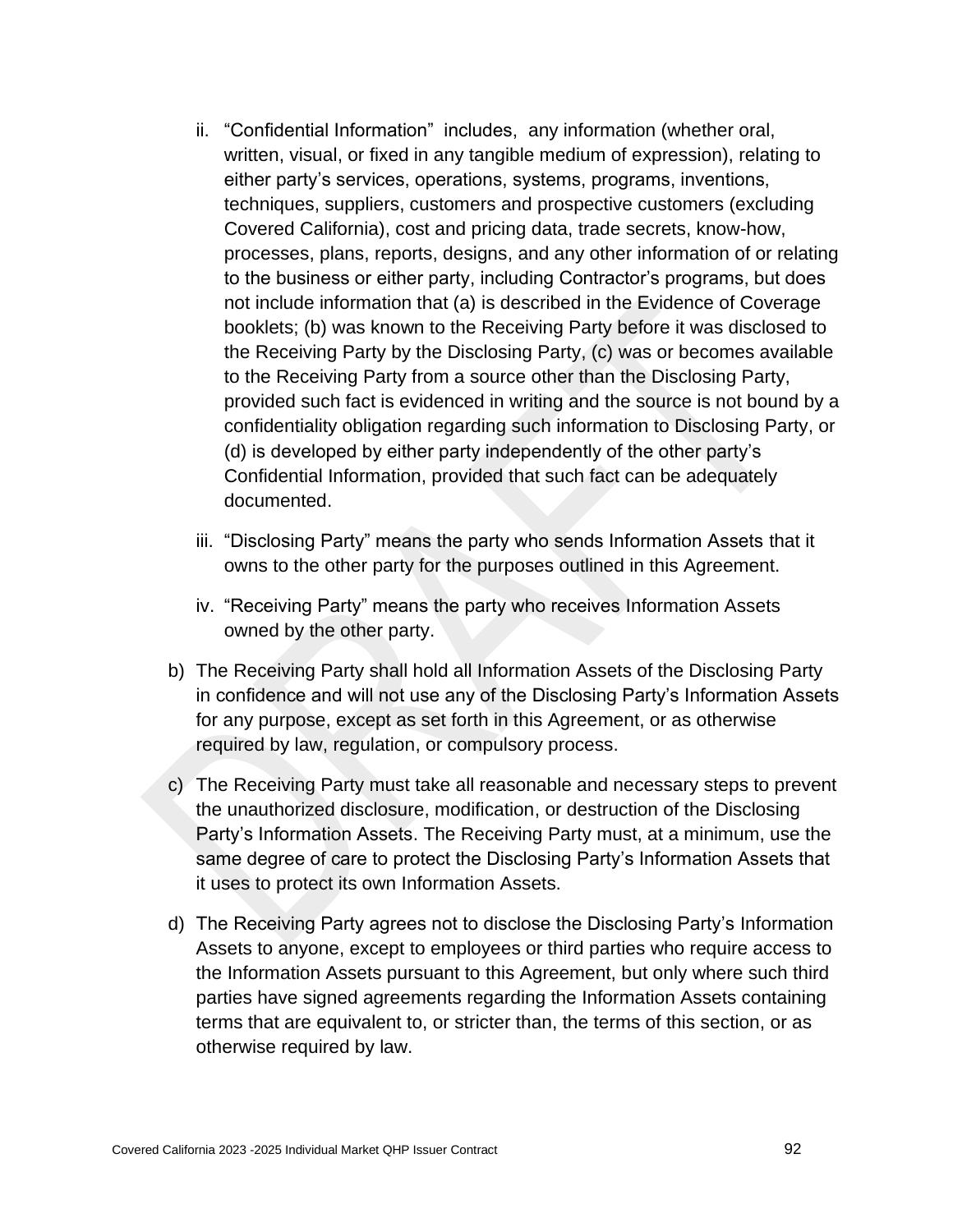- e) In the event the Receiving Party is requested to disclose the Disclosing Party's Information Assets pursuant to a request under the California Public Records Act (PRA), a summons, subpoena, or in connection with any litigation, or to comply with any law, regulation, ruling, or government or public agency request, the Receiving Party shall, to the extent it may do so lawfully, give the Disclosing Party five (5) business days' notice of such requested disclosure and afford the Disclosing Party the opportunity to review the request before Receiving Party discloses the Information Assets. The Disclosing Party shall, in accordance with applicable law, have the right to take such action as it reasonably believes may be necessary to protect the Information Assets, and such action shall not be restricted by the dispute resolution process of this Agreement. If such request is pursuant to the PRA, Covered California shall give Contractor five (5) business days' notice to permit Contractor to consult with Covered California prior to disclosure of any Confidential Information. This subdivision shall not apply to restrict disclosure of any information to the State or in connection with a dispute between Covered California and Contractor or any audit or review conducted pursuant to this Agreement.
- f) The Receiving Party shall notify the Disclosing Party in writing of any unauthorized disclosure, modification, or destruction of the Disclosing Party's Information Assets by the Receiving Party, its officers, directors, employees, contractors, Agents, or third parties. The Receiving Party shall make this notification promptly upon becoming aware of such disclosure, modification, or destruction, but in any event, not later than four (4) Days after becoming aware of the unauthorized disclosure, modification, or destruction. After such notification, the Receiving Party agrees to cooperate reasonably, at the Receiving Party's expense, with the Disclosing Party to remedy or limit the unauthorized disclosure, modification, or destruction, and/or its effects.
- g) The Receiving Party understands and agrees the Disclosing Party may suffer immediate, irreparable harm in the event the Receiving Party fails to comply with any of its obligations under this section, that monetary damages will be inadequate to compensate the Disclosing Party for such breach and that the Disclosing Party shall have the right to enforce this section by injunctive or other equitable remedies. The provisions of this section shall survive the expiration, or termination, for any reason, of this Agreement.
- h) To the extent that information subject to this section on Protection of Information Assets is also subject to HIPAA Requirements, Covered California Requirements or California Requirements in Section 9.1(b) and (c),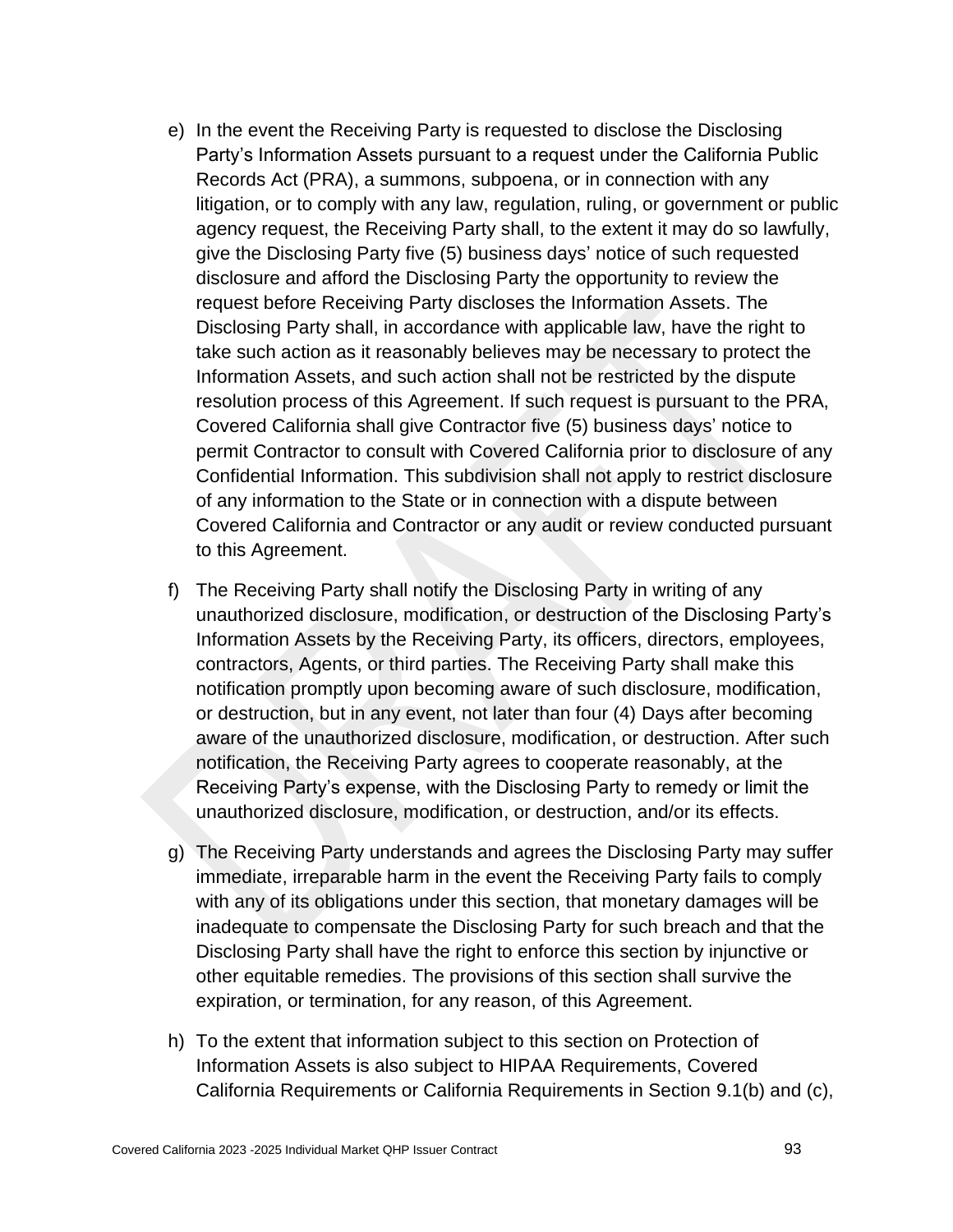such information shall be governed by the provisions of Section 9.1. In the event of a conflict or inconsistency between the requirements of the various applicable sections and attachments of this Agreement, including Section 9.1 and this Section 9.2, Contractor shall comply with the provisions that provide the greatest protection against access, use, or disclosure.

i) Survival. Notwithstanding anything to the contrary in the Agreement, the provisions of this Section 9.2 on Information Assets shall survive termination of the Agreement until such time as all Information Assets provided by Covered California to Contractor, or created, received, or maintained by Contractor on behalf of Covered California, is destroyed by assuring that hard copy Information Assets will be shredded and electronic media will be cleared, purged, or destroyed consistent with National Institute of Standards and Technology Guidelines for Media Sanitization or is returned to Covered California, in a manner that is reasonably acceptable to Covered California.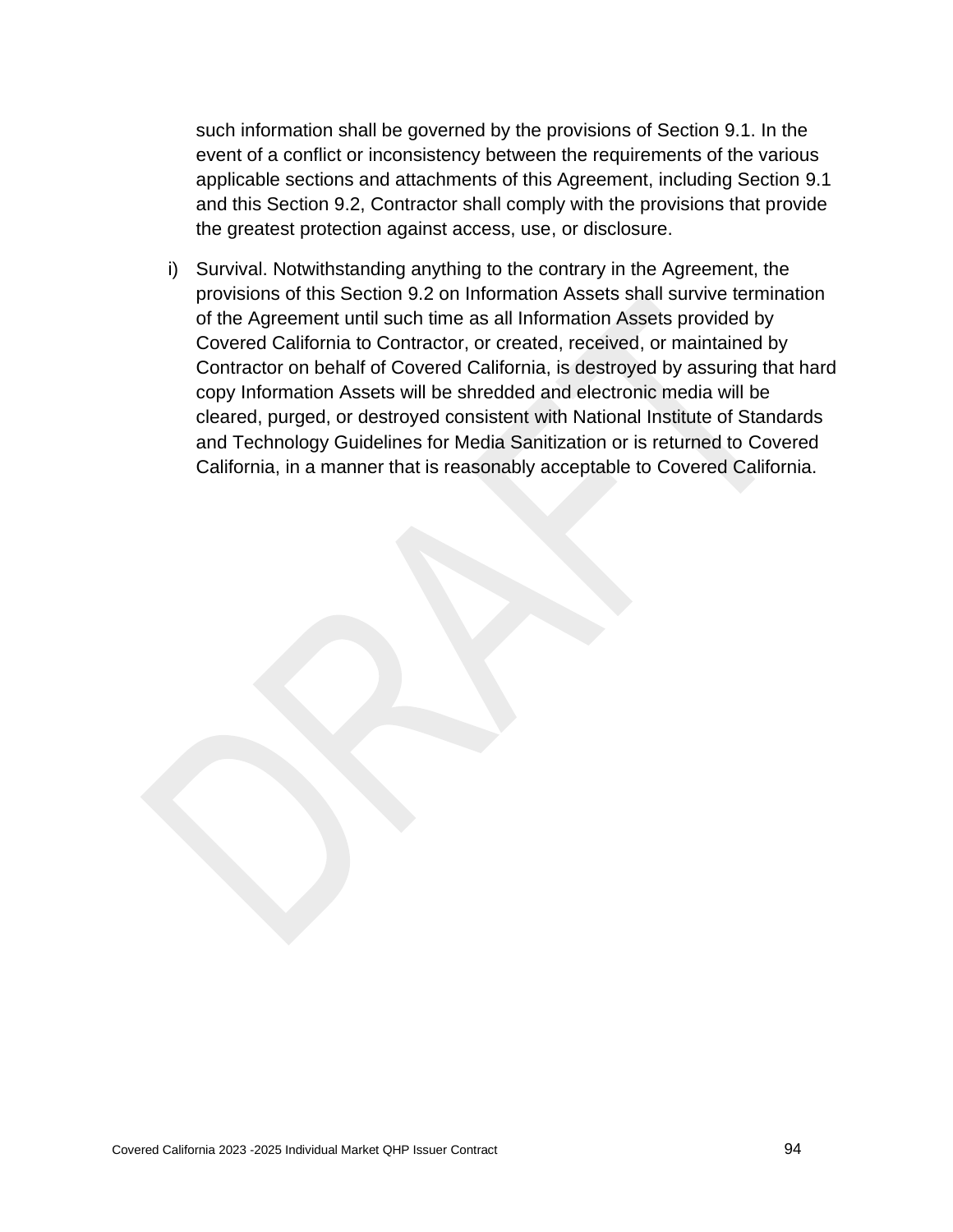### **ARTICLE 10 – RECORDKEEPING**

### **10.1 Clinical Records**

Except with respect to any longer periods that may be required under applicable laws, rules and regulations, Contractor shall maintain, and require each Participating Provider and subcontractor to maintain, a medical record documentation system adequate to fully disclose and document the medical condition of each Enrollee and the extent of Covered Services provided to Enrollees. Clinical records shall be retained for at least seven (7) years following the year of the final Claims payment. Except as otherwise required by State and Federal laws, rules, and regulations, if an audit, litigation, research, evaluation, claim, or other action involving the records has not been concluded before the end of the seven (7) year minimum retention period, the clinical records must be retained until all issues arising out of the action have been resolved. If responsibility for maintenance of medical records is delegated by Contractor to a Participating Provider or subcontractor, Contractor shall require such Participating Provider or other subcontractor to comply with the document retention requirements set forth in this Agreement and as otherwise required by applicable laws, rules and regulations.

### **10.2 Financial Records**

- a) Except as otherwise required to be maintained for a longer period by law or this Agreement, financial records, supporting documents, statistical records and all other records pertinent to amounts paid to or by Contractor in connection with this Agreement shall be retained by Contractor for at least ten (10) years from the date of the final claims payment. Contractor shall maintain accurate books, accounts, and records and prepare all financial statements in accordance with Generally Accepted Accounting Principles, applicable laws, rules and regulations, and requirements imposed by any governmental, or State or Federal Regulator having jurisdiction over Contractor.
- b) Contractor shall maintain adequate data customarily maintained and reasonably necessary to properly document each of its transactions with Participating Providers, Covered California, and Enrollees during the period this Agreement remains in force and will keep records of claims, including medical review and high dollar special audit claims, for a period of ten (10) years or for such length of time as required by Federal or State law, whichever is longer. Subject to compliance with applicable laws, rules and regulations, including, those relating to confidentiality and privacy, at the end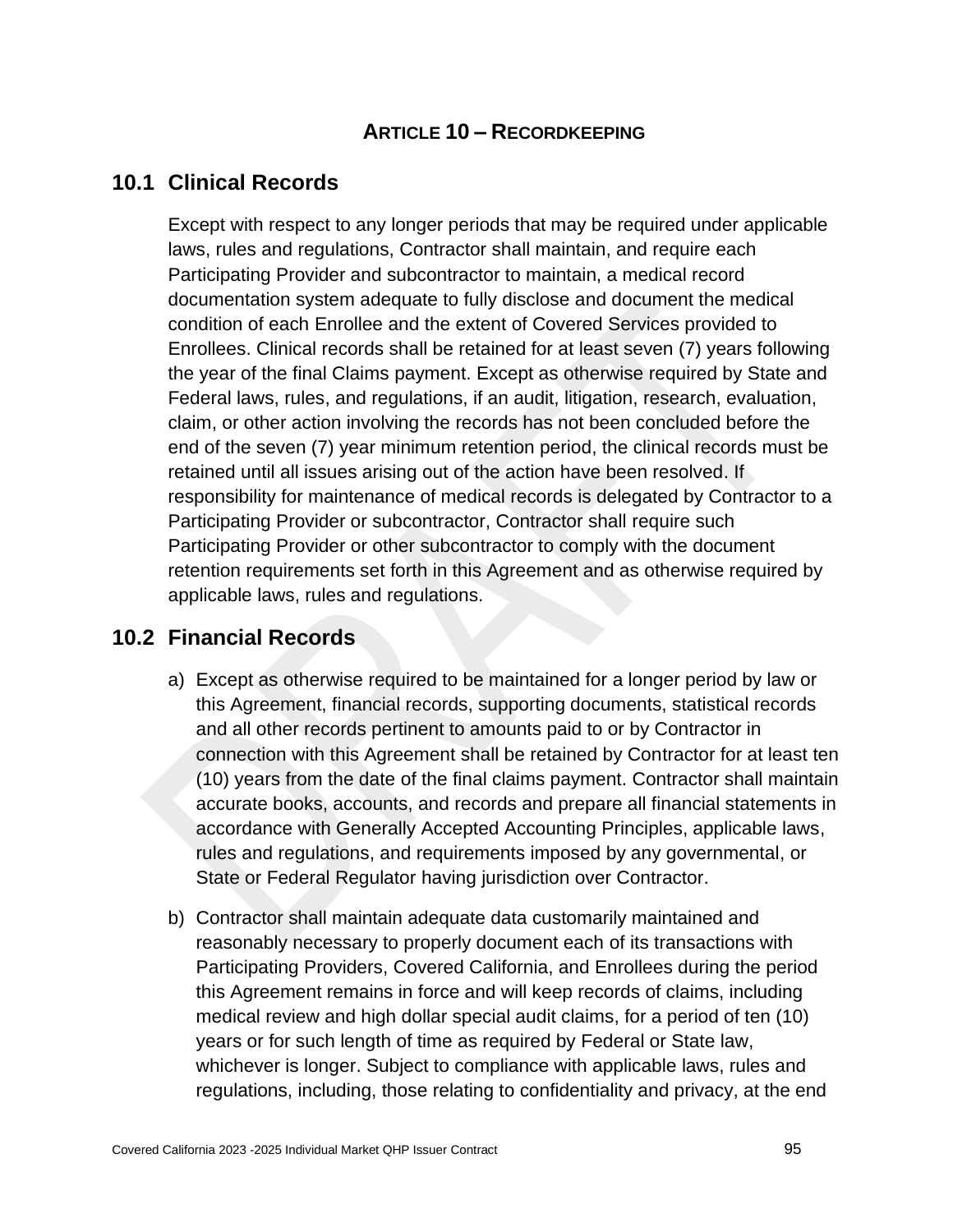of the ten (10) year retention period, at the option of Covered California, records shall either be transferred to Covered California at its request or destroyed.

c) Contractor shall maintain historical claims data and other records and data relating to the utilization of Covered Services by Enrollees on-line for two (2) years from date that the Agreement is terminated with respect to Covered Services provided to Enrollees during the term of this Agreement. These records shall include, the data elements necessary to produce specific reports mutually agreed upon by Covered California and Contractor and in such form reasonably required by Covered California that is consistent with industry standards and requirements of Health Insurance Regulators regarding statistical, financial, and/or data reporting requirements, including information relating to diagnosis, treatment, amounts billed (allowed and paid), dates of service, procedure numbers, deductible, out-of-pocket, and other cost sharing for each claim.

#### **10.3 Storage**

Such books and records shall be kept in a secure location at the Contractor's office(s), and books and records related to this Agreement shall be available for inspection and copying by Covered California, Covered California representatives, and such consultants and specialists as designated by Covered California, at any time during normal business hours as provided in Section 10.5 hereof and upon reasonable notice. Contractor shall also ensure that related books and records of Participating Providers and subcontractors shall be accurately maintained. If any inquiry, audit, investigation, litigation, claim, or other action involving the records is ongoing and has not been finally concluded before the end of the ten (10) year minimum retention period, the applicable financial records must be retained until all issues arising out of the action have been resolved.

### **10.4 Back-Up**

Contractor shall maintain a separate back-up system for its electronic data processing functions and a duplicate data file which is updated regularly and stored off-site in a secured, controlled environment. Contractor's back-up system shall comply with applicable laws, rules and regulations, including, those relating to privacy and confidentiality, and shall be designed to meet or exceed industry standards regarding the preservation of access to data.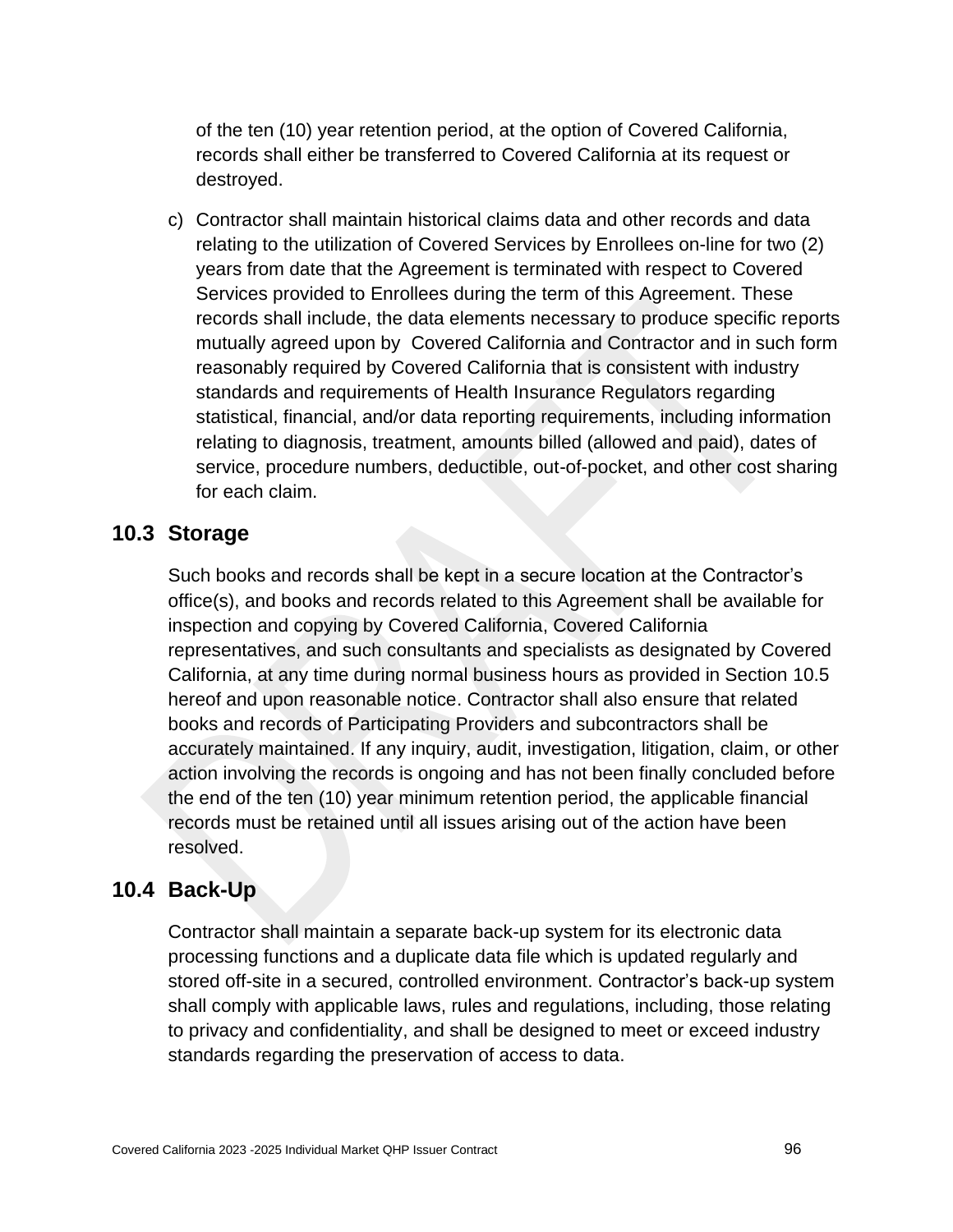## **10.5 Examination and Audit Results**

- a) Contractor shall immediately submit to Covered California the results of final financial, market conduct, or special audits/reviews performed by State and Federal Regulators that have jurisdiction where Contractor serves Enrollees.
- b) Contractor agrees to subject itself to Covered California for audits/reviews, either by Covered California or its designee, or the Department of General Services, California State Auditors, other state and federal regulatory agencies or their designee. Audits/reviews include the evaluation of the correctness of premium rate setting, Covered California's payments to Agents based on the Contractor's report, questions pertaining to Enrollee premium payments and advance premium tax credit payments and State premium assistance payments, participation fee payments which Contractor made to Covered California, Contractor's compliance with the provision set forth in this contract, and review of the Contractor's internal controls to perform the duties specified in this contract. Contractor also agrees to all audits subject to applicable State and Federal law regarding the confidentiality of and release of confidential Protected Health Information of Enrollees.
- c) Contractor agrees that Covered California, the Department of General Services, the California State Auditors, other state and federal regulatory agencies, or their designated representative, shall, subject to applicable State and Federal law regarding the confidentiality and release of Protected Health Information of Enrollees, have the right to access, review and to copy any information and records and supporting documentation pertaining to the performance of this Agreement. Contractor agrees to maintain such records for possible audit for a minimum of three (3) years after final payment, unless a longer period of records retention is stipulated. Contractor agrees to allow the auditor(s) access to such records, information and supporting documentation during normal business hours and to allow interviews of any employees who might reasonably have information related to such records. Further, Contractor agrees to include a similar right of the State to audit records and interview staff in any subcontract related to performance of this Agreement.
- d) Contractor agrees to implement corrective actions of an audit/review findings within ninety (90) Days. In the instance Contractor cannot implement the corrective action of a finding within ninety (90) Days, it shall submit a status report to Covered California stating why it cannot correct the finding within the specified time frame and shall propose another date for correction which shall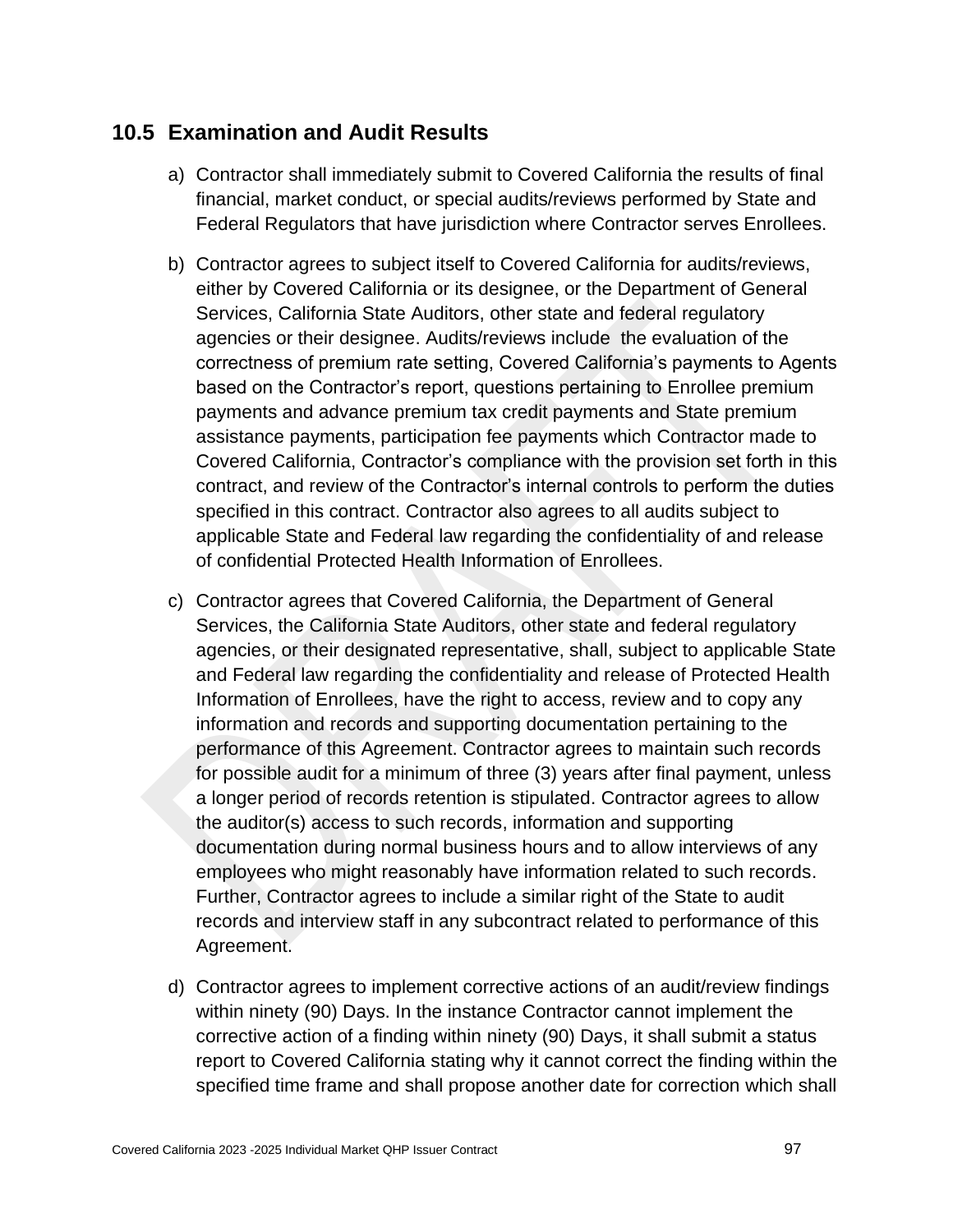also include a mitigation strategy. In all instances, Contractor and Covered California will do their best to resolve an audit/review finding within one hundred sixty (160) Days. Should Contractor disagree with Covered California's management decision on an audit/review finding, it may appeal such management decision to Covered California Executive Director whose decision is final and binding on the parties, in terms of administrative due process.

## **10.6 Notice**

Contractor shall promptly notify Covered California in writing of any inquiry, audit, investigation, litigation, claim, examination, or other proceeding involving Contractor, or any Contractor personnel, Participating Provider or other authorized subcontractor, that is threatened or commenced by any State and Federal Regulatory agency or other party that a reasonable person might believe could materially affect the ability of Contractor to perform in accordance with the terms set forth in this Agreement. Such notice shall be provided by Contractor to Covered California within ten (10) Days of Contractor's receipt of notice regarding such action; provided, however, that any such exchange of information shall be subject to compliance with applicable laws, rules and regulations, and shall not occur to the extent prohibited by order of the court, administrative agency, or other tribunal. or State or Federal regulatory authority having jurisdiction over the matter or by the laws and regulations governing the action. This section shall not be required with respect to disputes relating to claims and other matters noticed to Covered California in the ordinary course of business pursuant to other terms and conditions set forth in this Agreement or required by law.

## **10.7 Confidentiality**

Covered California understands and agrees that Contractor shall only be obligated to provide access to such information to the extent that: (1) access to such information is permitted by applicable State and Federal law and regulation, including, State and Federal law or regulation relating to confidential or private information; and (2) it would not cause Contractor to breach the terms of any contract to which Contractor is a party. Contractor shall use efforts reasonably acceptable to obtain any necessary consents relating to Contractor's access to information.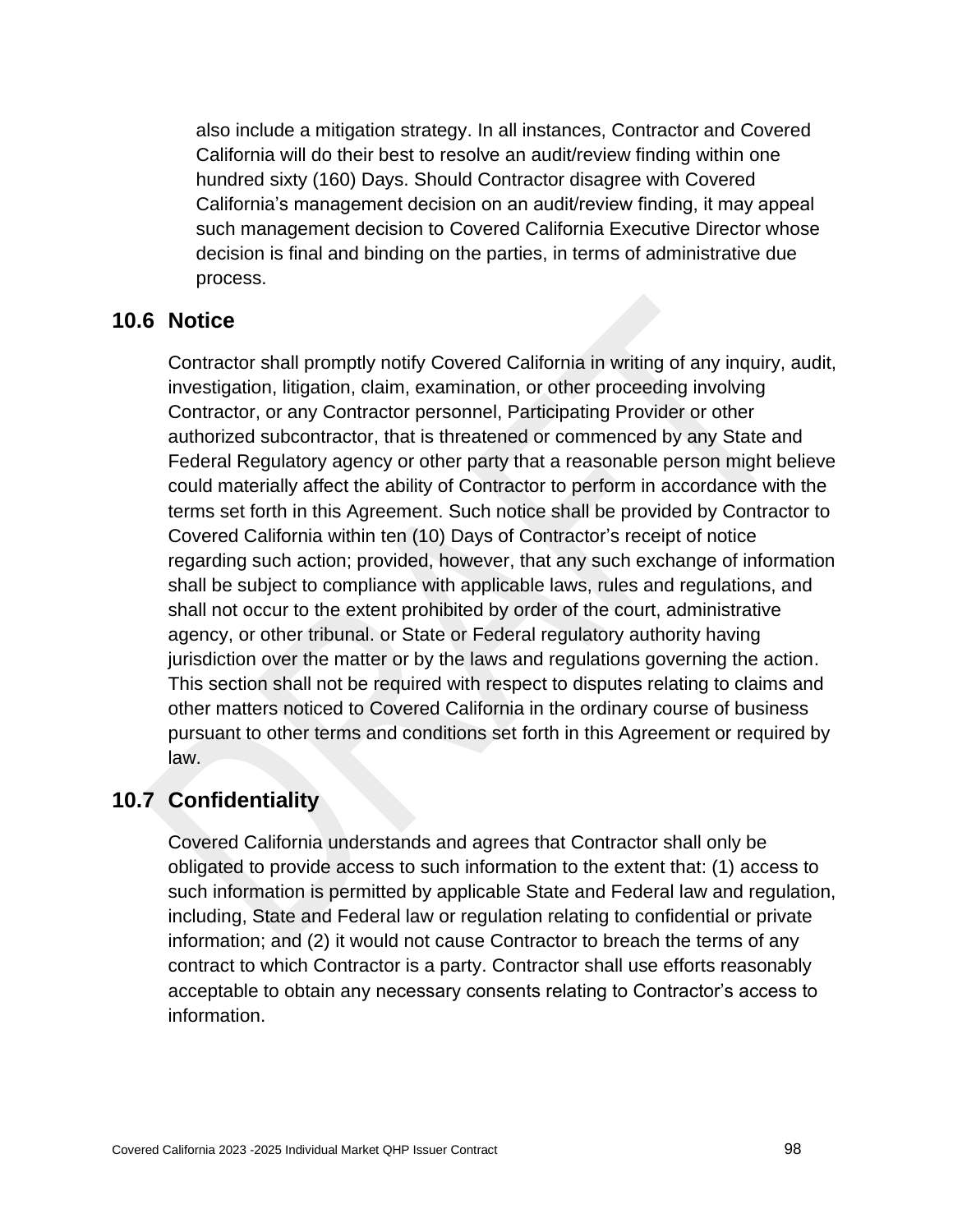## **10.8 Tax Reporting**

Contractor shall provide such information to Covered California upon request and in such form as mutually agreed upon by the parties and reasonably required to document Contractor's compliance with, and/or to fulfill Covered California's obligations with respect to, income tax eligibility, computation and reporting requirements required under applicable laws, rules and regulations that applicable to the operation of Covered California, including, those relating to premium tax credit, and other operations of Covered California set forth at 45 C.F.R. Part 155*.*

## **10.9 Electronic Commerce**

Contractor shall use commercially reasonable efforts, which shall include Contractor's development, implementation and maintenance of processes and systems consistent with industry standards, to comply with the requirements of Covered California and applicable laws, rules and regulations relating to Contractor's participation in electronic commerce activities required under the terms of this Agreement. Contractor shall comply with service levels and system interface specifications documented by Covered California in appropriate CalHEERS documentation.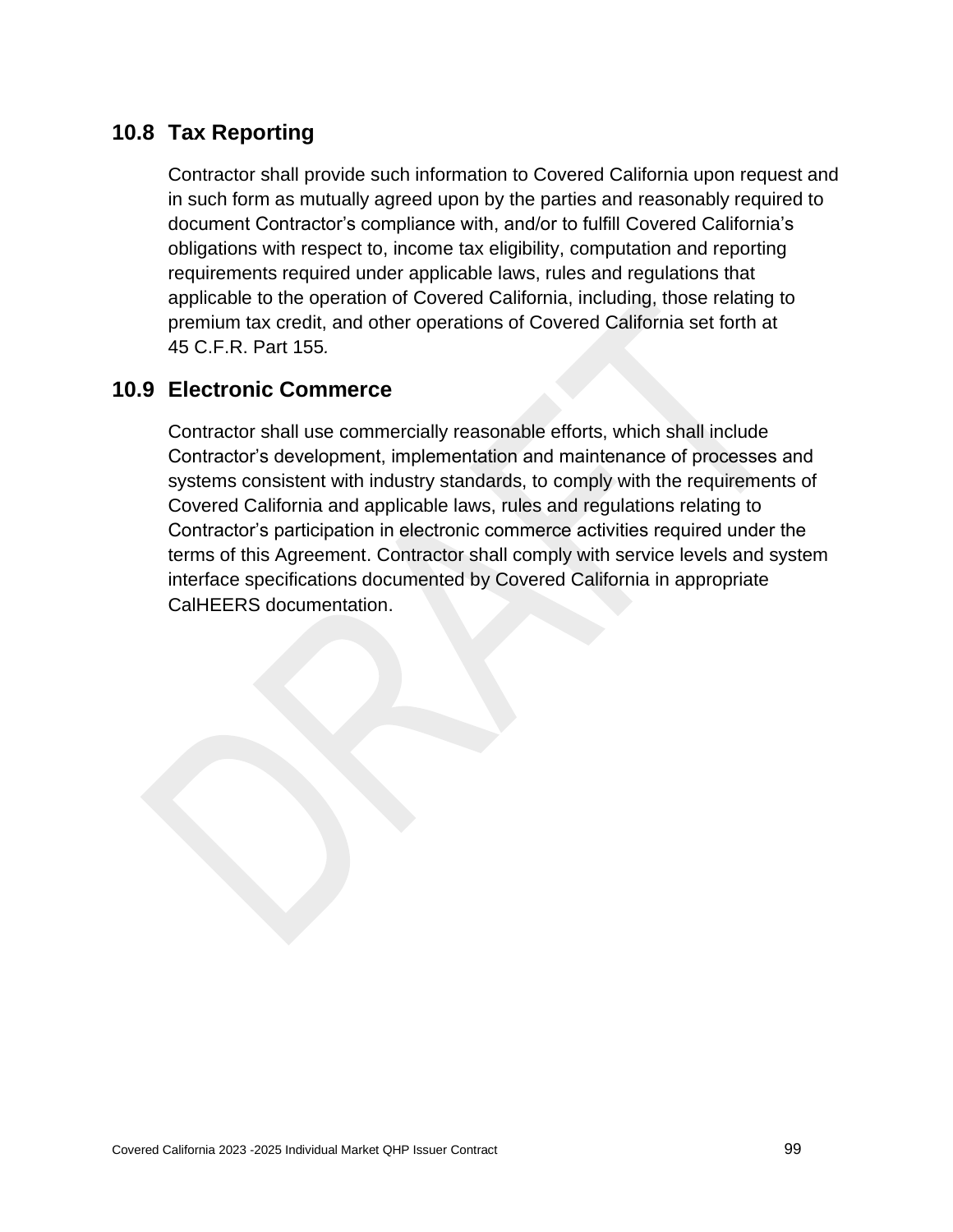### **ARTICLE 11 – INTELLECTUAL PROPERTY**

#### **11.1 Warranties**

- a) Contractor represents, warrants and covenants to the best of its knowledge that:
	- i. It has secured and will secure all rights and licenses necessary for its performance of this Agreement, including consents, waivers, releases from all authors of or owners of any copyright interests in music or performances used, individuals, and talent (radio, television, and motion picture talent), owners of any interest in and to real estate site, locations, property, or props that may be used or shown.
	- ii. To the best of the Contractor's knowledge, neither Contractor's performance of this Agreement, nor the exercise by either Party of the rights granted in this Agreement, nor any use, reproduction, manufacture, sale, offer to sell, import, export, modification, public and private display/performance, distribution, and disposition of the Intellectual Property made, conceived, derived from, or reduced to practice by Contractor and which result directly or indirectly from this Agreement will infringe upon or violate any Intellectual Property right, non-disclosure obligation, or other proprietary or contractual right or interest of any thirdparty or entity now existing under the laws of, or hereafter existing or issued by, any state, the United States, or any foreign country. There is currently no actual or threatened claim by any such third party based on an alleged violation of any such right by Contractor.
	- iii. Neither Contractor's performance nor any part of its performance will violate the right of privacy of, or constitute false or misleading advertising or a libel or slander against any person or entity.
	- iv. It has not granted and shall not grant to any person or entity any right that would or might derogate, encumber, or interfere with any of the rights granted to Covered California in this Agreement.
	- v. It has appropriate systems and controls in place to ensure that state funds will not be used in the performance of this Agreement for the acquisition, operation, or maintenance of computer software in violation of copyright laws.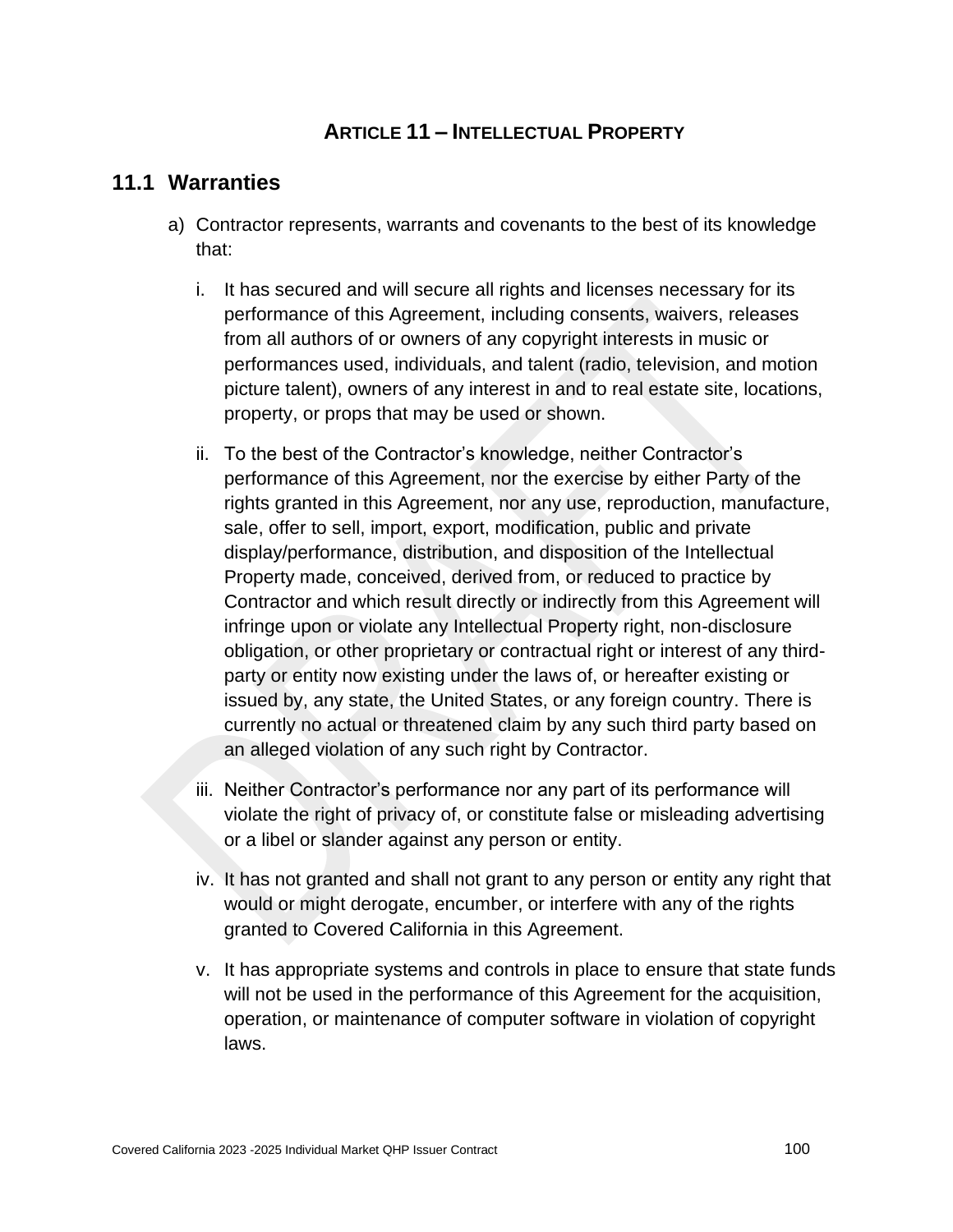- vi. It has no knowledge of any outstanding claims, licenses or other charges, liens, or encumbrances of any kind or nature whatsoever that could affect in any way Contractor's performance of this agreement.
- b) EXCEPT AS EXPRESSLY STATED ELSEWHERE IN THIS AGREEMENT, COVERED CALIFORNIA AND CONTRACTOR MAKE NO WARRANTY AND EXPRESSLY DISCLAIM ANY WARRANTY, EXPRESS OR IMPLIED, THAT THEIR INTELLECTUAL PROPERTY OR THE INTELLECTUAL PROPERTY RESULTING FROM THIS AGREEMENT IS MERCHANTABLE, FIT FOR A PARTICULAR PURPOSE, OR DOES NOT INFRINGE UPON ANY PATENT, TRADEMARK, COPYRIGHT OR THE LIKE, NOW EXISTING OR SUBSEQUENTLY ISSUED.

### **11.2 Intellectual Property Indemnity**

a) Subject to Subsection (c) hereof, Contractor agrees to indemnify and hold Covered California harmless from any expense, loss, damage, or injury; to defend at its own expense any and all claims, suits, and actions; and to pay any judgments or settlements against Covered California to the extent they arise or are due to infringement of third-party intellectual property rights enforceable in the U.S., misuse of third-party confidential or trade secret information, failure to obtain necessary third-party consents, waivers or releases, violation of the right of privacy or publicity, false or misleading advertising, libel or slander, or misuse of social media, by Contractor or any Contractor Intellectual Property. Contractor's indemnification obligations under this section are subject to Contractor receiving prompt notice of the claim after Covered California becomes aware of such claim and being given the right to control the defense of such claim. Should any Intellectual Property licensed by the Contractor to Covered California under this Agreement become the subject of an Intellectual Property infringement claim or other claim for which Contractor is obligated to indemnify Covered California, Contractor will promptly take steps reasonably and in good faith to preserve Covered California's right to use the licensed Intellectual Property in accordance with this Agreement at no expense or disruption to Covered California, except as otherwise stated in this Agreement. Covered California shall have the right to monitor and appear through its own counsel (at Covered California's expense) in any such claim or action. In the defense or settlement of the claim, Contractor may obtain the right for Covered California to continue using the licensed Intellectual Property; or, replace or modify the licensed Intellectual Property so that the replaced or modified Intellectual Property becomes non-infringing provided that such replacement or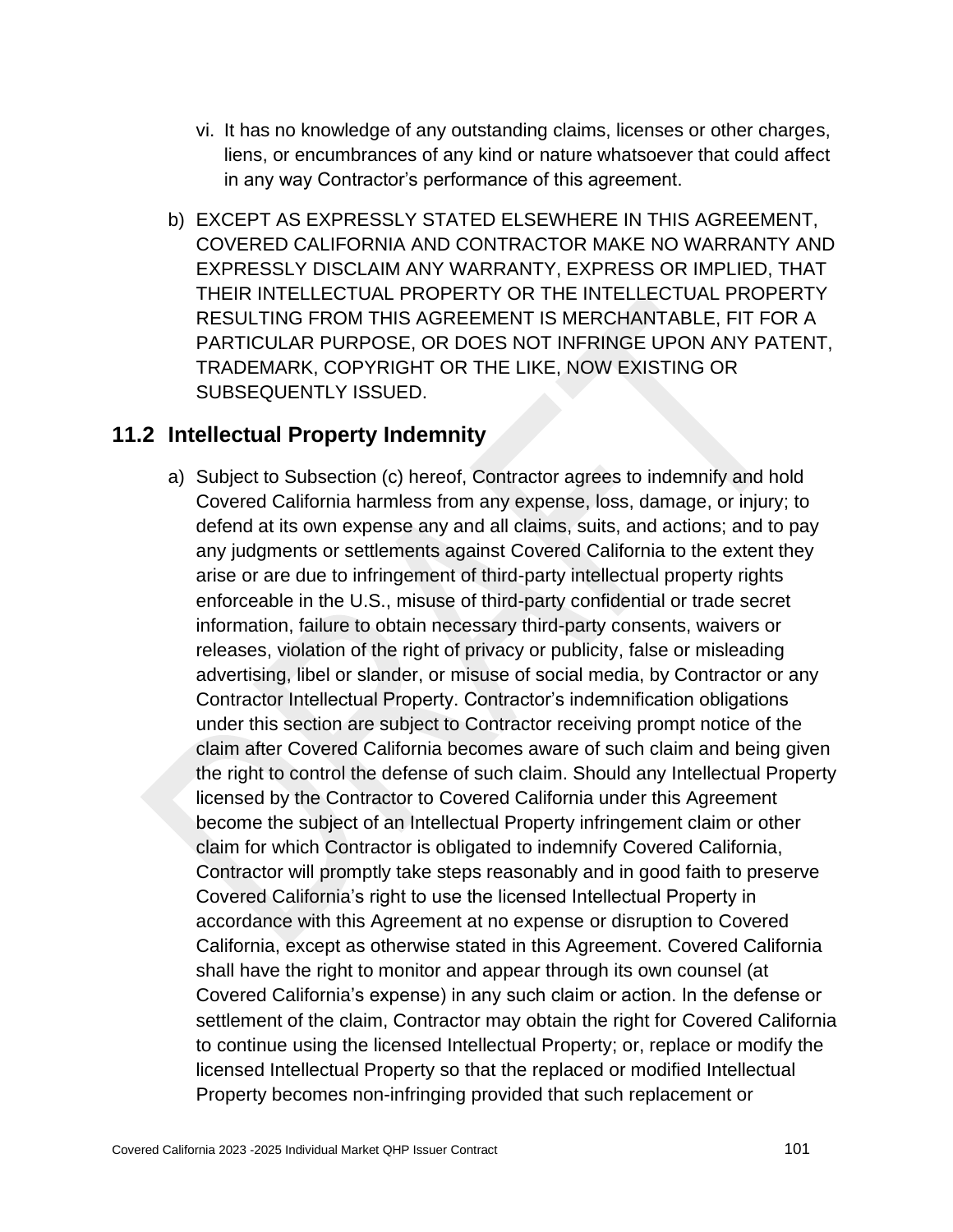modification is functionally equivalent to the original licensed Intellectual Property, as its sole remedy.

- b) Notwithstanding anything to the contrary in this Agreement, any such indemnification obligation of Contractor shall not extend to any infringement or alleged infringement to the extent that such infringement or alleged infringement resulted from (i) specific instructions to use certain Intellectual Property given to Contractor by Covered California; (ii) Covered California's unauthorized modification of Contractor Intellectual Property; (iii) Covered California's use of Contractor Intellectual Property in combination with any service or product not supplied, recommended or approved by Contractor, or used by Covered California in a manner for which it was not authorized; or (iv) Intellectual Property created or derived by Covered California.
- c) Contractor agrees that damages alone would be inadequate to compensate Covered California for breach of any term of this Article by Contractor. Contractor acknowledges Covered California would suffer irreparable harm in the event of such breach and agrees Covered California shall be entitled to seek equitable relief, including an injunction, from a court of competent jurisdiction, without restriction or limitation of any other rights and remedies available at law or in equity.

# **11.3 Federal Funding**

If this agreement is funded in whole or in part by the federal government, Covered California may acquire and maintain the Intellectual Property rights, title, and ownership, which results directly or indirectly from the agreement; except as provided in 37 C.F.R. § 401.14 and except as stated herein. However, the federal government shall have a non-exclusive, nontransferable, irrevocable, paid-up license throughout the world to use, duplicate, or dispose of such Intellectual Property throughout the world in any manner for governmental purposes and to have and permit others to do so.

# **11.4 Ownership and Cross-Licenses**

a) Intellectual Property Ownership. As between Contractor and Covered California, each Party shall remain at all times the sole and exclusive owner of all right, title and interest in and to the Intellectual Property that it owned or used prior to entry into this Agreement, or that it developed in the course of performance of this Agreement. Any Intellectual Property created by either Party in the performance of this Agreement shall not be considered a "work made for hire" of the other Party, as "work made for hire" is defined in the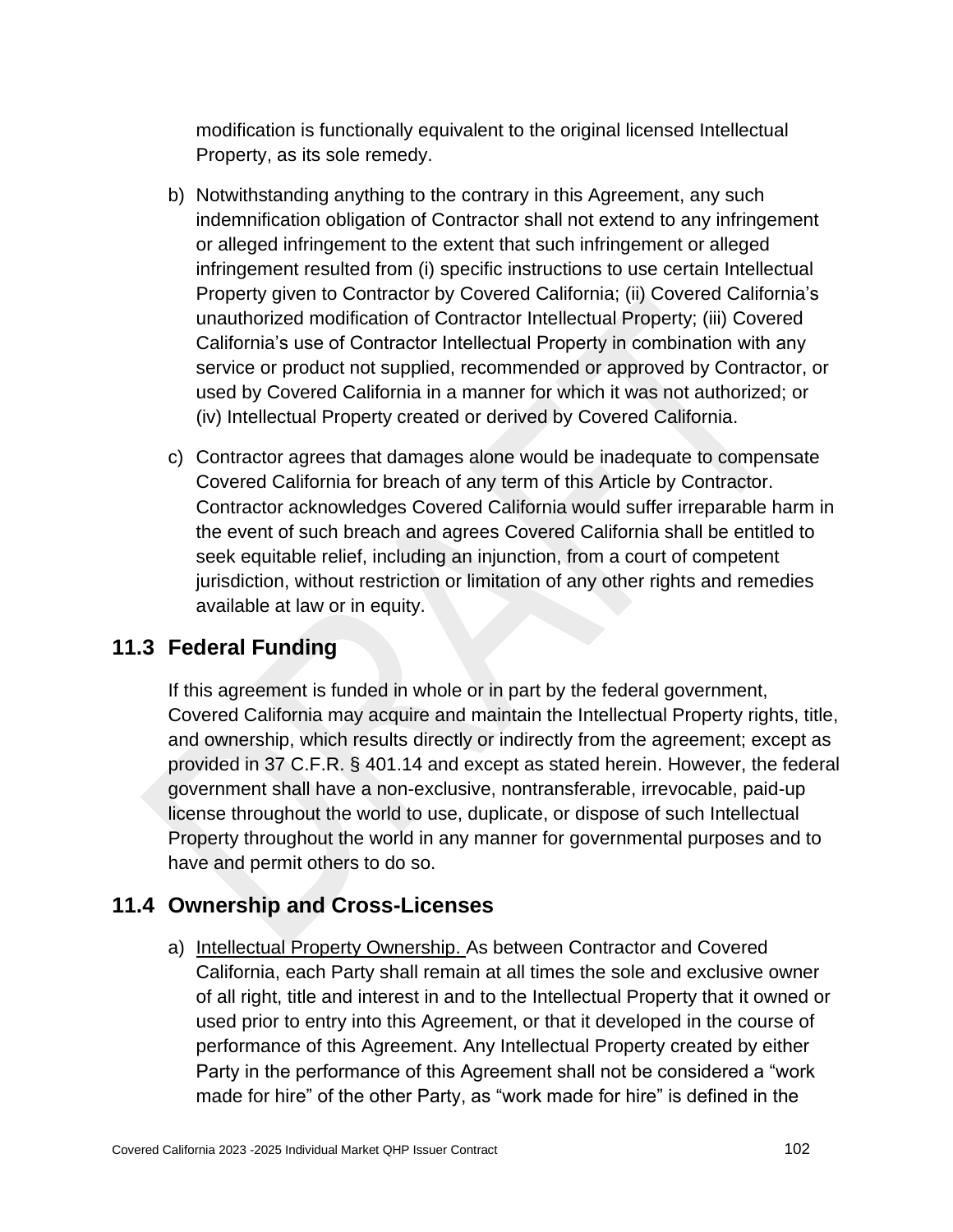United States Copyright Act, 17 U.S.C. § 101. Any rights not licensed to the other Party hereunder are expressly reserved exclusively by the originating Party.

- b) License of Intellectual Property. Each Party (a "Licensor") grants the other Party (a "Licensee") the non-exclusive, royalty-free, paid-up, worldwide, irrevocable, right, during the term of this Agreement, to use the Licensor's Intellectual Property solely for the purposes of this Agreement and to carry out the Party's functions consistent with its responsibilities and authority as set forth in the enable legislation and regulations. Such licenses shall not give the Licensee any ownership interest in or rights to the Intellectual Property of the Licensor. Each Licensee agrees to abide by all third-party license and confidentiality restrictions or obligations applicable to the Licensor's Intellectual Property of which the Licensor has notified the Licensee in writing.
- c) Definition of Intellectual Property. For purposes of this Agreement, "Intellectual Property" means recognized protectable rights and interests such as: patents (whether or not issued), copyrights, trademarks, service marks, applications for any of the foregoing, inventions, Confidential Information, trade secrets, trade dress, domain names, logos, insignia, color combinations, slogans, moral rights, right of publicity, author's rights, contract and licensing rights, works, mask works, industrial design rights, rights of priority, know how, design flows, methodologies, devices business processes, developments, innovations, good will and all other legal rights protecting intangible proprietary information as may exist now and/or hereafter come into existence, and all registrations, renewals and extensions, regardless of whether those rights arise under the laws of the United States, or any other state, country or jurisdiction. For the avoidance of doubt, Protected Health Information and Personally Identifiable Information are not included in the definition of Intellectual Property, and are addressed under Article 9.
- d) Definition of Works. For purposes of the definition of Intellectual Property, "works" means all literary works, writings and printed matter including the medium by which they are recorded or reproduced, photographs, art work, pictorial and graphic representations and works of a similar nature, film, motion pictures, digital images, animation cells, and other audiovisual works including positives and negatives thereof, sound recordings, tapes, educational materials, interactive videos and any other materials or products created, produced, conceptualized and fixed in a tangible medium of expression. It includes preliminary and final products and nay materials and information developed for the purposes of producing those final products.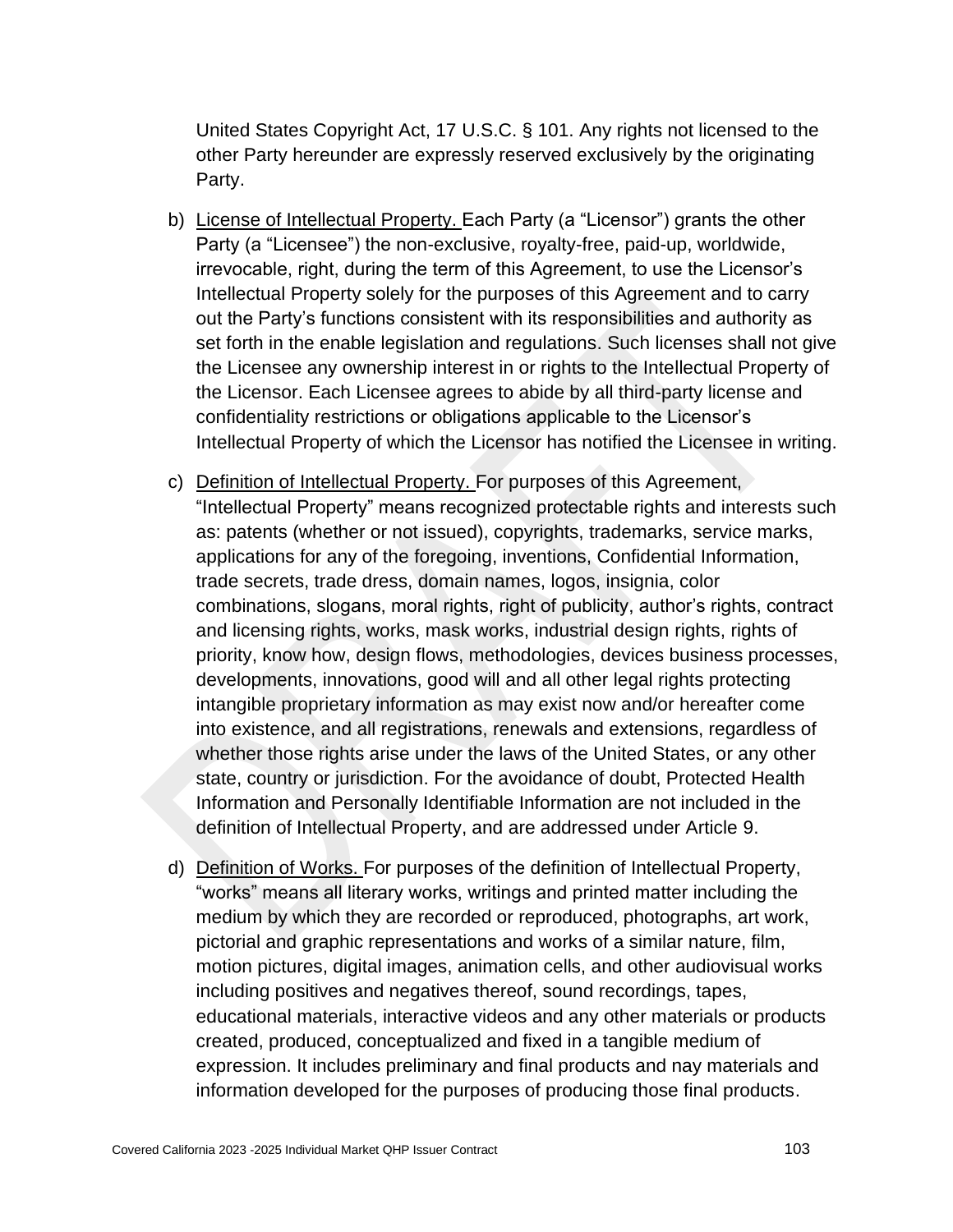Works do not include articles submitted to peer review or reference journals or independent research projects.

# **11.5 Survival**

The provisions set forth in this section shall survive any termination or expiration of this Agreement.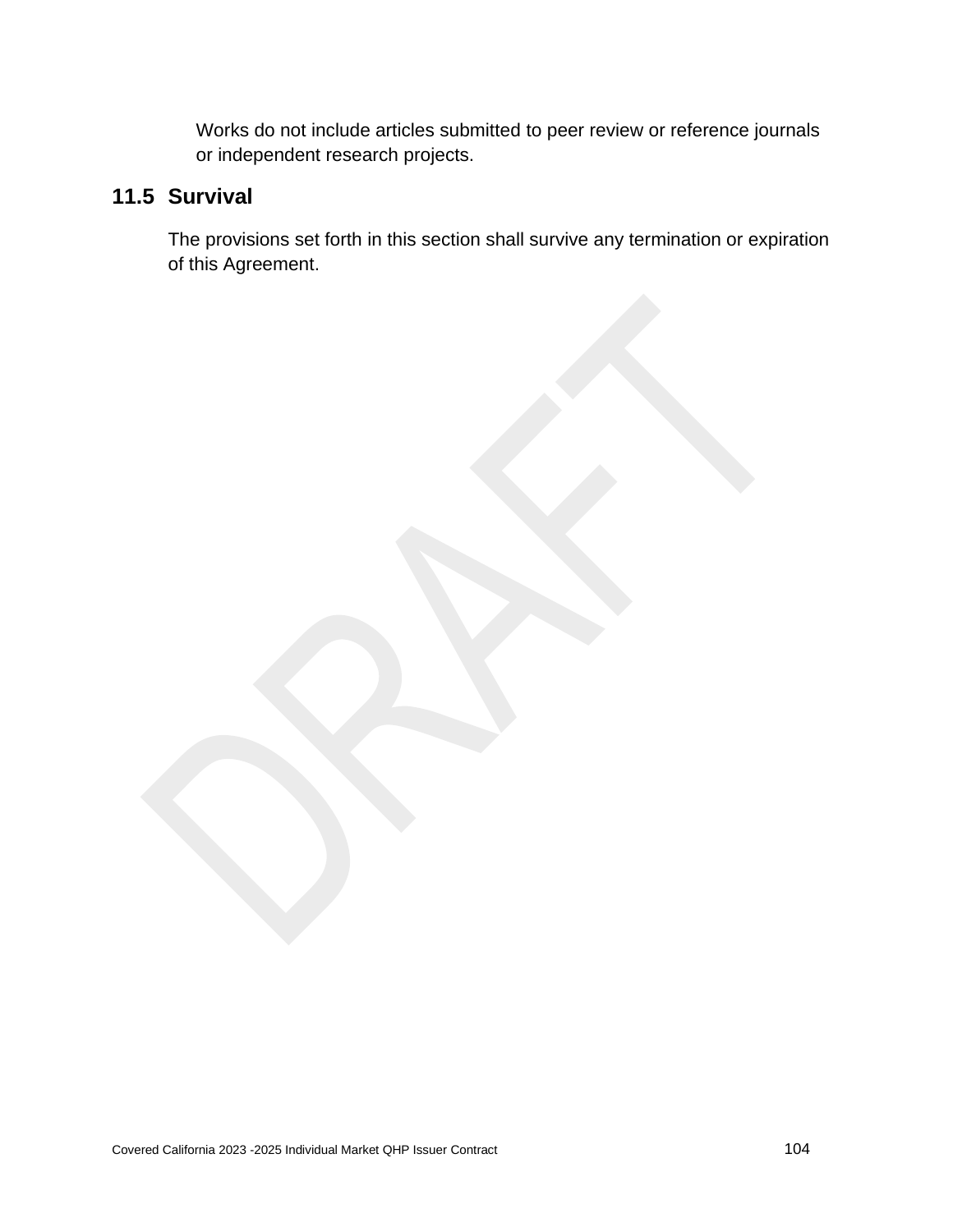#### **ARTICLE 12 – SPECIAL TERMS AND CONDITIONS**

#### **12.1 Dispute Resolution**

- a) If any dispute arising out of or in connection with this Agreement is not resolved within thirty (30) Days, or such other reasonable period of time determined by Contractor and Covered California staff normally responsible for the administration of this Agreement, the parties shall attempt to resolve the dispute through the submission of the matter for executive level involvement. The executive officer of each party or his or her designated representative shall meet and confer to attempt to resolve the dispute. If the parties agree, a neutral third party mediator may be engaged to assist in dispute resolution at either the line employee level or the executive level, or both. If after expending reasonable efforts at executive level resolution of the dispute, no resolution can be reached within thirty (30) Days or such other reasonable period determined by Contractor and Covered California, then either party may seek its rights and remedies in a court of competent jurisdiction or otherwise available under this Agreement or applicable laws, rules and regulations.
- b) Each party shall document in writing the nature of each dispute and the actions taken to resolve any disputes utilizing this dispute resolution procedure. Each party shall act in good faith to resolve such disputes. Neither party may seek its rights and remedies in court respecting any such notice of termination for default without first following the dispute resolution process stated in this Section.
- c) Covered California and Contractor agree that the existence of a dispute notwithstanding, they will continue without delay to carry out all their responsibilities under this Agreement which are not affected by the dispute.
- d) Either party may request an expedited resolution process if such party determines that irreparable harm will be caused by following the timelines set forth in Section 12.1(a). If the other party does not consent to such expedited process, the requesting party will hire, at its sole cost and expense, an independent mediator to determine whether such an expedited process is necessary to avoid or reduce irreparable harm. In the event that the mediator determines that irreparable harm may result from delays required under the thirty (30) Day period required under Section 12.1(a), the parties will engage in an expedited process that will require the parties to resolve the dispute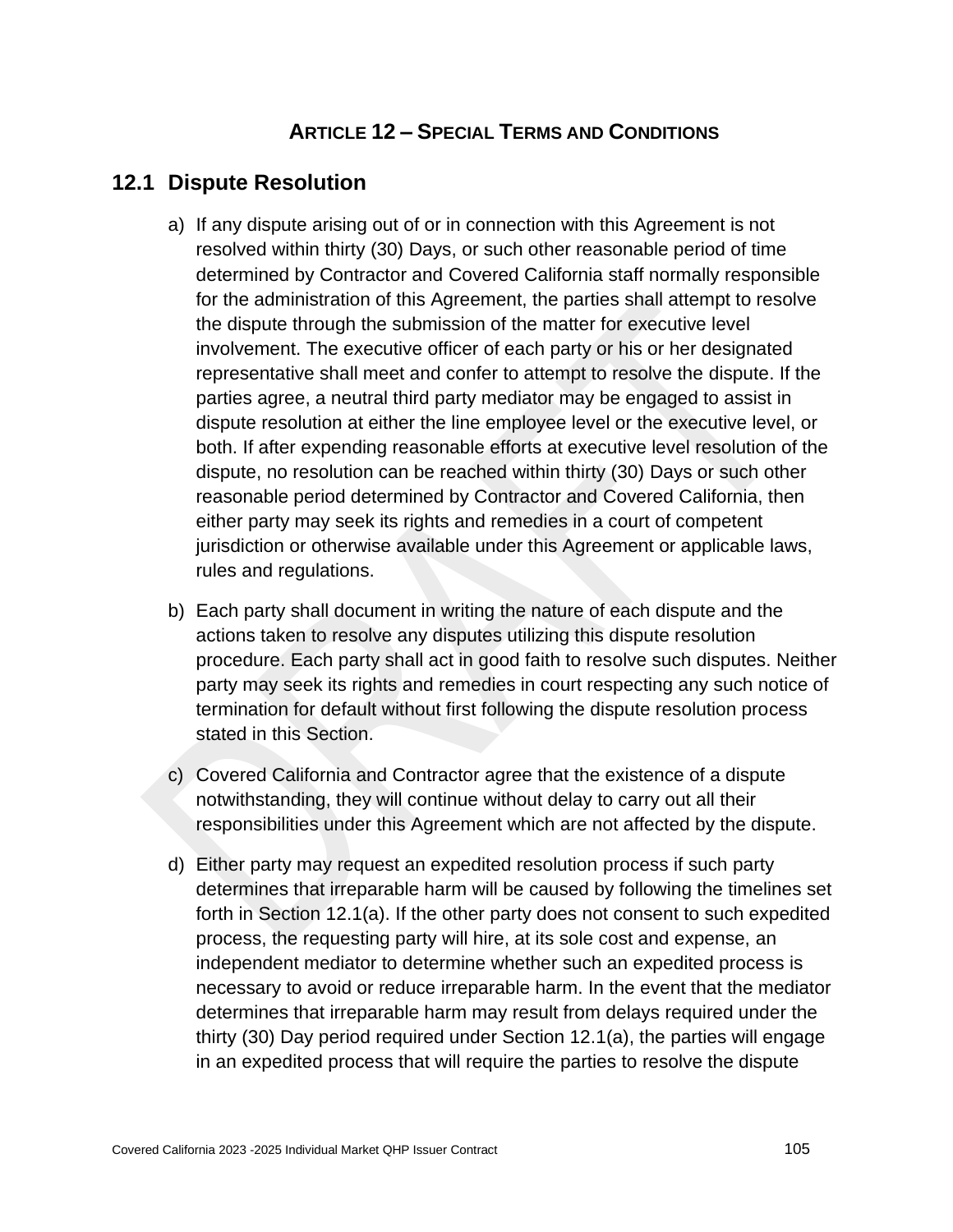within five (5) business days or such other period as mutually agreed upon by the parties.

e) This Section shall survive the termination or expiration of this Agreement.

### **12.2 Attorneys' Fees**

In the event of any litigation between the parties to enforce or interpret the provisions of this Agreement, the non-prevailing party shall, unless both parties agree, in writing, to the contrary, pay the reasonable attorneys' fees and costs of the prevailing party arising from such litigation, including outside attorneys' fees and allocated costs for services of in-house counsel, and court costs. These attorneys' fees and costs shall be in addition to any other relief to which the prevailing party may be entitled.

### **12.3 Notices**

Any notice or other written communication that may or must be given hereunder shall be deemed given when delivered personally, or if it is mailed, three (3) Days after the date of mailing, unless delivery is by express mail, telecopy, electronic mail or telegraph, and then upon the date of the confirmed receipt, to either the representative executing the STD 213 or the following representatives:

For Covered California:

Covered California Attention: James DeBenedetti 1601 Exposition Blvd. Sacramento, CA 95815 Telephone No. (916) 228-8665 Email: [James.DeBenedetti@covered.ca.gov](mailto:James.DeBenedetti@covered.ca.gov)

For Contractor:

Name: Address: City, State, Zip Code: Telephone No. **EXA No.** Email:

Either party hereto may, from time to time by notice in writing served upon the other as aforesaid, designate a different mailing address or a different or additional person to which all such notices or other communications thereafter are to be addressed.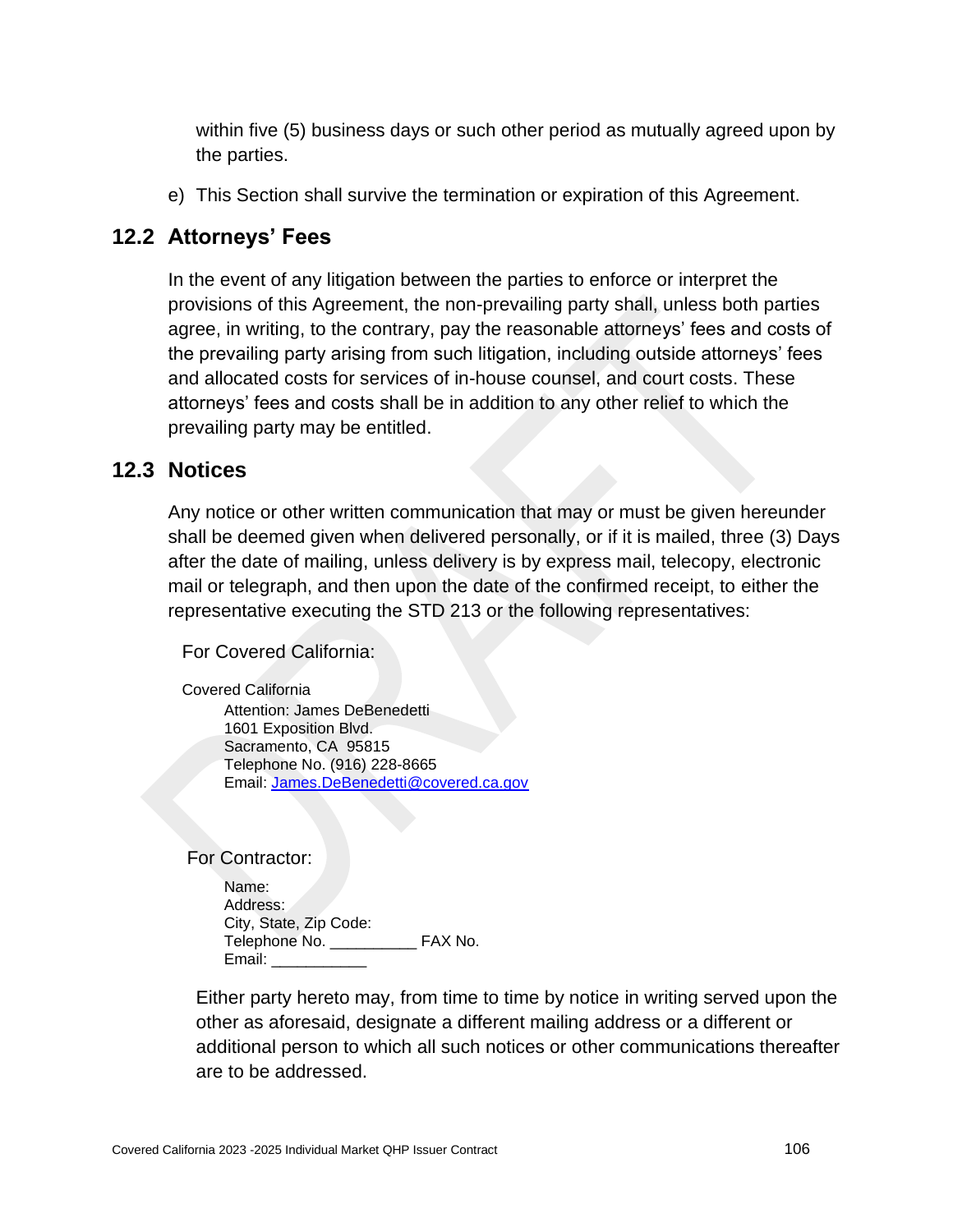# **12.4 Amendments**

- a) By Covered California. In the event that any law or regulation is enacted or any decision, opinion, interpretive policy, or guidance of a court or governmental agency is issued (any of the foregoing, a "Change in Law") that Covered California determines, based on its consultation with legal counsel, regulators or other state-based or Federal health benefit exchanges: (i) affects or may affect the legality of this Agreement or any provision hereof or cause this Agreement or any provision hereof to prevent or hinder compliance with laws, rules or regulations, or (ii) adversely affects or may adversely affect the operations of Covered California or the ability of Covered California or Contractor to perform its respective obligations hereunder or receive the benefits intended hereunder, Covered California may, by written notice to Contractor, amend this Agreement to comply with or otherwise address the Change in Law in a manner reasonably determined by Covered California to carry out the original intent of the parties to the extent practical in light of such Change in Law. Such amendment shall become effective upon sixty (60) Days' notice, or such lesser period as required for compliance or consistency with the Change in Law or to avoid the adverse effect of the Change in Law. If Contractor objects to such amendment, it must notify Covered California in writing within twenty (20) Days of receipt of notice from Covered California. If the parties are unable to agree on an amendment within thirty (30) Days thereafter, Covered California may terminate this Agreement effective immediately.
- b) Other Amendments. Except as provided in Section 12.4(a), this Agreement may be amended only by mutual consent of the parties. Except as provided herein, no alteration or variation of the terms of this Agreement shall be valid unless made in writing and signed by the parties hereto, and no oral understanding or agreement not incorporated herein shall be binding on any of the parties hereto.

### **12.5 Time is of the Essence**

Time is of the essence in this Agreement.

# **12.6 Publicity**

Contractor shall coordinate with Covered California with respect to communications to third parties regarding this Agreement; provided, however, that no external publicity release or announcement or other such communication concerning this Agreement or the transactions contemplated herein shall be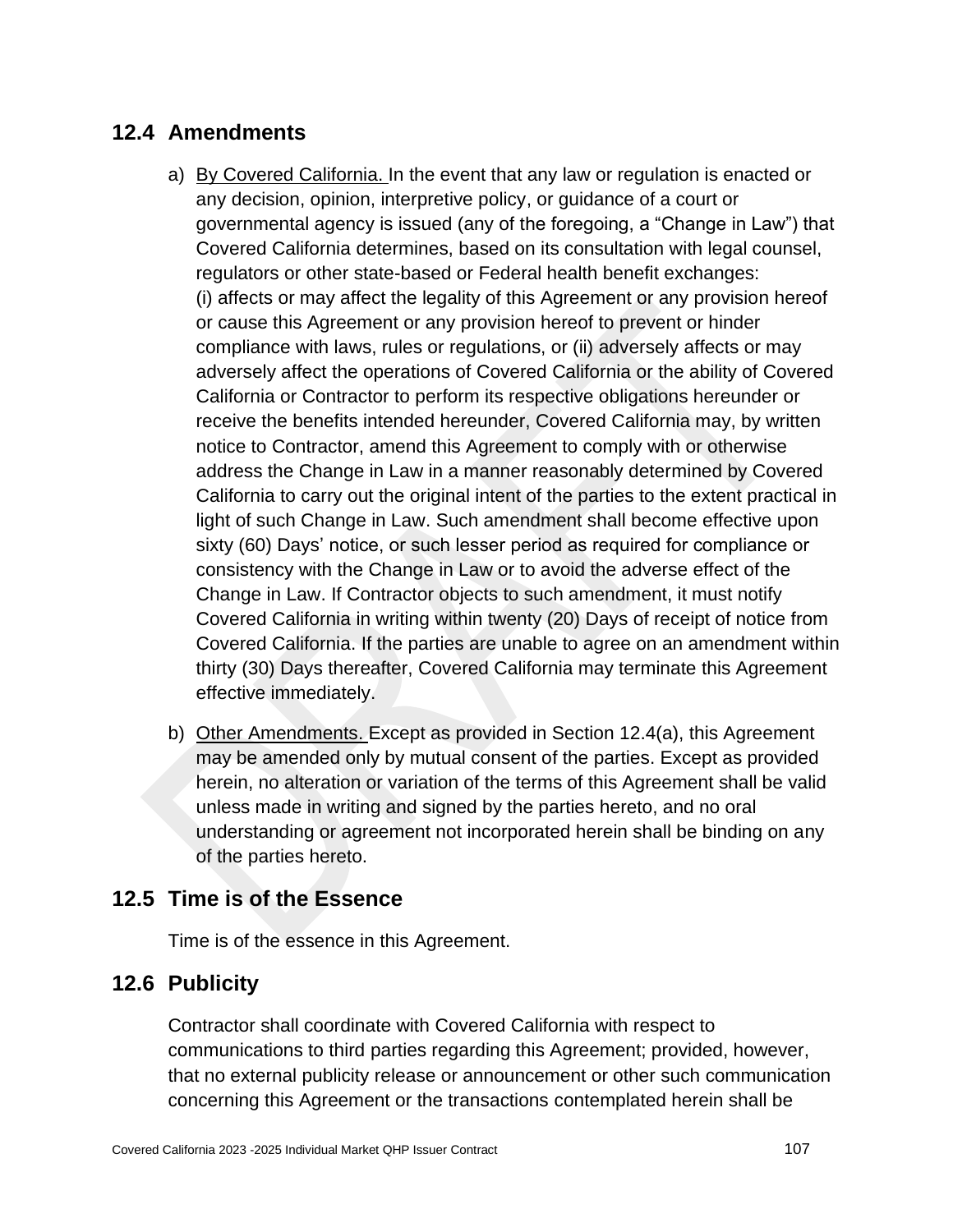issued by Contractor without advance written approval by Covered California unless such communication complies with standards that may be issued by Covered California to Contractor based on consultation with Contractor from time to time.

#### **12.7 Force Majeure**

Except as prohibited by applicable laws, rules and regulations, neither party to this Agreement shall be in default of its obligations hereunder for delay or failure in performing that arises out of causes beyond the control and without the fault or negligence of either party and arising from a catastrophic occurrence or natural disaster, such as Acts of God or of the public enemy, acts of the State in its sovereign capacity, acts of the State Controller's Office or other State agency having an impact on Covered California's ability to pay its obligations, acts of the State legislature, fires, floods, power failure, disabling strikes, epidemics, quarantine restrictions, and freight embargoes. However, each party shall utilize its best good faith efforts to perform under this Agreement in the event of any such occurrence.

#### **12.8 Further Assurances**

Contractor and Covered California agree to execute such additional documents, and perform such further acts, as may be reasonable and necessary to carry out the provisions of this Agreement.

### **12.9 Binding Effect**

This Agreement, any instrument or agreement executed pursuant to this Agreement, and the rights, covenants, conditions, and obligations of Contractor and Covered California contained therein, shall be binding upon the parties and their successors, assigns, and legal representatives.

### **12.10 Titles/Section Headings**

Titles or headings are not part of this Agreement, are for convenience of reference only, and shall have no effect on the construction or legal effect of this Agreement.

### **12.11 Severability**

Should one or more provisions of this Agreement be held by any court to be invalid, void, or unenforceable, such provision(s) will be deemed to be restated to affect the original intentions of the parties as nearly as possible in accordance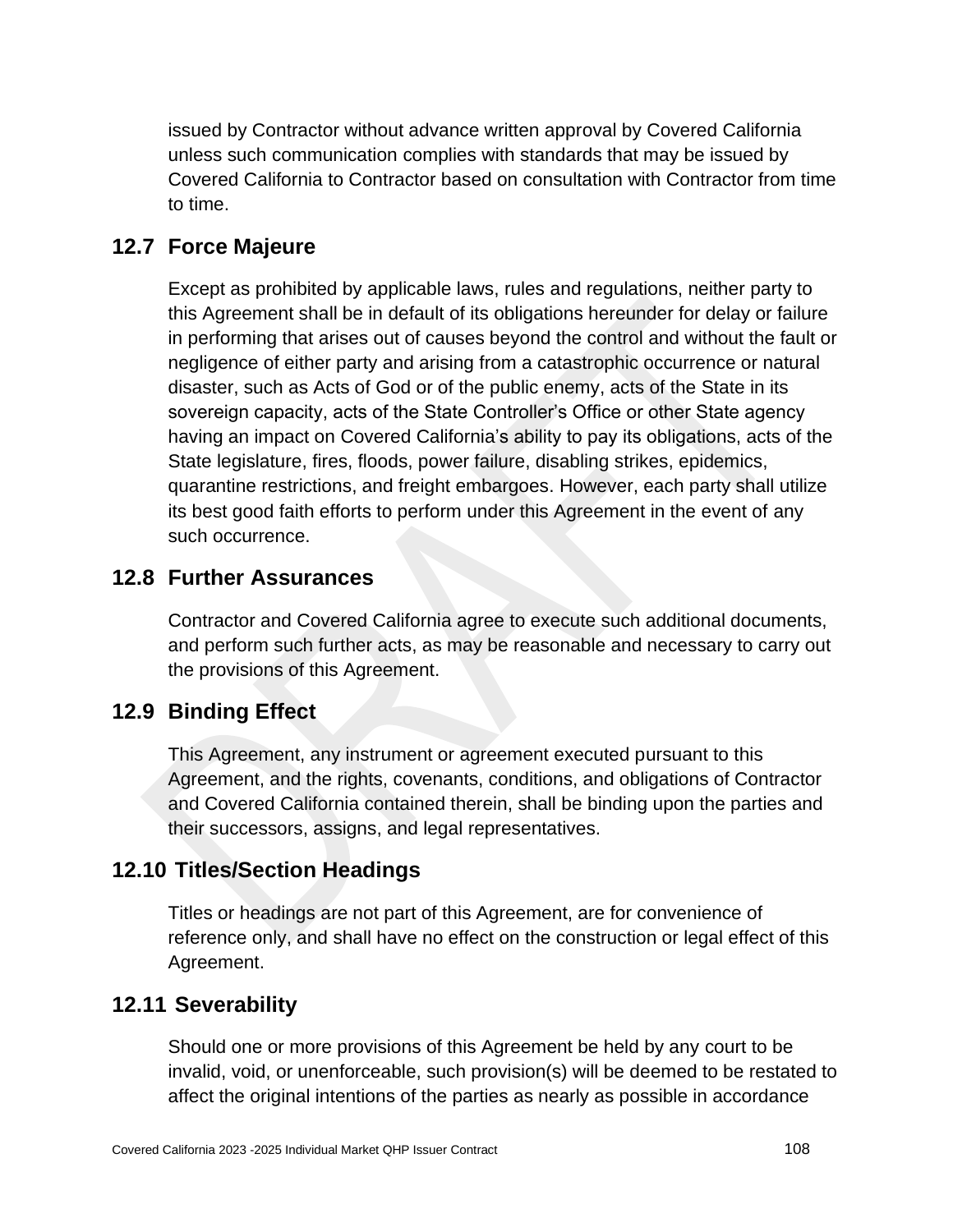with applicable law. The remaining provisions shall nevertheless remain and continue in full force and effect.

# **12.12 Entire Agreement/Incorporated Documents/Order of Precedence**

This Agreement represents the entire understanding between the parties hereto with respect to the subject matter hereof. Any prior correspondence, memoranda, or agreements are replaced in total by this Agreement. This Agreement shall consist of:

- a) The terms of this Agreement, including obligations set forth in other documents that are referenced herein;
- b) All attached documents, which are expressly incorporated herein;
- c) Terms and conditions set forth in the Application, to the extent that such terms are expressly incorporated by reference in specific sections of this Agreement and/or otherwise not inconsistent with the Agreement or Proposal; and,
- d) The Proposal, which is expressly incorporated herein to the extent that such terms are not superseded by the terms set forth in this Agreement.
- e) In the event there are any inconsistencies or ambiguities among the terms of this Agreement and incorporated documents, the following order of precedence shall be used:
	- i. Applicable laws, rules and regulations;
	- ii. The terms and conditions of this Agreement, including attachments; and
	- iii. Application.

### **12.13 Waivers**

No delay on the part of either party in exercising any right, power, or privilege hereunder shall operate as a waiver thereof. No waiver on the part of either party of any right, power, or privilege hereunder, nor any single or partial exercise of any right, power, or privilege hereunder shall preclude any other or further exercise thereof or the exercise of any other right, power, or privilege hereunder.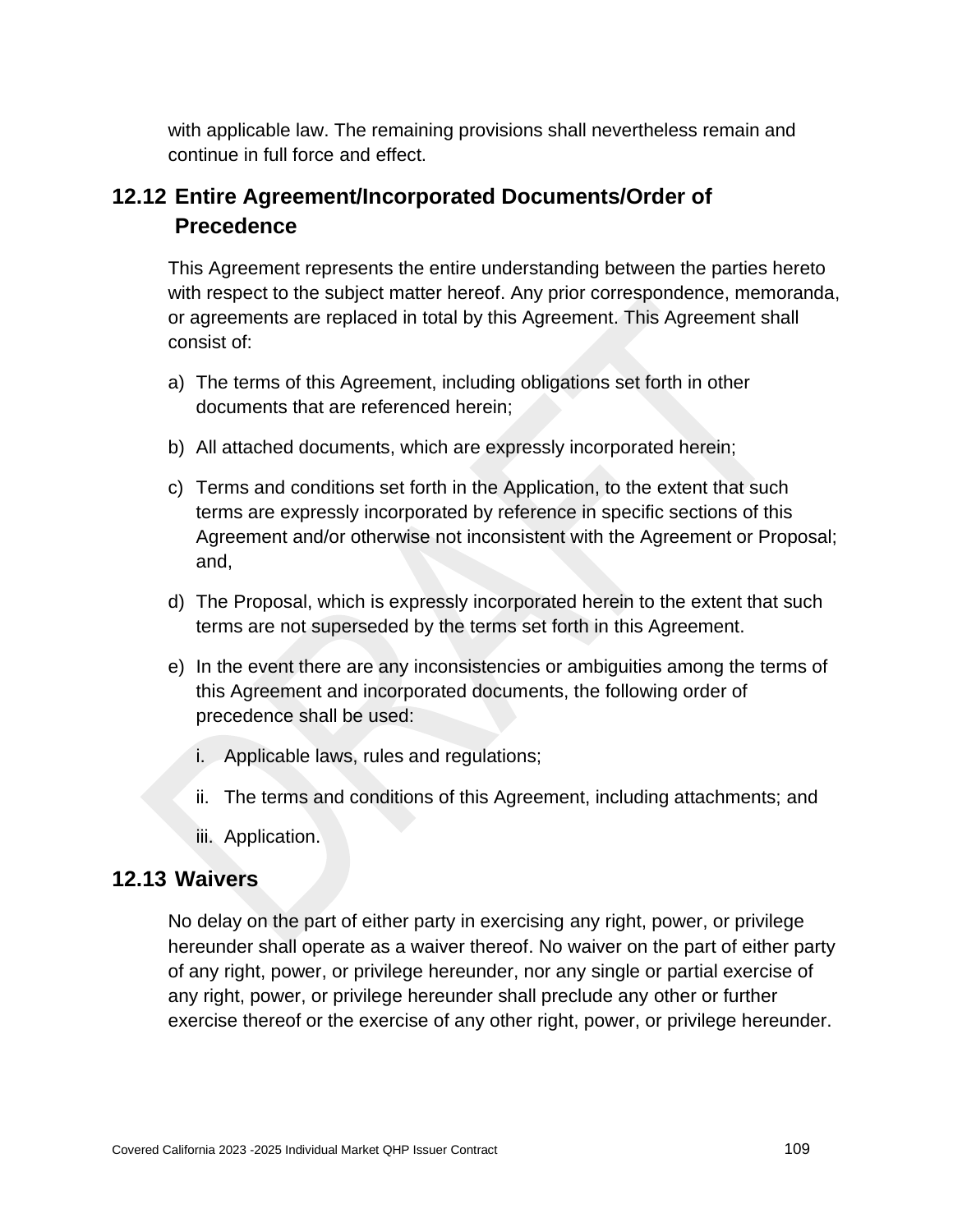# **12.14 Incorporation of Amendments to Applicable Laws**

Any references to sections of Federal or State statutes or regulations shall be deemed to include a reference to any subsequent amendments thereof and any successor provisions thereto made from time to time from and after the date of this Agreement.

#### **12.15 Choice of Law, Jurisdiction, and Venue**

This Agreement shall be administered, construed, and enforced according to the laws of the State (without regard to any conflict of law provisions) to the extent such laws have not been preempted by applicable Federal law. Any suit brought hereunder shall be brought in the state or federal courts sitting in Sacramento, California, the parties hereby waiving any claim or defense that such forum is not convenient or proper. Each party agrees that any such court shall have in person jurisdiction over it and consents to service of process in any manner authorized by California law.

#### **12.16 Counterparts**

This Agreement may be executed in one or more counterparts, each of which shall be deemed an original, but all of which together shall constitute one and the same instrument.

#### **12.17 Ambiguities Not Held Against Drafter**

This Agreement having been freely and voluntarily negotiated by all parties, the rule that ambiguous contractual provisions are construed against the drafter of the provision shall be inapplicable to this Agreement.

#### **12.18 Clerical Error**

No clerical error shall operate to defeat or alter any terms of this Agreement or defeat or alter any of the rights, privileges, or benefits of any Enrollee or Employer.

#### **12.19 Administration of Agreement**

a) Covered California may adopt policies, procedures, rules and interpretations that are consistent with applicable laws, rules and regulations and deemed advisable by Covered California to promote orderly and efficient administration of this Agreement. The parties shall perform in accordance with such policies and procedures; provided, however, that any changes to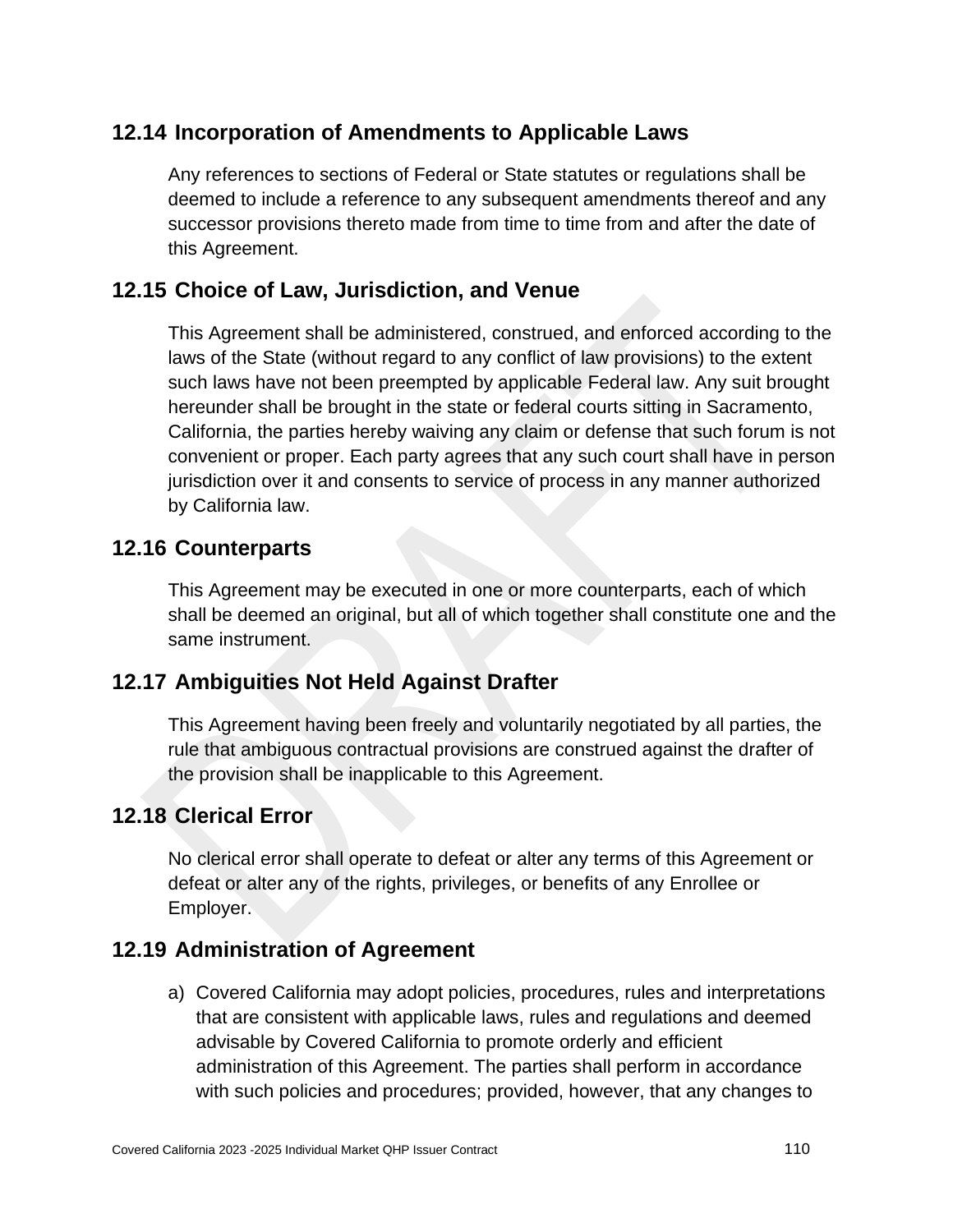policies and procedures that are not disclosed to Contractor prior to the Agreement Effective Date shall not result in additional obligations and risks to Contractor existing at the Agreement Effective Date except as otherwise mutually agreed upon by the parties.

b) Covered California shall provide ninety (90) Days prior written notice by letter, newsletter, electronic mail, or other media of any material change (as defined below) in Covered California's policies, procedures or other operating guidance applicable to Contractor's performance of Services. The failure by Contractor to object in writing to any material change within thirty (30) Days following the Contractor's receipt of such notice shall constitute Contractor's acceptance of such material change. For purposes of this section, "material change" shall refer to any change that could reasonably be expected to have a material impact on the Contractor's compensation, Contractor's performance of Services under this Agreement, or the delivery of Covered Services to Enrollees.

#### **12.20 Performance of Requirements**

To the extent the Agreement requires performance under the Agreement by Contractor but does not specifically specify a date, the date of performance shall be based on the mutual agreement of Contractor and Covered California.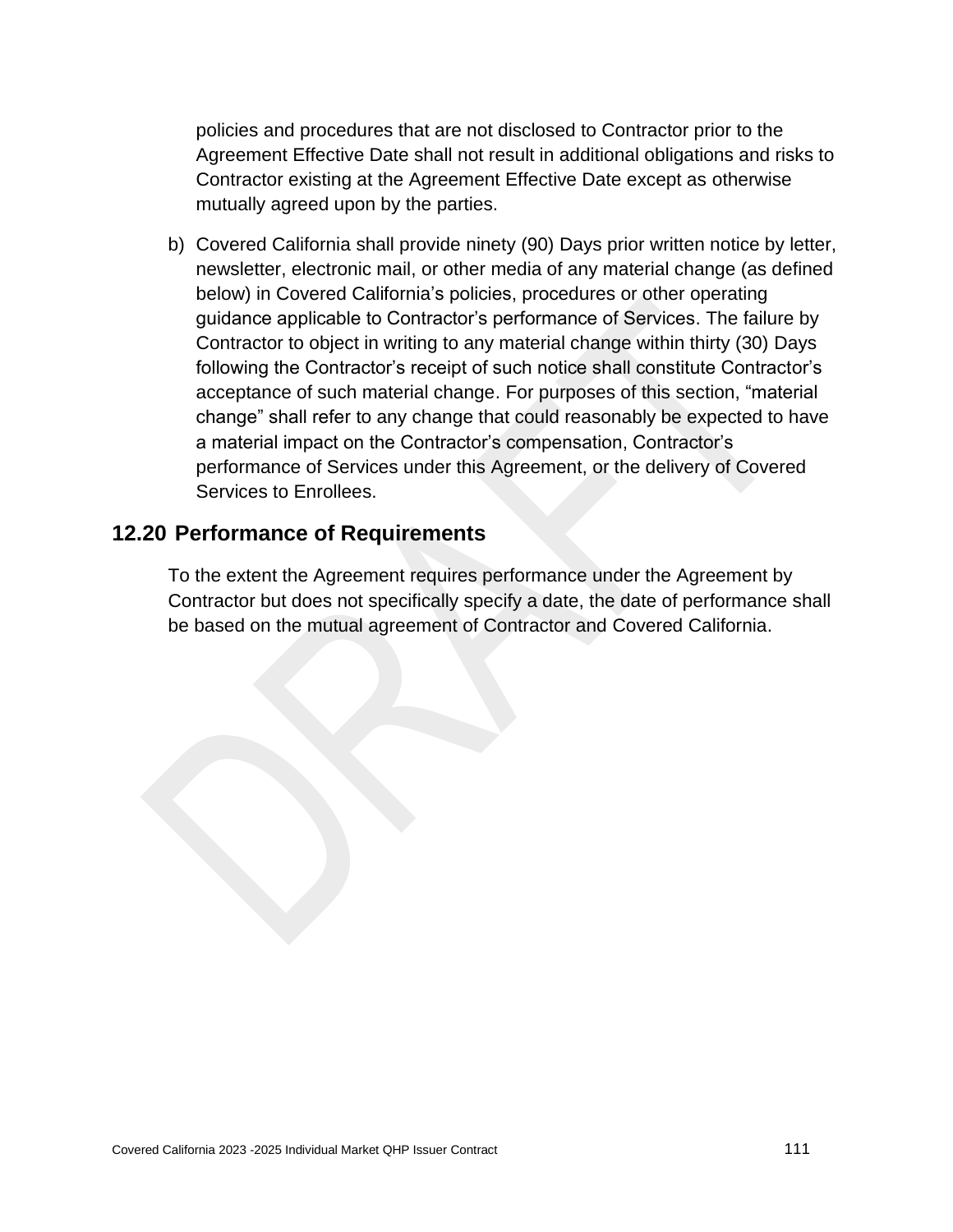# **ARTICLE 13 – DEFINITIONS**

Except as otherwise expressly defined, capitalized terms used in the Agreement and/or the Attachments shall have the meaning set forth below.

**Affordable Care Act (Act)** – The Federal Patient Protection and Affordable Care Act, (P.L. 111-148), as amended by the Federal Health Care and Education Reconciliation Act of 2010 (P.L. 111 -152), known collectively as the Affordable Care Act.

**Agent(s)** – Individuals who are licensed and in good standing as a life licensee under Insurance Code § 1626 by the California Department of Insurance to transact in accident and health insurance. The term used in this Agreement will only apply to Agents certified by Covered California to transact business in Covered California for the Individual and Covered California for Small Business Markets.

**Agreement** – This Agreement attached hereto, including attachments and documents incorporated by reference, entered into between Covered California and Contractor.

**Agreement Effective Date** – The effective date of this Agreement established pursuant to Section 7.1 of this Agreement.

**Accreditation Association for Ambulatory Health Care (AAAHC)** – A nonprofit accrediting agency for ambulatory health care settings.

**Application** – The Qualified Health Plan Certification Application for Plan Years 2023 -2025..

**Behavioral Health** – A group of interdisciplinary services concerned with the prevention, diagnosis, treatment, and rehabilitation of mental health and substance abuse disorders.

**Board** – The executive board responsible for governing Covered California under Government Code § 100500.

**California Affordable Care Act** – The California Patient Protection and Affordable Care Act, AB 1602 and SB 900 (Chapter 655, Statutes of 2010 and Chapter 659, Statutes of 2010).

**CAL COBRA** – The California Continuation Benefits Replacement Act, or Health and Safety Code § 1366.20 et seq.

**CalHEERS** – The California Healthcare Eligibility, Enrollment and Retention System, a project jointly sponsored by Covered California and DHCS, with the assistance of the Office of Systems Integration to maintain processes to make the eligibility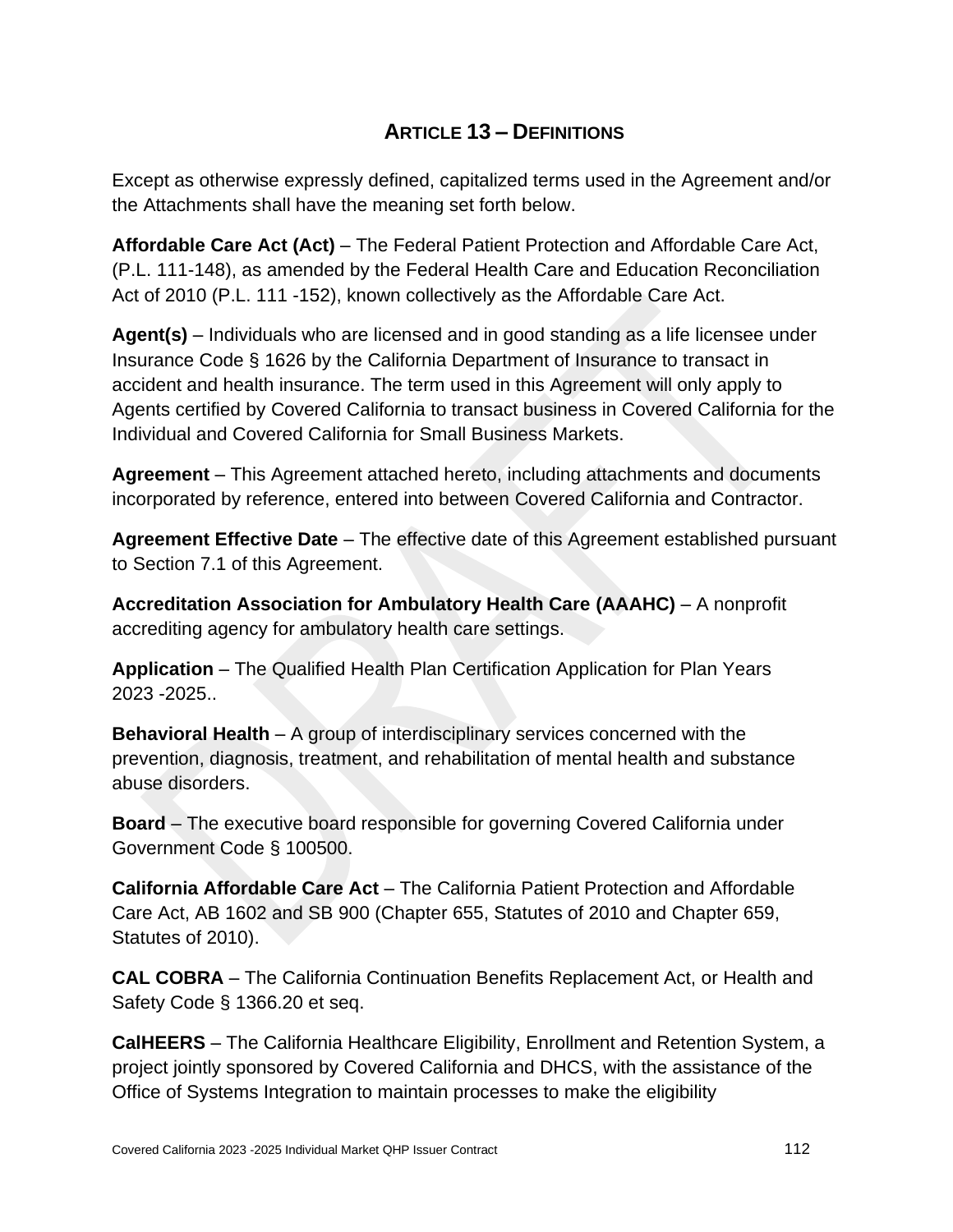determinations regarding Covered California and other State health care programs and assist Enrollees in selection of health plan.

**CCR** – The California Code of Regulations.

**CDI** – The California Department of Insurance.

**COBRA** – Federal law (Consolidated Omnibus Budget Reconciliation Act of 1985) requiring continuing coverage of group health benefits to employees and their families upon the occurrence of certain qualifying events where such coverage would otherwise be terminated.

**Confidentiality of Medical Information Act (CMIA)** – The Confidentiality of Medical Information Act (California Civil Code § 56 et seq.) and the regulations issued pursuant thereto or as thereafter amended, to the extent applicable to operation of Contractor.

**Contract Year** – The full twelve (12) month period commencing on the effective date and ending on the Day immediately prior to the first anniversary thereof and each full consecutive twelve (12) month period thereafter during which the Agreement remains in effect.

**Contractor** – The Health Insurance Issuer contracting with Covered California under this Agreement to offer a QHP and perform in accordance with the terms set forth in this Agreement.

**Contractor Covered California Function** – Any function that Contractor performs pursuant to this Agreement during which Contractor receives, maintains, creates, discloses or transmits PHI or Personally Identifiable Information gathered from Covered California, applicants, Qualified Individuals or Enrollees in the process of assisting individuals and entities with the purchase of health insurance coverage in QHPs or other functions under the Covered California program.

**Covered California** – The California Health Benefit Exchange, doing business as Covered California and an independent entity within the Government of the State.

**Covered California for the Individual Market –** The Covered California program providing coverage to Enrollees, formerly referred to as the Individual Exchange.

**Covered California for Small Business** (CCSB) Covered California program providing coverage to eligible small businesses, formerly referred to as the Small Business Health Options Program (SHOP) and described in Government Code 100502(m).

**Covered Services** – The Covered Services that are covered benefits under the applicable QHP and described in the Evidence of Coverage.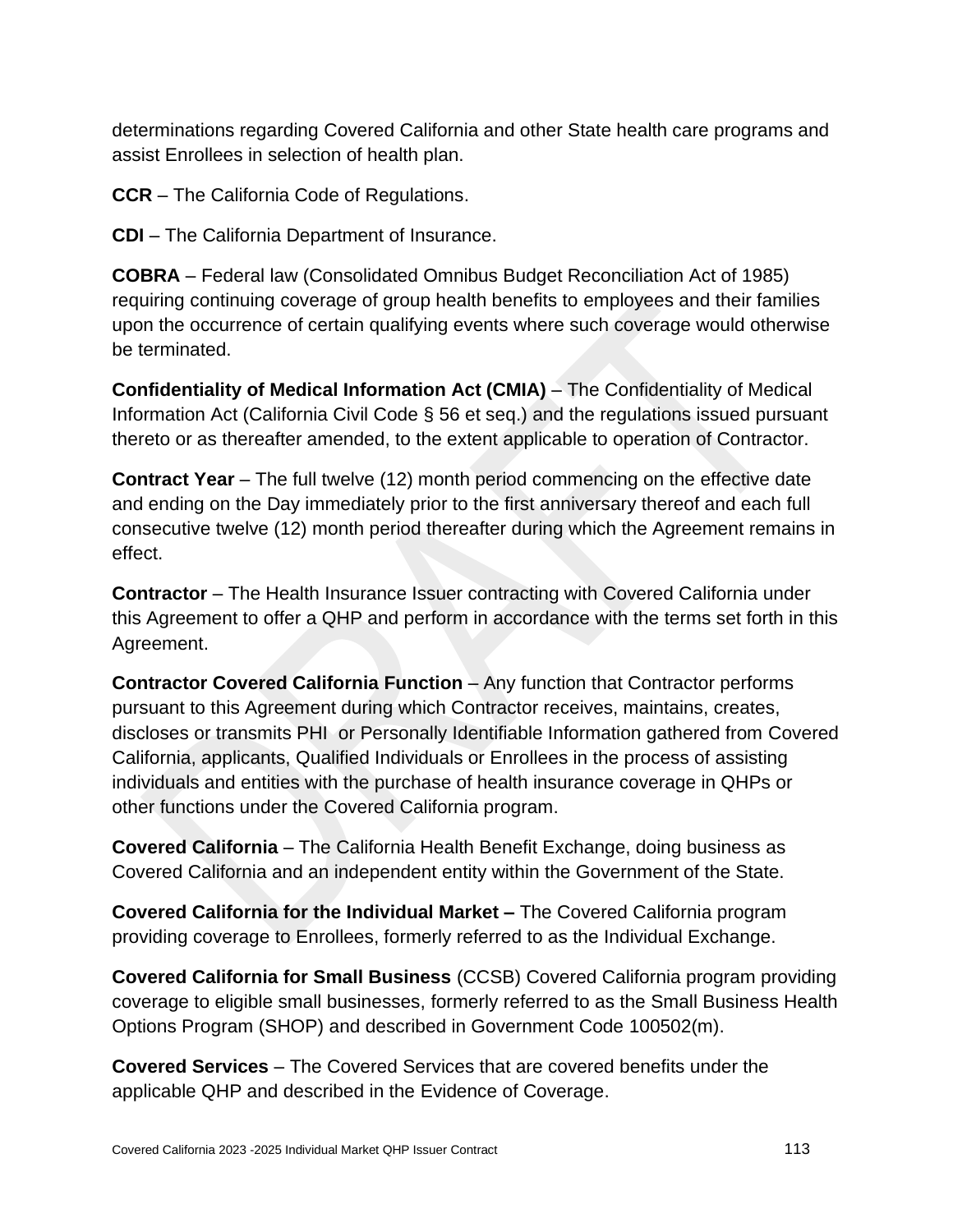**Days** – Wherever in this Agreement a set number of days is stated or allowed for a particular event to occur, the days are understood to include all calendar days, including weekends and holidays, unless otherwise specified.

**DHCS** – The California Department of Health Care Services.

**DHHS** – The United States Department of Health and Human Services.

**DMHC** – The California Department of Managed Health Care.

**Effective Date** – The date on which a Plan's coverage goes into effect.

**Eligibility Information** – The information that establishes an Enrollee's eligibility.

**Eligibility File** – The compilation of all Eligibility Data for an Enrollee or group of Enrollees into a single electronic format used to store or transmit the data.

**Employee** – A "qualified employee," as defined in 45 C.F.R. § 155.20.

**Employer** – A "qualified employer," as defined in § 1312(f)(2) of the Affordable Care Act.

**Encounter** – Any Health Care Service or bundle of related Covered Services provided to one Enrollee by one Health Care Professional within one time period. Any Covered Services provided must be recorded in the Enrollee's health record.

**Encounter Data** – Detailed data about individual services provided by a capitated managed care entity. The level of detail about each service reported is similar to that of a standard claim form.

**Enrollee** – Enrollee means each and every individual enrolled for the purpose of receiving health benefits.

**Enrollment** – An Enrollee who has completed their application and for whom the initial premium payment has been received and acknowledged by the Contractor has completed Enrollment.

**Evidence of Coverage (EOC) and Disclosure Form** – The document which describes the benefits, exclusions, limitations, conditions, and the benefit levels of the applicable Plans.

**Explanation of Benefits (EOB)** – A statement sent from the Contractor to an Enrollee listing services provided, amount billed, eligible expenses and payment made by the Plan.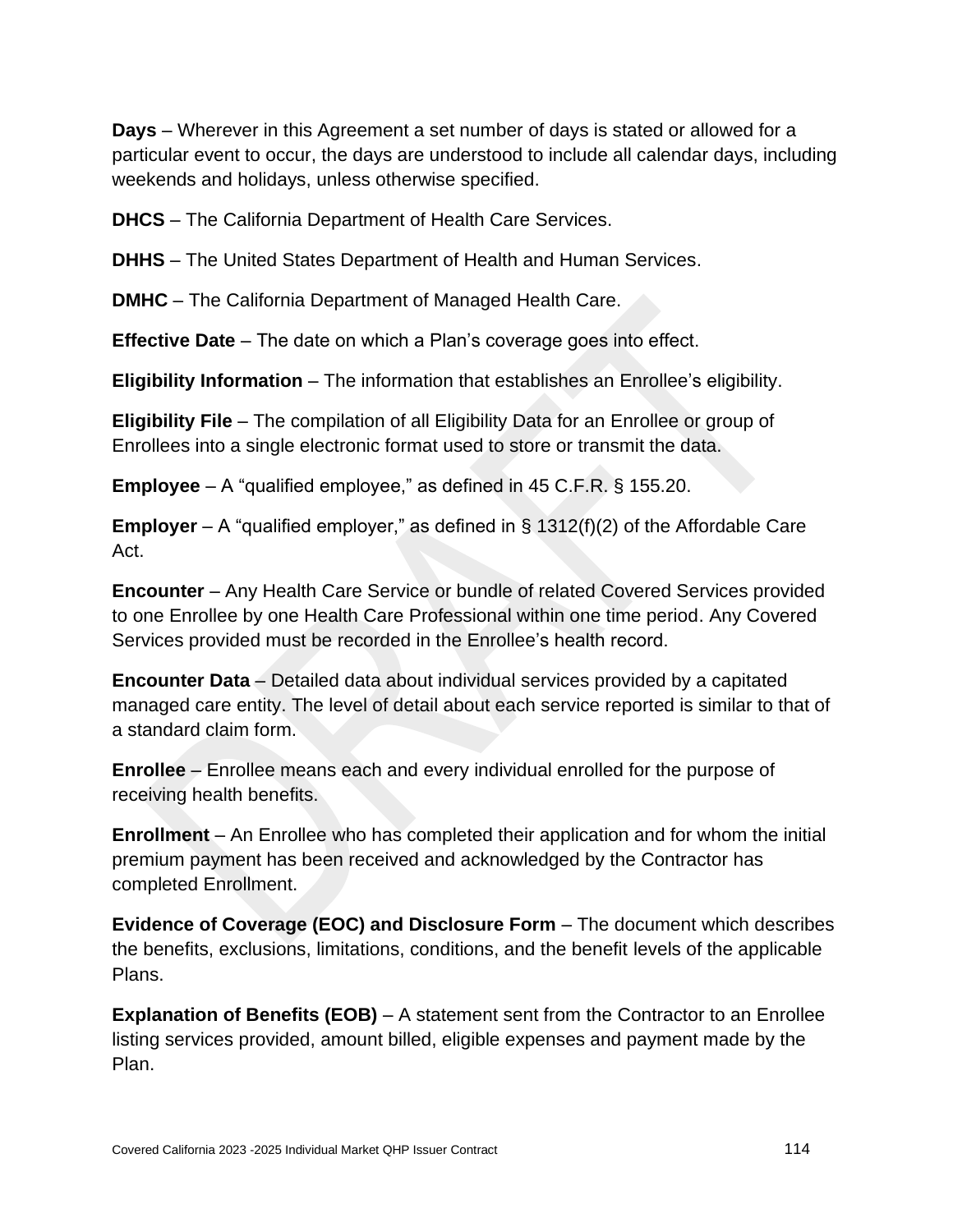**Explanation of Payment (EOP)** – A statement sent from the Contractor to Providers detailing payments made for Covered Services.

**Family Member** – An individual who is within an Enrollee's family, as defined in 26 U.S.C. § 36B (d)(1).

**Formulary** – A list of outpatient prescription drugs, selected by the Plan(s) and revised periodically, which are available to Enrollees in a specific QHP.

**Grace Period** – A specified time following the premium due date during which coverage remains in force and an Enrollee or Employer or other authorized person or entity may pay the premium without penalty.

**Health Care Professional** – An individual with current and appropriate licensure, certification, or accreditation in a medical or behavioral health profession, including medical doctors (including psychiatrists), dentists, osteopathic physicians, psychologists, registered nurses, nurse practitioners, licensed practical nurses, certified medical assistants, licensed physician assistants, mental health professionals, chemical dependency counselors, clinical laboratory professionals, allied health care professionals, pharmacists, social workers, physical therapists, occupational therapists, and others to provide Covered Services.

**Health Information Technology for Economic and Clinical Health Act (HITECH Act)** – The Health Information Technology for Economic and Clinical Health Act, which was enacted as part of the American Recovery and Reinvestment Act of 2009, and the regulations issued pursuant thereto or as thereafter amended.

**Health Insurance Issuer** – Health Insurance Issuer has the same meaning as that term is defined in 42 U.S.C. § 300gg-91 and 45 C.F.R. § 144.103.

**Health Insurance Portability and Accountability Act of 1996 (HIPAA)** – The Health Insurance Portability and Accountability Act of 1996 and the regulations issued pursuant thereto or as thereafter amended.

**Health Plan Employer Data and Information Set (HEDIS)** – The data as reported and updated annually by the National Committee for Quality Assurance (NCQA).

**Individual Exchange** – Covered California through which Qualified Individuals may purchase QHPs.

**Individually Identifiable Health Information (IIHI)** – The "individually identifiable health information" as defined under HIPAA.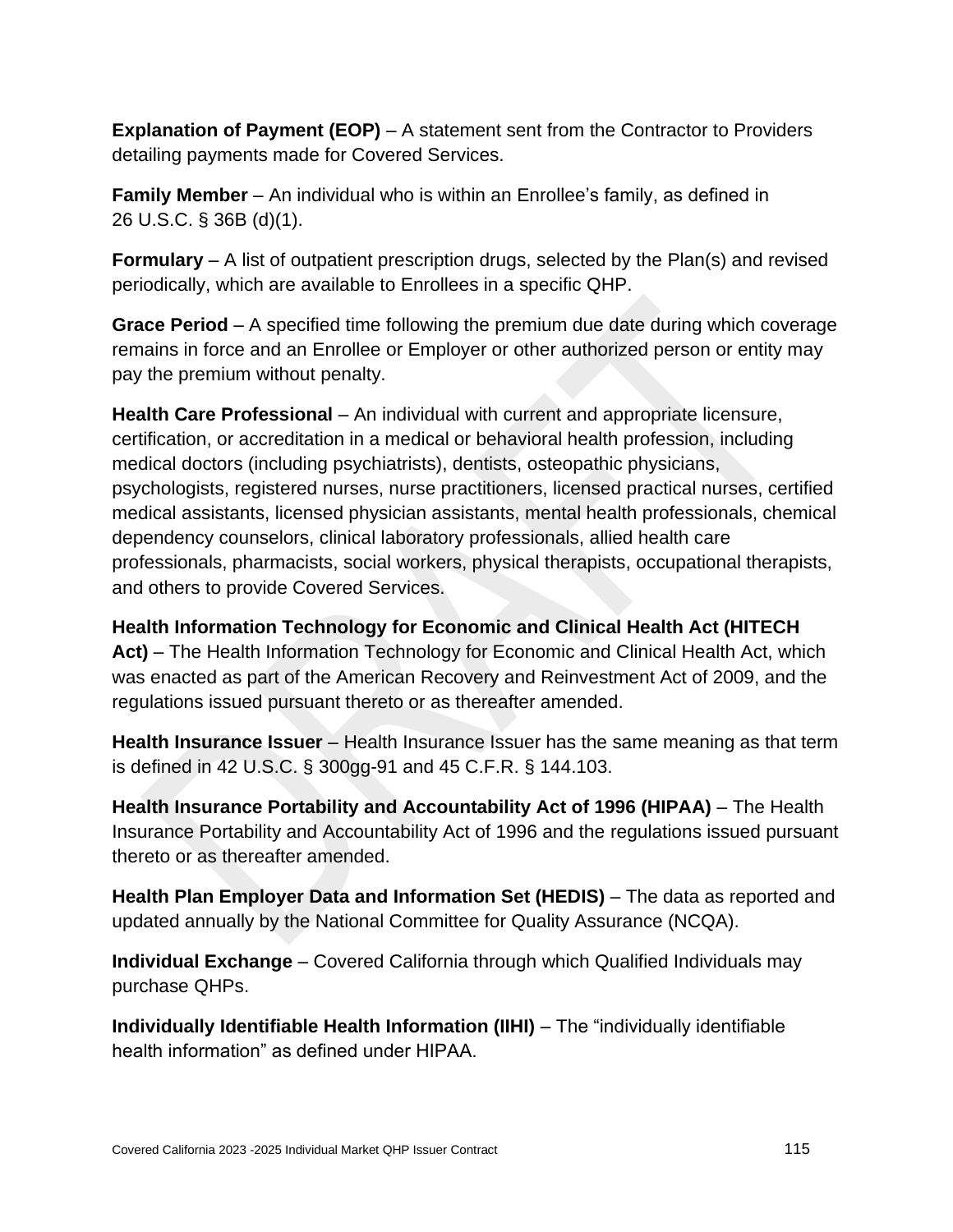**Information Practices Act (IPA)** – The California Information Practices Act, Civil Code § 1798, et seq. and the regulations issued pursuant thereto or as thereafter amended.

**Insurance Information and Privacy Protection Act (IIPPA)** – The California Insurance Information and Privacy Protection Act, Insurance Code §§ 791-791.28, et seq., and the regulations issued pursuant thereto or as thereafter amended.

**Integrated Delivery Systems –** An integrated delivery system (IDS) is a network of physicians and healthcare facilities that provide a continuum of healthcare services managed under one organization or one parent company. Similar to an ACO, an IDS includes population-based care coordinated across the continuum including multidiscipline physician practices, hospitals, and ancillary Providers with combined risk sharing arrangements and incentives between health plans and Providers, and among Providers across specialties and institutional boundaries. The IDS is held accountable for nationally recognized evidence-based clinical, financial, and operational performance, as well as incentives for improvements in population outcomes.

**Medicaid** – The program of medical care coverage set forth in Title XIX of the Social Security Act and the regulations issued pursuant thereto or as thereafter amended.

**Medicare** – The program of medical care coverage set forth in Title XVIII of the Social Security Act and the regulations issued pursuant thereto or as thereafter amended.

**Medicare Part D** – The Medicare prescription drug program authorized under the Medicare Prescription Drug, Improvement and Modernization Act of 2003 (MMA), effective January 1, 2006, and the regulations issued pursuant thereto or as thereafter amended.

**Monthly Rates** – The rates of compensation payable in accordance with the terms set forth at Article 5 to Contractor for Services rendered under this Agreement.

**NCQA** – The National Committee for Quality Assurance, a nonprofit accreditation agency.

**Nurse Advice Line** – An advice line staffed by registered nurses (RNs) who assess symptoms (using triage guidelines approved by the Plan to determine if and when the caller needs to be seen by a Provider); provide health information regarding diseases, medical procedures, medication usage and side effects; and give care advice for managing an illness or problem at home.

**Open Enrollment or Open Enrollment Period –** The fixed time period as set forth in 45 C.F.R. § 155.410, Health and Safety Code § 1399.849 (c)(3), and Insurance Code § 10965.3 (c)(3) for individual applicants and Enrollees to initiate enrollment or to change enrollment from one health benefits plan to another. For benefit years beginning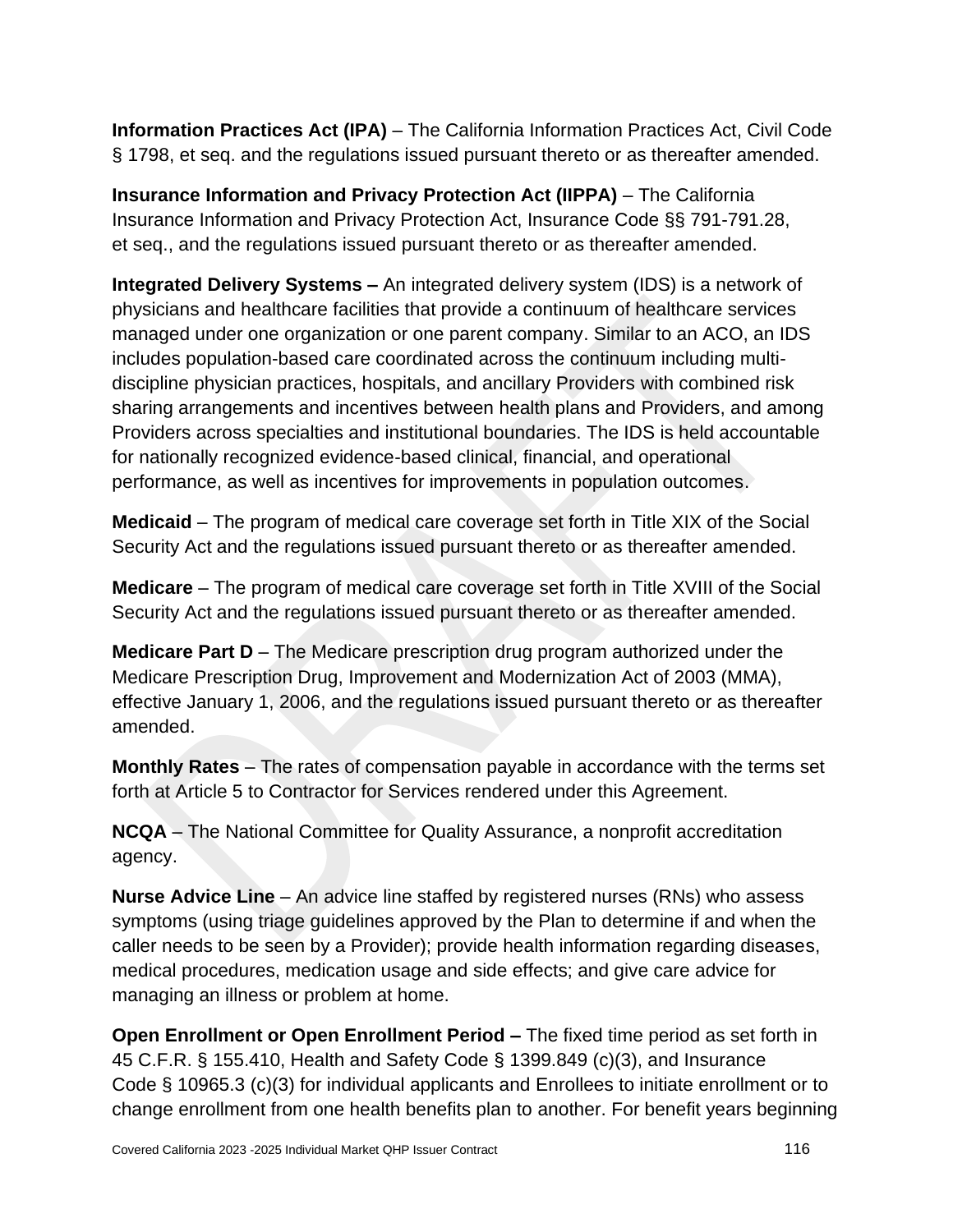on or after January 1, 2019, references to Open Enrollment include the allowance for special enrollment periods for all individuals as described in Health and Safety Codes § 1399.849(c)(3), and Insurance Code § 10965.3(c)(3).

**Participating Hospital** – A hospital that, at the time of an Enrollee's admission, has a contract in effect with Contractor to provide Covered Services to Enrollees.

**Participating Physician** – A physician or a member of a Medical Group that has a contract in effect with Contractor to provide Covered Services to Enrollees.

**Participating Provider** – An individual Health Care Professional, hospital, clinic, facility, entity, or any other person or organization that provides Covered Services and that, at the time care is rendered to a Enrollee, has (or is a member of a Medical Group that has) a contract in effect with Contractor to provide Covered Services to Enrollees and accept copayments for Covered Services.

**Participation Fee** – The user fee on QHPs authorized under § 1311(d)(5) of the Affordable Care Act, 45 C.F.R. §§ 155.160(b)(1) and 156.50(b), and Government Code § 100503(n) to support Covered California operations.

**Performance Standard** – A financial assurance of service delivery at levels agreed upon between Covered California and Contractor.

**Personally Identifiable Information** – Any information that identifies or describes an individual, including his or her name, social security number, physical description, home address, home telephone number, education, financial matters, medical or employment history, and statements made by, or attributed to, the individual. It also includes any identifiable information collected from or about an individual for purposes of determining eligibility for enrollment in a Qualified Health Plan, determining eligibility for other insurance affordability programs, determining eligibility for exemptions from the individual responsibility provisions, or any other use of such individual's identifiable information in connection with Covered California.

**Pharmacy Benefit Manager (PBM)** – The vendor responsible for administering the Plan's outpatient prescription drug program. The PBM provides a retail pharmacy network, mail order pharmacy, specialty pharmacy services, and coverage management programs.

**Plan(s)** – The QHPs Covered California has entered into a contract with a Health Insurance Issuer to provide, hereinafter referred to as the Plan(s).

**Plan Data** – All the utilization, fiscal, and eligibility information gathered by Contractor about the Plans exclusive programs, policies, procedures, practices, systems and information developed by Contractor and used in the normal conduct of business.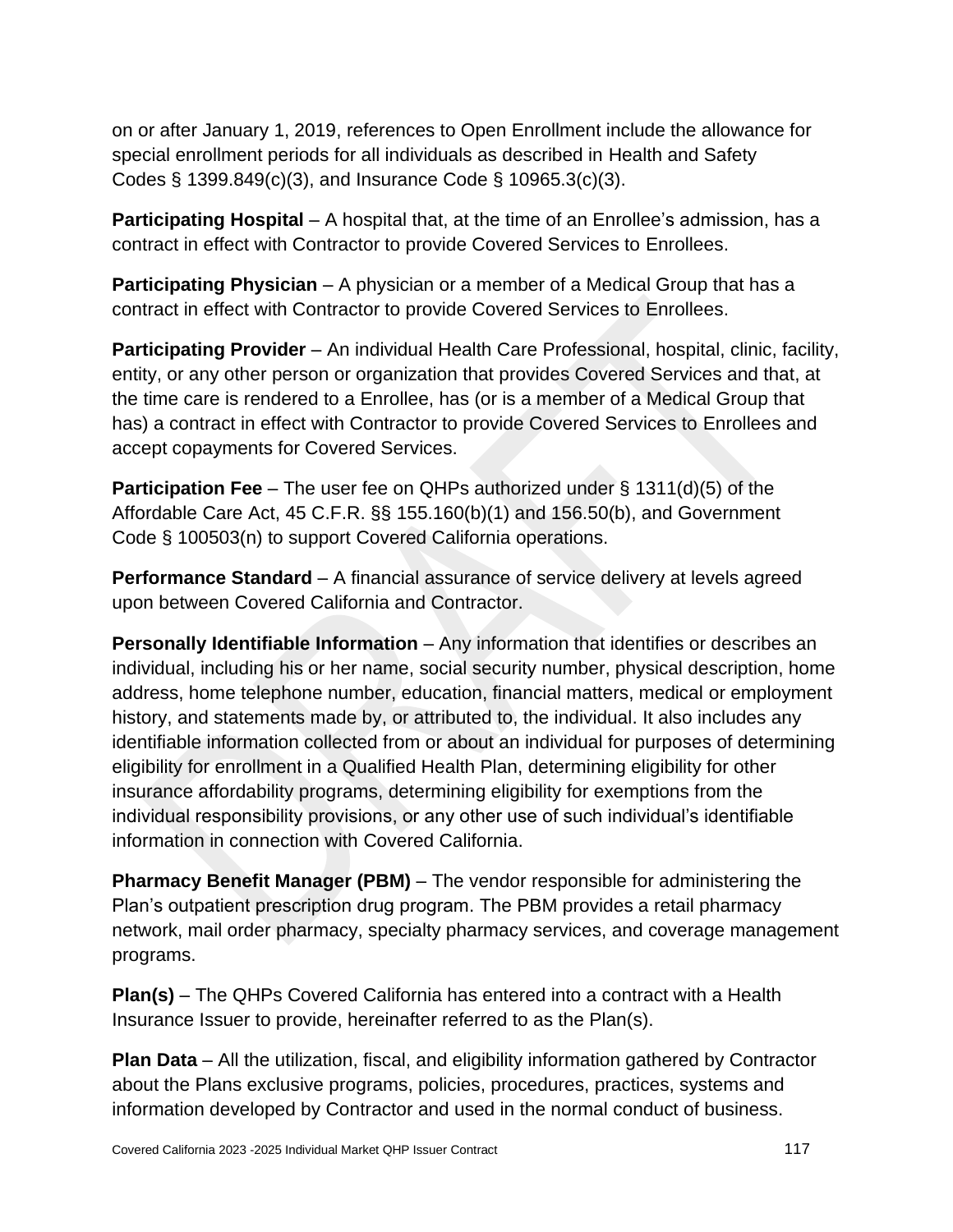**Plan Year** – Plan Year has the same definition as that term is defined in 45 C.F.R. § 155.20.

**Premium** – The dollar amount payable by the Enrollee after any advanced premium tax credits are applied, if any, to the QHP Issuer to effectuate and maintain coverage.

**Premium Rate or Monthly Rate** – The monthly premium due during a Plan Year, as agreed upon by the parties.

**Primary Care** – The provision of integrated, accessible health care services by clinicians who are accountable for addressing a large majority of personal health needs, developing a sustained partnership with patients, and practicing in the context of family and community. (Institute of Medicine, 1978) Contractors may allow Enrollees to select Nurse Practitioners and Physician Assistants to serve as their Primary Care clinician. Covered California does not require that Primary Care clinicians serve as a "gatekeeper" or the source of referral and access to specialty care. Covered California recognizes Internal Medicine, OBGYN, Pediatrics, General Practice, and Family Medicine as primary care specialties.

**Proposal** – The proposal submitted by Contractor in response to the Application.

**Protected Health Information or Personal Health Information** – Protected health information, including electronic protected health information (EPersonal Health Information) as defined in HIPAA that relates to an Enrollee. Protected Health Information also includes "medical information" as defined by the California Confidentiality of Medical Information Act (CMIA) at California Civil Code § 56, et seq.

**Provider** – A licensed health care facility or as stipulated by local or international jurisdictions, a program, agency or health professional that delivers Covered Services.

**Provider Claim(s)** – Any bill, invoice, or statement from a specific Provider for Covered Services or supplies provided to Enrollees.

**Provider Group** – A group of physicians or other Health Care Professionals that is clinically integrated, financially integrated, or that contract together to provide care to patients in a coordinated manner.

**Qualified Health Plan or QHP**– A health care service plan contract or policy of insurance offered by a QHP Issuer and certified by Covered California.

**Qualified Health Plan Issuer or QHP Issuer** - A licensed health care service plan or insurer that has been selected and certified by Covered California to offer QHPs through Covered California.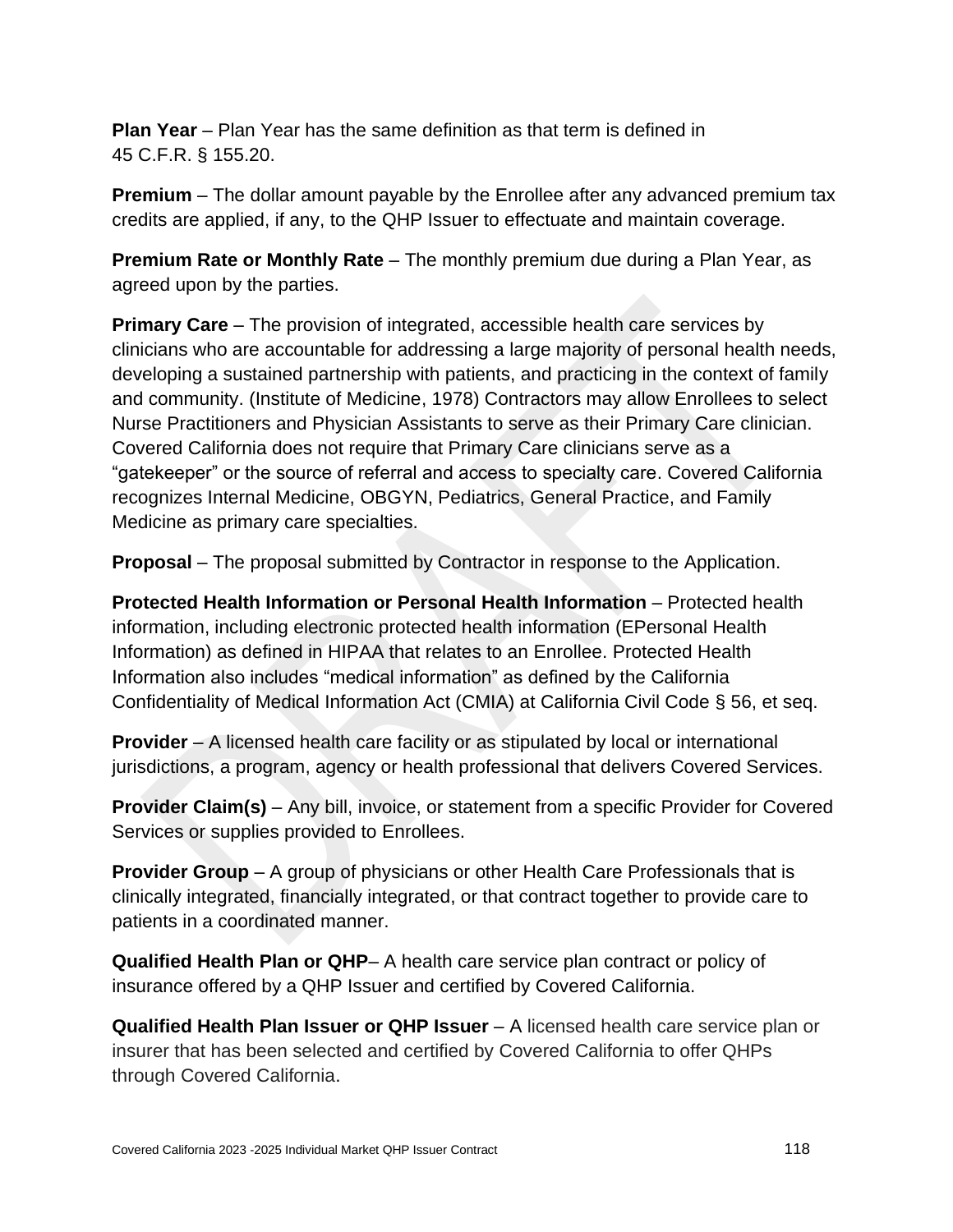**Qualified Individual** – Qualified Individual has the same meaning as that term is defined in § 1312(f)(1) of the Affordable Care Act.

**Quality Management and Improvement** – The process for conducting outcome reviews, data analysis, policy evaluation, and technical assistance internally and externally to improve the quality of care to Enrollees.

**Quarterly Business Review or QBR** – Quarterly in-person meetings between Covered California and Contractor at Covered California headquarters to report and review program performance results including all Services and components of the program, i.e., clinical, financial, contractual reporting requirements, customer service, appeals and any other program recommendations.

**Reconciliation Process** – Covered California and CalHEERS engage in a cyclically occurring Reconciliation Process with each QHP and QDP Issuer participating in the individual market. The Reconciliation Process is leveraged to monitor and facilitate all eligibility and enrollment reconciliation efforts with the QHP and QDP Issuers as defined in the "Data Integrity Reconciliation Process Guide." As a component of the Reconciliation Process, the Dispute Process provides a platform for Issuer enrollment and eligibility disputes to be assessed. Assessment of each enrollment dispute includes focused analysis of operational cause, risk, and enterprise-wide impact.

**Regulations** – The regulations adopted by Covered California Board. (California Code of Regulations, Title 10, Chapter 12, §t 6400, et seq.)

**Risk-Adjusted Premiums** – Actuarially calculated premiums utilizing risk adjustment.

**Risk-Based Capital or RBC** – The approach to determine the minimum level of capital needed for protection from insolvency based on an organization's size, structure, and retained risk. Factors in the RBC formula are applied to assets, premium, and expense items. The factors vary depending on the level of risk related to each item. The higher the risk related to the item, the higher the factor, and vice versa.

**Risk Adjustment** – An actuarial tool used to calibrate premiums paid to Health Insurance Issuers based on geographical differences in the cost of health care and the relative differences in the health risk characteristics of Enrollees enrolled in each plan. Risk adjustment establishes premiums, in part, by assuming an equal distribution of health risk among Health Benefits Plans in order to avoid penalizing Enrollees for enrolling in a Health Benefits Plan with higher than average health risk characteristics.